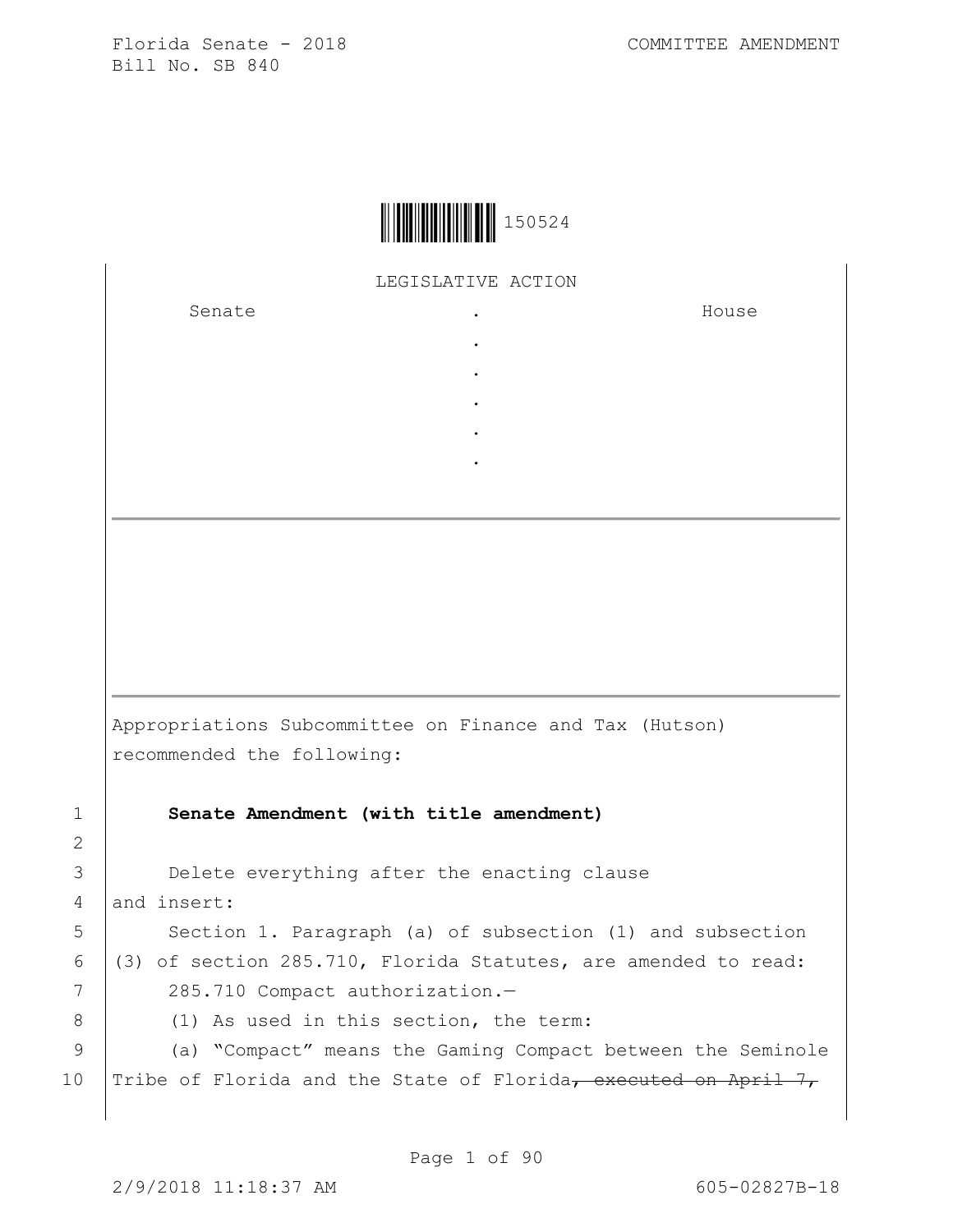

 $11 \overline{2010}$ . 12 (3)(a) The Gaming Compact between the Seminole Tribe of 13 Florida and the State of Florida, executed by the Governor and 14 the Tribe on April 7, 2010, was  $\pm$ s ratified and approved by 15 chapter 2010-29, Laws of Florida. The Governor shall cooperate 16 with the Tribe in seeking approval of the compact from the 17 | United States Secretary of the Interior. 18 (b) The Governor, on behalf of this state, is hereby 19 authorized and directed to execute a new compact with the Tribe 20 as set forth in paragraph (c), and the Legislature hereby 21 signifies in advance its approval and ratification of such 22 compact, provided that it is identical to the compact set forth 23 in paragraph (c) and becomes effective on or before January 1, 24 2019. The Governor shall cooperate with the Tribe in seeking 25 approval of such compact ratified and approved under this 26 paragraph from the Secretary of the Department of the Interior. 27 Upon becoming effective, such compact supersedes the Gaming 28 Compact ratified and approved under paragraph (a), which shall 29 then become null and void. 30 (c) The Legislature hereby approves and ratifies the 31 following Gaming Compact between the State of Florida and the 32 Seminole Tribe of Florida, provided that such compact becomes 33 effective on or before January 1, 2019: 34 35 Gaming Compact Between the Seminole Tribe of Florida 36 and the State of Florida 37 38 This compact is made and entered into by and between the 39 Seminole Tribe of Florida and the State of Florida, with respect

Page 2 of 90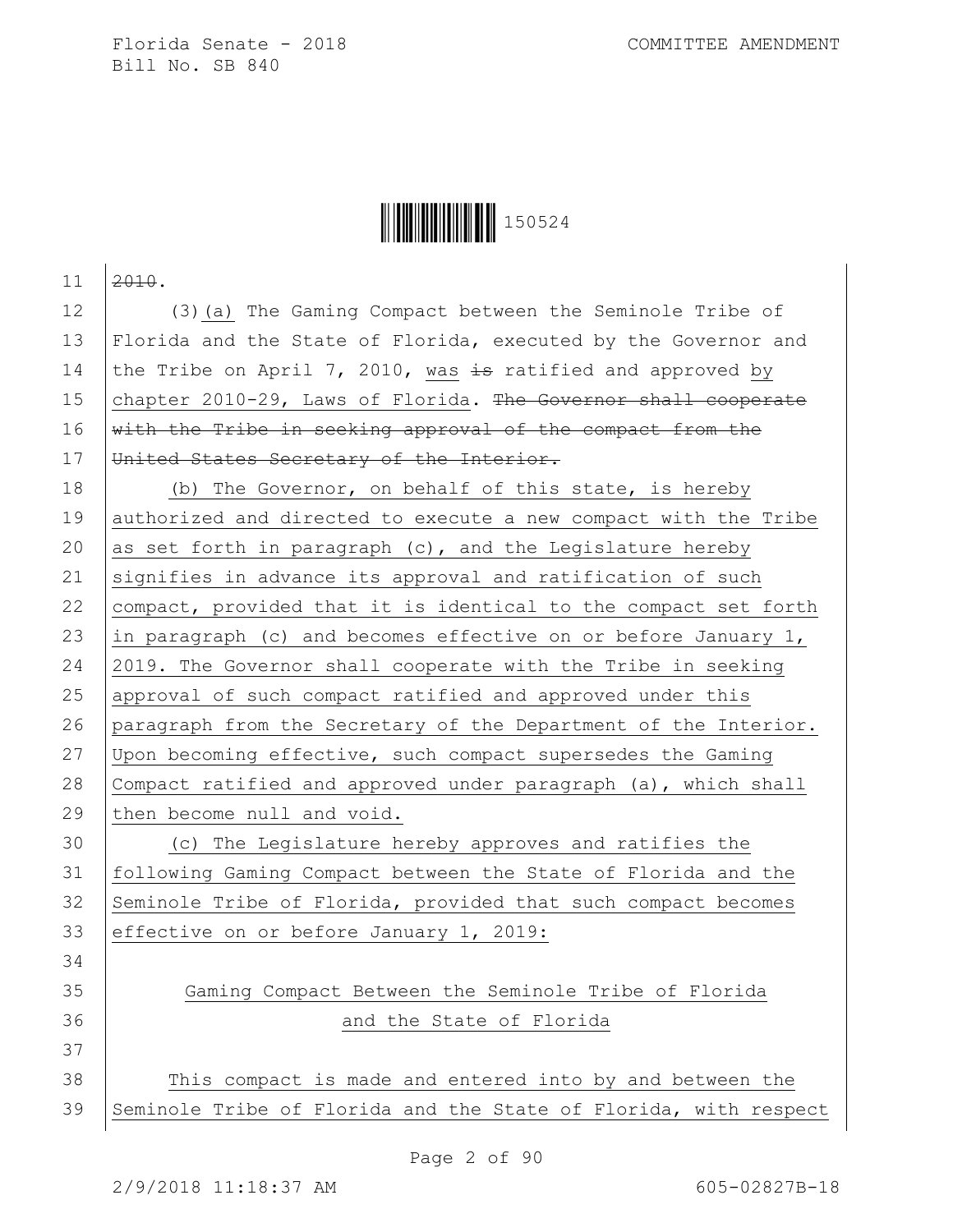| 40 | to the operation of covered games, as defined herein, on the     |
|----|------------------------------------------------------------------|
| 41 | Tribe's Indian lands, as defined by the Indian Gaming Regulatory |
| 42 | Act, 25 U.S.C. ss. 2701 et seq.                                  |
| 43 |                                                                  |
| 44 | PART I                                                           |
| 45 |                                                                  |
| 46 | TITLE.-This document shall be referred to as the "Gaming         |
| 47 | Compact between the Seminole Tribe of Florida and the State of   |
| 48 | Florida."                                                        |
| 49 |                                                                  |
| 50 | PART II                                                          |
| 51 |                                                                  |
| 52 | LEGISLATIVE FINDINGS.-                                           |
| 53 | (1) The Seminole Tribe of Florida is a federally recognized      |
| 54 | tribal government that possesses sovereign powers and rights of  |
| 55 | self-government.                                                 |
| 56 | (2) The State of Florida is a state of the United States of      |
| 57 | America that possesses the sovereign powers and rights of a      |
| 58 | state.                                                           |
| 59 | The State of Florida and the Seminole Tribe of Florida<br>(3)    |
| 60 | maintain a government-to-government relationship.                |
| 61 | The United States Supreme Court has long recognized the<br>(4)   |
| 62 | right of an Indian Tribe to regulate activity on lands within    |
| 63 | its jurisdiction, but the United States Congress, through the    |
| 64 | Indian Gaming Regulatory Act, has given states a role in the     |
| 65 | conduct of tribal gaming in accordance with negotiated tribal-   |
| 66 | state compacts.                                                  |
| 67 | (5) Pursuant to the Seminole Tribe Amended Gaming                |
| 68 | Ordinance, adopted by Resolution No. C-195-06, and approved by   |
|    |                                                                  |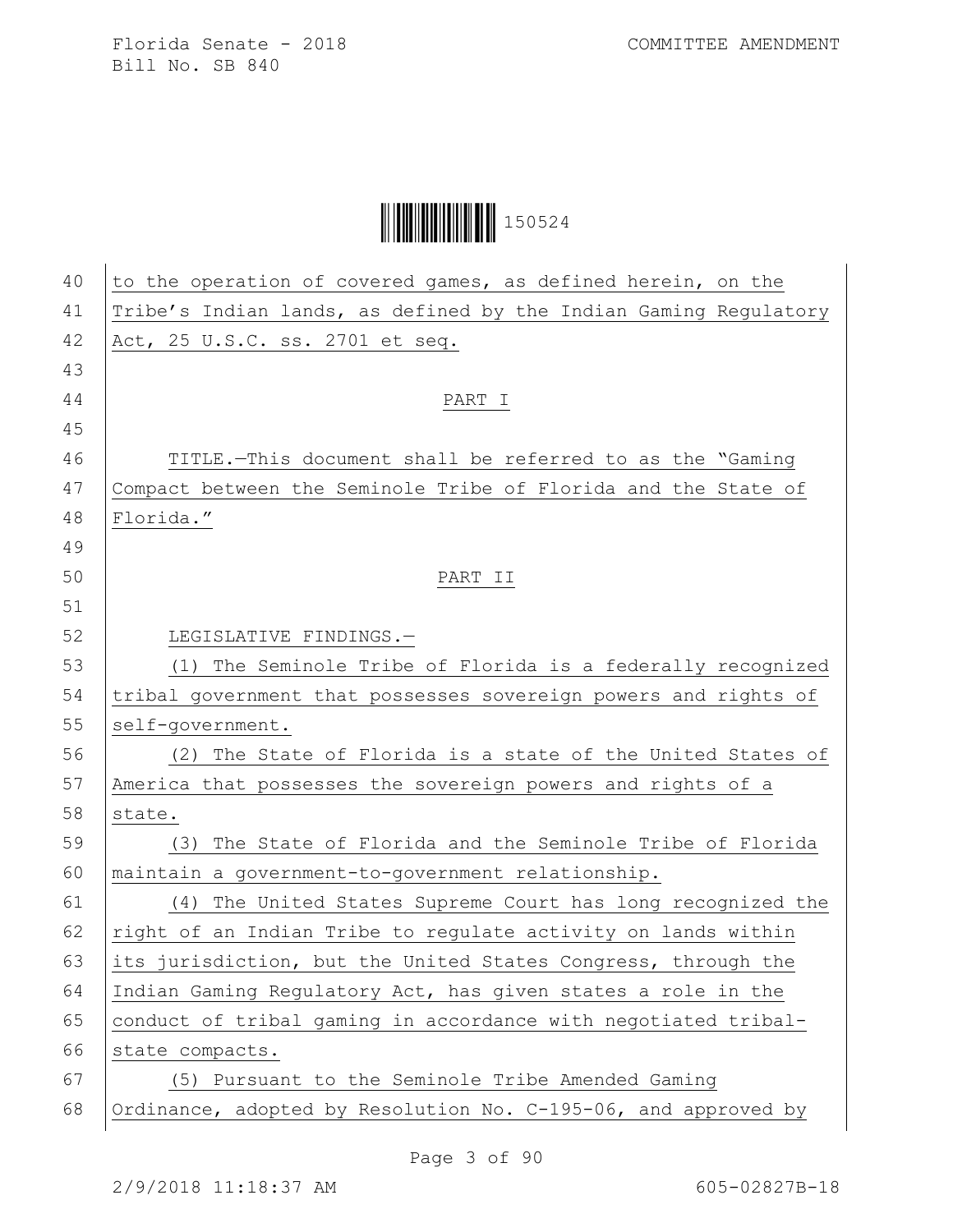**│││││││││││││││││** 150524

| 69 | the Chairman of the National Indian Gaming Commission on July    |
|----|------------------------------------------------------------------|
| 70 | 10, 2006, hereafter referred to as the "Seminole Tribal Gaming   |
| 71 | Code," the Seminole Tribe of Florida desires to offer the play   |
| 72 | of covered games, as defined in Part III, as a means of          |
| 73 | generating revenues for purposes authorized by the Indian Gaming |
| 74 | Regulatory Act, including, without limitation, the support of    |
| 75 | tribal governmental programs, such as health care, housing,      |
| 76 | sewer and water projects, police, fire suppression, general      |
| 77 | assistance for tribal elders, day care for children, economic    |
| 78 | development, educational opportunities, per capita payments to   |
| 79 | tribal members, and other typical and valuable governmental      |
| 80 | services and programs for tribal members.                        |
| 81 | (6) This compact is the only gaming compact between the          |
| 82 | Tribe and the state. This compact supersedes the Gaming Compact  |
| 83 | between the Tribe and the state executed on or about April 7,    |
| 84 | 2010, which was subsequently ratified by the Legislature and     |
| 85 | went into effect on or about July 6, 2010.                       |
| 86 | (7) It is in the best interests of the Seminole Tribe of         |
| 87 | Florida and the State of Florida for the state to enter into a   |
| 88 | compact with the Tribe that recognizes the Tribe's right to      |
| 89 | offer certain Class III gaming and provides substantial          |
| 90 | exclusivity of such activities in conjunction with a reasonable  |
| 91 | revenue sharing arrangement between the Tribe and the state that |
| 92 | will entitle the state to significant revenue participation.     |
| 93 |                                                                  |
| 94 | PART III                                                         |
| 95 |                                                                  |
| 96 | DEFINITIONS. - As used in this compact, the term:                |
| 97 | "Annual oversight assessment" means the amount owed by<br>(1)    |
|    |                                                                  |

Page 4 of 90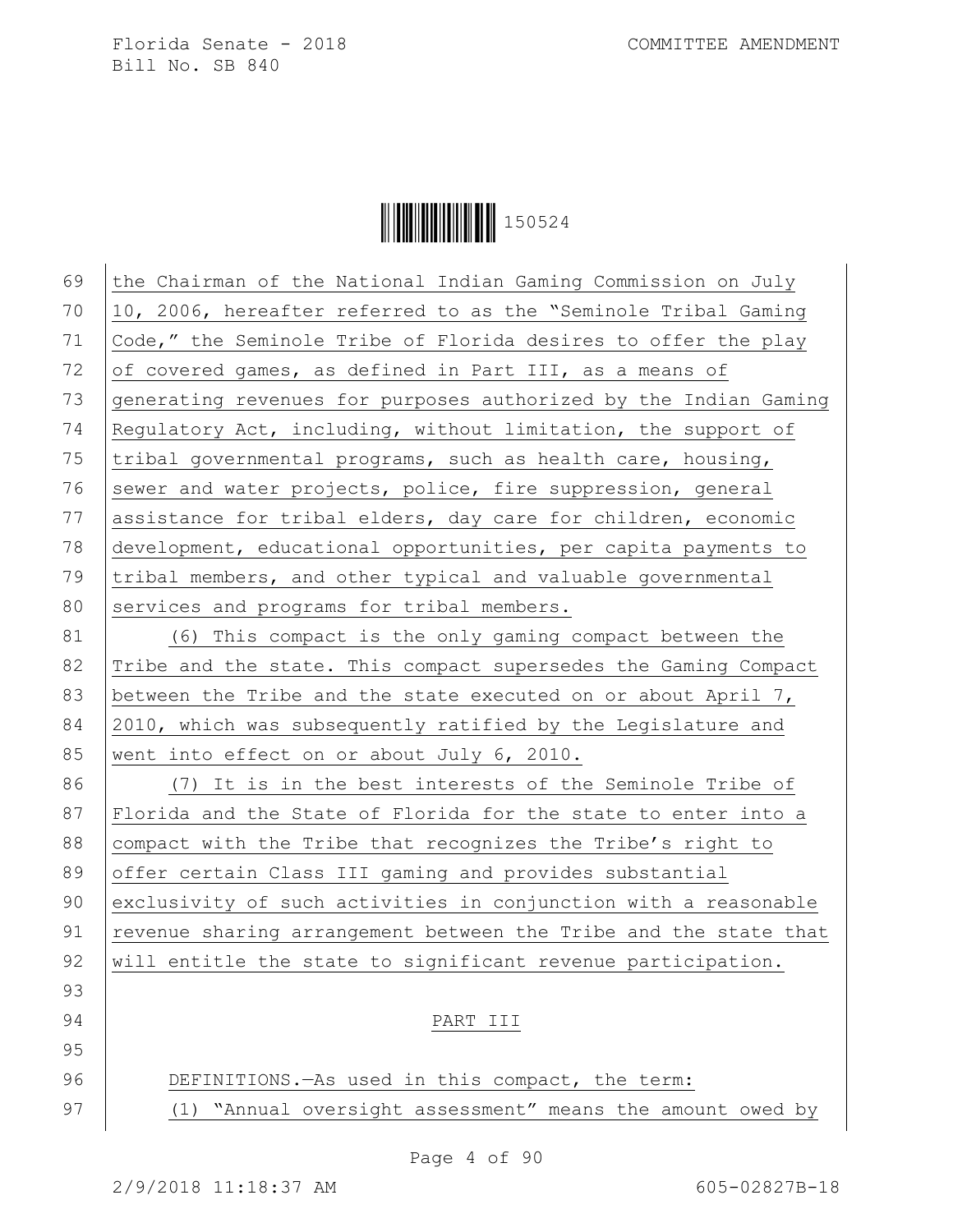| 98  | the Tribe to the state for reimbursement for the actual and      |
|-----|------------------------------------------------------------------|
| 99  | reasonable costs incurred by the state compliance agency to      |
| 100 | perform the monitoring functions set forth under the compact.    |
| 101 | (2) "Class II video bingo terminals" means any electronic        |
| 102 | aid to a Class II bingo game that includes a video spinning reel |
| 103 | or mechanical spinning reel display.                             |
| 104 | (3) "Class III gaming" means the forms of Class III gaming       |
| 105 | defined in 25 U.S.C. s. $2703(8)$ and by the regulations of the  |
| 106 | National Indian Gaming Commission, as of January 1, 2018.        |
| 107 | (4) "Commission" means the Seminole Tribal Gaming                |
| 108 | Commission, which is the tribal governmental agency that has the |
| 109 | authority to carry out the Tribe's regulatory and oversight      |
| 110 | responsibilities under this compact.                             |
| 111 | (5) "Compact" means this Gaming Compact between the              |
| 112 | Seminole Tribe of Florida and the State of Florida.              |
| 113 | (6) "Covered game" or "covered gaming activity" means the        |
| 114 | following Class III gaming activities:                           |
| 115 | (a) Slot machines, which may use spinning reels, video           |
| 116 | displays, or both, and which machines must meet all of the       |
| 117 | following requirements:                                          |
| 118 | 1. Any mechanical or electrical contrivance, terminal that       |
| 119 | may or may not be capable of downloading slot games from a       |
| 120 | central server system, machine, or other device.                 |
| 121 | 2. Require, for play or operation, the insertion of a coin,      |
| 122 | bill, ticket, token, or similar object, or payment of any        |
| 123 | consideration whatsoever, including the use of any electronic    |
| 124 | payment system, except a credit card or debit card, unless state |
| 125 | law authorizes the use of an electronic payment system that uses |
| 126 | a credit or debit card payment, in which case the Tribe is       |
|     |                                                                  |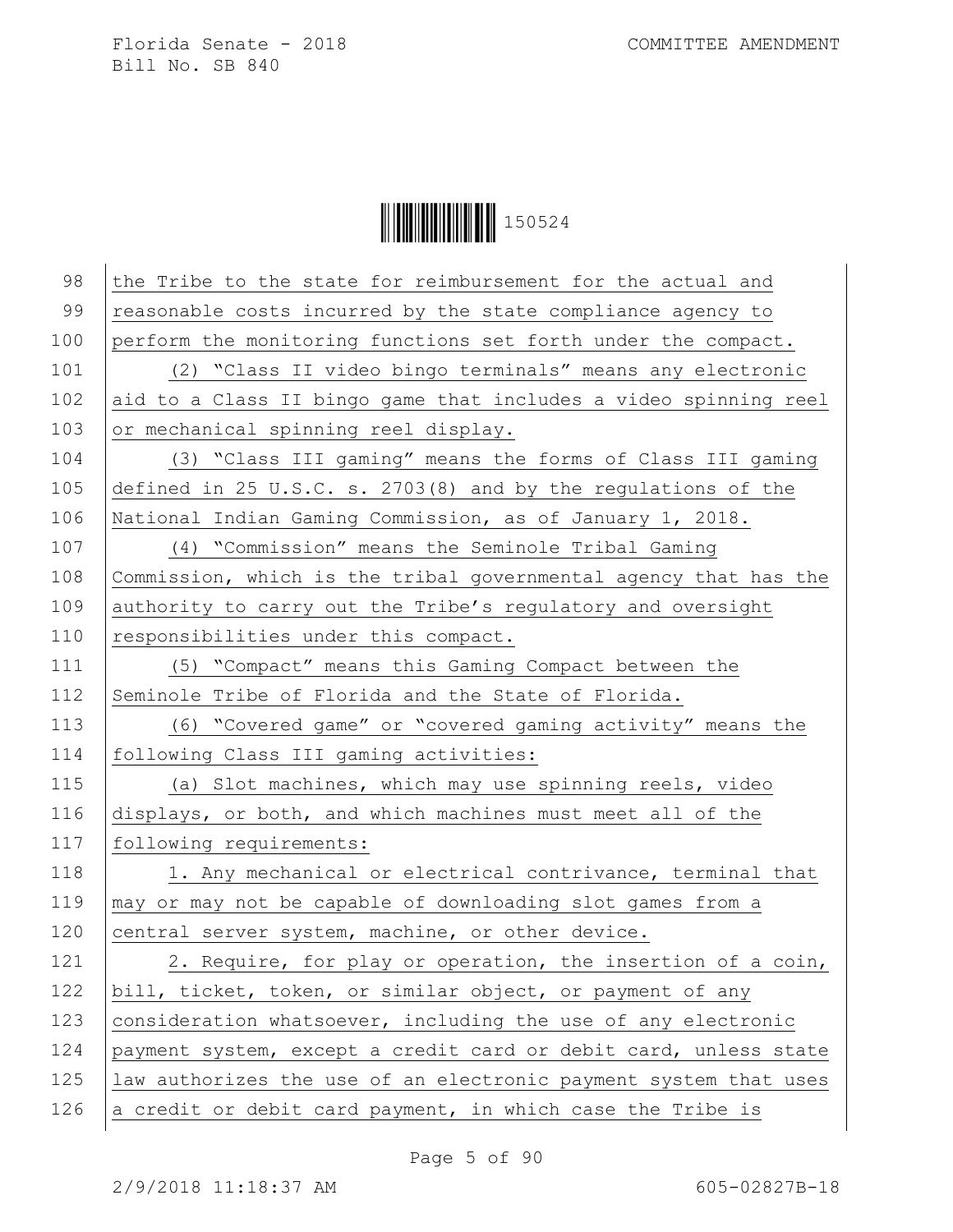

| 127 | authorized to use such payment system.                           |
|-----|------------------------------------------------------------------|
| 128 | 3. Are available to play or operate, the play or operation       |
| 129 | of which, whether by reason of skill or application of the       |
| 130 | element of chance or both, may deliver or entitle the person or  |
| 131 | persons playing or operating the contrivance, terminal, machine, |
| 132 | or other device to receive cash, billets, tickets, tokens, or    |
| 133 | electronic credits to be exchanged for cash or to receive        |
| 134 | merchandise or anything of value whatsoever, whether the payoff  |
| 135 | is made automatically from the machine or manually.              |
| 136 | 4. Include associated equipment necessary to conduct the         |
| 137 | operation of the contrivance, terminal, machine, or other        |
| 138 | device.                                                          |
| 139 | (b) Banking or banked card games, such as baccarat, chemin       |
| 140 | de fer, and blackjack or 21.                                     |
| 141 | (c) Raffles and drawings.                                        |
| 142 | (d) Live table games.                                            |
| 143 | (e) Any new game, if expressly authorized by the                 |
| 144 | Legislature pursuant to legislation enacted subsequent to the    |
| 145 | effective date of this compact and lawfully conducted by any     |
| 146 | person for any purpose pursuant to such authorization.           |
| 147 | (7) "Covered game employee" or "covered employee" means an       |
| 148 | individual employed and licensed by the Tribe whose              |
| 149 | responsibilities include the rendering of services with respect  |
| 150 | to the operation, maintenance, or management of covered games,   |
| 151 | including, but not limited to, managers and assistant managers;  |
| 152 | accounting personnel; commission officers; surveillance and      |
| 153 | security personnel; cashiers, supervisors, and floor personnel;  |
| 154 | cage personnel; and any other employee whose employment duties   |
| 155 | require or authorize access to areas of the facility related to  |
|     |                                                                  |

Page 6 of 90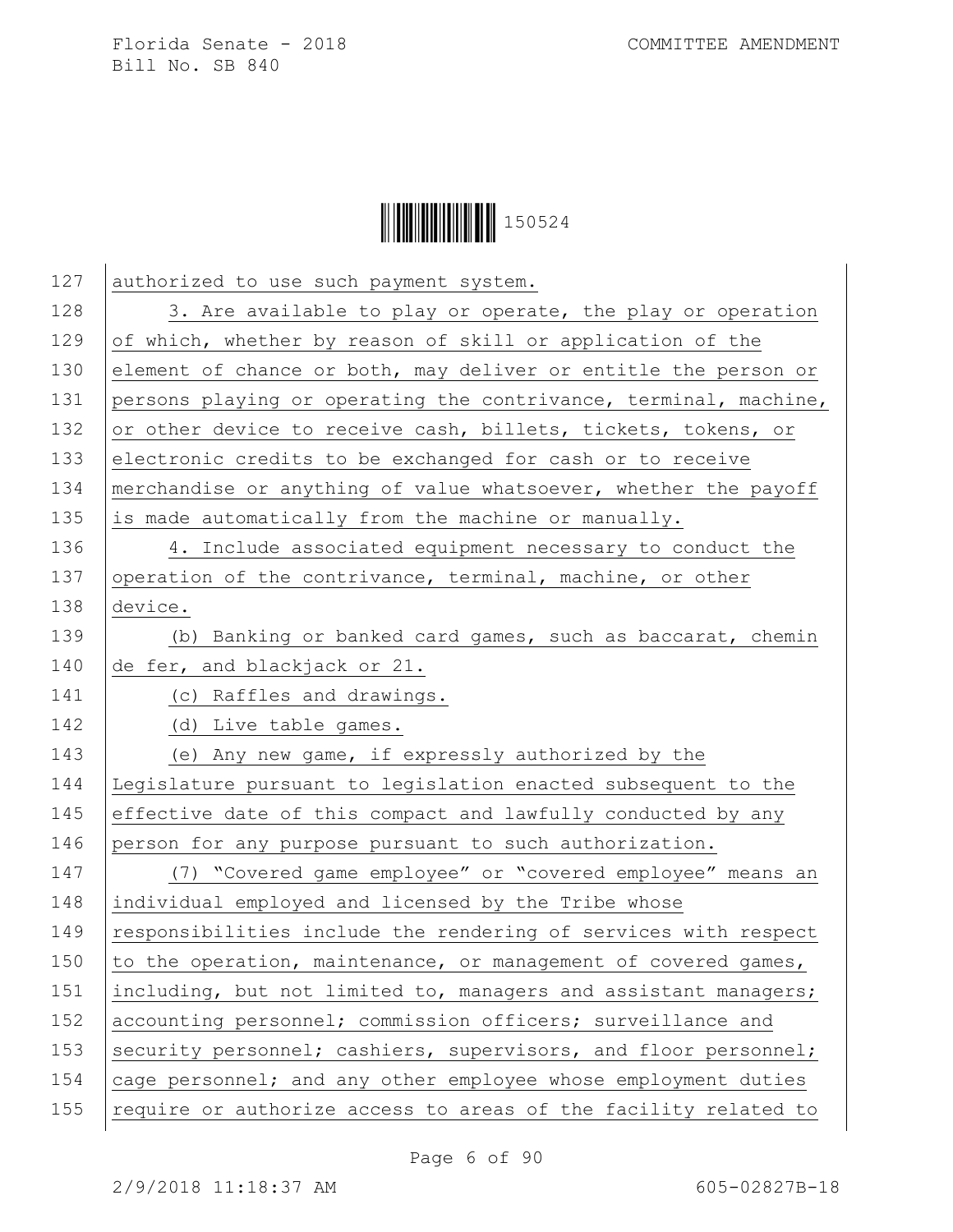| 156 | the conduct of covered games or the technical support or storage |
|-----|------------------------------------------------------------------|
| 157 | of covered game components. The term does not include the        |
| 158 | Tribe's elected officials, provided that such individuals are    |
| 159 | not directly involved in the operation, maintenance, or          |
| 160 | management of covered games or covered games components.         |
| 161 | (8) "Documents" means books, records, electronic, magnetic,      |
| 162 | and computer media documents, and other writings and materials,  |
| 163 | copies of such documents and writings, and information contained |
| 164 | in such documents and writings.                                  |
| 165 | (9) "Effective date" means the date on which the compact         |
| 166 | becomes effective pursuant to subsection (1) of Part XVI.        |
| 167 | (10) "Electronic bingo machine" means a card minding             |
| 168 | device, which may only be used in connection with a bingo game   |
| 169 | as defined in s. 849.0931(1)(a), Florida Statutes, which is      |
| 170 | certified in advance by an independent testing laboratory        |
| 171 | approved by the Division of Pari-Mutuel Wagering as a bingo aid  |
| 172 | device that meets all of the following requirements:             |
| 173 | (a) Aids a bingo game player by:                                 |
| 174 | 1. Storing in the memory of the device not more than three       |
| 175 | bingo faces of tangible bingo cards as defined by s.             |
| 176 | 849.0931(1)(b), Florida Statutes, purchased by a player.         |
| 177 | 2. Comparing the numbers drawn and individually entered          |
| 178 | into the device by the player to the bingo faces previously      |
| 179 | stored in the memory of the device.                              |
| 180 | 3. Identifying preannounced winning bingo patterns marked        |
| 181 | or covered on the stored bingo faces.                            |
| 182 | (b) Is not capable of accepting or dispensing any coins,         |
| 183 | currency, or tokens.                                             |
| 184 | (c) Is not capable of monitoring any bingo card face other       |
|     |                                                                  |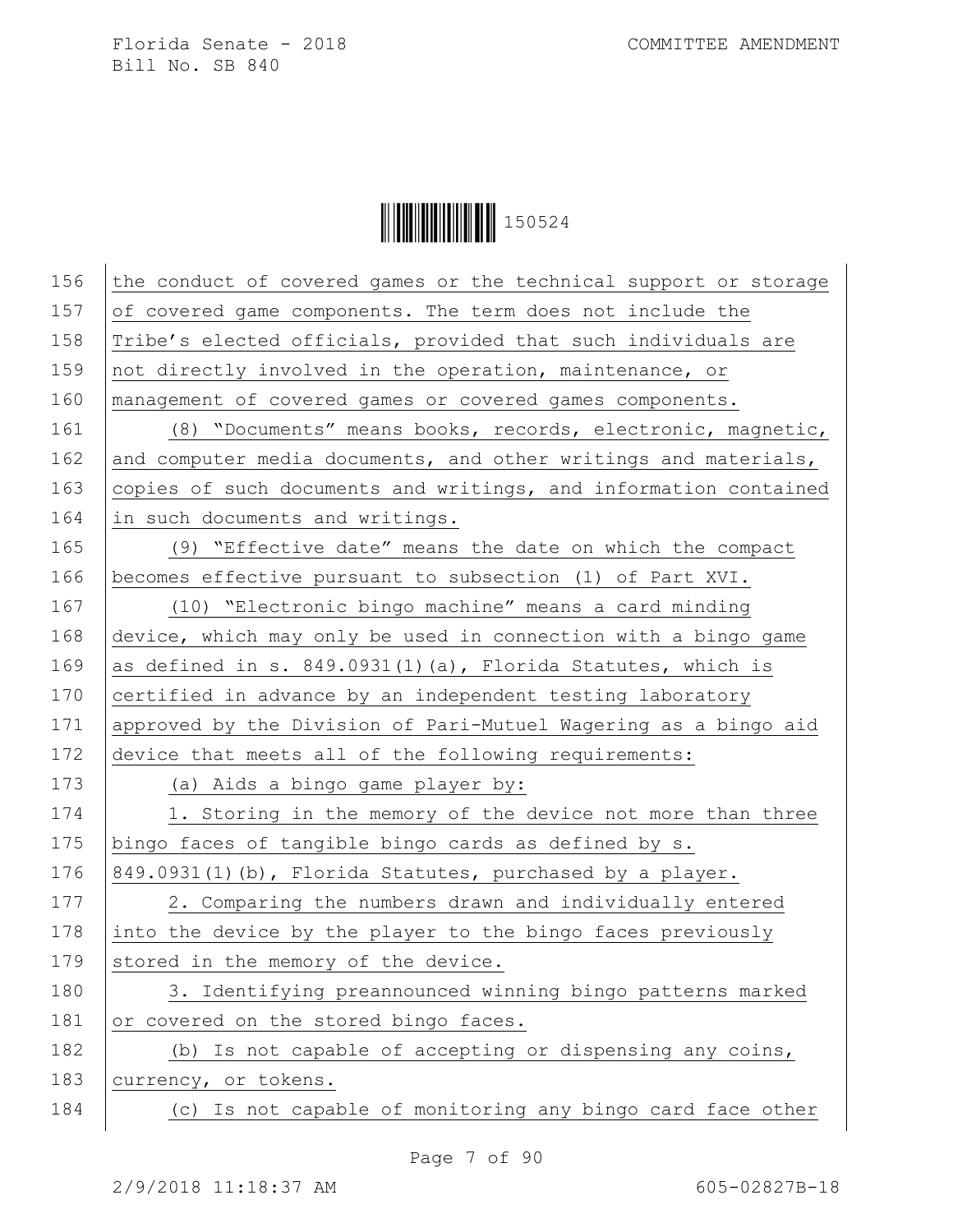**│││││││││││││││││** 150524

| 185 | than the faces of the tangible bingo card or cards purchased by |
|-----|-----------------------------------------------------------------|
| 186 | the player for that game.                                       |
| 187 | (d) Is not capable of displaying or representing the game       |
| 188 | result through any means other than highlighting the winning    |
| 189 | numbers marked or covered on the bingo card face or giving an   |
| 190 | audio alert that the player's card has a prize-winning pattern. |
| 191 | No casino game graphics, themes, or titles, including, but not  |
| 192 | limited to, depictions of slot machine-style symbols, cards,    |
| 193 | craps, roulette, or lottery may be used.                        |
| 194 | (e) Is not capable of determining the outcome of any game.      |
| 195 | (f) Does not award progressive prizes of more than \$2,500.     |
| 196 | (g) Does not award prizes exceeding \$1,000, other than         |
| 197 | progressive prizes not exceeding \$2,500.                       |
| 198 | (h) Does not contain more than one player position for          |
| 199 | playing bingo.                                                  |
| 200 | (i) Does not contain or does not link to more than one          |
| 201 | video display.                                                  |
| 202 | (j) Awards prizes based solely on the results of the bingo      |
| 203 | game, with no additional element of chance.                     |
| 204 | (11) "Facility" means a building or buildings of the Tribe      |
| 205 | in which the covered games authorized by this compact are       |
| 206 | conducted.                                                      |
| 207 | (12) "Guaranteed minimum compact term payment" means a          |
| 208 | minimum total payment for the quarantee payment period of \$3   |
| 209 | billion, which shall include all revenue share payments during  |
| 210 | the quarantee payment period.                                   |
| 211 | (13) "Guarantee payment period" means the seven-year period     |
| 212 | beginning July 1, 2018, and ending June 30, 2025.               |
| 213 | (14) "Guaranteed revenue sharing cycle payment" means the       |
|     |                                                                 |

Page 8 of 90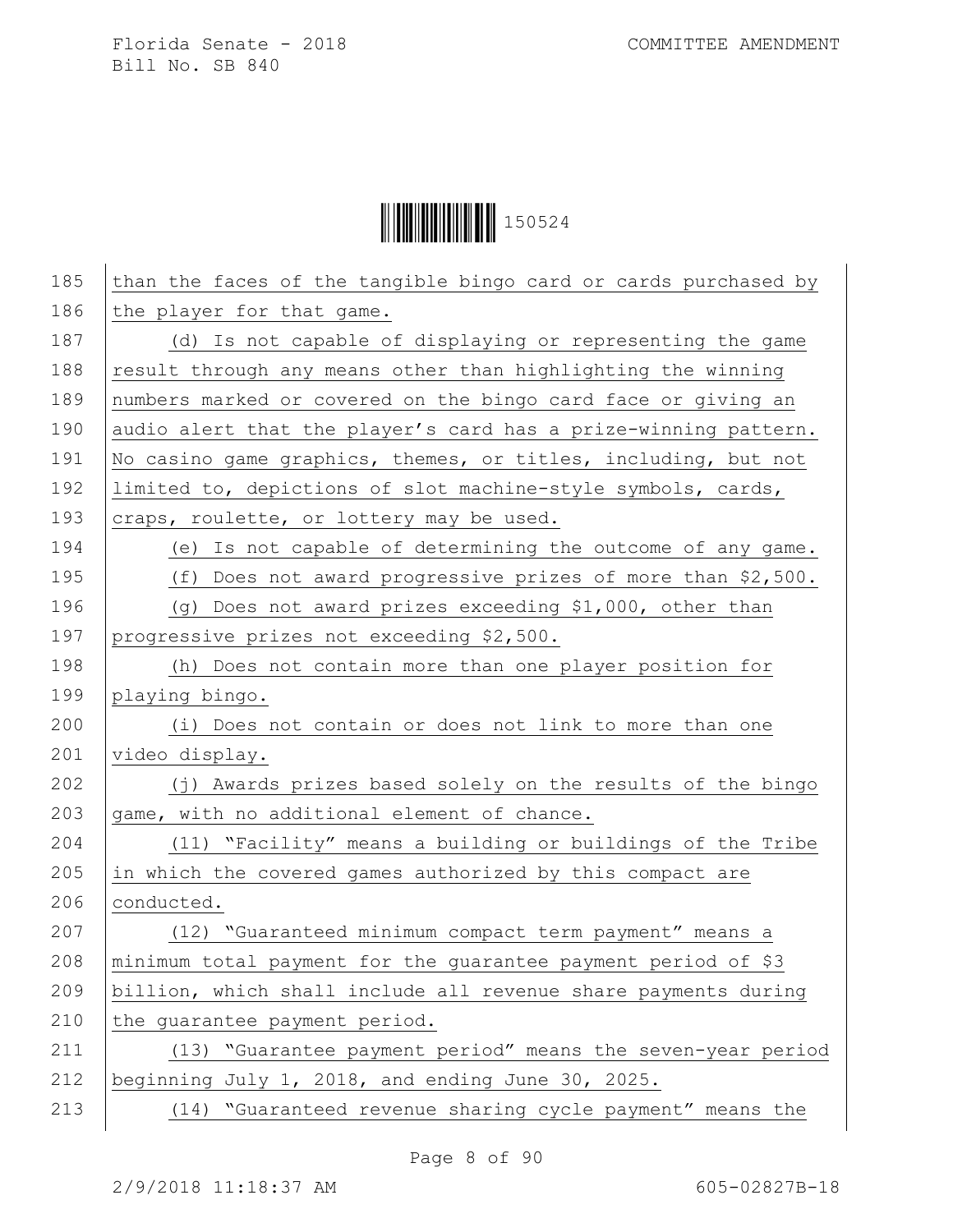| 214 | payments as provided in Part XI.                                 |
|-----|------------------------------------------------------------------|
| 215 | (15) "Historic racing machine" means an individual historic      |
| 216 | race terminal linked to a central server as part of a network-   |
| 217 | based video game, where the terminals allow pari-mutuel wagering |
| 218 | by players on the results of previously conducted horse or       |
| 219 | greyhound races, but only if the game is certified in advance by |
| 220 | an independent testing laboratory approved by the Division of    |
| 221 | Pari-Mutuel Wagering as complying with all of the following      |
| 222 | requirements:                                                    |
| 223 | (a) Stores all data on previously conducted horse or             |
| 224 | greyhound races in a secure format on the central server, which  |
| 225 | is located at the pari-mutuel facility.                          |
| 226 | (b) Uses only horse or greyhound races that were recorded        |
| 227 | at licensed pari-mutuel facilities in the United States after    |
| 228 | January 1, 2000.                                                 |
| 229 | (c) Offers one or more of the following three bet types on       |
| 230 | all historic racing machines: win-place-show, quinella, or tri-  |
| 231 | fecta.                                                           |
| 232 | (d) Offers one or more of the following racing types:            |
| 233 | thoroughbreds, harness, or greyhounds.                           |
| 234 | (e) Does not award progressive prizes of more than \$2,500.      |
| 235 | (f) Does not award prizes exceeding \$1,000, other than          |
| 236 | progressive prizes not exceeding \$2,500.                        |
| 237 | (g) After each wager is placed, displays a video of at           |
| 238 | least the final eight seconds of the horse or greyhound race     |
| 239 | before any prize is awarded or indicated on the historic racing  |
| 240 | machine.                                                         |
| 241 | (h) The display of the video of the horse or greyhound race      |
| 242 | occupies at least 70 percent of the historic racing machine's    |
|     |                                                                  |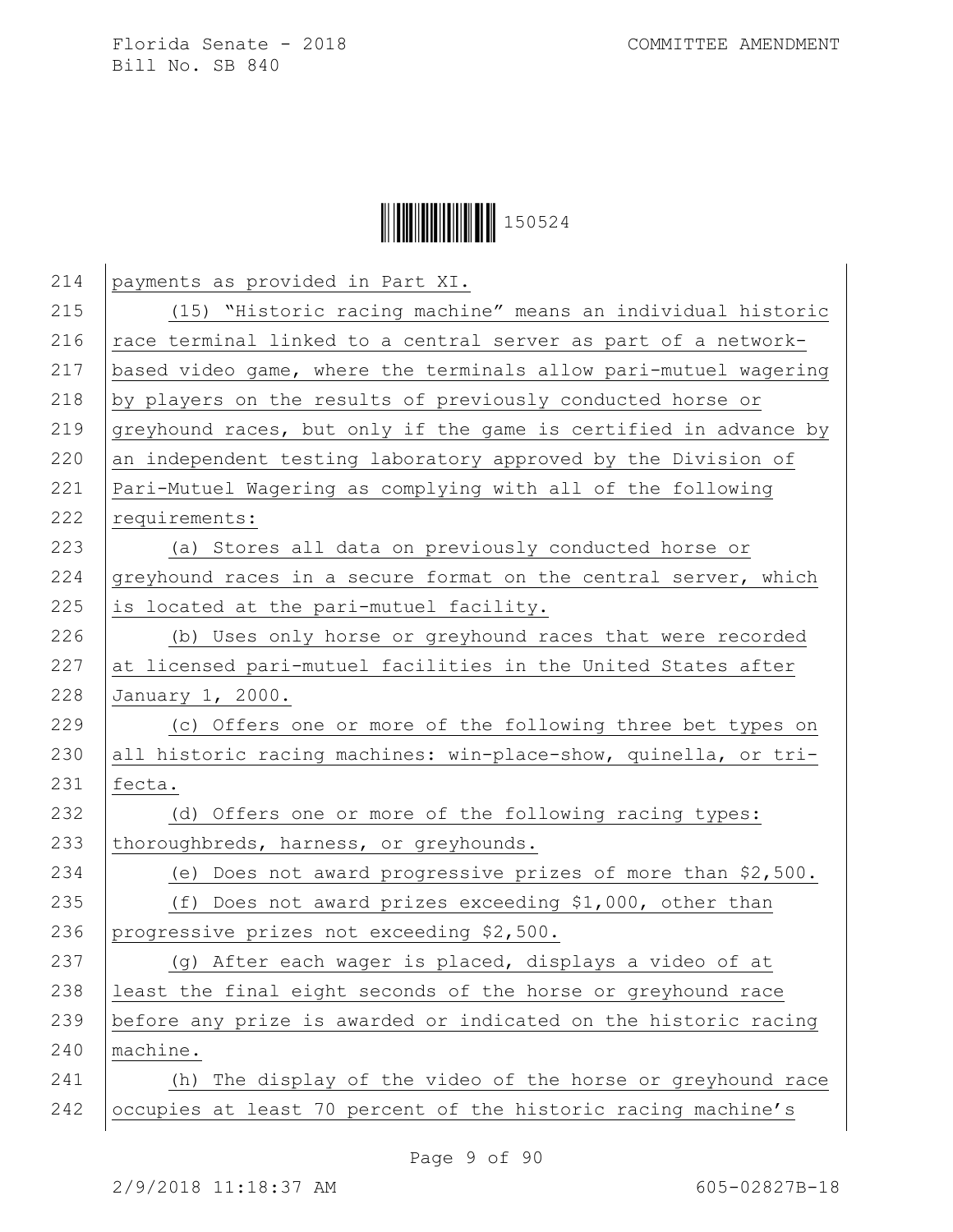**│││││││││││││││││** 150524

| 243 | video screen and does not contain and is not linked to more than |
|-----|------------------------------------------------------------------|
| 244 | one video display.                                               |
| 245 | (i) Does not use casino game graphics, themes, or titles,        |
| 246 | including but not limited to, depictions of slot machine-style   |
| 247 | symbols, cards, craps, roulette, lottery, or bingo.              |
| 248 | (j) Does not use video or mechanical reel displays.              |
| 249 | (k) Does not contain more than one player position for           |
| 250 | placing wagers.                                                  |
| 251 | (1) Does not dispense coins, currency, or tokens.                |
| 252 | (m) Awards prizes solely on the results of a previously          |
| 253 | conducted horse or greyhound race with no additional element of  |
| 254 | chance.                                                          |
| 255 | (n) Uses a random number generator to select the race from       |
| 256 | the central server to be displayed to the player and the numbers |
| 257 | or other designations of race entrants that will be used in the  |
| 258 | various bet types for any "Quick Pick" bets. To prevent an       |
| 259 | astute player from recognizing the race based on the entrants    |
| 260 | and thus knowing the results before placing a wager, the         |
| 261 | entrants of the race may not be identified until after all       |
| 262 | wagers for that race have been placed.                           |
| 263 | (16) "Indian Gaming Regulatory Act" means the Indian Gaming      |
| 264 | Regulatory Act, Pub. L. 100-497, Oct. 17, 1988, 102 Stat. 2467,  |
| 265 | codified at 25 U.S.C. ss. 2701 et seq. and 18 U.S.C. ss. 1166 to |
| 266 | 1168.                                                            |
| 267 | (17) "Indian lands" means the lands defined in 25 U.S.C. s.      |
| 268 | $2703(4)$ .                                                      |
| 269 | (18) "Initial payment period" means the period beginning on      |
| 270 | the effective date of the compact and ending on June 30, 2018.   |
| 271 | (19) "Live table games" means dice games, such as craps,         |
|     |                                                                  |

Page 10 of 90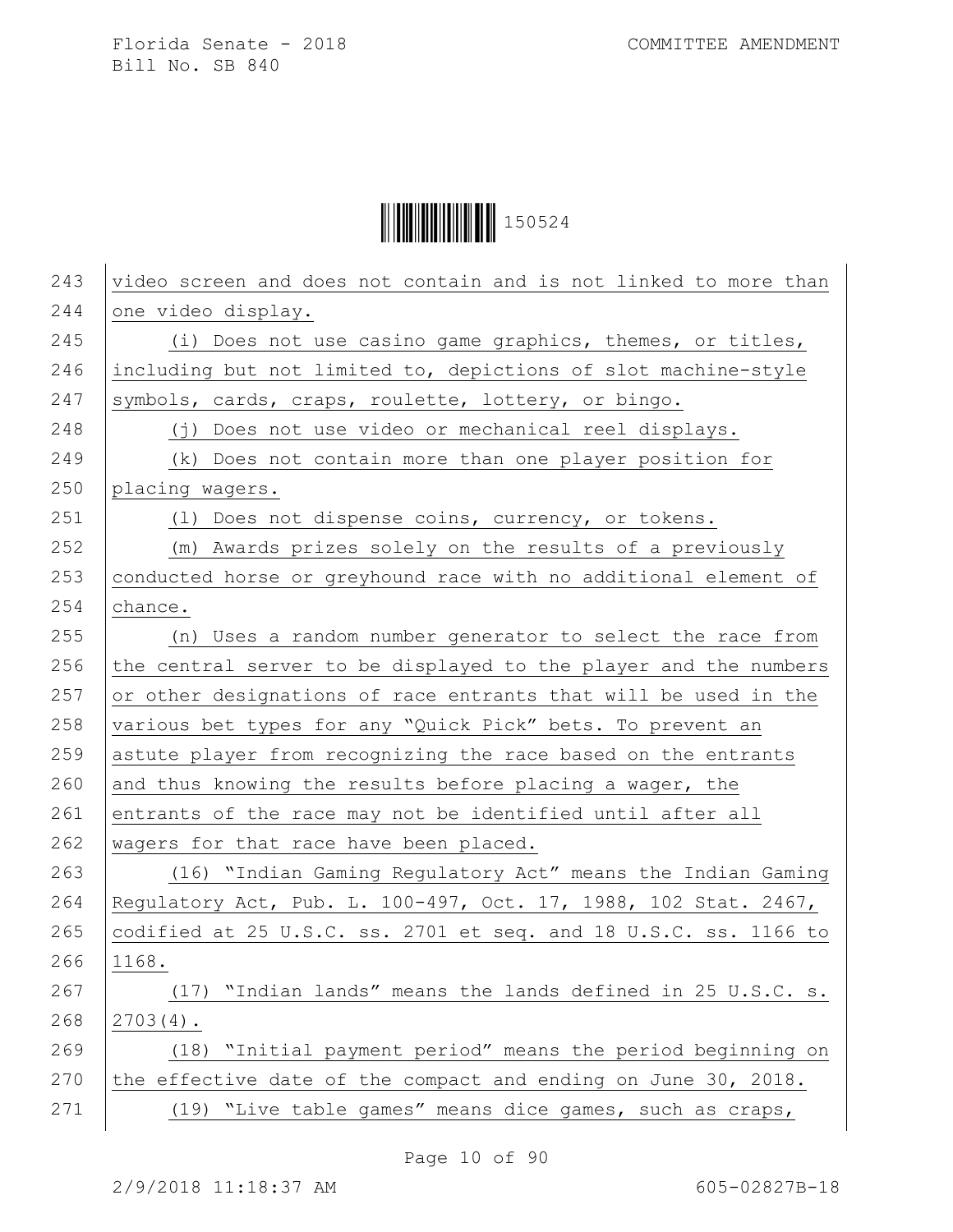**|| || || || || || || || || || || ||** 150524

| 272 | sic-bo and any similar variations thereof, and wheel games, such |
|-----|------------------------------------------------------------------|
| 273 | as roulette, big six, and any similar variations thereof, but    |
| 274 | not including any game that is authorized as a slot machine,     |
| 275 | banking or banked card game, raffle, or drawing.                 |
| 276 | (20) "Lottery vending machine" means any of the following        |
| 277 | four types of machines:                                          |
| 278 | (a) A machine that dispenses pre-printed paper instant           |
| 279 | lottery tickets, but that does not read or reveal the results of |
| 280 | the ticket or allow a player to redeem any ticket. The machine,  |
| 281 | or any machine or device linked to the machine, does not include |
| 282 | or make use of video reels or mechanical reels or other video    |
| 283 | depictions of slot machine or casino game themes or titles for   |
| 284 | game play, but does not preclude the use of casino game themes   |
| 285 | or titles on such tickets or signage or advertising displays on  |
| 286 | the machines.                                                    |
|     |                                                                  |
| 287 | (b) A machine that dispenses pre-determined electronic           |
| 288 | instant lottery tickets and displays an image of the ticket on a |
| 289 | video screen on the machine, where the player touches the image  |
| 290 | of the ticket on the video screen to reveal the outcome of the   |
| 291 | ticket, provided the machine does not permit a player to redeem  |
| 292 | winnings, does not make use of video reels or mechanical reels,  |
| 293 | and does not simulate the play of any casino game, and the       |
| 294 | lottery retailer is paid the same amount as would be paid for    |
| 295 | the sale of paper instant lottery tickets.                       |
| 296 | (c) A machine that dispenses a paper lottery ticket with         |
| 297 | numbers selected by the player or randomly by the machine, but   |
| 298 | does not reveal the winning numbers. Such winning numbers are    |
| 299 | selected at a subsequent time and different location through a   |
| 300 | drawing conducted by the state lottery. The machine, or any      |

Page 11 of 90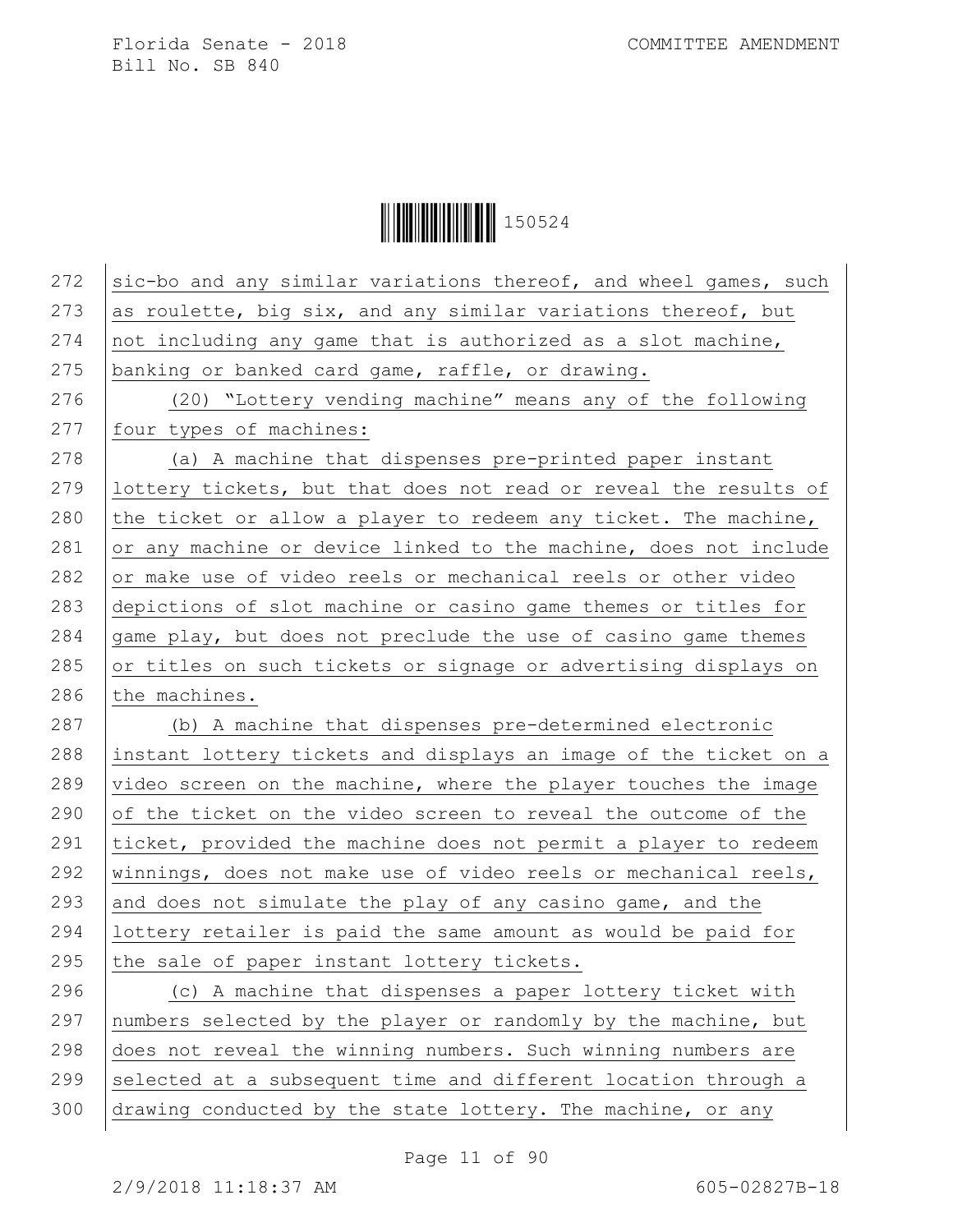**|| || || || || || || || || || || ||** 150524

 machine or device linked to the machine, does not include or make use of video reels or mechanical reels or other video depictions of slot machine or casino game themes or titles for game play. The machine is not used to redeem a winning ticket. 305 This does not preclude the use of casino game themes, titles for signage, or advertising displays on the machine. (21) "Monthly payment" means the monthly revenue share payment which the Tribe remits to the state on the 15th day of 309 the month following each month of the revenue sharing cycle. (22) "Net revenue base" means the net win for the 12 month period immediately preceding the offering of, for public or private use, Class III or other casino-style gaming at any of the licensed pari-mutuel facilities in Broward and Miami-Dade Counties, except that if the commencement of such new gaming is made during the initial payment period, "net revenue base" means net win for the 12-month period immediately preceding this compact. (23) "Net win" means the total receipts from the play of 319 all covered games less all prize payouts and free play or promotional credits issued by the Tribe. (24) "Pari-mutuel wagering activities" means those 322 activities authorized on January 1, 2018, by chapter 550, which do not include any casino-style game or device that include 324 video reels or mechanical reels or other slot machine or casino 325 game themes or titles. (25) "Patron" means any person who is on the premises of a 327 | facility, or who enters the Tribe's Indian lands for the purpose of playing covered games authorized by this compact. (26) "Regular payment period" means the period beginning on

Page 12 of 90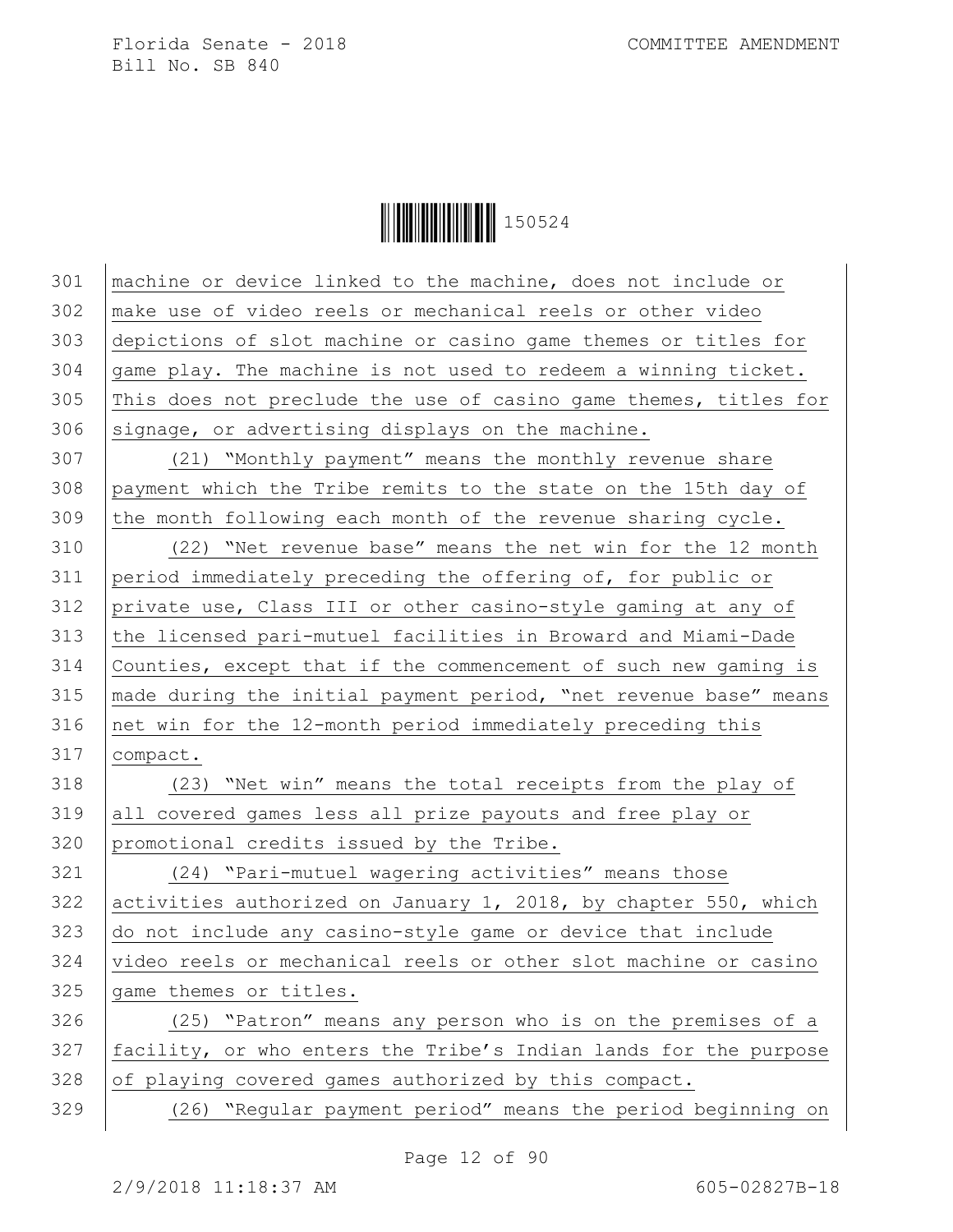**│││││││││││││││││** 150524

| 330 | July 1, 2025, and terminating at the end of the term of this     |
|-----|------------------------------------------------------------------|
| 331 | compact.                                                         |
| 332 | (27) "Revenue share payment" means the periodic payment by       |
| 333 | the Tribe to the state provided for in Part XI.                  |
| 334 | (28) "Revenue sharing cycle" means the annual 12-month           |
| 335 | period of the Tribe's operation of covered games in its          |
| 336 | facilities beginning on July 1 of each fiscal year, except for   |
| 337 | during the initial payment period, when the first revenue        |
| 338 | sharing cycle begins on July 1 of the previous year, and the     |
| 339 | Tribe receives a credit for any amount paid to the state under   |
| 340 | the 2010 Compact for that revenue sharing cycle.                 |
| 341 | (29) "Rules and regulations" means the rules and                 |
| 342 | regulations promulgated by the commission for implementation of  |
| 343 | this compact.                                                    |
| 344 | (30) "State" means the State of Florida.                         |
| 345 | (31) "State compliance agency" means the state agency            |
| 346 | designated by the Florida Legislature that has the authority to  |
| 347 | carry out the state's oversight responsibilities under this      |
| 348 | compact.                                                         |
| 349 | (32) "Tribe" means the Seminole Tribe of Florida or any          |
| 350 | affiliate thereof conducting activities pursuant to this compact |
| 351 | under the authority of the Seminole Tribe of Florida.            |
| 352 |                                                                  |
| 353 | PART IV                                                          |
| 354 |                                                                  |
| 355 | AUTHORIZATION AND LOCATION OF COVERED GAMES.-                    |
| 356 | (1) The Tribe and state agree that the Tribe is authorized       |
| 357 | to operate covered games on its Indian lands, as defined in the  |
| 358 | Indian Gaming Regulatory Act, in accordance with the provisions  |

Page 13 of 90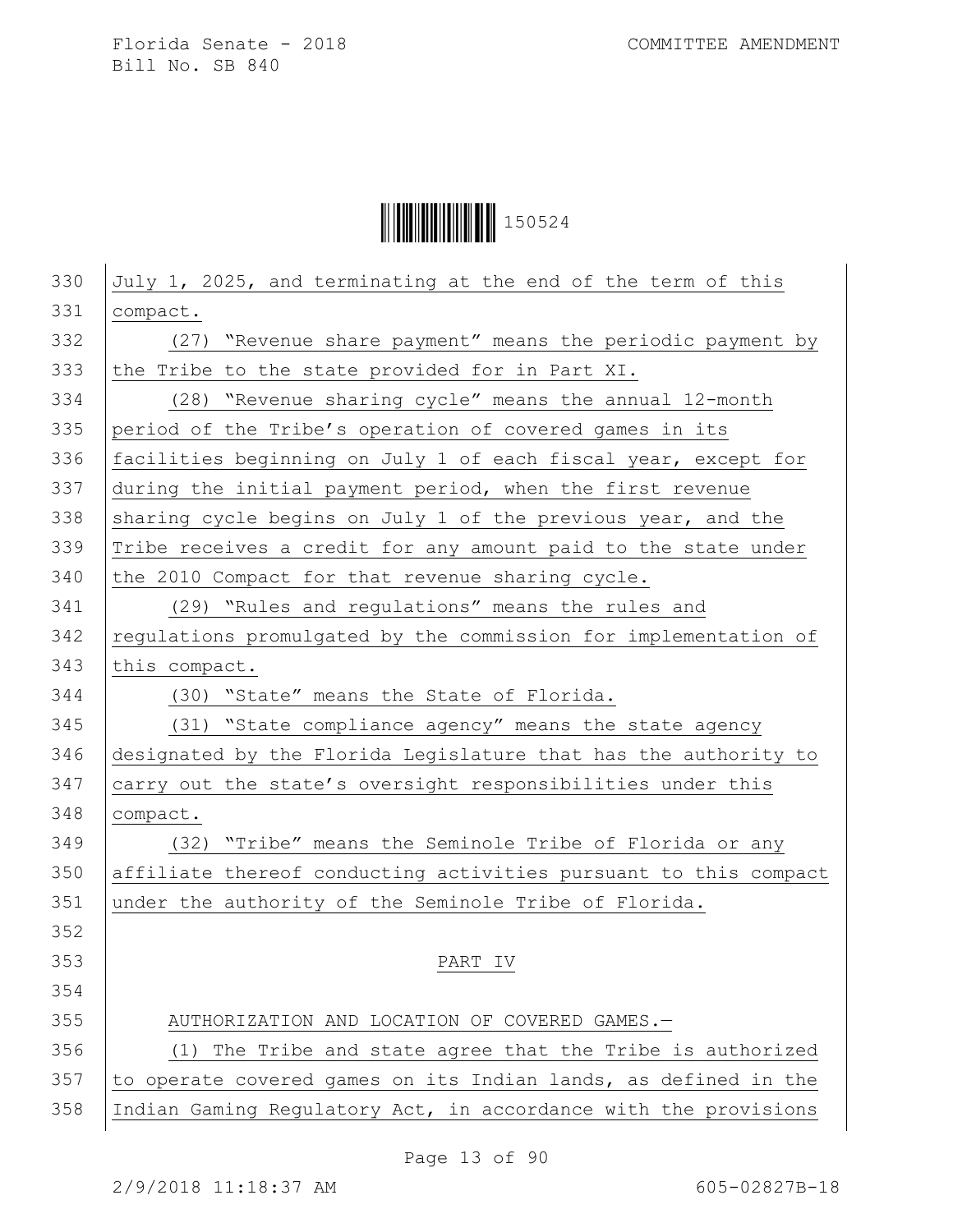| 359 | of this compact. Nothing in the compact is intended to prohibit  |
|-----|------------------------------------------------------------------|
| 360 | the Tribe from operating slot machines that employ video or      |
| 361 | mechanical displays of roulette, wheels, or other table game     |
| 362 | themes. Except for the provisions in subsection (1) of Part XI,  |
| 363 | nothing in this compact shall limit the Tribe's right to operate |
| 364 | any Class II gaming under the Indian Gaming Regulatory Act.      |
| 365 | The Tribe is authorized to conduct covered games under<br>(2)    |
| 366 | this compact only at the following seven existing facilities,    |
| 367 | which may be expanded or replaced as provided in subsection (3)  |
| 368 | on Indian lands:                                                 |
| 369 | (a) Seminole Indian Casino-Brighton in Okeechobee, FL.           |
| 370 | (b) Seminole Indian Casino-Coconut Creek in Coconut Creek,       |
| 371 | ${\rm FL}$ .                                                     |
| 372 | (c) Seminole Indian Casino-Hollywood in Hollywood, FL.           |
| 373 | Seminole Indian Casino-Immokalee in Immokalee, FL.<br>(d)        |
| 374 | (e) Seminole Indian Casino-Big Cypress in Clewiston, FL.         |
| 375 | (f) Seminole Hard Rock Hotel & Casino-Hollywood in               |
| 376 | Hollywood, FL.                                                   |
| 377 | (g) Seminole Hard Rock Hotel & Casino-Tampa in Tampa, FL.        |
| 378 | (3) Any of the facilities existing on Indian lands               |
| 379 | identified in subsection (2) may be expanded or replaced by      |
| 380 | another facility on the same Indian lands with at least 60 days' |
| 381 | advance notice to the state.                                     |
| 382 |                                                                  |
| 383 | PART V                                                           |
| 384 |                                                                  |
| 385 | RULES AND REGULATIONS; MINIMUM REQUIREMENTS FOR                  |
| 386 | OPERATIONS.-                                                     |
| 387 | (1) At all times during the term of this compact, the Tribe      |
|     |                                                                  |
|     | Page 14 of 90                                                    |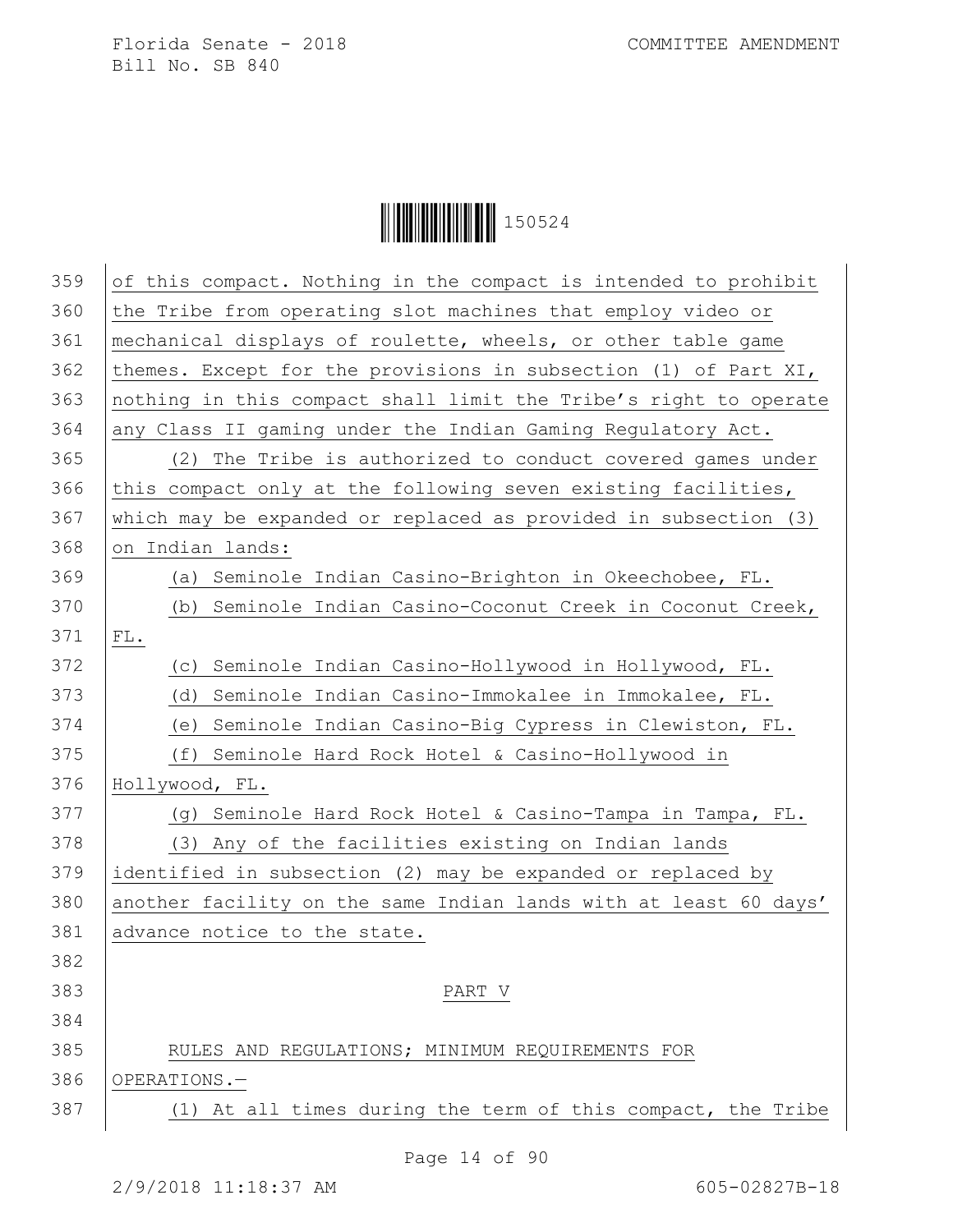**|| || || || || || || || || || || || ||** 150524

 $388$  shall be responsible for all duties that are assigned to it and 389 the commission under this compact. The Tribe shall promulgate 390 any rules necessary to implement this compact, which, at a 391 minimum, shall expressly include or incorporate by reference all 392 provisions of Parts V, VI, VII, and VIII. Nothing in this 393 compact shall be construed to affect the Tribe's right to amend 394 its rules, provided that any such amendment is in conformity 395 with this compact. The state compliance agency may propose 396 additional rules consistent with and related to the  $397$  implementation of this compact to the commission at any time,  $398$  and the commission shall give good faith consideration to such 399 proposed rules and shall notify the state compliance agency of 400 its response or action with respect to such rules. 401 (2) All facilities shall comply with, and all covered games 402 approved under this compact shall be operated in accordance 403 with, the requirements set forth in this compact, including, but 404 not limited to, the requirements set forth in subsections (3) 405 and (4) and the Tribe's Internal Control Policies and 406 Procedures. In addition, all facilities and all covered games 407 shall be operated in strict compliance with tribal internal 408 control standards that provide a level of control that equals or 409 exceeds those set forth in the National Indian Gaming 410 | Commission's Minimum Internal Control Standards, 25 C.F.R. part 411 542 (2015), even if the 2015 regulations are determined to be 412 invalid or are subsequently withdrawn by the National Indian 413 Gaming Commission. The Tribe may amend or supplement its 414 internal control standards from time to time, provided that such 415 changes continue to provide a level of control that equals or 416 exceeds those set forth in 25 C.F.R. part 542 (2015).

Page 15 of 90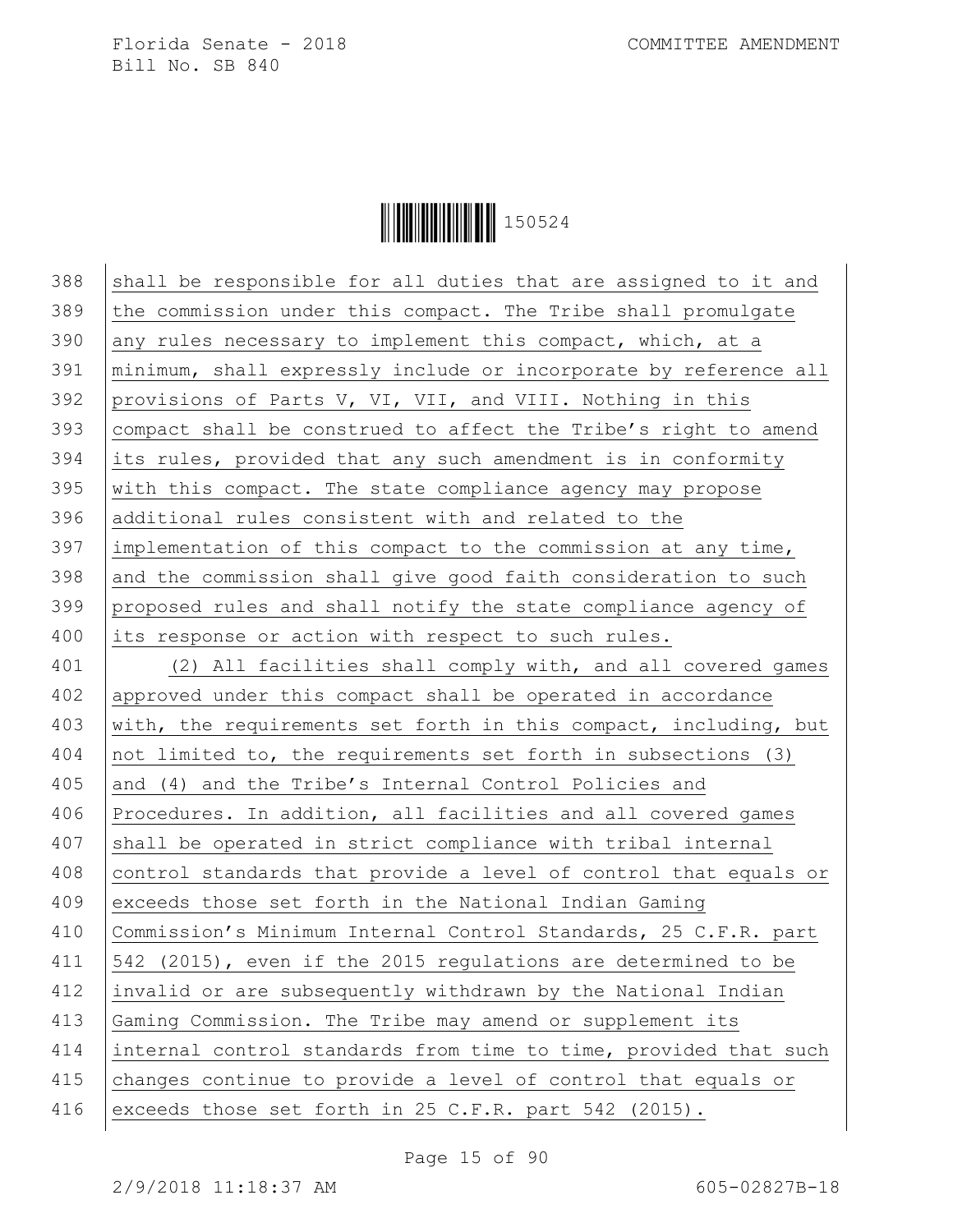| 417 | The Tribe and the commission shall retain all documents<br>(3)   |
|-----|------------------------------------------------------------------|
| 418 | in compliance with the requirements set forth in the Tribe's     |
| 419 | Record Retention Policies and Procedures.                        |
| 420 | (4) The Tribe shall continue and maintain its program to         |
| 421 | combat problem gambling and curtail compulsive gambling and work |
| 422 | with the Florida Council on Compulsive Gambling or other         |
| 423 | organizations dedicated to assisting problem gamblers. The Tribe |
| 424 | shall continue to maintain the following safeguards against      |
| 425 | problem gambling:                                                |
| 426 | (a) The Tribe shall provide to every new gaming employee a       |
| 427 | comprehensive training and education program designed in         |
| 428 | cooperation with the Florida Council on Compulsive Gambling or   |
| 429 | other organization dedicated to assisting problem gamblers.      |
| 430 | (b) The Tribe shall make printed materials available to          |
| 431 | patrons, which include contact information for the Florida       |
| 432 | Council on Compulsive Gambling 24-hour helpline or other hotline |
| 433 | dedicated to assisting problem gamblers, and will work with the  |
| 434 | Florida Council on Compulsive Gambling or other organization     |
| 435 | dedicated to assisting problem gamblers to provide contact       |
| 436 | information for the Florida Council on Compulsive Gambling or    |
| 437 | other organization dedicated to assisting problem gamblers, and  |
| 438 | to provide such information on the facility's website. The Tribe |
| 439 | shall continue to display within the facilities all literature   |
| 440 | from the Florida Council on Compulsive Gambling or other         |
| 441 | organization dedicated to assisting problem gamblers.            |
| 442 | (c)1. The commission shall establish a list of patrons           |
| 443 | voluntarily excluded from the Tribe's facilities, pursuant to    |
| 444 | subparagraph 3.                                                  |
| 445 | 2. The Tribe shall employ its best efforts to exclude            |
|     |                                                                  |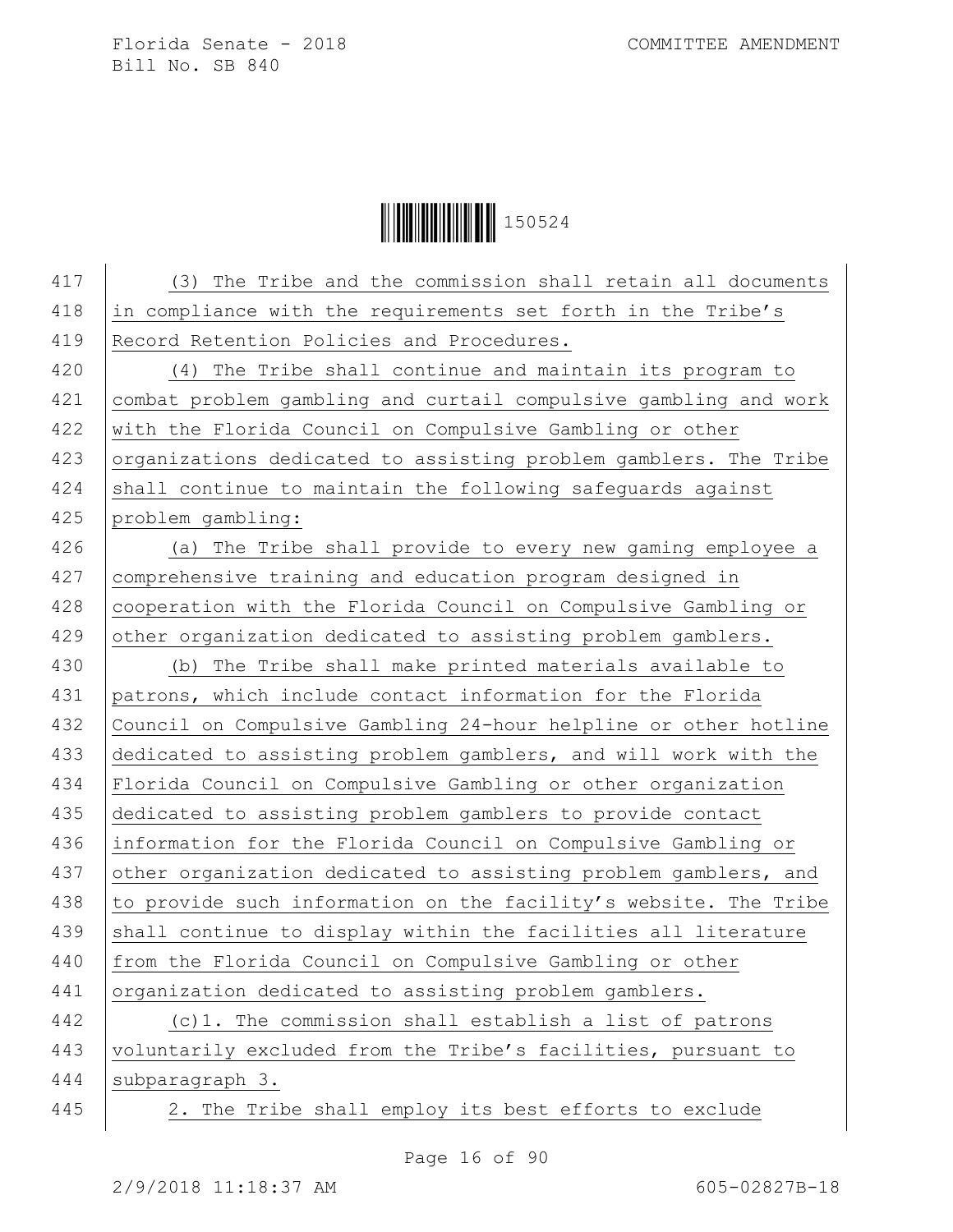**|| || || || || || || || || || || ||** 150524

446 patrons on such list from entry into its facilities; provided 447 that nothing in this compact shall create for patrons who are 448 excluded but gain access to the facilities, or any other person, 449 a cause of action or claim against the state, the Tribe or the 450 commission, or any other person, entity, or agency for failing 451 to enforce such exclusion.

452 3. Patrons who believe they may be compulsively playing 453 covered games may request that their names be placed on the list 454 of patrons voluntarily excluded from the Tribe's facilities.

455 (d) All covered game employees shall receive training on 456 identifying compulsive gamblers and shall be instructed to ask  $457$  such persons to leave. The facility shall make available signs 458 bearing a toll-free help-line number and educational and 459 informational materials at conspicuous locations and automated 460 teller machines in each facility, which materials aim at the 461 prevention of problem gaming and which specify where patrons may 462 receive counseling or assistance for gambling problems. All 463 covered games employees shall also be screened by the Tribe for 464 compulsive gambling habits. Nothing in this subsection shall 465 create for patrons, or any other person, a cause of action or 466 claim against the state, the Tribe or the commission, or any 467 other person, entity, or agency for failing to identify a patron 468 or person who is a compulsive gambler or ask that person to 469 leave. 470 (e) The Tribe shall follow the rules for exclusion of

471 patrons set forth in the Seminole Tribal Gaming Code. 472 (f) The Tribe shall make diligent efforts to prevent

473 underage individuals from loitering in the area of each facility

474 where the covered games take place.

Page 17 of 90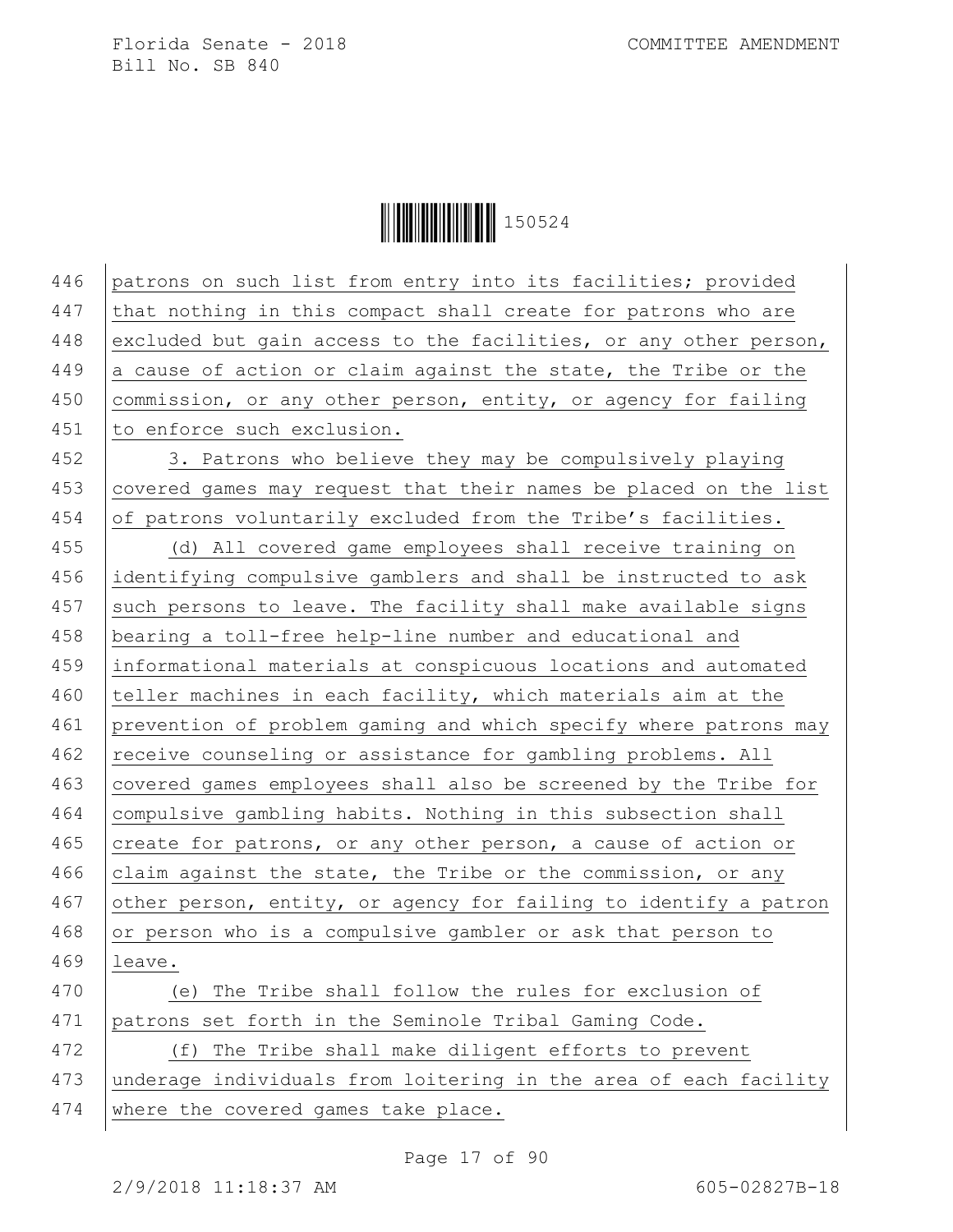**│││││││││││││││││** 150524

| 475 | (g) The Tribe shall ensure that any advertising and              |
|-----|------------------------------------------------------------------|
| 476 | marketing of covered games at the facilities contains a          |
| 477 | responsible gambling message and a toll-free help-line number    |
| 478 | for problem gamblers, where practical, and that such advertising |
| 479 | and marketing make no false or misleading claims.                |
| 480 | (5) The state may secure an annual independent audit of the      |
| 481 | conduct of covered games subject to this compact, as set forth   |
| 482 | in Part VIII.                                                    |
| 483 | (6) The facility shall visibly display summaries of the          |
| 484 | rules for playing covered games and promotional contests and     |
| 485 | shall make available complete sets of rules upon request. The    |
| 486 | Tribe shall provide copies of all such rules to the state        |
| 487 | compliance agency within 30 calendar days after issuance or      |
| 488 | amendment.                                                       |
| 489 | (7) The Tribe shall provide the commission and state             |
| 490 | compliance agency with a chart of the supervisory lines of       |
| 491 | authority with respect to those directly responsible for the     |
| 492 | conduct of covered games, and shall promptly notify those        |
| 493 | agencies of any material changes to the chart.                   |
| 494 | (8) The Tribe shall continue to maintain proactive               |
| 495 | approaches to prevent improper alcohol sales, drunk driving,     |
| 496 | underage drinking, and underage gambling. These approaches shall |
| 497 | involve intensive staff training, screening and certification,   |
| 498 | patron education, and the use of security personnel and          |
| 499 | surveillance equipment in order to enhance patrons' enjoyment of |
| 500 | the facilities and provide for patron safety.                    |
| 501 | (a) Staff training includes specialized employee training        |
| 502 | in nonviolent crisis intervention, driver license verification,  |
| 503 | and detection of intoxication.                                   |
|     |                                                                  |

Page 18 of 90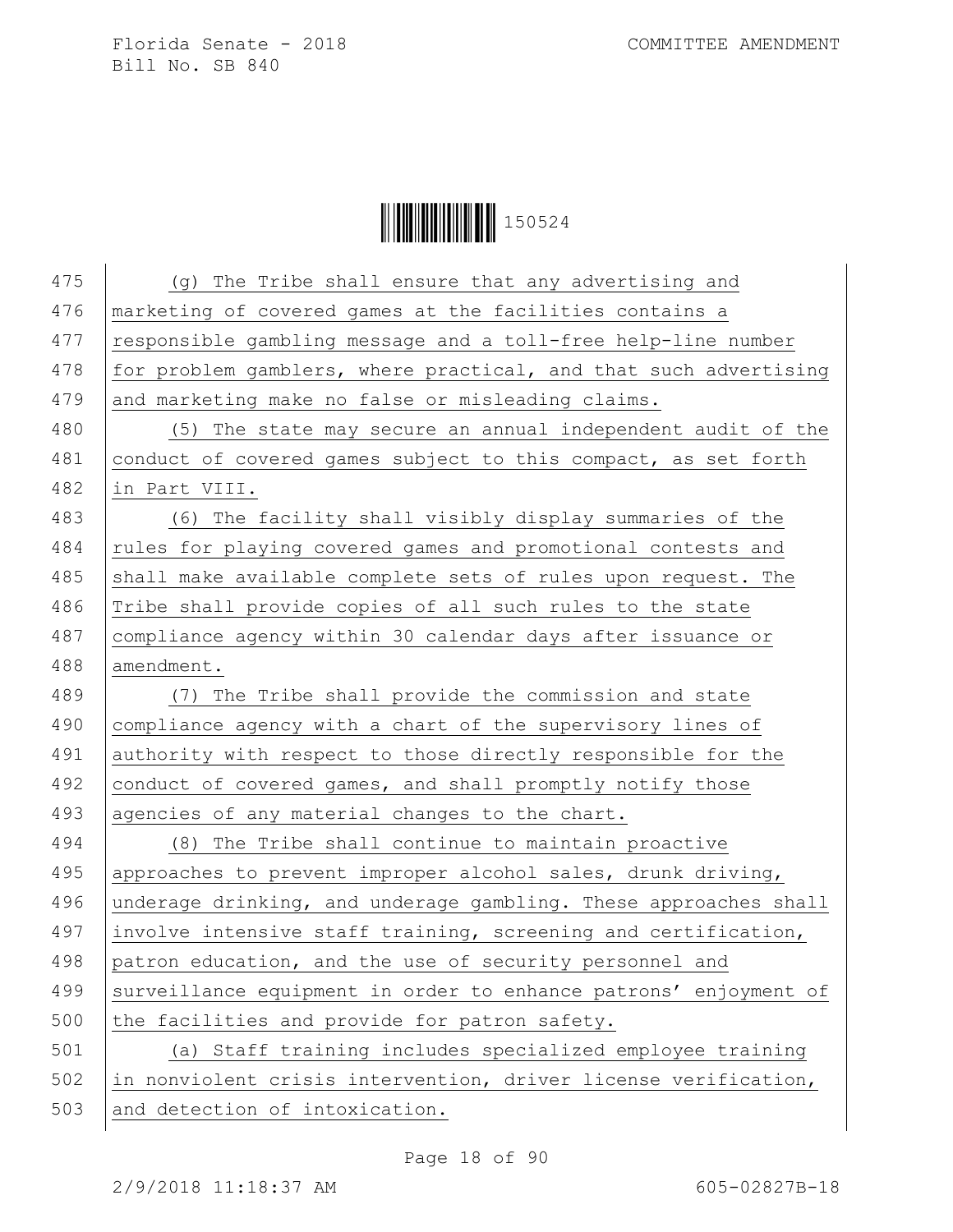**│││││││││││││││││** 150524

| 504 | (b) Patron education shall be carried out through notices        |
|-----|------------------------------------------------------------------|
| 505 | transmitted on valet parking stubs, posted signs in the          |
| 506 | facilities, and in brochures.                                    |
| 507 | (c) Roving and fixed security officers, along with               |
| 508 | surveillance cameras, shall assist in the detection of           |
| 509 | intoxicated patrons, investigate problems, and engage with       |
| 510 | patrons to deescalate volatile situations.                       |
| 511 | (d) To help prevent alcohol-related crashes, the Tribe will      |
| 512 | continue to operate the "Safe Ride Home Program," a free taxi    |
| 513 | service.                                                         |
| 514 | (e) The Tribe shall maintain these programs and policies in      |
| 515 | its Alcohol Beverage Control Act for the duration of the compact |
| 516 | but may replace such programs and policies with stricter or more |
| 517 | extensive programs and policies. The Tribe shall provide the     |
| 518 | state with written notice of any changes to the Tribe's Alcohol  |
| 519 | Beverage Control Act, which notice shall include a copy of such  |
| 520 | changes and shall be sent on or before the effective date of the |
| 521 | change. Nothing in this subsection shall create for patrons, or  |
| 522 | any other person, a cause of action or claim against the state,  |
| 523 | the Tribe or the commission, or any other person, entity, or     |
| 524 | agency for failing to fulfill the requirements of this           |
| 525 | subsection.                                                      |
| 526 | (9) A person under 21 years of age may not play covered          |
| 527 | games, unless otherwise permitted by state law.                  |
| 528 | (10) The Tribe may establish and operate facilities that         |
| 529 | operate covered games only on its Indian lands as defined by the |
| 530 | Indian Gaming Regulatory Act and as specified in Part IV.        |
| 531 | (11) The commission shall keep a record of, and shall            |
| 532 | report at least quarterly to the state compliance agency, the    |
|     |                                                                  |

Page 19 of 90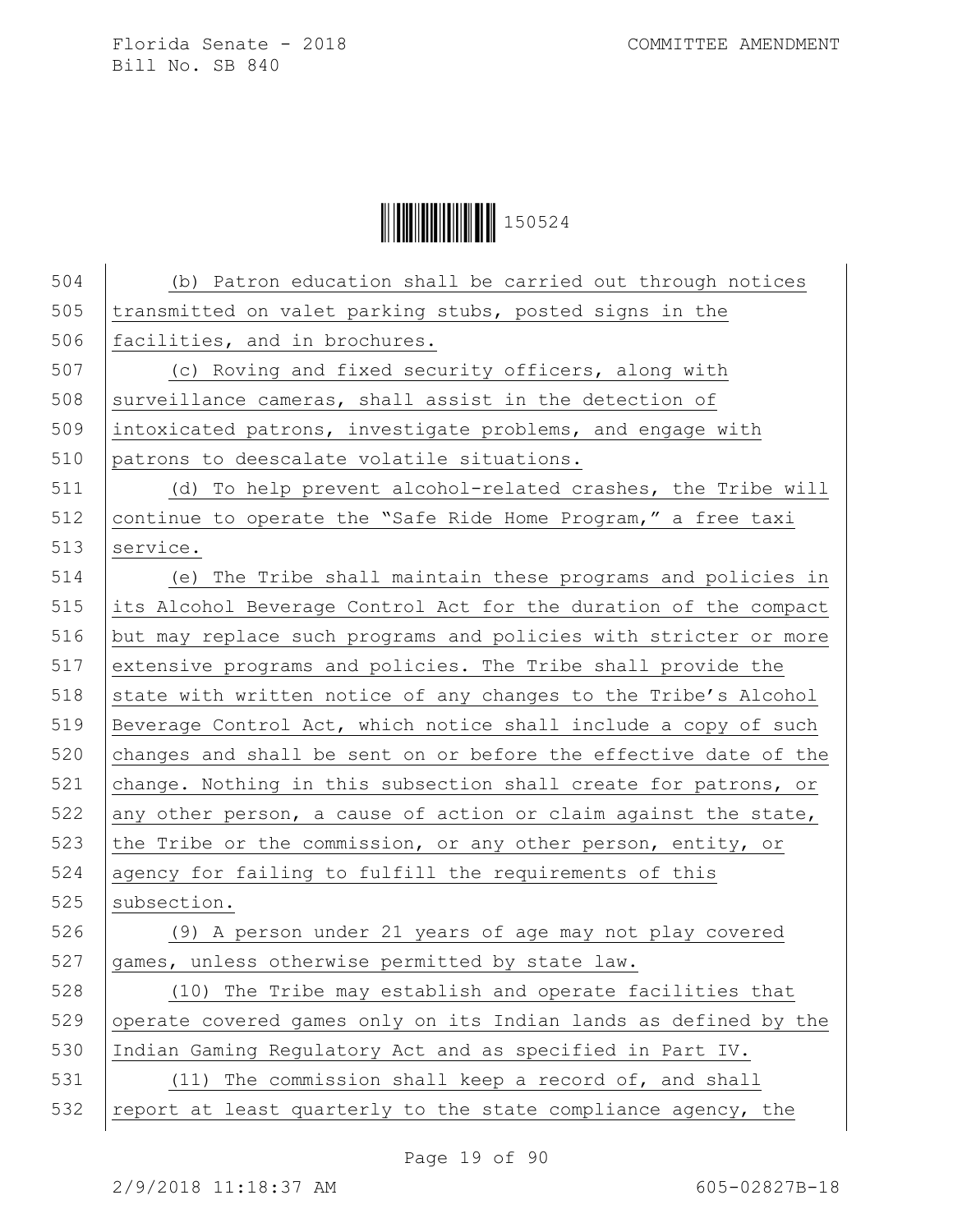|  | 150524 |
|--|--------|
|--|--------|

| 533 | number of covered games in each facility, by the name or type of |
|-----|------------------------------------------------------------------|
| 534 | each game and its identifying number.                            |
| 535 | (12) The Tribe and the commission shall make available, to       |
| 536 | any member of the public upon request, within 10 business days,  |
| 537 | a copy of the National Indian Gaming Commission's Minimum        |
| 538 | Internal Control Standards, 25 C.F.R. part 542 (2015), the       |
| 539 | Seminole Tribal Gaming Code, this compact, the rules of each     |
| 540 | covered game operated by the Tribe, and the administrative       |
| 541 | procedures for addressing patron tort claims under Part VI.      |
| 542 |                                                                  |
| 543 | PART VI                                                          |
| 544 |                                                                  |
| 545 | PATRON DISPUTES, WORKERS' COMPENSATION, TORT CLAIMS; PRIZE       |
| 546 | CLAIMS; LIMITED CONSENT TO SUIT.-                                |
| 547 | (1) All patron disputes involving gaming shall be resolved       |
| 548 | in accordance with the procedures established in the Seminole    |
| 549 | Tribal Gaming Code.                                              |
| 550 | (2) Tort claims by employees of the Tribe's facilities will      |
| 551 | be handled pursuant to the provisions of the Tribe's Workers'    |
| 552 | Compensation Ordinance, which shall provide workers the same or  |
| 553 | better protections as provided in state workers' compensation    |
| 554 | laws.                                                            |
| 555 | (3) Disputes involving employees of the Tribe's facilities       |
| 556 | will be handled pursuant to the provisions of the Tribe's policy |
| 557 | for gaming employees, as set forth in the Employee Fair          |
| 558 | Treatment and Dispute Resolution Policy.                         |
| 559 | (4) A patron who claims to have been injured after the           |
| 560 | effective date of the compact at one of the Tribe's facilities   |
| 561 | in which covered games are played is required to provide written |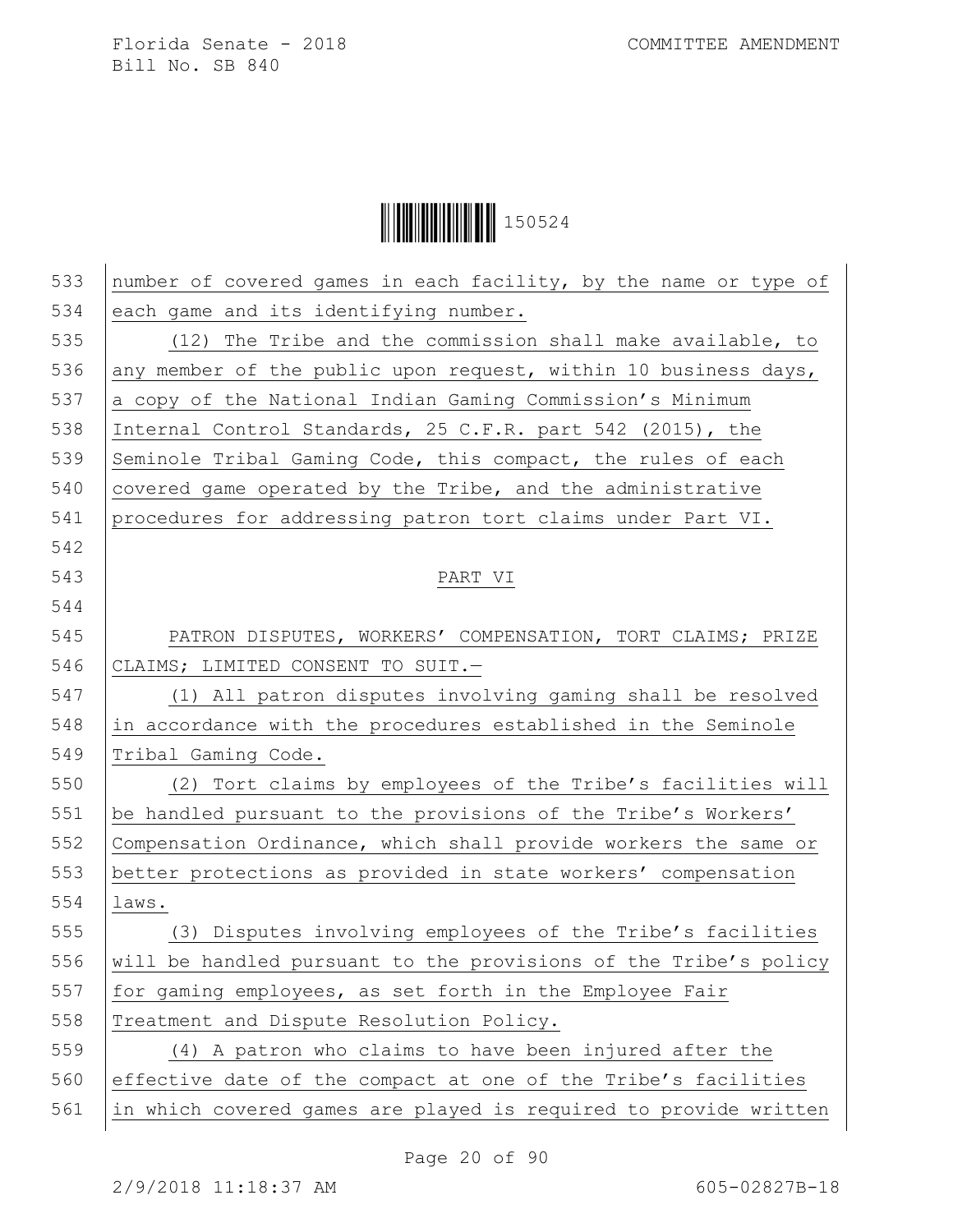**|| || || || || || || || || || || || ||** 150524

562 notice to the Tribe's Risk Management Department or the 563  $|$  facility, in a reasonable and timely manner, but no longer than 564 three years after the date of the incident giving rise to the 565 claimed injury, or the claim shall be forever barred. 566 (5) The Tribe shall have 30 days to respond to a claim made 567 by a patron. If the Tribe fails to respond within 30 days, the 568 patron may file suit against the Tribe. When the Tribe responds 569 to an incident alleged to have caused a patron's injury or 570 illness, the Tribe shall provide a claim form to the patron. The 571 form must include the address for the Tribe's Risk Management 572 Department and provide notice of the Tribe's administrative 573 procedures for addressing patron tort claims, including notice 574 of the relevant deadlines that may bar such claims if the 575 | Tribe's administrative procedures are not followed. It is the 576 patron's responsibility to complete the form and forward the 577 | form to the Tribe's Risk Management Department within a 578 reasonable period of time, and in a reasonable and timely 579 manner. Nothing herein shall interfere with any claim a patron 580 might have arising under the Federal Tort Claim Act. 581 (6) Upon receiving written notification of the claim, the 582 Tribe's Risk Management Department shall forward the 583 notification to the Tribe's insurance carrier. The Tribe shall 584 use its best efforts to ensure that the insurance carrier  $585$  contacts the patron within a reasonable period of time after 586 receipt of the claim. 587 (7) The insurance carrier shall handle the claim to 588 conclusion. If the patron, Tribe, and insurance carrier are not 589 able to resolve the claim in good faith within one year after 590 the patron provided written notice to the Tribe's Risk

Page 21 of 90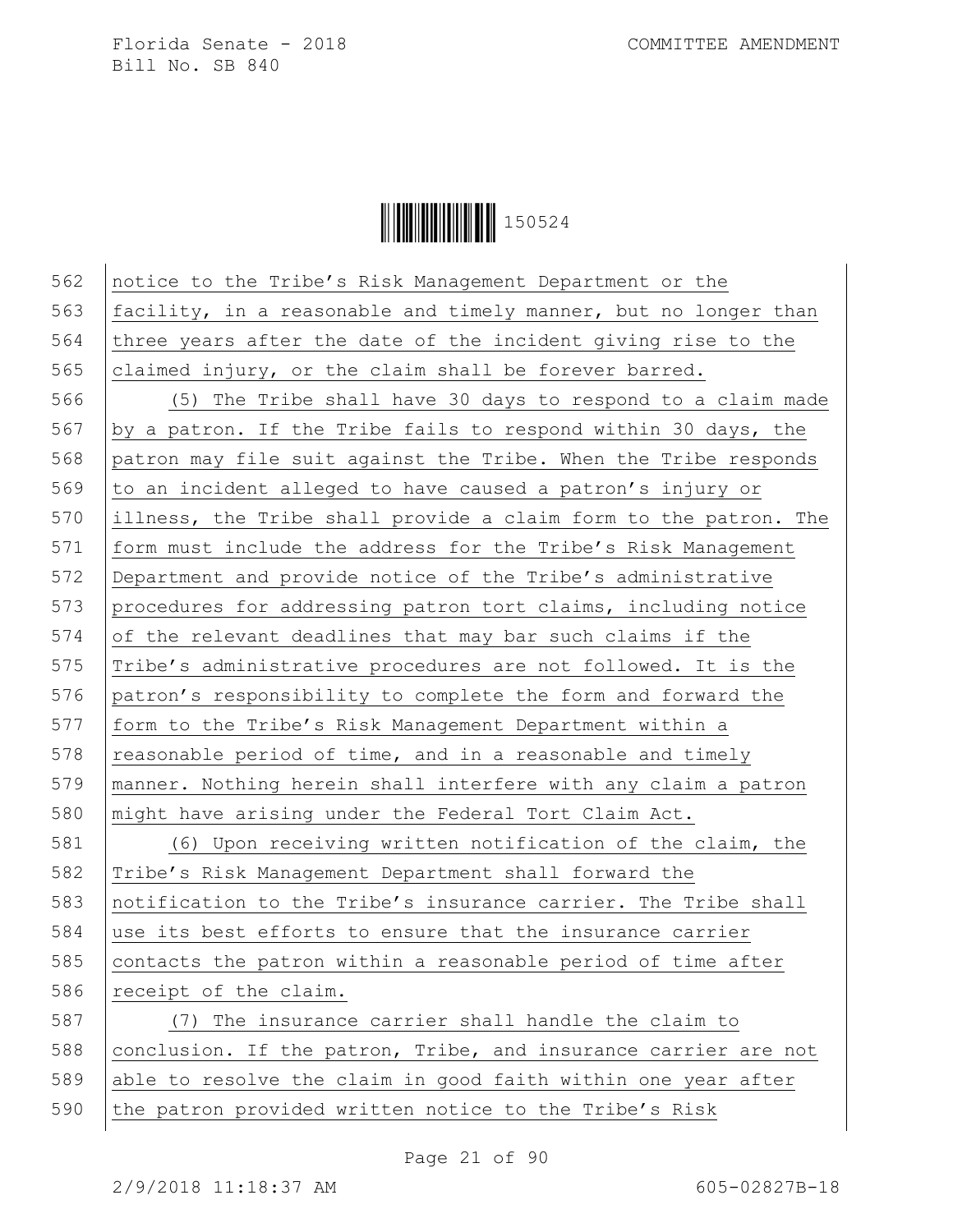**|| || || || || || || || || || || ||** 150524

| 591 | Management Department or the facility, the patron may bring a    |
|-----|------------------------------------------------------------------|
| 592 | tort claim against the Tribe in any court of competent           |
| 593 | jurisdiction in the county in which the incident alleged to have |
| 594 | caused injury occurred, as provided in this compact, and subject |
| 595 | to a four-year statute of limitations, which shall begin to run  |
| 596 | from the date of the incident of the injury alleged in the       |
| 597 | claim. A patron's notice of injury to the Tribe pursuant to      |
| 598 | subsection (4) and the fulfillment of the good faith attempt at  |
| 599 | resolution pursuant to this part are conditions precedent to     |
| 600 | filing suit.                                                     |
| 601 | (8) For tort claims of patrons made pursuant to subsection       |
| 602 | (4), the Tribe agrees to waive its tribal sovereign immunity to  |
| 603 | the same extent as the state waives its sovereign immunity, as   |
| 604 | specified in s. 768.28(1) and (5), Florida Statutes, as such     |
| 605 | provision may be amended from time to time by the Legislature.   |
| 606 | In no event shall the Tribe be deemed to have waived its tribal  |
| 607 | immunity from suit beyond the limits set forth in s. 768.28(5),  |
| 608 | Florida Statutes. These limitations are intended to include      |
| 609 | liability for compensatory damages, costs, pre-judgment          |
| 610 | interest, and attorney fees if otherwise allowable under state   |
| 611 | law arising out of any claim brought or asserted against the     |
| 612 | Tribe, its subordinate governmental and economic units, any      |
| 613 | Tribal officials, employees, servants, or agents in their        |
| 614 | official capacities and any entity which is owned, directly or   |
| 615 | indirectly, by the Tribe. All patron tort claims brought         |
| 616 | pursuant to this provision shall be brought solely against the   |
| 617 | Tribe, as the sole party in interest.                            |
| 618 | (9) Notices explaining the procedures and time limitations       |
| 619 | with respect to making a tort claim shall be prominently         |

Page 22 of 90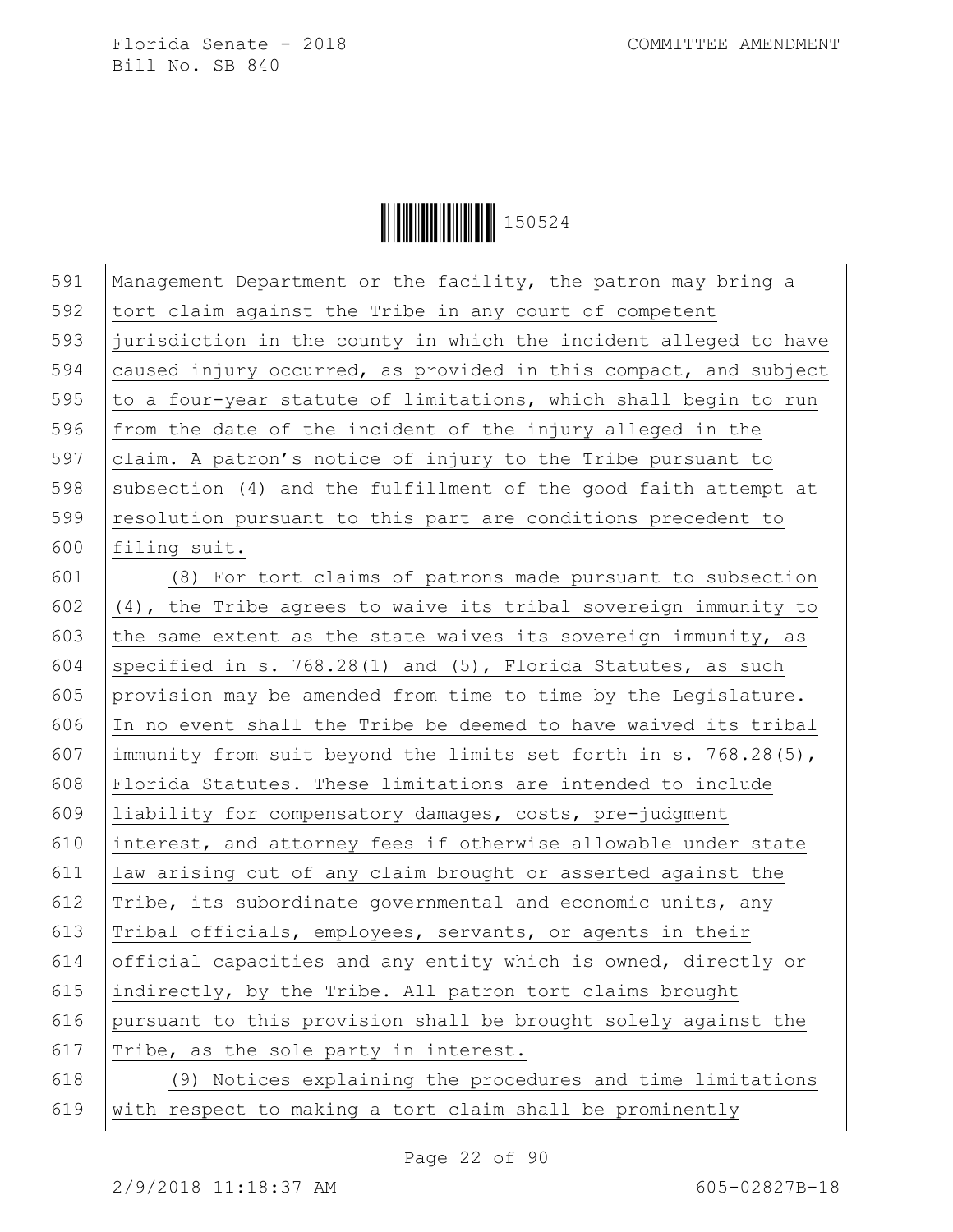| 620 | displayed in the facilities, posted on the Tribe's website, and |
|-----|-----------------------------------------------------------------|
| 621 | provided to any patron for whom the Tribe has notice of the     |
| 622 | injury or property damage giving rise to the tort claim. Such   |
| 623 | notices shall explain:                                          |
| 624 | (a) The method and places for making a tort claim,              |
| 625 | including where the patron must submit the claim.               |
| 626 | (b) That the process is the exclusive method for asserting      |
| 627 | a tort claim arising under this section against the Tribe.      |
| 628 | (c) That the Tribe and its insurance carrier have one year      |
| 629 | from the date the patron gives notice of the claim to resolve   |
| 630 | the matter, and that after that time, the patron may file suit  |
| 631 | in a court of competent jurisdiction.                           |
| 632 | (d) That the exhaustion of the process is a prerequisite to     |
| 633 | filing a claim in state court.                                  |
| 634 | (e) That claims that fail to follow this process shall be       |
| 635 | forever barred.                                                 |
| 636 | (10) The Tribe shall maintain an insurance policy that          |
| 637 | shall:                                                          |
| 638 | (a) Prohibit the insurer or the Tribe from invoking tribal      |
| 639 | sovereign immunity for claims up to the limits to which the     |
| 640 | state has waived sovereign immunity as set forth in s.          |
| 641 | 768.28(5), Florida Statutes, or its successor statute.          |
| 642 | (b) Include covered claims made by a patron or invitee for      |
| 643 | personal injury or property damage.                             |
| 644 | (c) Permit the insurer or the Tribe to assert any statutory     |
| 645 | or common law defense other than sovereign immunity.            |
| 646 | (d) Provide that any award or judgment rendered in favor of     |
| 647 | a patron or invitee shall be satisfied solely from insurance    |
| 648 | proceeds.                                                       |
|     |                                                                 |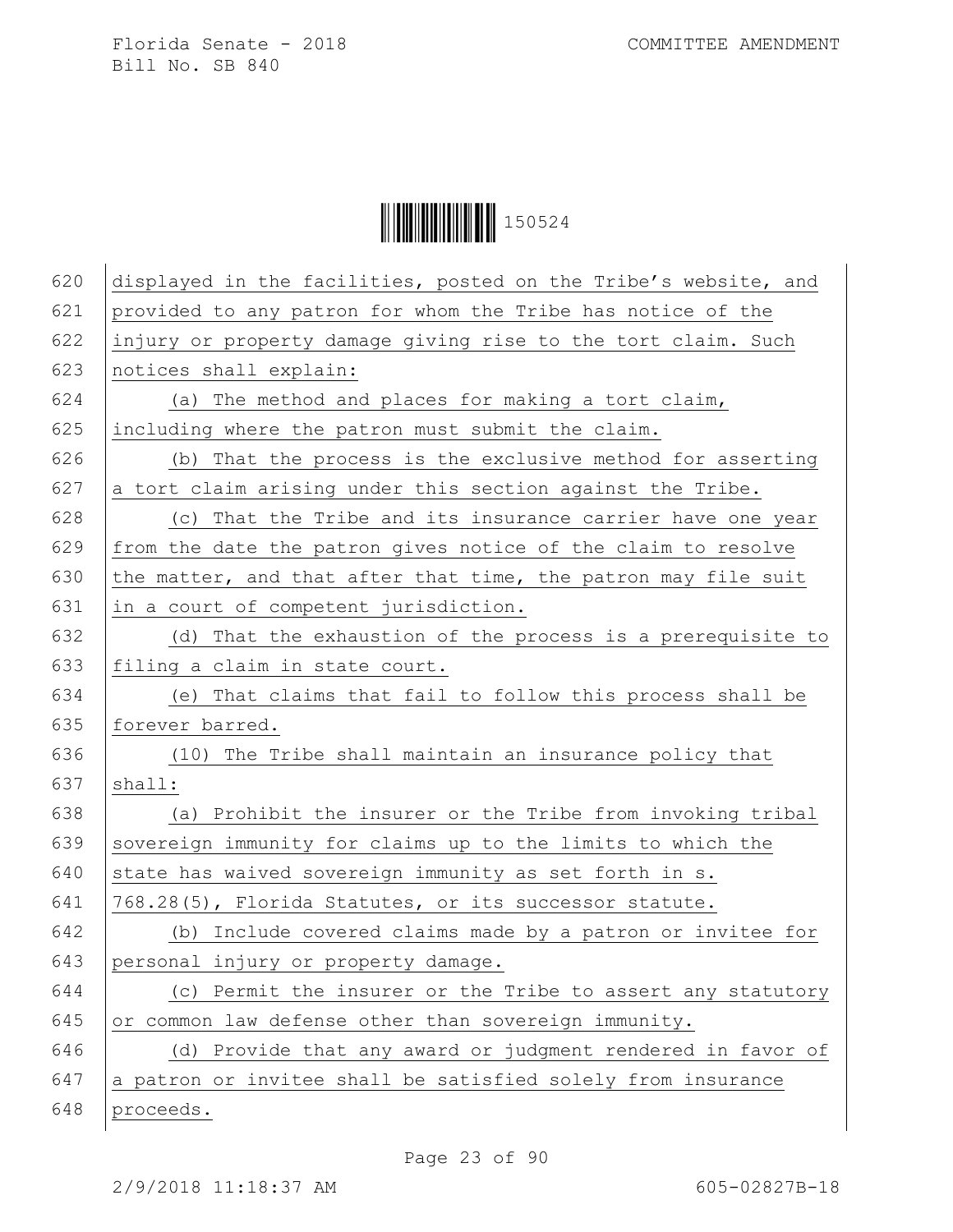## **│││││││││││││││││** 150524

| 650<br>651<br>652<br>653<br>654<br>655<br>656<br>657 | may, in its discretion, consider claims for compensation in<br>excess of the limits of the Tribe's waiver of its sovereign<br>immunity.<br>PART VII<br>ENFORCEMENT OF COMPACT PROVISIONS.- |
|------------------------------------------------------|--------------------------------------------------------------------------------------------------------------------------------------------------------------------------------------------|
|                                                      |                                                                                                                                                                                            |
|                                                      |                                                                                                                                                                                            |
|                                                      |                                                                                                                                                                                            |
|                                                      |                                                                                                                                                                                            |
|                                                      |                                                                                                                                                                                            |
|                                                      |                                                                                                                                                                                            |
|                                                      |                                                                                                                                                                                            |
|                                                      | (1) The Tribe, the commission, and the state compliance                                                                                                                                    |
| 658                                                  | agency, to the extent authorized by this compact, shall be                                                                                                                                 |
| 659                                                  | responsible for regulating activities pursuant to this compact.                                                                                                                            |
| 660                                                  | As part of its responsibilities, the Tribe shall adopt or issue                                                                                                                            |
| 661                                                  | standards designed to ensure that the facilities are                                                                                                                                       |
| 662                                                  | constructed, operated, and maintained in a manner that                                                                                                                                     |
| 663                                                  | adequately protects the environment and public health and                                                                                                                                  |
| 664                                                  | safety. Additionally, the Tribe and the commission shall ensure                                                                                                                            |
| 665                                                  | that:                                                                                                                                                                                      |
| 666                                                  | (a) Operation of the conduct of covered games is in strict                                                                                                                                 |
| 667                                                  | compliance with:                                                                                                                                                                           |
| 668                                                  | 1. The Seminole Tribal Gaming Code.                                                                                                                                                        |
| 669                                                  | 2. All rules, regulations, procedures, specifications, and                                                                                                                                 |
| 670                                                  | standards lawfully adopted by the National Indian Gaming                                                                                                                                   |
| 671                                                  | Commission and the commission.                                                                                                                                                             |
| 672                                                  | 3. The provisions of this compact, including, but not                                                                                                                                      |
| 673                                                  | limited to, the Tribe's standards and rules.                                                                                                                                               |
| 674                                                  | (b) Reasonable measures are taken to:                                                                                                                                                      |
| 675                                                  | 1. Ensure the physical safety of facility patrons,                                                                                                                                         |
| 676                                                  | employees, and any other person while in the facility.                                                                                                                                     |
| 677                                                  | 2. Prevent illegal activity at the facilities or with                                                                                                                                      |
|                                                      |                                                                                                                                                                                            |

Page 24 of 90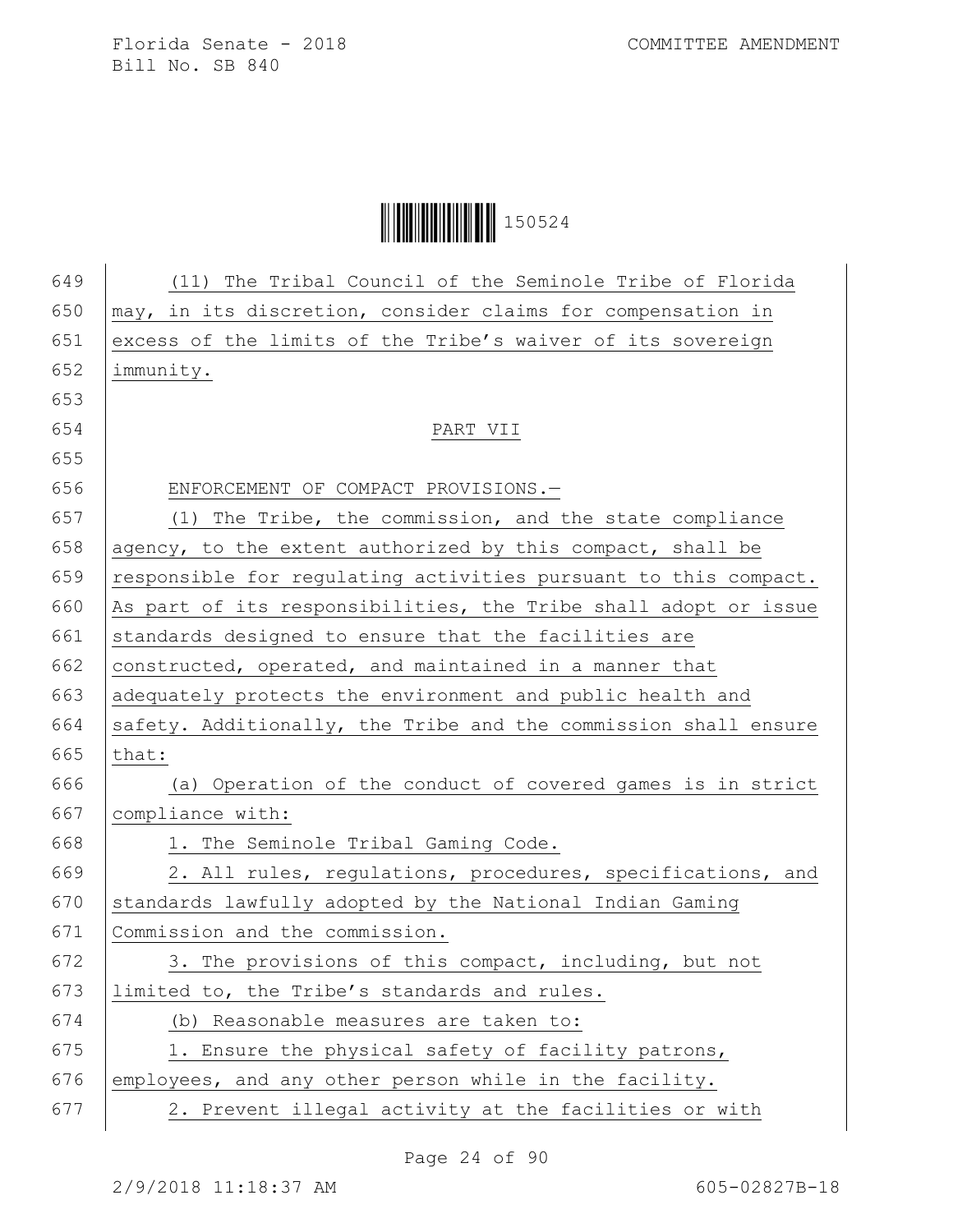**│││││││││││││││││** 150524

| 678 | regard to the operation of covered games, including, but not     |
|-----|------------------------------------------------------------------|
| 679 | limited to, the maintenance of employee procedures and a         |
| 680 | surveillance system.                                             |
| 681 | 3. Ensure prompt notification is given, in accordance with       |
| 682 | applicable law, to appropriate law enforcement authorities of    |
| 683 | persons who may be involved in illegal acts.                     |
| 684 | 4. Ensure that the construction and maintenance of the           |
| 685 | facilities complies with the standards of the Florida Building   |
| 686 | Code, the provisions of which the Tribe has adopted as the       |
| 687 | Seminole Tribal Building Code.                                   |
| 688 | 5. Ensure adequate emergency access plans have been              |
| 689 | prepared to ensure the health and safety of all covered game     |
| 690 | patrons.                                                         |
| 691 | (2) All licenses for members and employees of the                |
| 692 | commission shall be issued according to the same standards and   |
| 693 | terms applicable to facility employees. The commission's         |
| 694 | officers shall be independent of the Tribal gaming operations,   |
| 695 | and shall be supervised by and accountable only to the           |
| 696 | commission. A commission officer shall be available to the       |
| 697 | facility during all hours of operation upon reasonable notice,   |
| 698 | and shall have immediate access to any and all areas of the      |
| 699 | facility for the purpose of ensuring compliance with the         |
| 700 | provisions of this compact. The commission shall investigate any |
| 701 | suspected or reported violation of this part and shall           |
| 702 | officially enter into its files timely written reports of        |
| 703 | investigations and any action taken thereon, and shall forward   |
| 704 | copies of such investigative reports to the state compliance     |
| 705 | agency within 30 calendar days after such filing. The scope of   |
| 706 | such reporting shall be determined by the commission and the     |
|     |                                                                  |

Page 25 of 90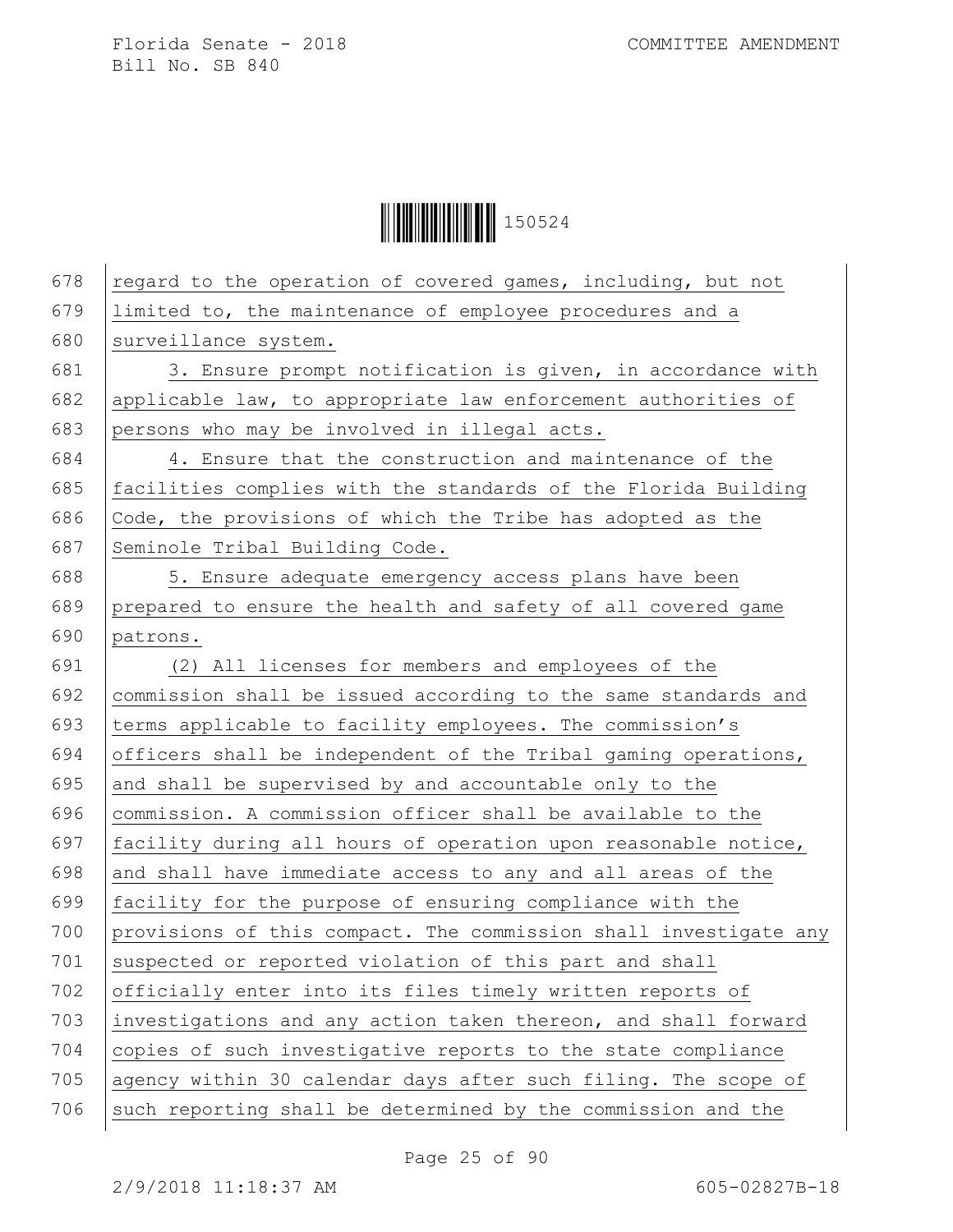**│││││││││││││││││** 150524

| 707 | state compliance agency as soon as practicable after the         |
|-----|------------------------------------------------------------------|
| 708 | effective date of this compact. Any such violations shall be     |
| 709 | reported immediately to the commission, and the commission shall |
| 710 | immediately forward such reports to the state compliance agency. |
| 711 | In addition, the commission shall promptly report to the state   |
| 712 | compliance agency any such violations which it independently     |
| 713 | discovers.                                                       |
| 714 | (3) In order to develop and foster a positive and effective      |
| 715 | relationship in the enforcement of the provisions of this        |
| 716 | compact, representatives of the commission and the state         |
| 717 | compliance agency shall meet at least annually to review past    |
| 718 | practices and examine methods to improve the regulatory scheme   |
| 719 | created by this compact. The meetings shall take place at a      |
| 720 | location mutually agreed upon by the commission and the state    |
| 721 | compliance agency. The state compliance agency, before or during |
| 722 | such meetings, shall disclose to the commission any concerns,    |
| 723 | suspected activities, or pending matters reasonably believed to  |
| 724 | constitute violations of the compact by any person,              |
| 725 | organization, or entity, if such disclosure will not compromise  |
| 726 | the interest sought to be protected.                             |
| 727 |                                                                  |
| 728 | PART VIII                                                        |
| 729 |                                                                  |
| 730 | STATE MONITORING OF COMPACT.-                                    |
| 731 | (1) It is the express intent of the Tribe and the state for      |
| 732 | the Tribe to regulate its own gaming activities.                 |
| 733 | Notwithstanding, the state shall conduct random inspections as   |
| 734 | provided for in this part to ensure that the Tribe is operating  |
| 735 | in accordance with the terms of the compact. The state may       |
|     |                                                                  |

Page 26 of 90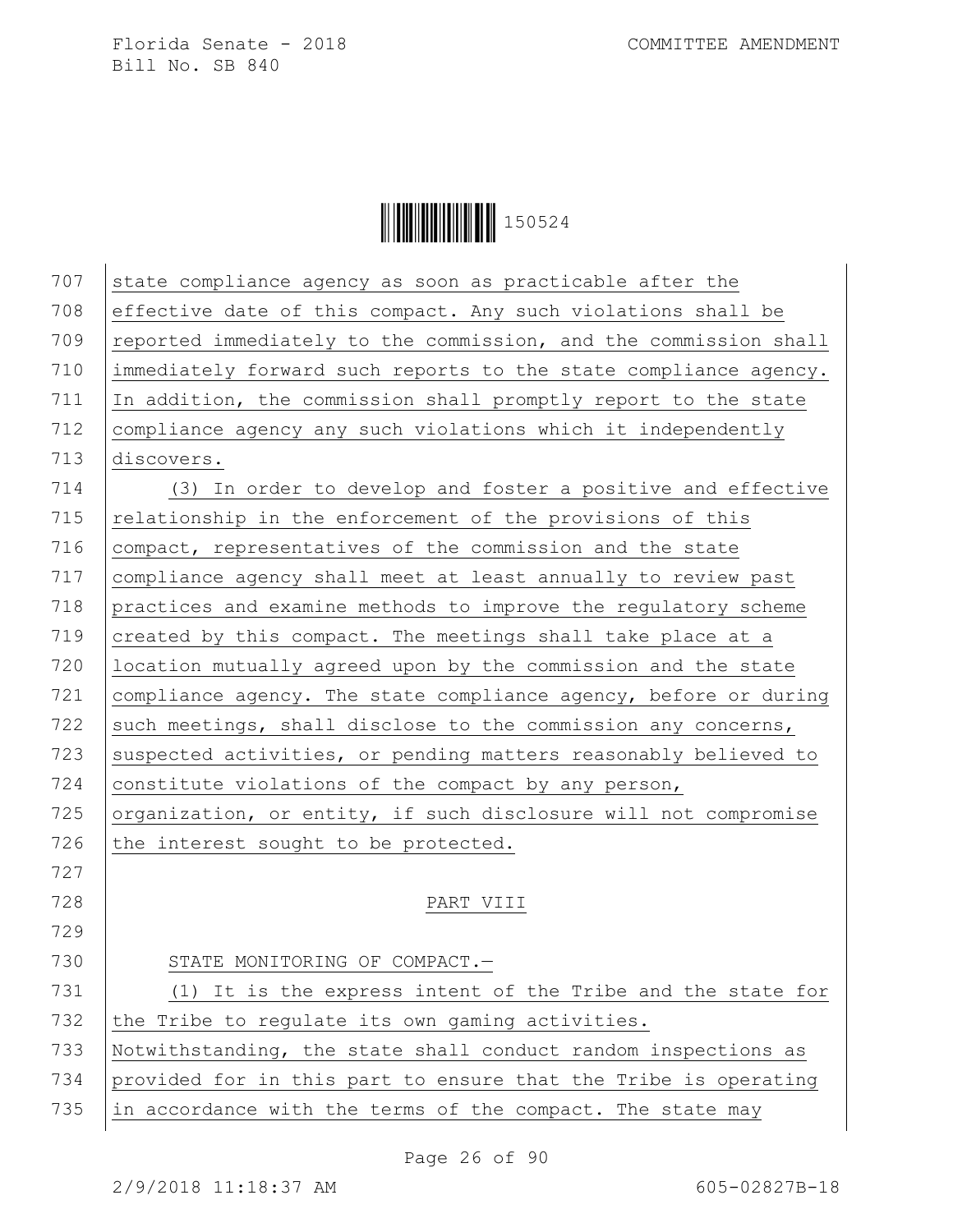**|| || || || || || || || || || || ||** 150524

 secure an annual independent audit of the conduct of covered games subject to this compact and the Tribe shall cooperate with 738 such audit. The audit shall: (a) Examine the covered games operated by the Tribe to 740 ensure compliance with the Tribe's Internal Control Policies and Procedures and any other standards, policies, or procedures 742 adopted by the Tribe, the commission, or the National Indian Gaming Commission which govern the play of covered games. (b) Examine revenues in connection with the conduct of 745 covered games and include only those matters necessary to verify 746 the determination of net win and the basis and amount of the payments the Tribe is required to make to the state pursuant to 748 Part XI and as defined by this compact. (2) A copy of the audit report for the conduct of covered games shall be submitted to the commission and the state compliance agency within 30 calendar days after completion. Representatives of the state compliance agency may, upon  $\vert$  request, meet with the Tribe and its auditors to discuss the 754 audit or any matters in connection therewith; provided that such discussions are limited to covered games information. The annual 756 independent audit shall be performed by an independent firm 757 selected by the state which has experience in auditing casino  $\sqrt{ }$  operations, subject to the consent of the Tribe, which shall not be unreasonably withheld. The Tribe shall pay for the cost of the annual independent audit. (3) As provided herein, the state compliance agency may

762 monitor the conduct of covered games to ensure that the covered  $763$  games are conducted in compliance with the provisions of this 764 compact. In order to properly monitor the conduct of covered

Page 27 of 90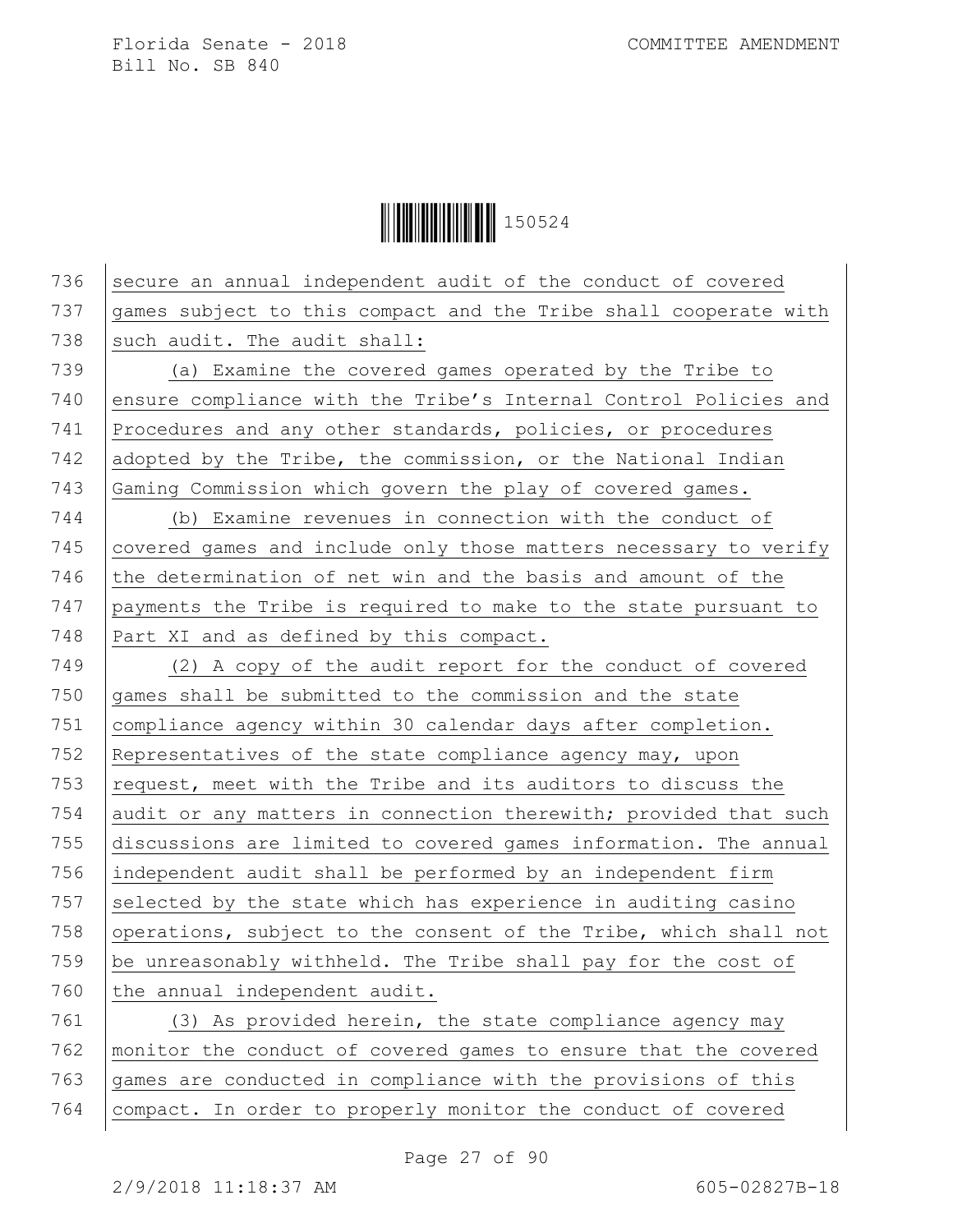**│││││││││││││││││** 150524

| 765 | games, agents of the state compliance agency shall have          |
|-----|------------------------------------------------------------------|
| 766 | reasonable access, without prior notice, to all public areas of  |
| 767 | the facilities related to the conduct of covered games.          |
| 768 | (a) The state compliance agency may review whether the           |
| 769 | Tribe's facilities are in compliance with the provisions of this |
| 770 | compact and the Tribe's rules and regulations applicable to      |
| 771 | covered games and may advise on such issues as it deems          |
| 772 | appropriate. In the event of a dispute or disagreement between   |
| 773 | Tribal and state compliance agency regulators, the dispute or    |
| 774 | disagreement shall be resolved in accordance with the dispute    |
| 775 | resolution provisions of Part XIII.                              |
| 776 | (b) In order to fulfill its oversight responsibilities, the      |
| 777 | state compliance agency may perform on a routine basis specific  |
| 778 | oversight testing procedures as set forth in paragraph (c).      |
| 779 | $(c)$ 1. The state compliance agency may inspect any covered     |
| 780 | games in operation at the facilities on a random basis, provided |
| 781 | that such inspections may not exceed one inspection per facility |
| 782 | per calendar month and the inspection may not exceed ten hours   |
| 783 | spread over those two consecutive days, unless the state         |
| 784 | compliance agency determines that additional inspection hours    |
| 785 | are needed to address the issues of substantial noncompliance,   |
| 786 | provided that the state compliance agency provides the Tribe     |
| 787 | with written notification of the need for additional inspection  |
| 788 | hours and a written summary of the substantial noncompliance     |
| 789 | issues that need to be addressed during the additional           |
| 790 | inspection hours. The total number of hours of random            |
| 791 | inspections and audit reviews per year may not exceed 1,200      |
| 792 | hours. Inspection hours shall be calculated on the basis of the  |
| 793 | actual amount of time spent by the state compliance agency       |

Page 28 of 90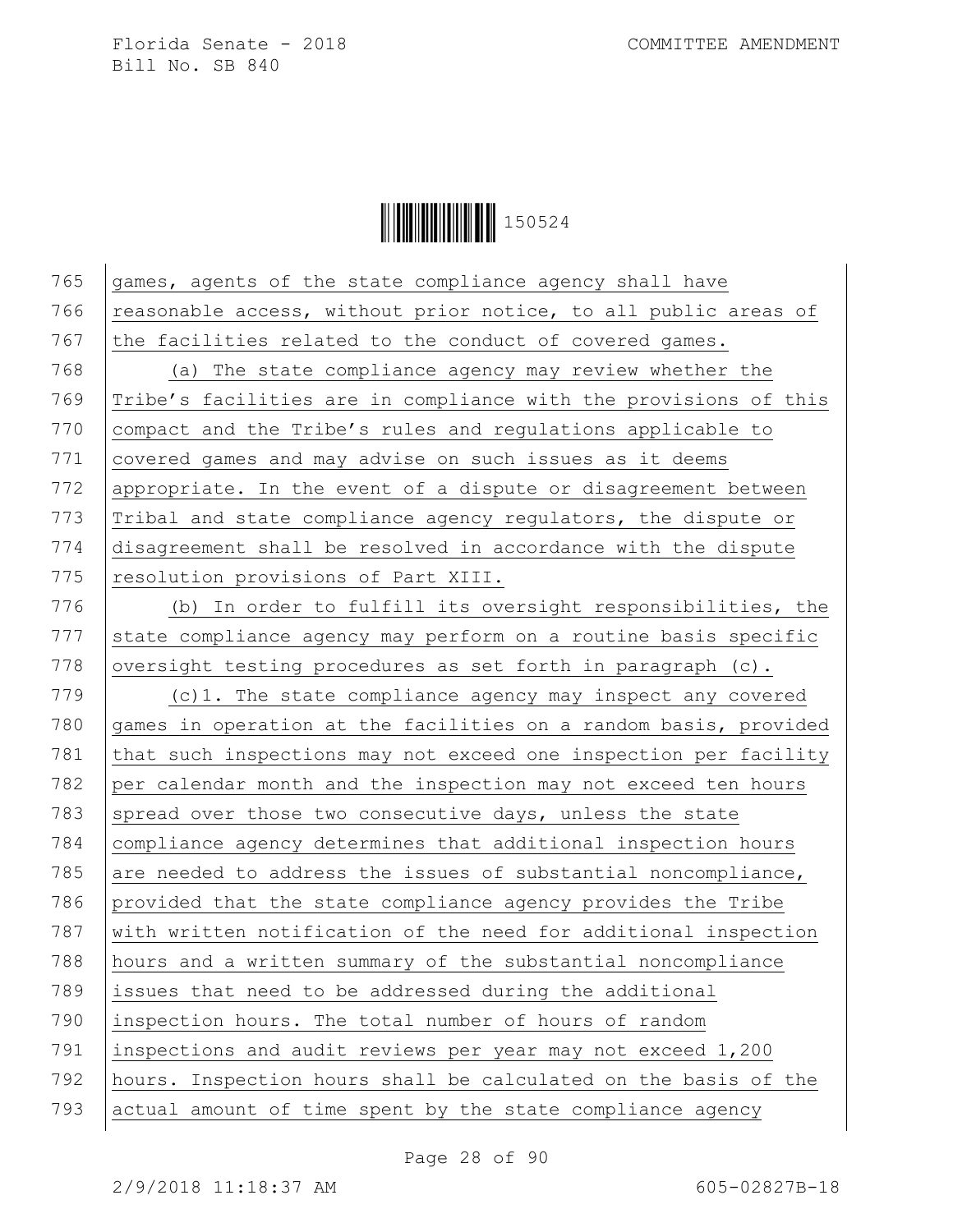**│││││││││││││││││** 150524

| 794 | conducting the inspections at a facility, without accounting for |
|-----|------------------------------------------------------------------|
| 795 | a multiple for the number of state compliance agency inspectors  |
| 796 | or agents engaged in the inspection activities. The purpose of   |
| 797 | the random inspections is to confirm that the covered games      |
| 798 | function properly pursuant to the manufacturer's technical       |
| 799 | standards and are conducted in compliance with the Tribe's       |
| 800 | Internal Control Policies and Procedures and any other           |
| 801 | standards, policies, or procedures adopted by the Tribe, the     |
| 802 | commission, or the National Indian Gaming Commission which       |
| 803 | govern the play of covered games. The state compliance agency    |
| 804 | shall provide notice to the commission of such inspection at or  |
| 805 | before the commencement of a random inspection and a commission  |
| 806 | agent may accompany the inspection.                              |
| 807 | 2. For each facility, the state compliance agency may            |
| 808 | perform one annual review of the Tribe's slot machine compliance |
| 809 | audit.                                                           |
| 810 | 3. At least annually, the state compliance agency may meet       |
| 811 | with the Tribe's Internal Audit Department for Gaming to review  |
| 812 | internal controls and the record of violations for each          |
| 813 | facility.                                                        |
| 814 | (d) The state compliance agency shall cooperate with and         |
| 815 | obtain the assistance of the commission in the resolution of any |
| 816 | conflicts in the management of the facilities, and the state and |
| 817 | the Tribe shall make their best efforts to resolve disputes      |
| 818 | through negotiation whenever possible. Therefore, to foster a    |
| 819 | spirit of cooperation and efficiency, the state compliance       |
| 820 | agency and Tribe shall resolve disputes between the state        |
| 821 | compliance agency staff and commission regulators about the day- |
| 822 | to-day regulation of the facilities through meeting and          |
|     |                                                                  |

Page 29 of 90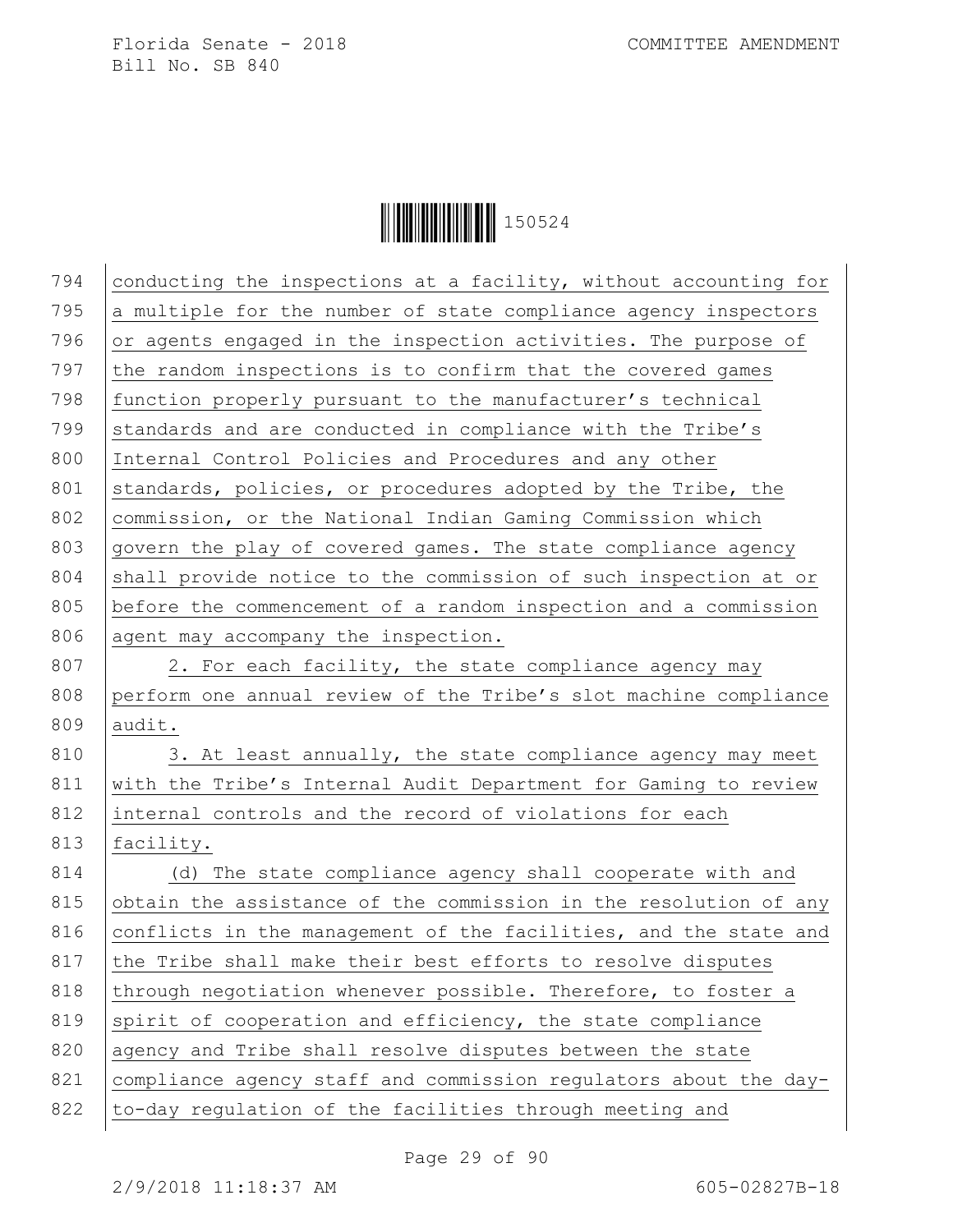**|| || || || || || || || || || || || ||** 150524

823 conferring in good faith. Notwithstanding, the parties may seek 824 other relief that may be available when circumstances require 825 such relief. In the event of a dispute or disagreement between 826 tribal and state compliance agency regulators, the dispute or 827 disagreement shall be resolved in accordance with the dispute 828 resolution provisions of Part XIII. 829 (e) The state compliance agency shall have access to each 830 facility during the facility's operating hours only. No advance 831 notice is required when the state compliance agency inspection 832 is limited to public areas of the facility; however, 833 representatives of the state compliance agency shall provide 834 notice and photographic identification to the commission of 835 their presence before beginning any such inspections. 836 (f) The state compliance agency agents, to ensure that a 837 commission officer is available to accompany the state 838 compliance agency agents at all times, shall provide one hour 839 notice and photographic identification to the commission before 840 entering any nonpublic area of a facility. Agents of the state 841 compliance agency shall be accompanied in nonpublic areas of the 842 | facility by a commission officer. 843 (g) Any suspected or claimed violations of this compact or 844 | law shall be directed in writing to the commission. The state 845 compliance agency, in conducting the functions assigned them 846 under this compact, shall not unreasonably interfere with the 847 | functioning of any facility. 848 (4) Subject to the provisions herein, the state compliance 849 agency may review and request copies of documents of the

850 facility related to its conduct of covered games during normal

851 business hours unless otherwise allowed by the Tribe. The Tribe

Page 30 of 90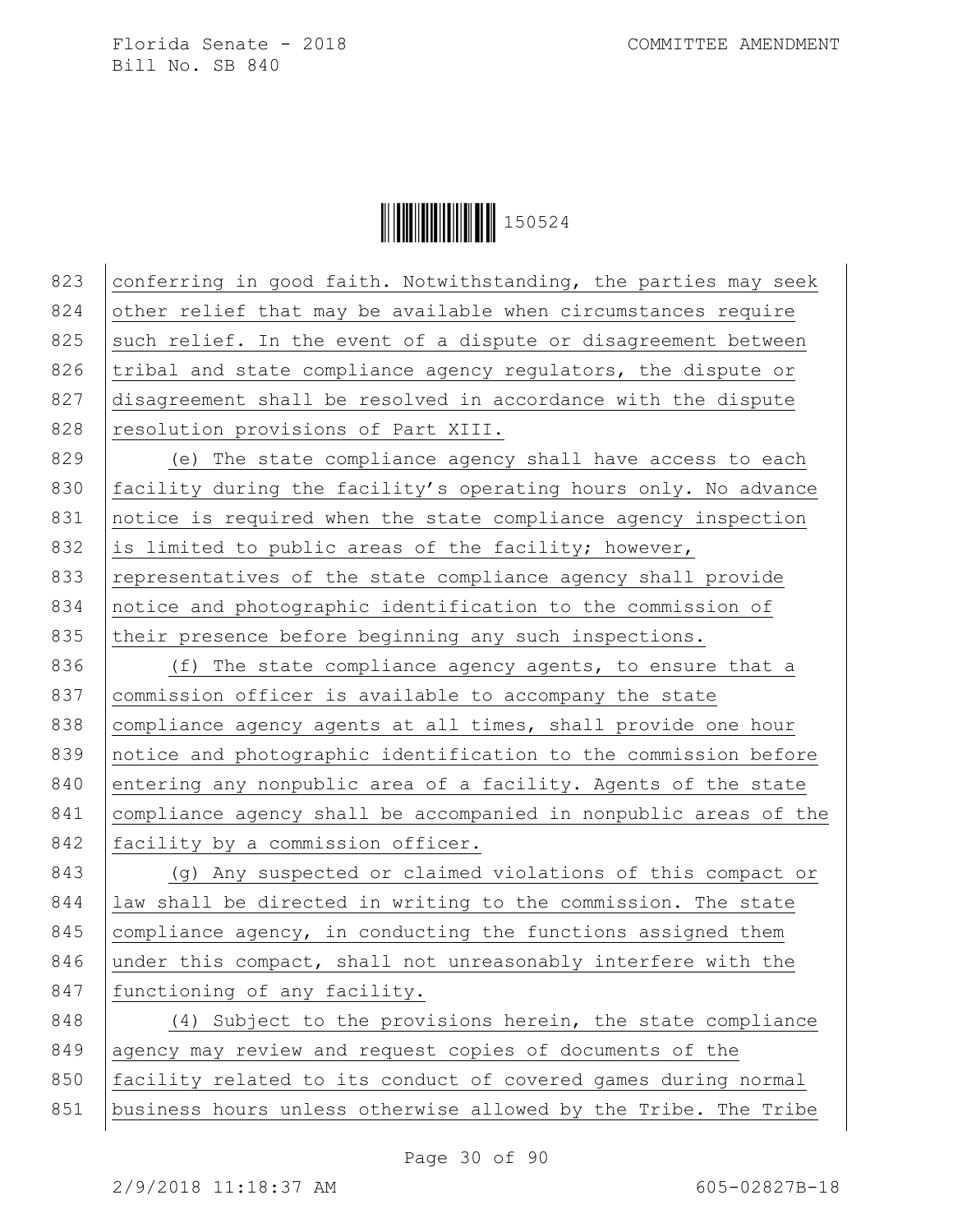

852  $\vert$  may not refuse said inspection and copying of such documents, 853 provided that the inspectors do not require copies of documents 854 in such volume that it unreasonably interferes with the normal 855 functioning of the facilities or covered games. To the extent 856  $\vert$  that the Tribe provides the state with information that the 857 Tribe claims to be confidential and proprietary, or a trade 858 secret, the Tribe shall clearly mark such information with the 859 following designation: "Trade Secret, Confidential, and 860 Proprietary." If the state receives a request under chapter 119 861 that would include such designated information, the state shall 862 promptly notify the Tribe of such a request and the Tribe shall 863 promptly notify the state about its intent to seek judicial 864 protection from disclosure. Upon such notice from the Tribe, the 865 state may not release the requested information until a judicial 866 determination is made. This designation and notification 867 procedure does not excuse the state from complying with the 868 requirements of the state's public records law, but is intended 869  $\vert$  to provide the Tribe the opportunity to seek whatever judicial 870  $\vert$  remedy it deems appropriate. Notwithstanding the foregoing 871 procedure, the state compliance agency may provide copies of 872 tribal documents to federal law enforcement and other state 873 agencies or state consultants that the state deems reasonably 874 necessary in order to conduct or complete any investigation of 875 suspected criminal activity in connection with the Tribe's 876 covered games or the operation of the facilities or in order to 877 assure the Tribe's compliance with this compact. 878 (5) At the completion of any state compliance agency 879 inspection or investigation, the state compliance agency shall 880 | forward any written report thereof to the commission, containing

Page 31 of 90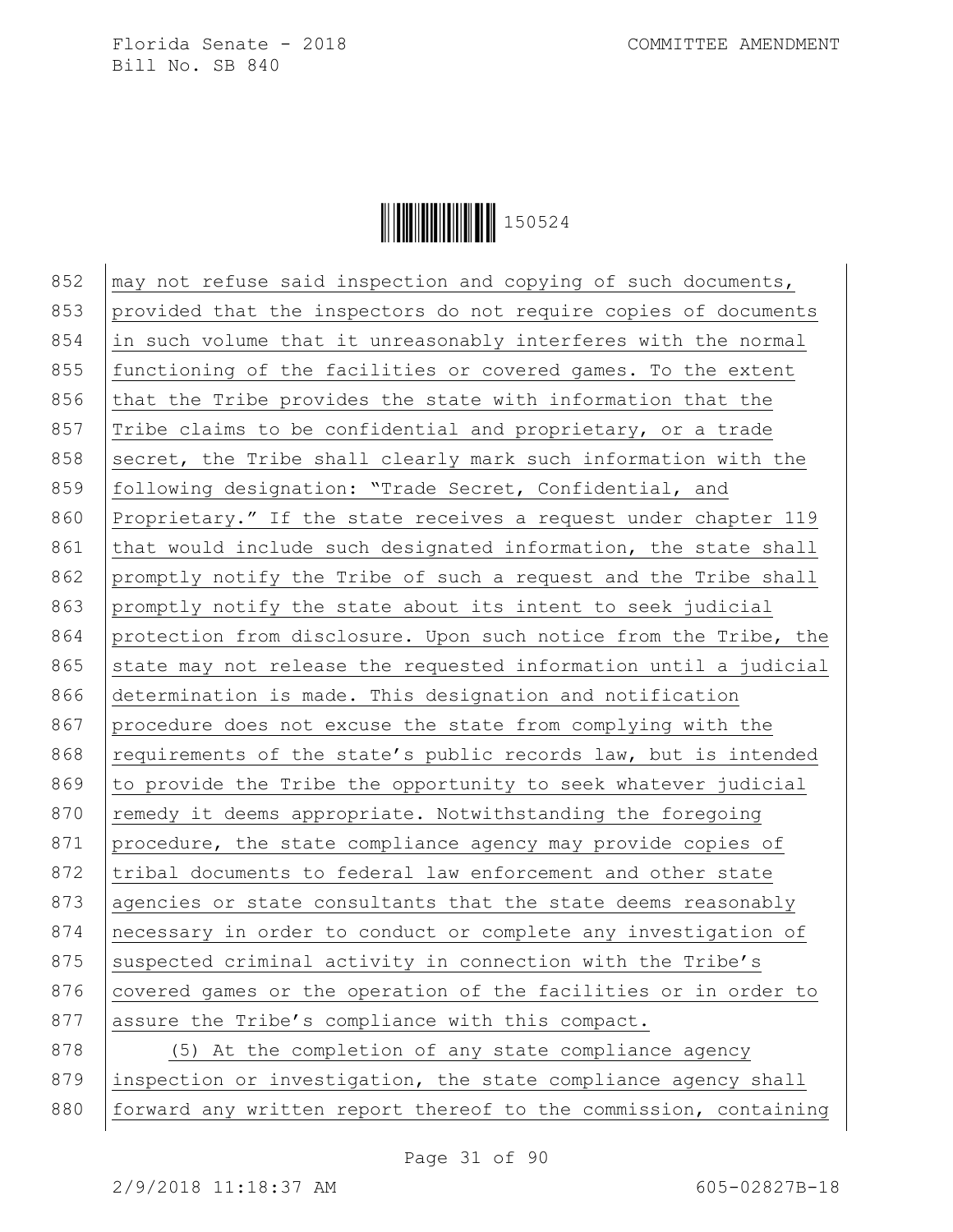**│││││││││││││││││** 150524

| 881 | all pertinent, nonconfidential, nonproprietary information       |
|-----|------------------------------------------------------------------|
| 882 | regarding any violation of applicable laws or this compact which |
| 883 | was discovered during the inspection or investigation unless     |
| 884 | disclosure thereof would adversely impact an investigation of    |
| 885 | suspected criminal activity. Nothing herein prevents the state   |
| 886 | compliance agency from contacting tribal or federal law          |
| 887 | enforcement authorities for suspected criminal wrongdoing        |
| 888 | involving the commission.                                        |
| 889 | (6) Except as expressly provided in this compact, nothing        |
| 890 | in this compact shall be deemed to authorize the state to        |
| 891 | requlate the Tribe's government, including the commission, or to |
| 892 | interfere in any way with the Tribe's selection of its           |
| 893 | governmental officers, including members of the commission.      |
| 894 |                                                                  |
| 895 | PART IX                                                          |
| 896 |                                                                  |
| 897 | JURISDICTION.-The obligations and rights of the state and        |
| 898 | the Tribe under this compact are contractual in nature and are   |
| 899 | to be construed in accordance with the laws of the state. This   |
| 900 | compact does not alter tribal, federal, or state civil           |
| 901 | adjudicatory or criminal jurisdiction in any way.                |
| 902 |                                                                  |
| 903 | PART X                                                           |
| 904 |                                                                  |
| 905 | LICENSING.-The Tribe and the commission shall comply with        |
| 906 | the licensing and hearing requirements set forth in 25 C.F.R.    |
| 907 | parts 556 and 558, as well as the applicable licensing and       |
| 908 | hearing requirements set forth in Articles IV, V, and VI of the  |
| 909 | Seminole Tribal Gaming Code. The commission shall notify the     |

Page 32 of 90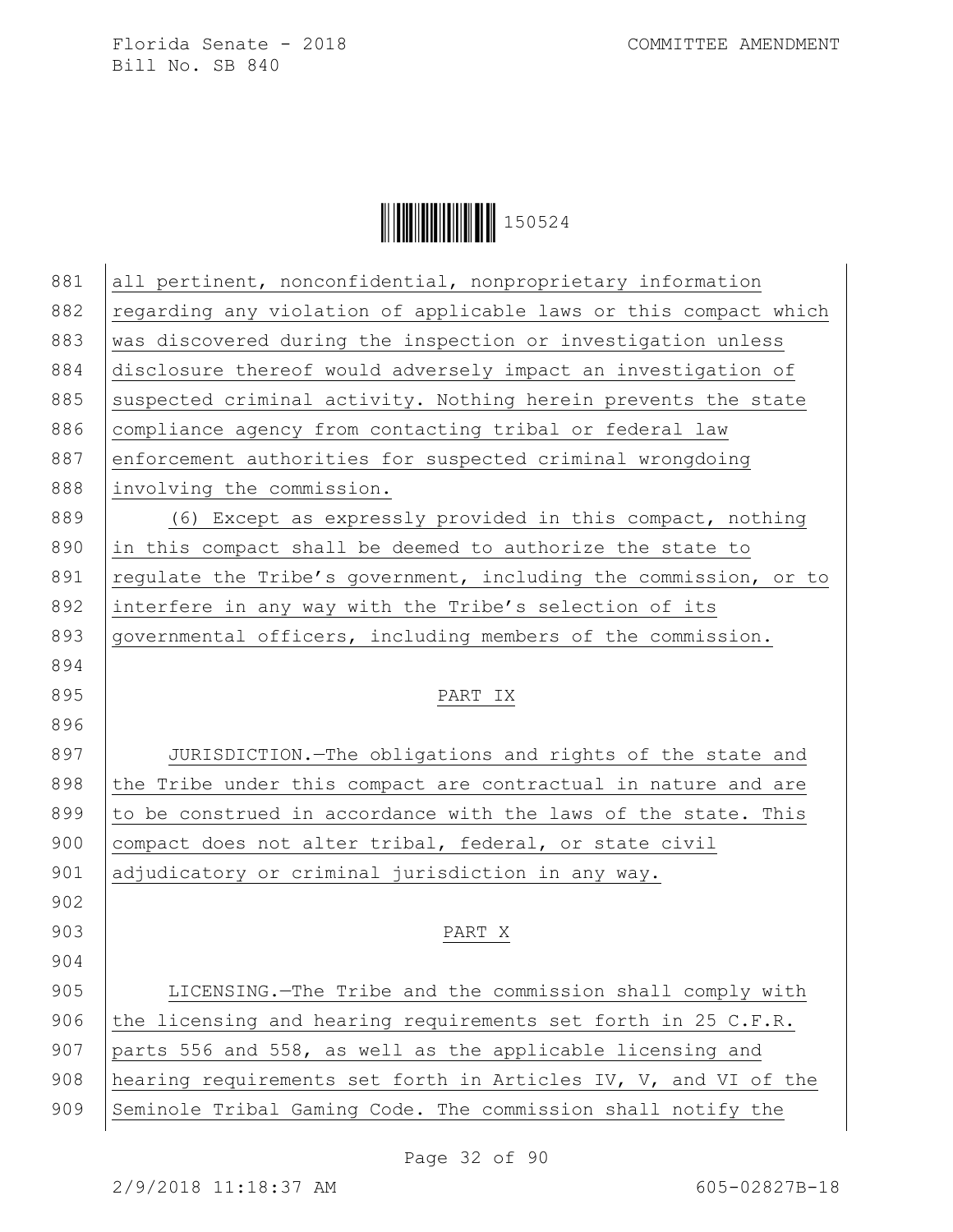| 910 | state compliance agency of any disciplinary hearings or          |
|-----|------------------------------------------------------------------|
| 911 | revocation or suspension of licenses.                            |
| 912 |                                                                  |
| 913 | PART XI                                                          |
| 914 |                                                                  |
| 915 | PAYMENTS TO THE STATE OF FLORIDA.-                               |
| 916 | The parties acknowledge and recognize that this compact<br>(1)   |
| 917 | provides the Tribe with partial but substantial exclusivity and  |
| 918 | other valuable consideration consistent with the goals of the    |
| 919 | Indian Gaming Regulatory Act, including special opportunities    |
| 920 | for tribal economic development through gaming within the        |
| 921 | external boundaries of the state with respect to the play of     |
| 922 | covered games. In consideration thereof, the Tribe covenants and |
| 923 | agrees, subject to the conditions agreed upon in Part XII, to    |
| 924 | make payments to the state derived from net win as set forth in  |
| 925 | subsections (2) and (7). The Tribe further agrees that it will   |
| 926 | not purchase or lease any new Class II video bingo terminals or  |
| 927 | their equivalents for use at its facilities after the effective  |
| 928 | date of this compact.                                            |
| 929 | (2) The Tribe shall make periodic revenue share payments to      |
| 930 | the state derived from net win as set forth in this subsection,  |
| 931 | and any such payments shall be made to the state via electronic  |
| 932 | funds transfer. Of the amounts paid by the Tribe to the state,   |
| 933 | three percent shall be distributed to local governments,         |
| 934 | including both counties and municipalities, in the state         |
| 935 | affected by the Tribe's operation of covered games. Revenue      |
| 936 | share payments by the Tribe to the state shall be calculated as  |
| 937 | follows:                                                         |
| 938 | (a) During the initial payment period, the Tribe agrees to       |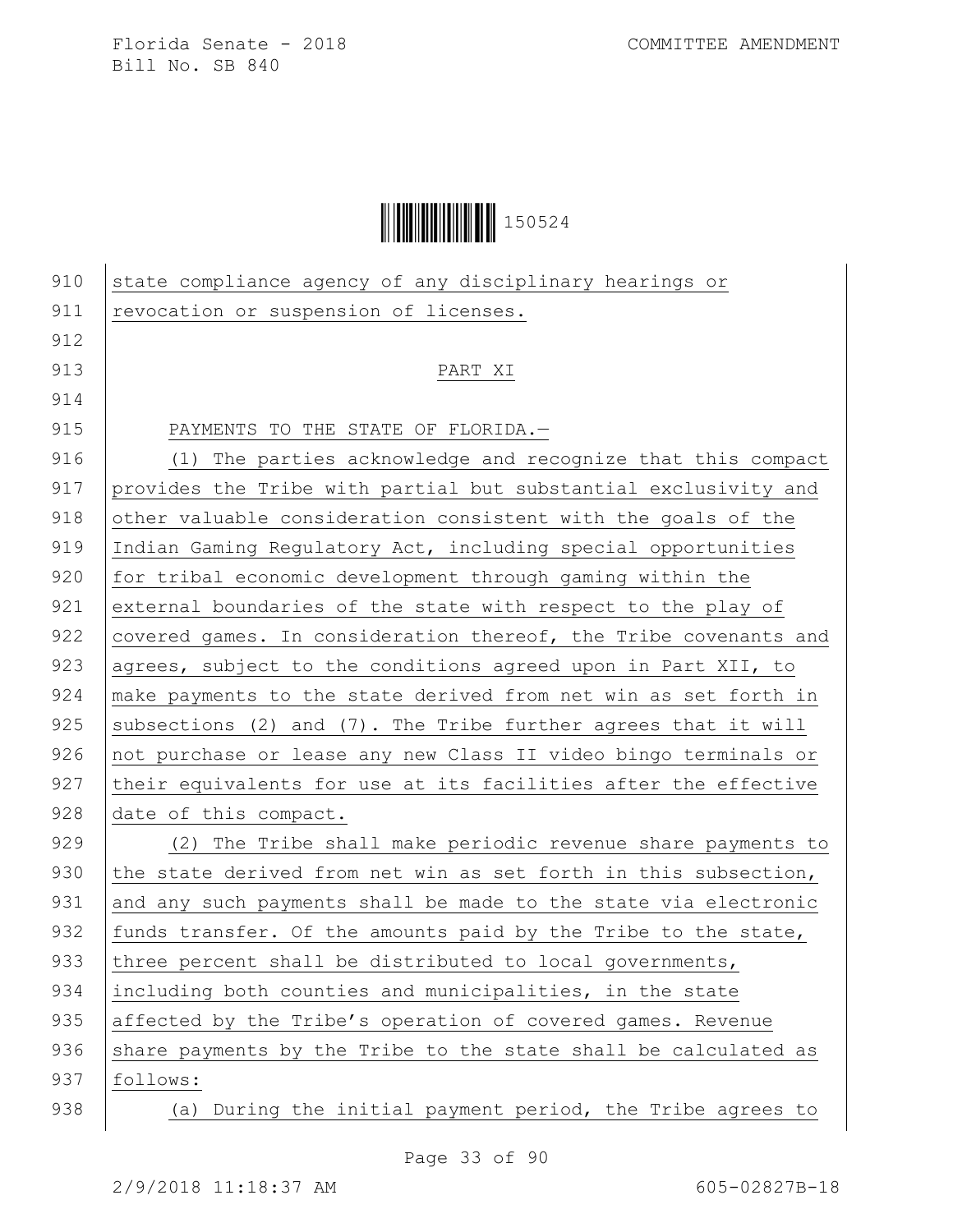| 939 | pay the state a revenue share payment in accordance with this    |
|-----|------------------------------------------------------------------|
| 940 | subparagraph.                                                    |
| 941 | 1. 13 percent of all amounts up to \$2 billion of net win        |
| 942 | received by the Tribe from the operation and play of covered     |
| 943 | games during each revenue sharing cycle;                         |
| 944 | 2. 17.5 percent of all amounts greater than \$2 billion up       |
| 945 | to and including \$3.5 billion of net win received by the Tribe  |
| 946 | from the operation and play of covered games during each revenue |
| 947 | sharing cycle;                                                   |
| 948 | 3. 20 percent of all amounts greater than \$3.5 billion up       |
| 949 | to and including \$4 billion of net win received by the Tribe    |
| 950 | from the operation and play of covered games during each revenue |
| 951 | sharing cycle;                                                   |
| 952 | 4. 22.5 percent of all amounts greater than \$4 billion up       |
| 953 | to and including \$4.5 billion of net win received by the Tribe  |
| 954 | from the operation and play of covered games during each revenue |
| 955 | sharing cycle; or                                                |
| 956 | 5. 25 percent of all amounts greater than \$4.5 billion of       |
| 957 | net win received by the Tribe from the operation and play of     |
| 958 | covered games during each revenue sharing cycle.                 |
| 959 | (b) During the guarantee payment period, the Tribe agrees        |
| 960 | to make fixed payments in accordance with this paragraph. In     |
| 961 | addition, within 90 days after the end of the guarantee payment  |
| 962 | period, the Tribe shall make an additional payment to the state  |
| 963 | equal to the amount above \$3 billion, if any, that would have   |
| 964 | been owed by the Tribe to the state had the percentages set      |
| 965 | forth in paragraph (c) been applicable during the guarantee      |
| 966 | payment period.                                                  |
| 967 | 1. A payment of \$325 million during the first revenue           |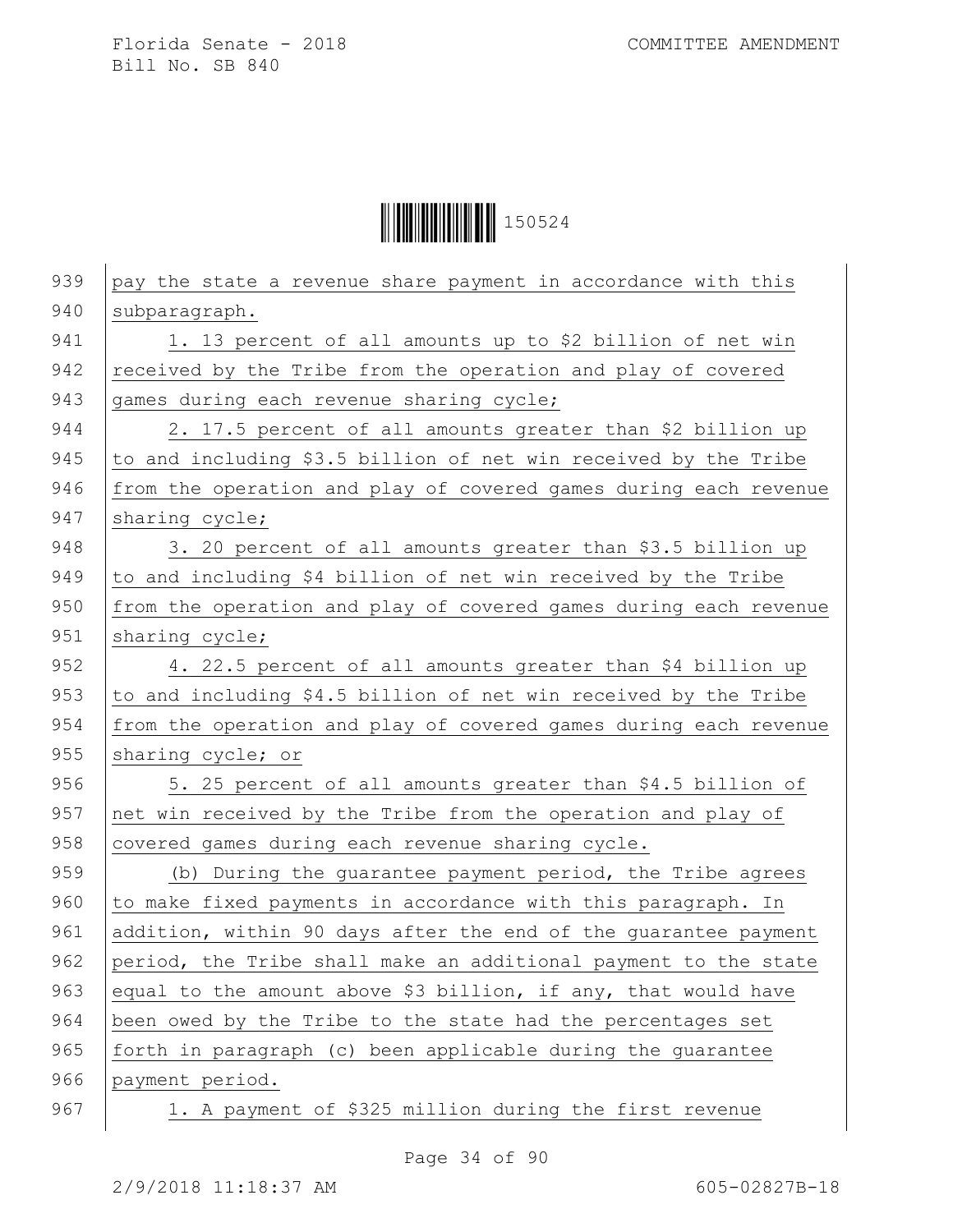| 968 | sharing cycle;                                                   |
|-----|------------------------------------------------------------------|
| 969 | 2. A payment of \$350 million during the second revenue          |
| 970 | sharing cycle;                                                   |
| 971 | 3. A payment of \$375 million during the third revenue           |
| 972 | sharing cycle;                                                   |
| 973 | 4. A payment of \$425 million during the fourth revenue          |
| 974 | sharing cycle;                                                   |
| 975 | 5. A payment of \$475 million during the fifth revenue           |
| 976 | sharing cycle;                                                   |
| 977 | 6. A payment of \$500 million during the sixth revenue           |
| 978 | sharing cycle; and                                               |
| 979 | 7. A payment of \$550 million during the seventh revenue         |
| 980 | sharing cycle.                                                   |
| 981 | (c) During the regular payment period, the Tribe agrees to       |
| 982 | pay a revenue share payment, for each revenue sharing cycle, to  |
| 983 | the state equal to the amount calculated in accordance with this |
| 984 | paragraph.                                                       |
| 985 | 1. 13 percent of all amounts up to \$2 billion of net win        |
| 986 | received by the Tribe from the operation and play of covered     |
| 987 | games during each revenue sharing cycle;                         |
| 988 | 2. 17.5 percent of all amounts greater than \$2 billion up       |
| 989 | to and including \$3.5 billion of net win received by the Tribe  |
| 990 | from the operation and play of covered games during each revenue |
| 991 | sharing cycle;                                                   |
| 992 | 3. 20 percent of all amounts greater than \$3.5 billion up       |
| 993 | to and including \$4 billion of net win received by the Tribe    |
| 994 | from the operation and play of covered games during each revenue |
| 995 | sharing cycle;                                                   |
| 996 | 4. 22.5 percent of all amounts greater than \$4 billion up       |
|     |                                                                  |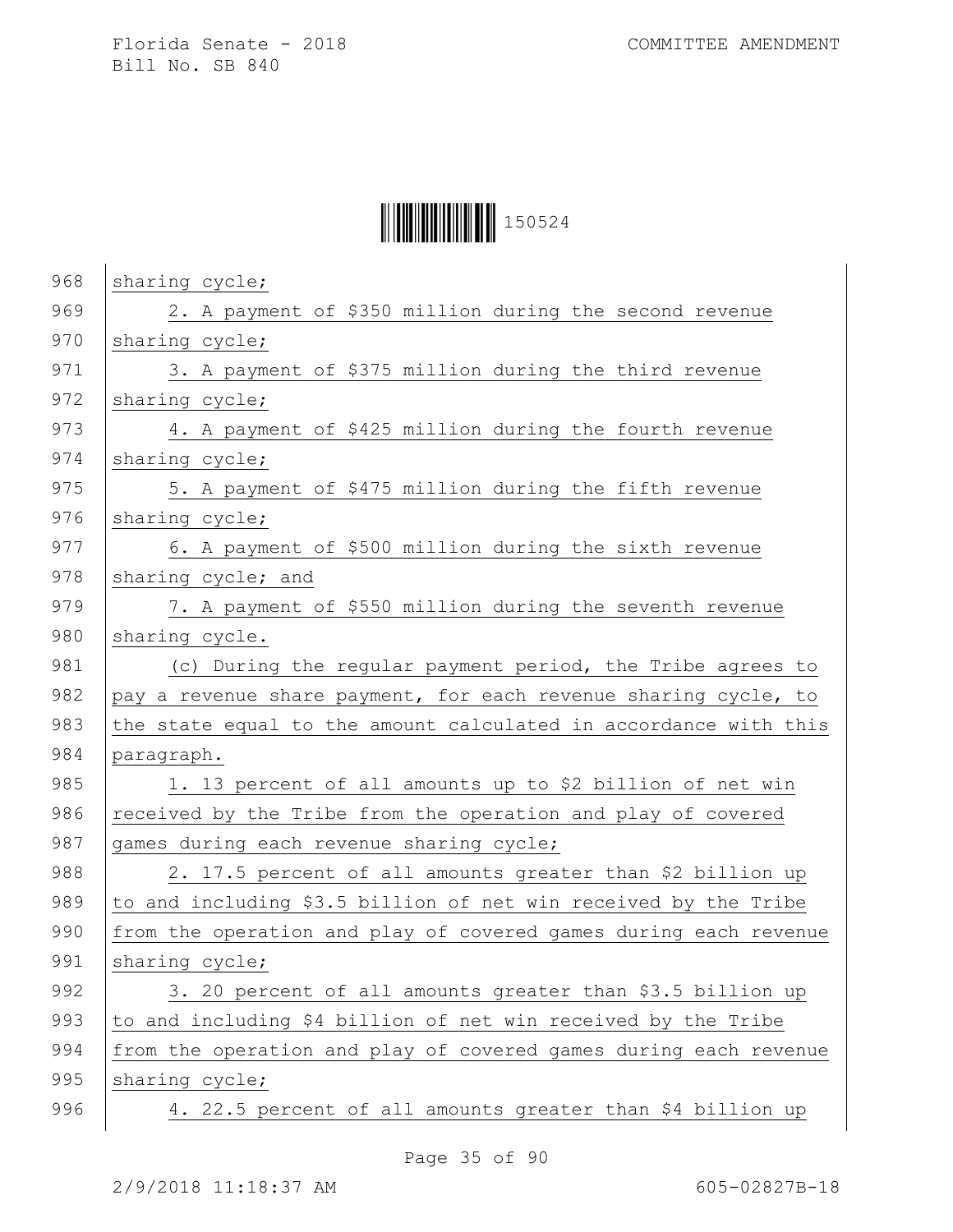| 997  | to and including \$4.5 billion of net win received by the Tribe  |
|------|------------------------------------------------------------------|
| 998  | from the operation and play of covered games during each revenue |
| 999  | sharing cycle; or                                                |
| 1000 | 5. 25 percent of all amounts greater than \$4.5 billion of       |
| 1001 | net win received by the Tribe from the operation and play of     |
| 1002 | covered games during each revenue sharing cycle.                 |
| 1003 | (3) The Tribe shall remit monthly payments as follows:           |
| 1004 | (a) On or before the 15th day of the month following each        |
| 1005 | month of the revenue sharing cycle, the Tribe will remit to the  |
| 1006 | state or its assignee the monthly payment. For purposes of this  |
| 1007 | section, the monthly payment shall be 8.3 percent of the         |
| 1008 | estimated revenue share payment to be paid by the Tribe during   |
| 1009 | such revenue sharing cycle.                                      |
| 1010 | (b) The Tribe shall make available to the state at the time      |
| 1011 | of the monthly payment the basis for the calculation of the      |
| 1012 | payment.                                                         |
| 1013 | (c) The Tribe shall, on a monthly basis, reconcile the           |
| 1014 | calculation of the estimated revenue share payment based on the  |
| 1015 | Tribe's unaudited financial statements related to covered games. |
| 1016 | (4) The Tribe shall have an audit conducted as follows:          |
| 1017 | (a) On or before the 45th day after the third month, sixth       |
| 1018 | month, ninth month, and twelfth month of each revenue sharing    |
| 1019 | cycle, provided that the 12-month period does not coincide with  |
| 1020 | the Tribe's fiscal year end date as indicated in paragraph (c),  |
| 1021 | the Tribe shall provide the state with an audit report by its    |
| 1022 | independent auditors as to the annual revenue share calculation. |
| 1023 | (b) For each quarter within revenue sharing cycle, the           |
| 1024 | Tribe shall engage its independent auditors to conduct a review  |
| 1025 | of the unaudited net revenue from covered games. On or before    |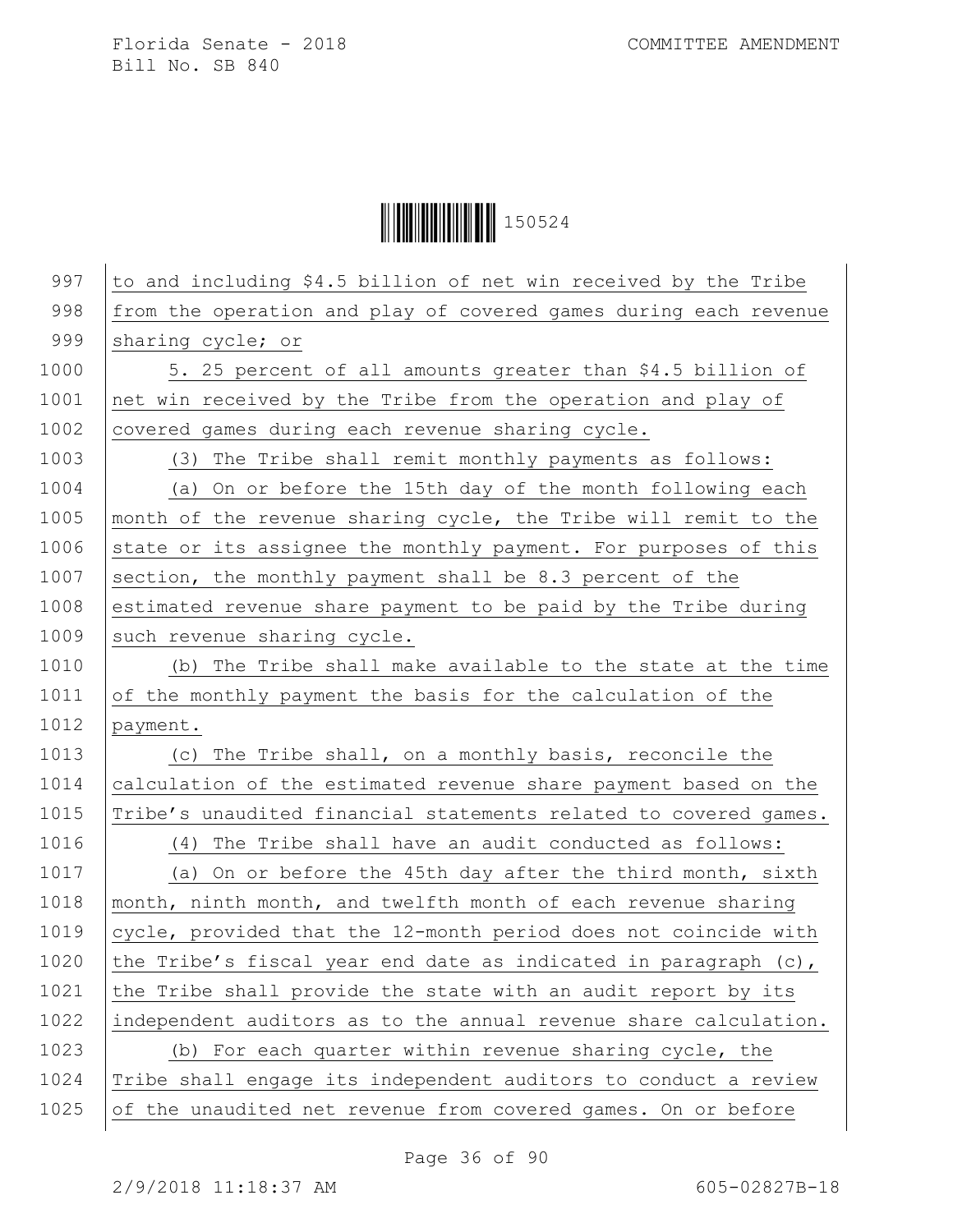**││││││││││││││** 150524

1026 the 120th day after the end of the Tribe's fiscal year, the 1027 Tribe shall require its independent auditors to provide an audit  $1028$  report with respect to net win for covered games and the related 1029 payment of the annual revenue share. 1030 (c) If the twelfth month of the revenue sharing cycle does 1031 not coincide with the Tribe's fiscal year, the Tribe shall 1032 deduct net win from covered games for any of the months outside 1033 of the revenue sharing cycle and include net win from covered 1034 games for those months outside of the Tribe's audit period but 1035 within the revenue sharing cycle, before issuing the audit  $1036$  report. 1037 (d) No later than 30 calendar days after the day the audit 1038 report is issued, the Tribe shall remit to the state any 1039 underpayment of the annual revenue share, and the state shall 1040 either reimburse to the Tribe any overpayment of the annual  $1041$  revenue share or authorize the overpayment to be deducted from 1042 the next successive monthly payment or payments. 1043 (5) If, after any change in state law to affirmatively 1044 allow internet or online gaming, or any functionally equivalent 1045 | remote gaming system that permits a person to play from home or 1046 any other location that is remote from a casino or other 1047 commercial gaming facility, but excluding any fantasy contest 1048 conducted pursuant to s. 546.13, the Tribe's net win from the 1049 operation of covered games at all of its facilities combined 1050 drops more than five percent below its net win from the previous 1051 12-month period, the Tribe shall no longer be required to make 1052 payments to the state based on the guaranteed minimum compact 1053 term payment and shall not be required to make the guaranteed 1054 minimum compact term payment. However, the Tribe shall continue

Page 37 of 90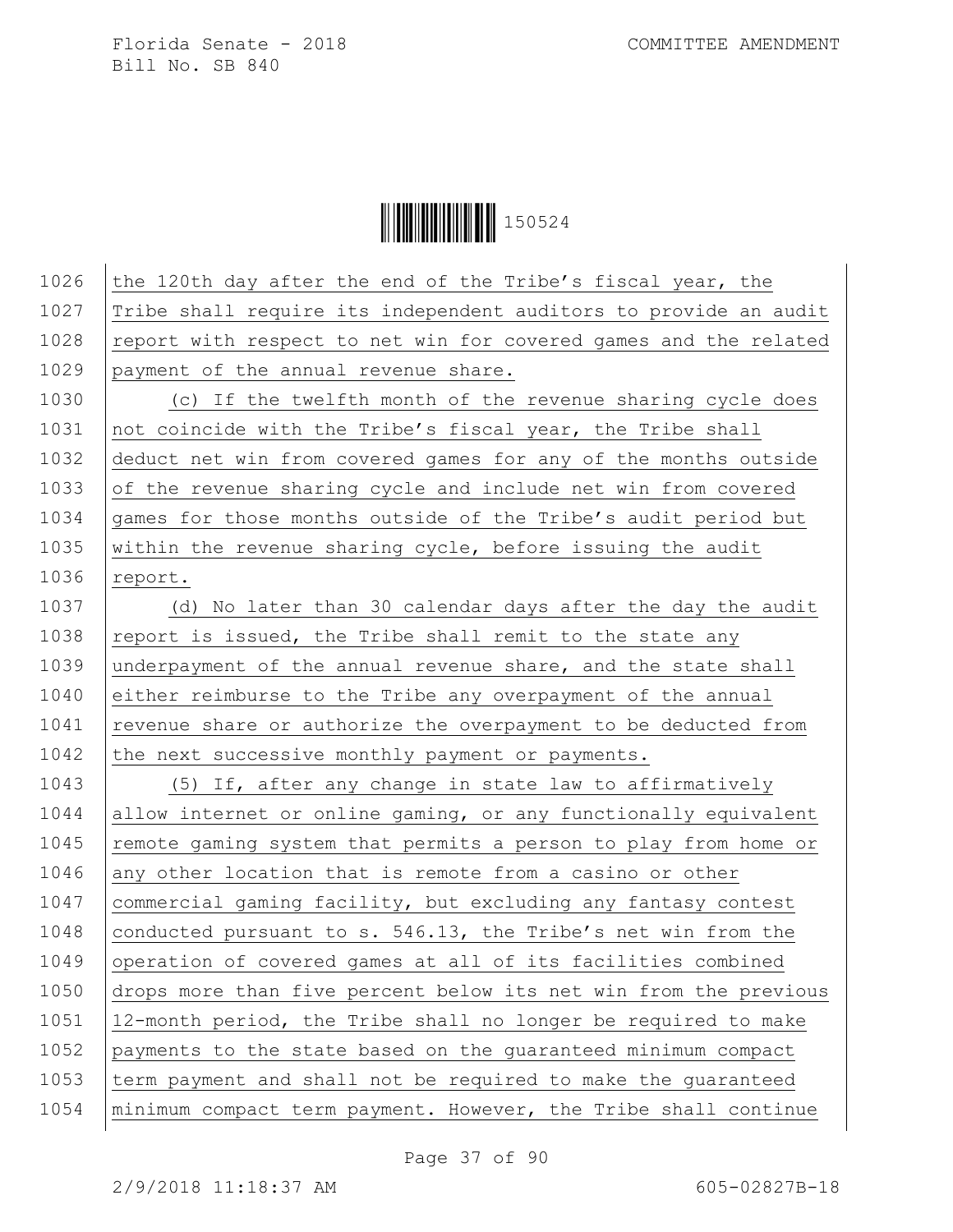**││││││││││││││** 150524

1055  $\vert$  to make payments based on the percentage revenue share amount. 1056 The Tribe shall resume making the guaranteed minimum compact 1057  $\times$  term payment for any subsequent revenue sharing cycle in which 1058 its net win rises above the level described in this subsection. 1059 This subsection does not apply if: 1060 (a) The decline in net win is due to acts of God, war, 1061 | terrorism, fires, floods, or accidents causing damage to or 1062 destruction of one or more of its facilities or property 1063 necessary to operate the facility of facilities; or 1064 (b) The Tribe offers internet or online gaming or any 1065 | functionally equivalent remote gaming system that permits a 1066 person to game from home or any other location that is remote 1067  $|$  from any of the Tribe's facilities, as authorized by law. 1068 (6) The annual oversight assessment, which shall not exceed 1069  $\frac{1}{250}$ ,000 per year, indexed for inflation as determined by the 1070 Consumer Price Index, shall be determined and paid in quarterly 1071 installments within 30 calendar days after receipt by the Tribe 1072 of an invoice from the state compliance agency. The Tribe 1073 reserves the right to audit the invoices on an annual basis, a 1074  $\vert$  copy of which will be provided to the state compliance agency, 1075 and any discrepancies found therein shall be reconciled within 1076 45 calendar days after receipt of the audit by the state 1077 compliance agency. 1078 (7) The Tribe shall make an annual donation to the Florida 1079 Council on Compulsive Gaming as an assignee of the state in an 1080 amount not less than \$250,000 per facility. 1081 (8) Except as expressly provided in this part, nothing in 1082 this compact shall be deemed to require the Tribe to make 1083 | payments of any kind to the state or any of its agencies.

Page 38 of 90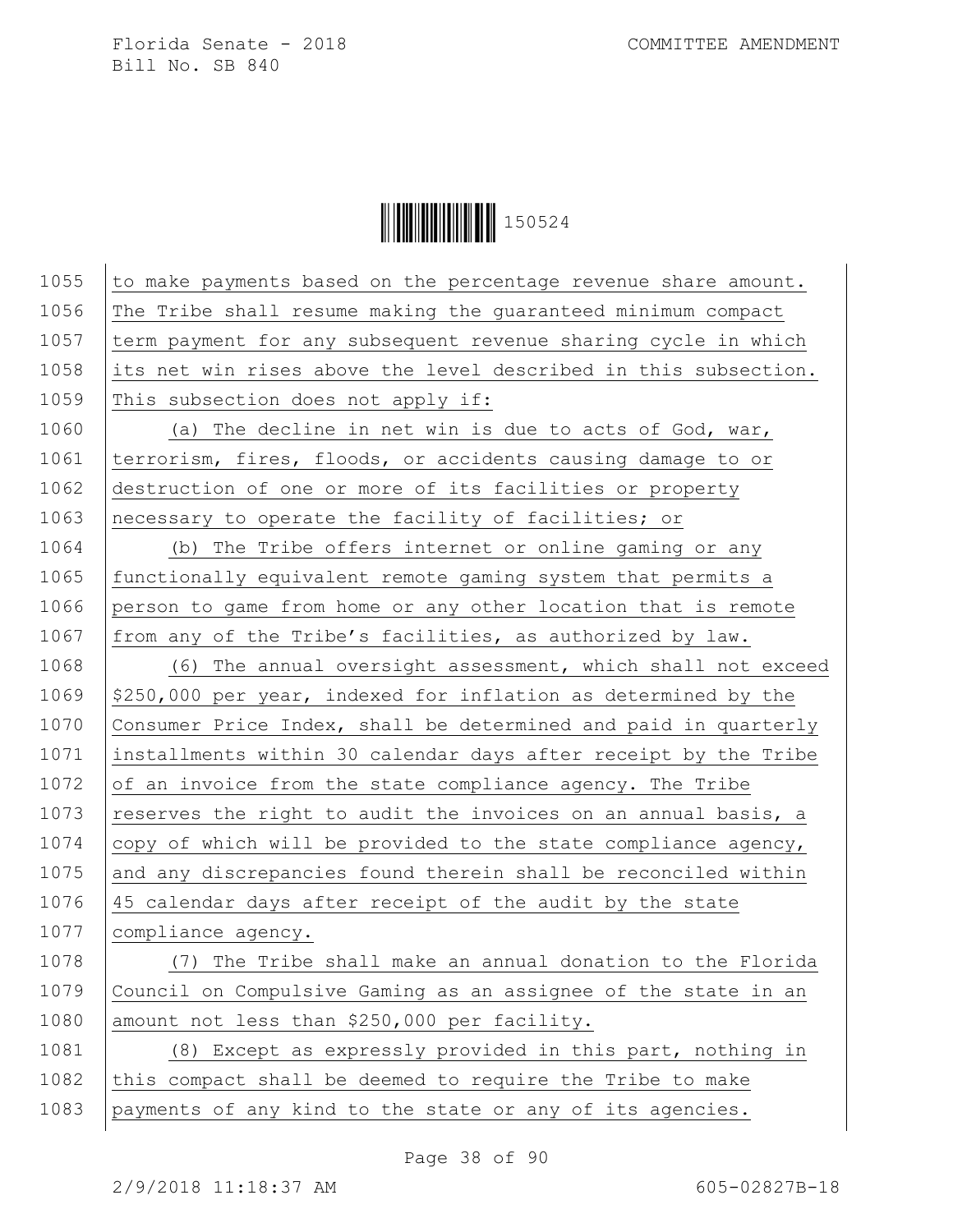1084

1086

## Ì150524}Î150524

#### 1085 PART XII

1087 | REDUCTION OF TRIBAL PAYMENTS BECAUSE OF LOSS OF EXCLUSIVITY 1088 OR OTHER CHANGES IN STATE LAW. -The intent of this compact is to 1089 provide the Tribe with the right to operate covered games on an 1090 exclusive basis throughout the state, subject to the exceptions 1091 and provisions in this part.

1092 (1) For purposes of this part, the terms "Class III gaming" 1093 or "other casino-style gaming" include, but are not limited to, 1094  $\vert$  slot machines, electronically assisted bingo, electronically 1095 assisted pull-tab games, noncard table games, video lottery 1096 terminals, or any similar games, whether or not such games are 1097 determined through the use of a random number generator. For the 1098 purposes of this part, the terms "Class III gaming" and "other 1099 casino-style gaming" do not include fantasy contests conducted 1100 pursuant to s. 546.13 or designated player games of poker 1101 authorized pursuant to s. 849.086, as those statutes are in 1102 effect on January 1, 2019.

1103 (a) If, after January 1, 2019, state law is amended, implemented, or interpreted to allow the operation of Class III 1105 gaming or other casino-style gaming at any location under the jurisdiction of the state that was not in operation as of January 1, 2019, or a new form of Class III gaming or other  $\vert$  casino-style gaming that was not in operation as of January 1, 2019, and such gaming is offered to the public as a result of 1110 the amendment, implementation, or interpretation, the Tribe, no fewer than 30 days after the commencement of such new gaming or 90 days after the state's receipt of written notice from the

Page 39 of 90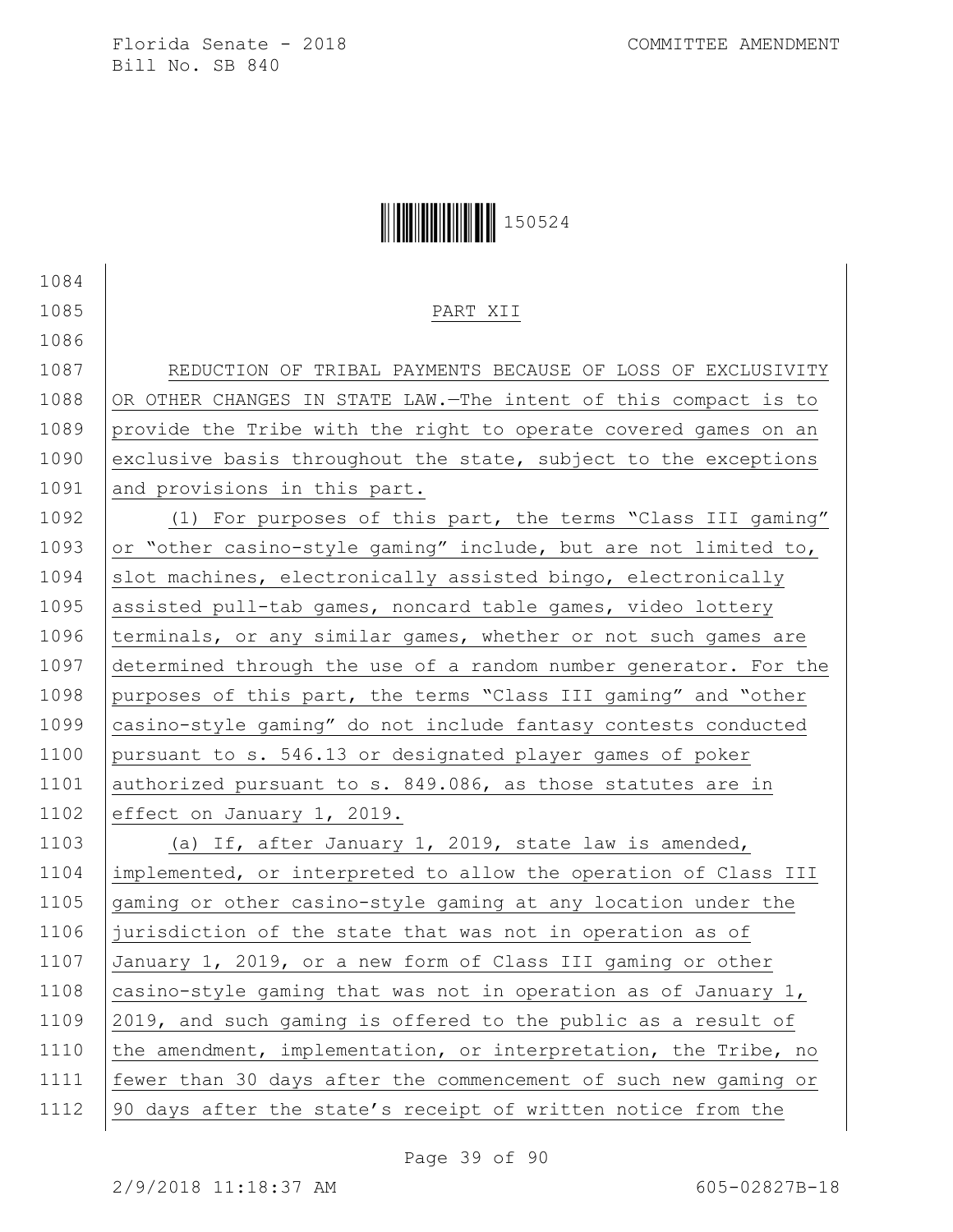**│││││││││││││││││** 150524

| 1113 | Tribe pursuant to paragraph (b), whichever occurs later, may     |
|------|------------------------------------------------------------------|
| 1114 | elect to begin making the affected portion of its payments due   |
| 1115 | to the state pursuant to subsections (2) and (7) of Part XI,     |
| 1116 | into an escrow account.                                          |
| 1117 | (b) In order to exercise the provisions of paragraph (a),        |
| 1118 | the Tribe must first notify the state, within 90 days after such |
| 1119 | amendment, implementation, or interpretation of state law, of    |
| 1120 | the Tribe's objections to such action or interpretation and      |
| 1121 | further specify the basis for the Tribe's contention that such   |
| 1122 | action or interpretation infringes upon the substantial          |
| 1123 | exclusivity afforded under this compact. As part of its written  |
| 1124 | notice, the Tribe must also indicate, if applicable, its         |
| 1125 | intention to begin making the affected portion of its payments   |
| 1126 | due to the state into an escrow account.                         |
| 1127 | (c) Upon receipt of written notice from the Tribe, the           |
| 1128 | state may elect to:                                              |
| 1129 | 1. Invoke the dispute resolution provisions of Part XIII to      |
| 1130 | determine whether the Tribe's contention is well-founded. In     |
| 1131 | such proceeding, the Tribe carries the burden of proof and       |
| 1132 | persuasion. The pendency of such proceeding tolls the time       |
| 1133 | periods set forth in paragraph (1) (a) of Part XII for the       |
| 1134 | duration of the dispute or litigation; or                        |
| 1135 | 2. Seek through enforcement action, legislation, or other        |
| 1136 | means to stop the conduct of such new games.                     |
| 1137 | (d) 1. If, within 15 months following the state's receipt of     |
| 1138 | written notice from the Tribe, the Tribe's contention is deemed  |
| 1139 | not to be well-founded at the conclusion of dispute resolution   |
| 1140 | or new gaming is made illegal and is halted, then all funds      |
| 1141 | being held in the escrow account shall be released to the state  |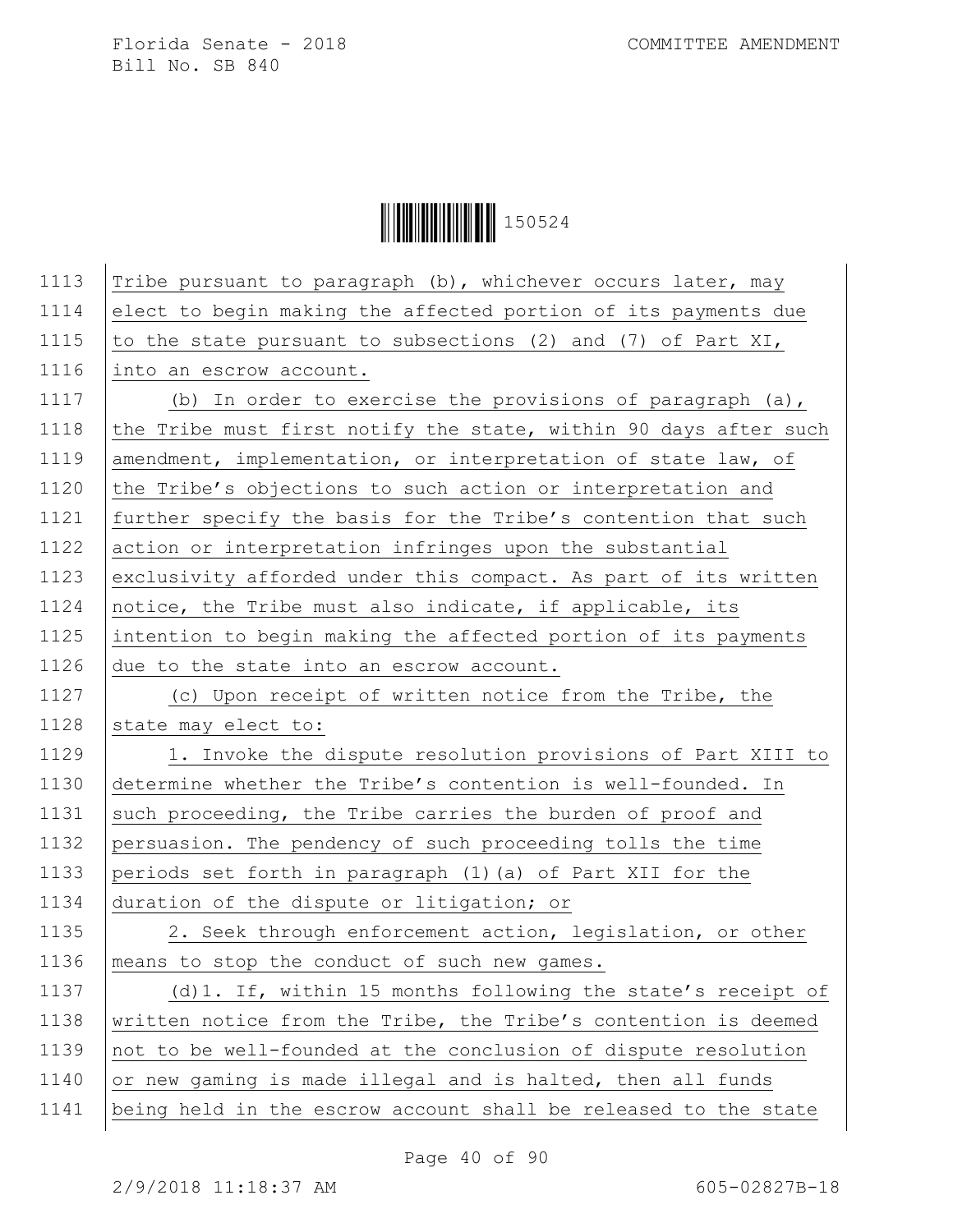

1142 and all further payments due to the state pursuant to 1143 subsections (2) and (7) of Part XI shall promptly resume. 1144 | 2. If, after 15 months following the state's receipt of 1145 | written notice from the Tribe, the Tribe's contention is deemed 1146  $\vert$  to be well-founded at the conclusion of dispute resolution and 1147 such gaming is not made illegal and halted, then all funds being 1148 held in escrow shall be returned to the Tribe and all further 1149 payments due to the state pursuant to subsections (2) and (7) of 1150 Part XI shall cease or be reduced as provided in subsection (2) 1151 until such gaming is no longer operated, in which event the 1152 payments shall promptly resume. 1153 (2) The following are exceptions to the exclusivity 1154 provisions of subsection (1): 1155 (a) Any Class III gaming authorized by a compact between 1156  $\vert$  the state and any other federally recognized tribe pursuant to 1157 Indian Gaming Regulatory Act, provided that the tribe has land 1158 in federal trust in the state as of January 1, 2018. 1159 (b) The operation of slot machines, which does not include 1160 any game played with tangible playing cards, at each of the four 1161 currently operating licensed pari-mutuel facilities in Broward 1162 County and the four currently operating licensed pari-mutuel 1163 facilities in Miami-Dade County, whether or not currently 1164 operating slot machines, provided that such licenses are not 1165 transferred or otherwise used to move or operate such slot 1166 | machines at any other location. 1167 (c)1. If state law is amended to allow for the play of any 1168 additional type of Class III or other casino-style gaming at any 1169 of the presently operating licensed pari-mutuel facilities in 1170 Broward and Miami-Dade Counties, the Tribe may be entitled to a

Page 41 of 90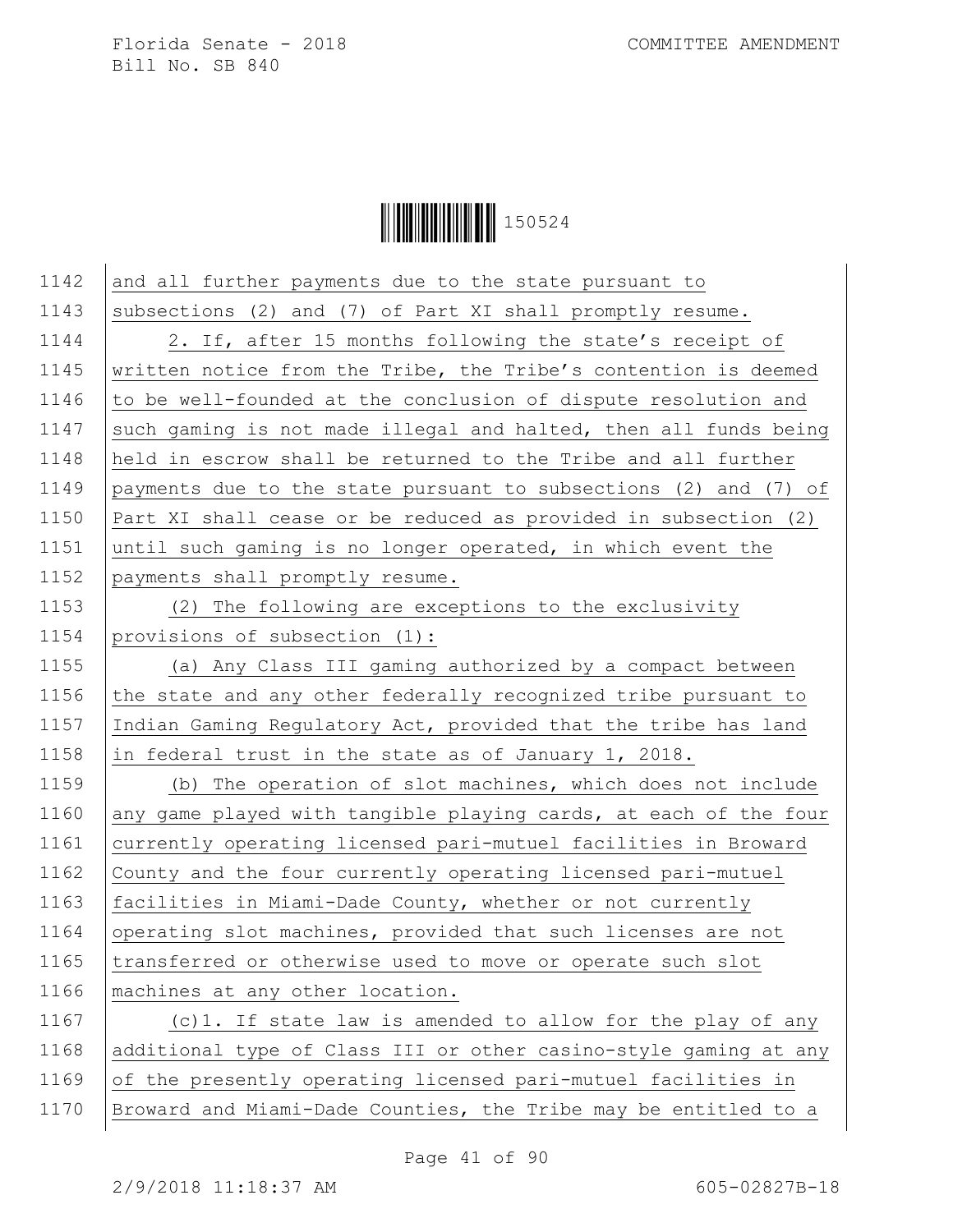**││││││││││││││** 150524

1171 reduction in the revenue sharing payment as described in 1172 subparagraph 2. 1173 | 2. If the Tribe's annual net win from its facilities 1174 located in Broward County for the 12 month period after the 1175 gaming specified in subparagraph 1. begins to be offered for 1176 public or private use is less than the net revenue base, the 1177  $\vert$  revenue share payments due to the state, pursuant to paragraph 1178  $(2)$  (b) of Part XI, for the next revenue sharing cycle and future 1179 revenue sharing cycles shall be calculated by reducing the 1180 Tribe's payment on revenue generated from its facilities in 1181 Broward County by 50 percent of that reduction in annual net win 1182 from its facilities in Broward County. This paragraph does not 1183 apply if the decline in net win is due to acts of God, war, 1184 | terrorism, fires, floods, or accidents causing damage to or 1185 destruction of one or more of its facilities or property 1186 necessary to operate the facility or facilities. 1187 3. If the Tribe's annual net win from its facilities 1188 | located in Broward County subsequently equals or exceeds the net 1189  $\vert$  revenue base, then the Tribe's payments due to the state 1190 pursuant to paragraph (2)(b) of Part XI shall again be 1191 calculated without any reduction, but may be reduced again under 1192 the provisions set forth in subparagraph 2. 1193 (d) If state law is amended to allow the play of Class III 1194 gaming or other casino-style gaming, as defined in this part, at 1195 any location in Miami-Dade County or Broward County under the 1196 jurisdiction of the state that is not presently licensed for the 1197 play of such games at such locations, other than those 1198 facilities set forth in paragraph (c) and this paragraph, and 1199 such games were not in play as of January 1, 2018, and such

Page 42 of 90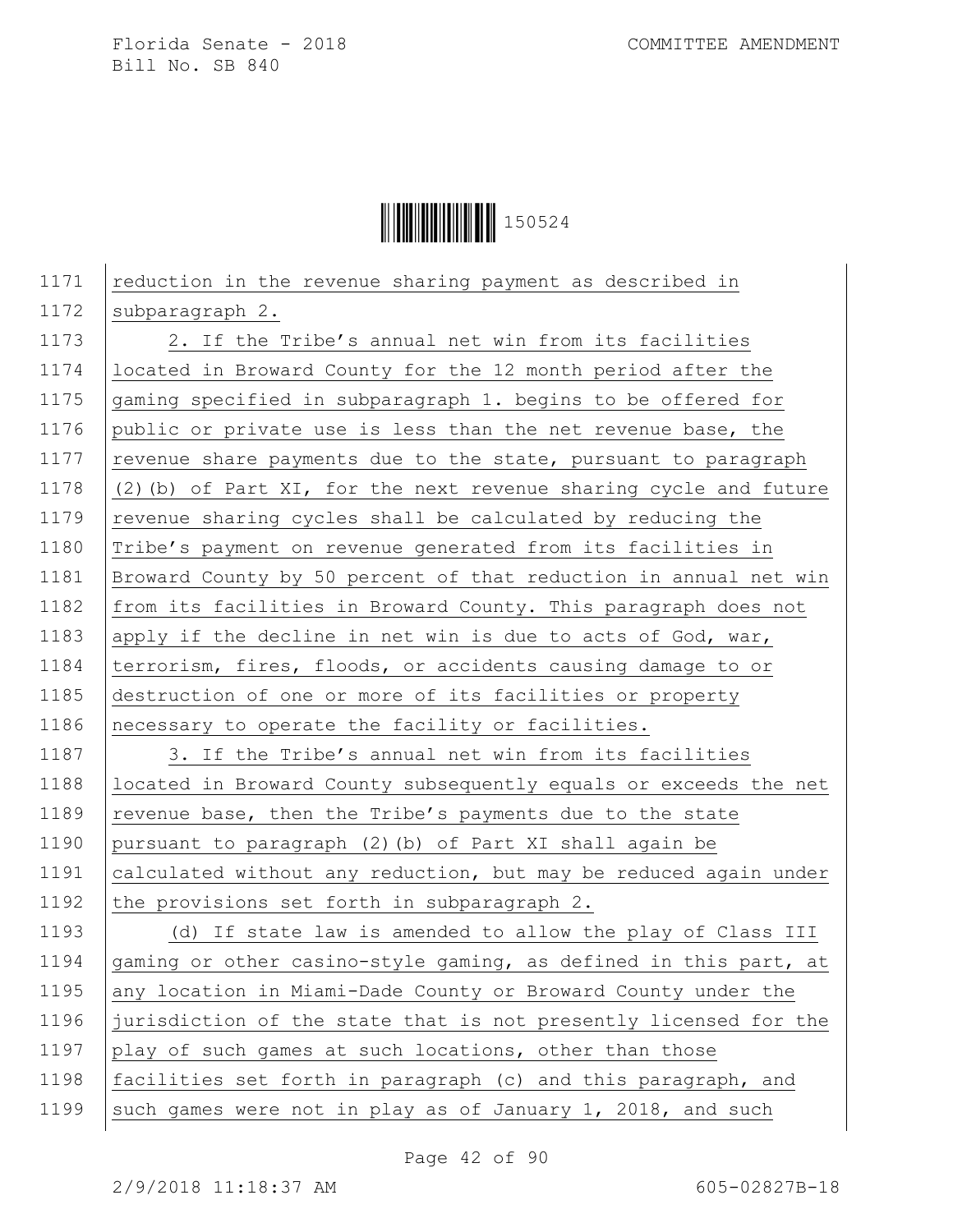**│││││││││││││││││** 150524

| 1200 | gaming begins to be offered for public or private use, the         |
|------|--------------------------------------------------------------------|
| 1201 | payments due the state pursuant to subparagraph $(c)$ 2., shall be |
| 1202 | calculated by excluding the net win from the Tribe's facilities    |
| 1203 | in Broward County.                                                 |
| 1204 | (e) The operation of a combined total of not more than 350         |
| 1205 | historic racing machines, connected to a central server at that    |
| 1206 | facility, and electronic bingo machines at each pari-mutuel        |
| 1207 | facility licensed as of January 1, 2018, and not located in        |
| 1208 | either Broward County or Miami-Dade County.                        |
| 1209 | (f) The operation of pari-mutuel wagering activities at            |
| 1210 | pari-mutuel facilities licensed by the state.                      |
| 1211 | (g) The operation by the Department of the Lottery of those        |
| 1212 | types of lottery games authorized under chapter 24 as of January   |
| 1213 | 1, 2018, but not including any player-activated or operated        |
| 1214 | machine or device other than a lottery vending machine or any      |
| 1215 | banked or banking card or table game. However, not more than ten   |
| 1216 | lottery vending machines may be installed at any facility or       |
| 1217 | location and no lottery vending machine that dispenses             |
| 1218 | electronic instant tickets may be installed at any licensed        |
| 1219 | pari-mutuel facility.                                              |
| 1220 | (h) The operation of games of poker, including designated          |
| 1221 | player games of poker, as authorized by chapter 849 as of          |
| 1222 | January 1, 2019.                                                   |
| 1223 | (i) The operation of games permitted by chapters 546 and           |
| 1224 | 849, Florida Statutes, as of January 1, 2019.                      |
| 1225 | (j) The following events shall not trigger any remedy under        |
| 1226 | this compact and do not affect the exclusivity provisions of       |
| 1227 | this compact:                                                      |
| 1228 | 1. Any change to the tax rate paid to the state by the             |

Page 43 of 90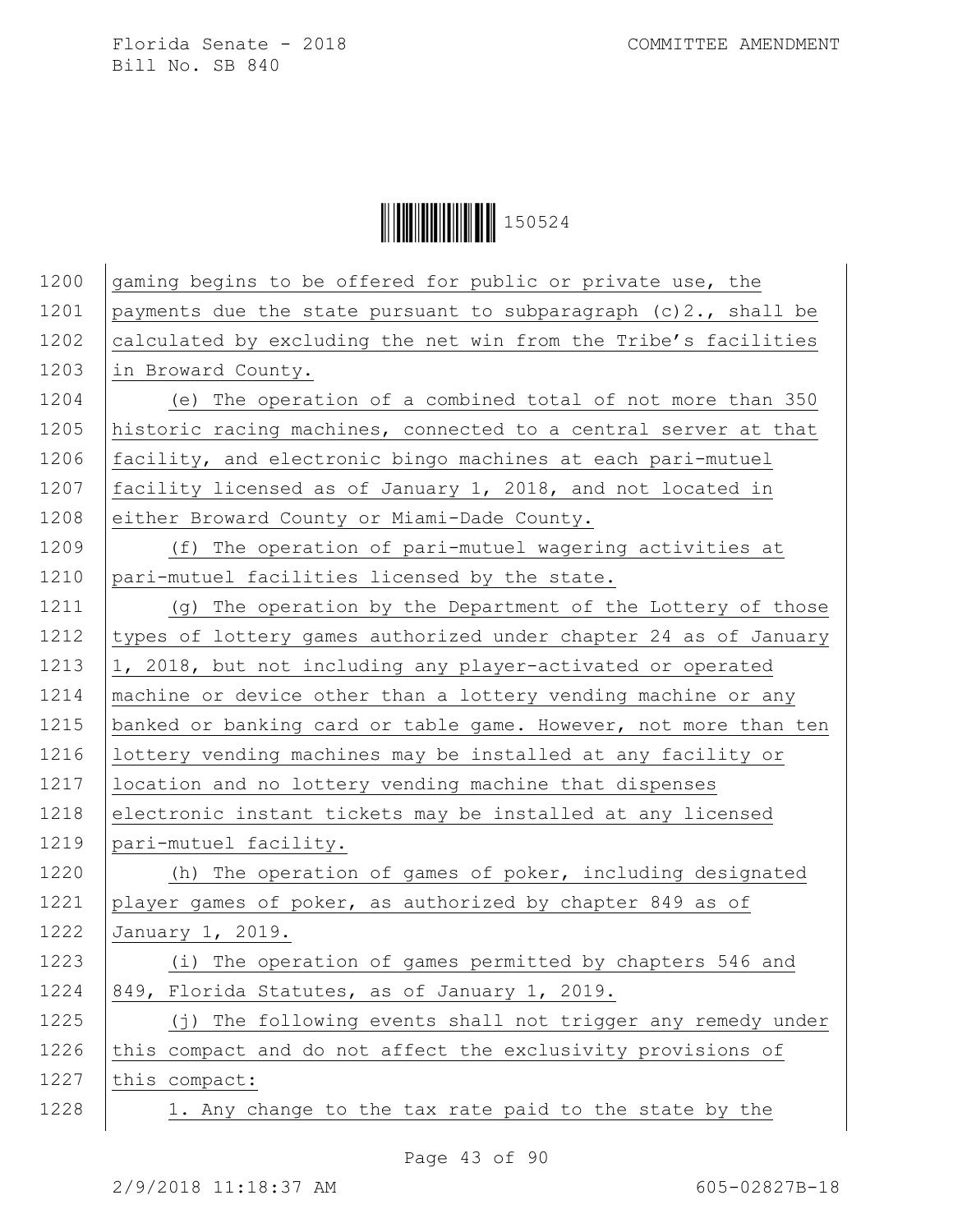**|| || || || || || || || || || || ||** 150524

| 1229 | licensed pari-mutuel permitholders for the operation of slot      |
|------|-------------------------------------------------------------------|
| 1230 | machines, provided the effective tax rate is not less than 25     |
| 1231 | percent. If the effective tax rate is less than 25 percent, then  |
| 1232 | the Tribe shall be relieved of its obligations to make the        |
| 1233 | guaranteed minimum compact term payment and any further           |
| 1234 | guaranteed revenue sharing cycle payment, but instead shall make  |
| 1235 | payments to the state for all future revenue sharing cycles       |
| 1236 | based on the percentage payments set forth in paragraph $(2)$ (c) |
| 1237 | of Part XI, but shall be permitted to exclude all revenue         |
| 1238 | generated by slot machines at its facilities in Broward County;   |
| 1239 | and                                                               |
| 1240 | 2. Any change in state law that removes the requirement for       |
| 1241 | pari-mutuel permitholders to conduct performances of live races   |
| 1242 | or games in order to operate other authorized gaming activities.  |
| 1243 | To the extent that the exclusivity provisions of this<br>(3)      |
| 1244 | part are breached or otherwise violated and the Tribe's ongoing   |
| 1245 | payment obligations to the state pursuant to subsections (2) and  |
| 1246 | (7) of Part XI cease, any outstanding payments that would have    |
| 1247 | been due the state from the Tribe's facilities before the breach  |
| 1248 | or violation shall be made within 30 business days after the      |
| 1249 | breach or violation.                                              |
| 1250 | (4) The breach of this part's exclusivity provisions and          |
| 1251 | the cessation of payments pursuant to subsections (2) and (7) of  |
| 1252 | Part XI shall not excuse the Tribe from continuing to comply      |
| 1253 | with all other provisions of this compact, including continuing   |
| 1254 | to pay the state the annual oversight assessment as set forth in  |
| 1255 | subsection (6) of Part XI.                                        |
| 1256 |                                                                   |

### 1257 PART XIII

Page 44 of 90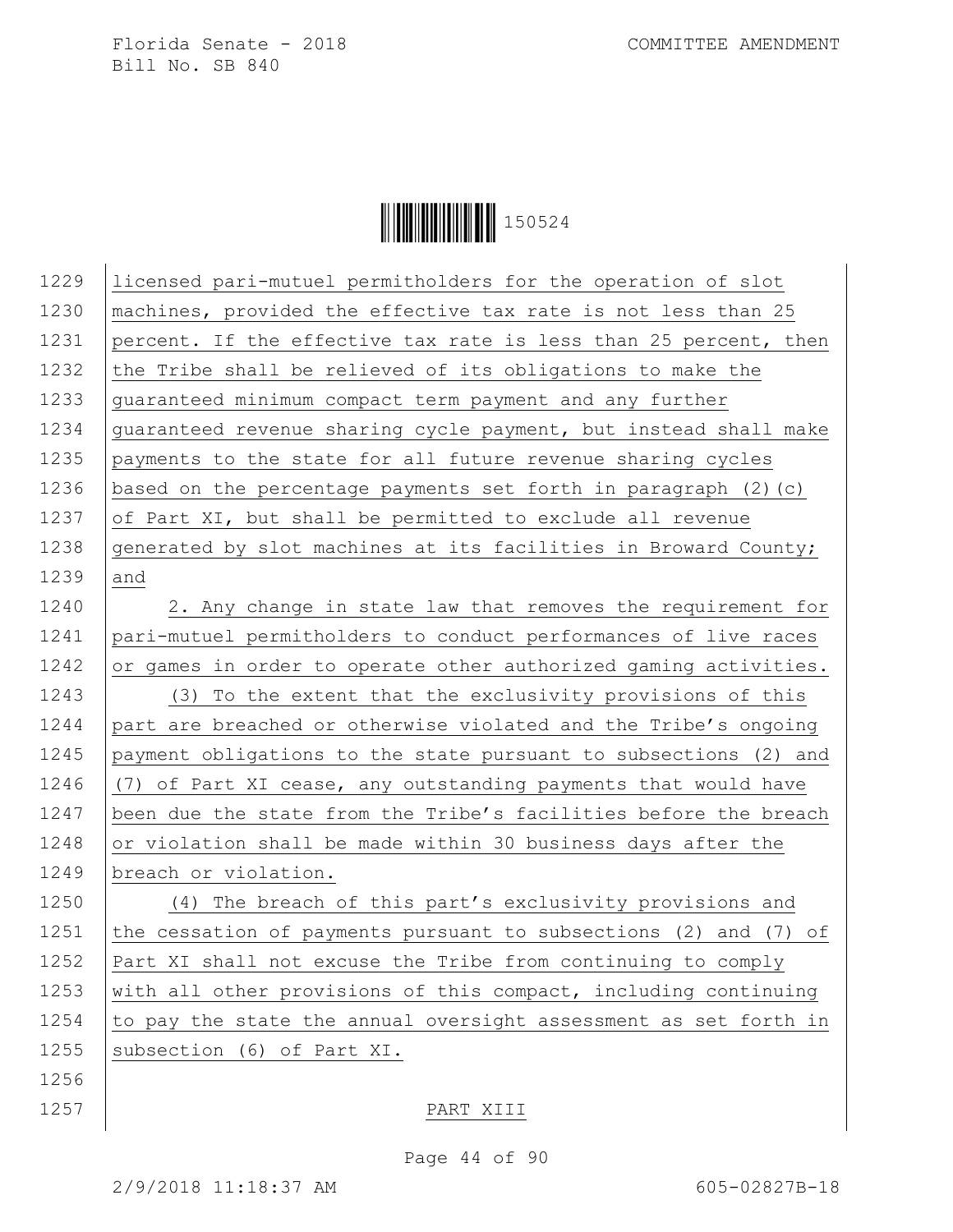1258

Ì150524}Î150524

1259 | DISPUTE RESOLUTION. - In the event that the Tribe or State 1260 believes that the other party has failed to comply with any 1261 requirements of this compact, or in the event of any dispute 1262 hereunder, including, but not limited to, a dispute over the 1263 proper interpretation of the terms and conditions of this 1264  $\vert$  compact, the goal of the parties is to resolve all disputes 1265 amicably and voluntarily whenever possible. In pursuit of this 1266 goal, the following procedures may be invoked:

1267 (1) A party asserting noncompliance or seeking an 1268 interpretation of this compact first shall serve written notice 1269 on the other party. The notice shall identify the specific 1270 compact provision alleged to have been violated or in dispute 1271 and shall specify in detail the asserting party's contention and 1272 any factual basis for the claim. Representatives of the Tribe 1273 and state shall meet within 30 calendar days after receipt of 1274 notice in an effort to resolve the dispute, unless they mutually 1275 agree to extend this period.

1276 (2) A party asserting noncompliance or seeking an 1277 interpretation of this compact under this part shall be deemed 1278 to have certified that to the best of the party's knowledge, 1279 information, and belief formed after reasonable inquiry, the 1280 claim of noncompliance or the request for interpretation of this 1281 compact is warranted and made in good faith and not for any 1282 improper purpose, such as to harass or to cause unnecessary 1283 delay or the needless incurring of the cost of resolving the 1284 dispute.

1285 (3) If the parties are unable to resolve a dispute through 1286 the process specified in subsections (1) and (2), either party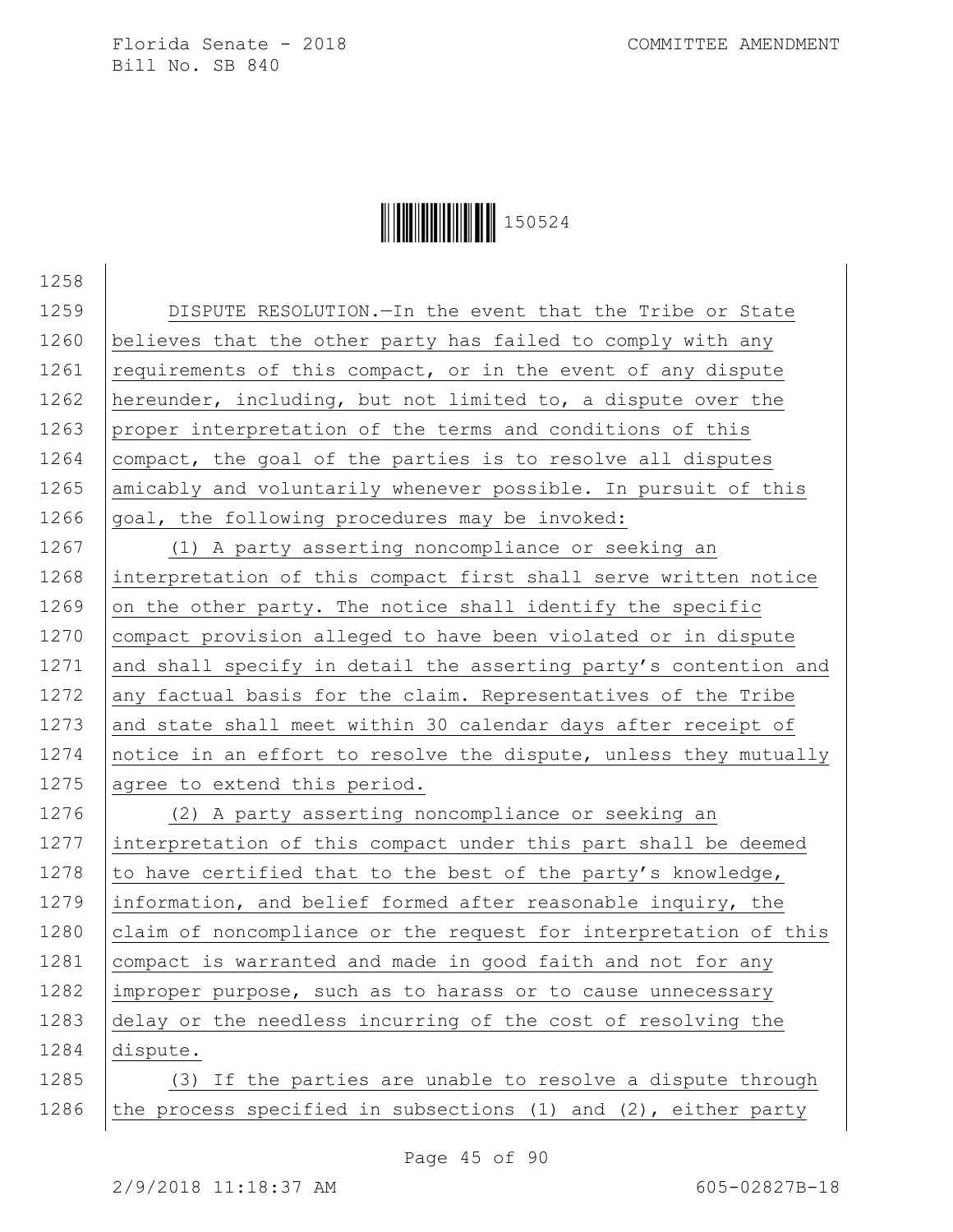

1287 | may call for mediation under the Commercial Mediation Procedures 1288 of the American Arbitration Association or any successor 1289 procedures, provided that such mediation does not last more than 1290  $\vert$  60 calendar days, unless an extension to this time limit is 1291 | negotiated by the parties. Only matters arising under the terms 1292  $\vert$  of this compact may be available for resolution through 1293 | mediation. If the parties are unable to resolve a dispute 1294 through the process specified in this part, notwithstanding any 1295 other provision of law, either party may bring an action in a 1296 United States District Court having venue regarding a dispute 1297 arising under this compact. If the court declines to exercise 1298 jurisdiction, or federal precedent exists that holds that the 1299  $\vert$  court would not have jurisdiction over such a dispute, either 1300 party may bring the action in the appropriate court of the 1301 Seventeenth Judicial Circuit in Broward County, Florida. The 1302 parties are entitled to all rights of appeal permitted by law in 1303 the court system in which the action is brought.

1304 (4) For purposes of actions based on disputes between the 1305 state and the Tribe that arise under this compact and the 1306 enforcement of any judgment resulting from such action, the 1307 Tribe and the state each expressly waive the right to assert 1308 Sovereign immunity from suit and from enforcement of any ensuing 1309 judgment, and further consent to be sued in federal or state 1310  $\vert$  court, including the right of appeal specified above, as the 1311 case may be, provided that:

1312 (a) The dispute is limited solely to issues arising under 1313 this compact. 1314 (b) There is no claim for monetary damages, except that

1315 payment of any money required by the terms of this compact, as

Page 46 of 90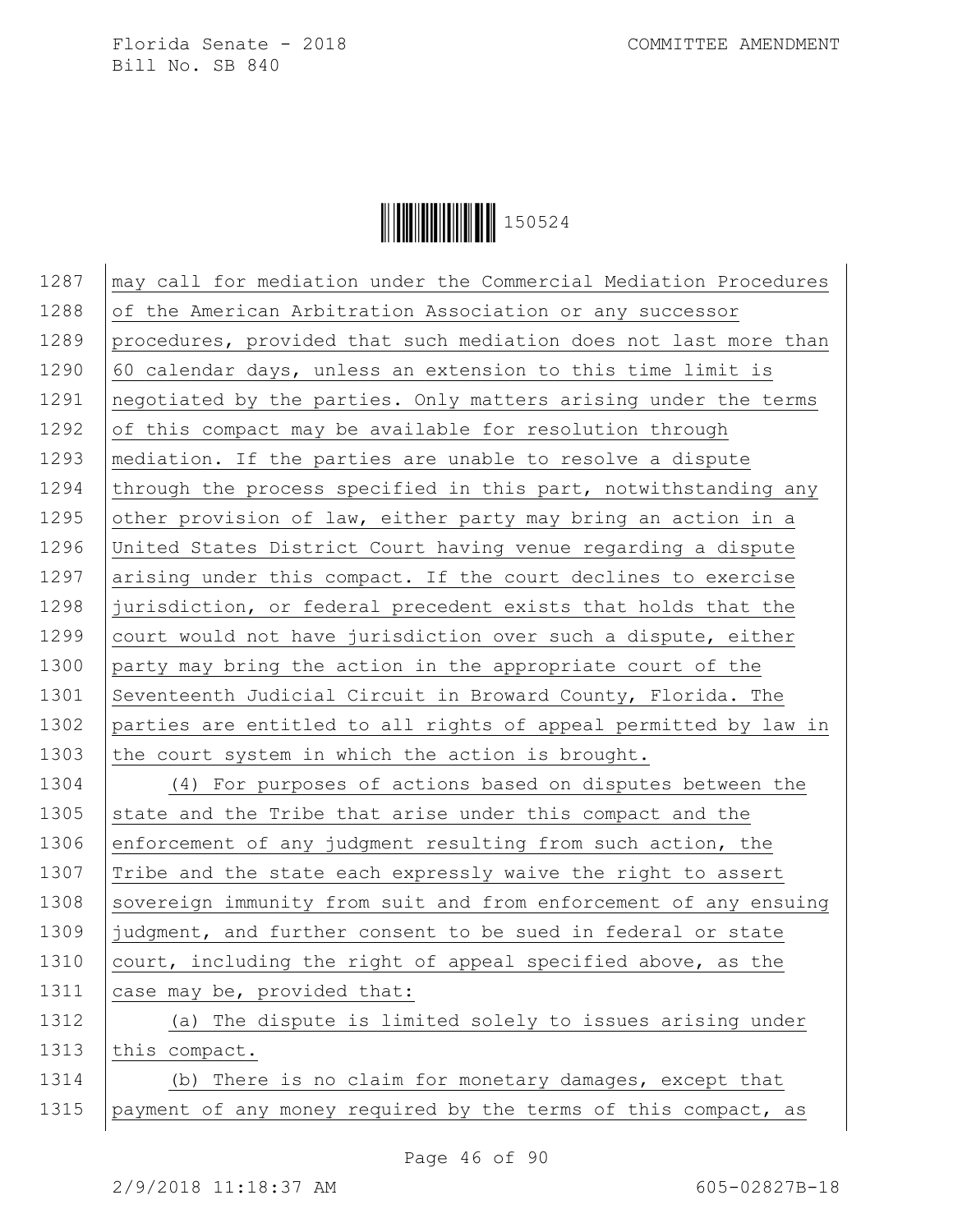**│││││││││││││││││** 150524

| 1316 | well as injunctive relief or specific performance enforcing a    |
|------|------------------------------------------------------------------|
| 1317 | provision of this compact requiring the payment of money to the  |
| 1318 | state may be sought.                                             |
| 1319 | (c) Nothing herein shall be construed to constitute a            |
| 1320 | waiver of the sovereign immunity of the Tribe with respect to    |
| 1321 | any third party that is made a party or intervenes as a party to |
| 1322 | the action. In the event that intervention, joinder, or other    |
| 1323 | participation by any additional party in any action between the  |
| 1324 | state and the Tribe would result in the waiver of the Tribe's    |
| 1325 | sovereign immunity as to that additional party, the waiver of    |
| 1326 | the Tribe may be revoked.                                        |
| 1327 | (5) The state may not be precluded from pursuing any             |
| 1328 | mediation or judicial remedy against the Tribe on the grounds    |
| 1329 | that the state has failed to exhaust its Tribal administrative   |
| 1330 | remedies.                                                        |
| 1331 | (6) Notwithstanding any other provision of this part, any        |
| 1332 | failure of the Tribe to remit the payments pursuant to the terms |
| 1333 | of Part XI entitles the state to seek injunctive relief in       |
| 1334 | federal or state court, at the state's election, to compel the   |
| 1335 | payments after the dispute resolution process in subsections (1) |
| 1336 | and (2) is exhausted.                                            |
| 1337 |                                                                  |
| 1338 | PART XIV                                                         |
| 1339 |                                                                  |
| 1340 | CONSTRUCTION OF COMPACT; SEVERANCE; FEDERAL APPROVAL.-           |
| 1341 | (1) Each provision of this compact shall stand separate and      |
| 1342 | independent of every other provision. In the event that a        |
| 1343 | federal district court in Florida or other court of competent    |
| 1344 | jurisdiction shall find any provision of this compact to be      |

Page 47 of 90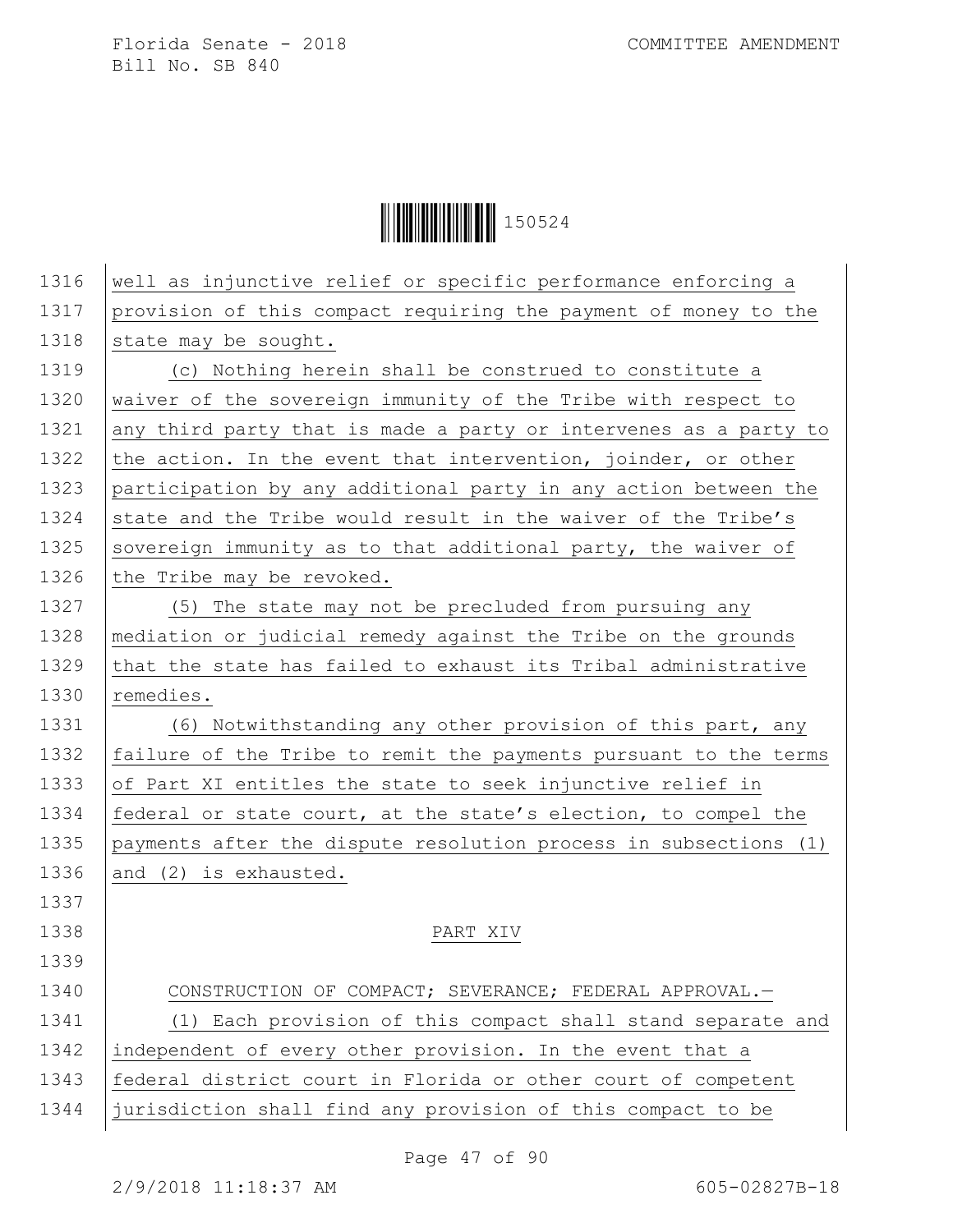

1345 invalid, the remaining provisions shall remain in full force and 1346 effect, provided that severing the invalidated provision does 1347 not undermine the overall intent of the parties in entering into 1348 this compact. However, if subsection (6) of Part III, Part XI, 1349 or Part XII are held by a court of competent jurisdiction to be 1350 invalid, this compact will become null and void.

1351 (2) It is understood that Part XII, which provides for a 1352 cessation of the payments to the state under Part XI, does not 1353 create any duty on the state but only a remedy for the Tribe if 1354 gaming under state jurisdiction is expanded.

1355 (3) This compact is intended to meet the requirements of 1356 the Indian Gaming Regulatory Act as it reads on the effective 1357 date of this compact, and where reference is made to the Indian 1358 Gaming Regulatory Act, or to an implementing regulation thereof, 1359 the reference is deemed to have been incorporated into this 1360 document. Subsequent changes to the Indian Gaming Regulatory Act 1361 that diminish the rights of the state or Tribe may not be 1362 applied retroactively to alter the terms of this compact, except 1363  $\vert$  to the extent that federal law validly mandates that retroactive 1364 application without the respective consent of the state or the 1365  $\vert$ Tribe. In the event that a subsequent change in the Indian 1366 Gaming Regulatory Act, or to an implementing regulation thereof, 1367 mandates retroactive application without the respective consent 1368 of the state or the Tribe, the parties agree that this compact 1369 is voidable by either party if the subsequent change materially 1370 alters the provisions in the compact relating to the play of 1371 covered games, revenue sharing payments, suspension or reduction 1372 of payments, or exclusivity.

1373 (4) Neither the presence of language that is not included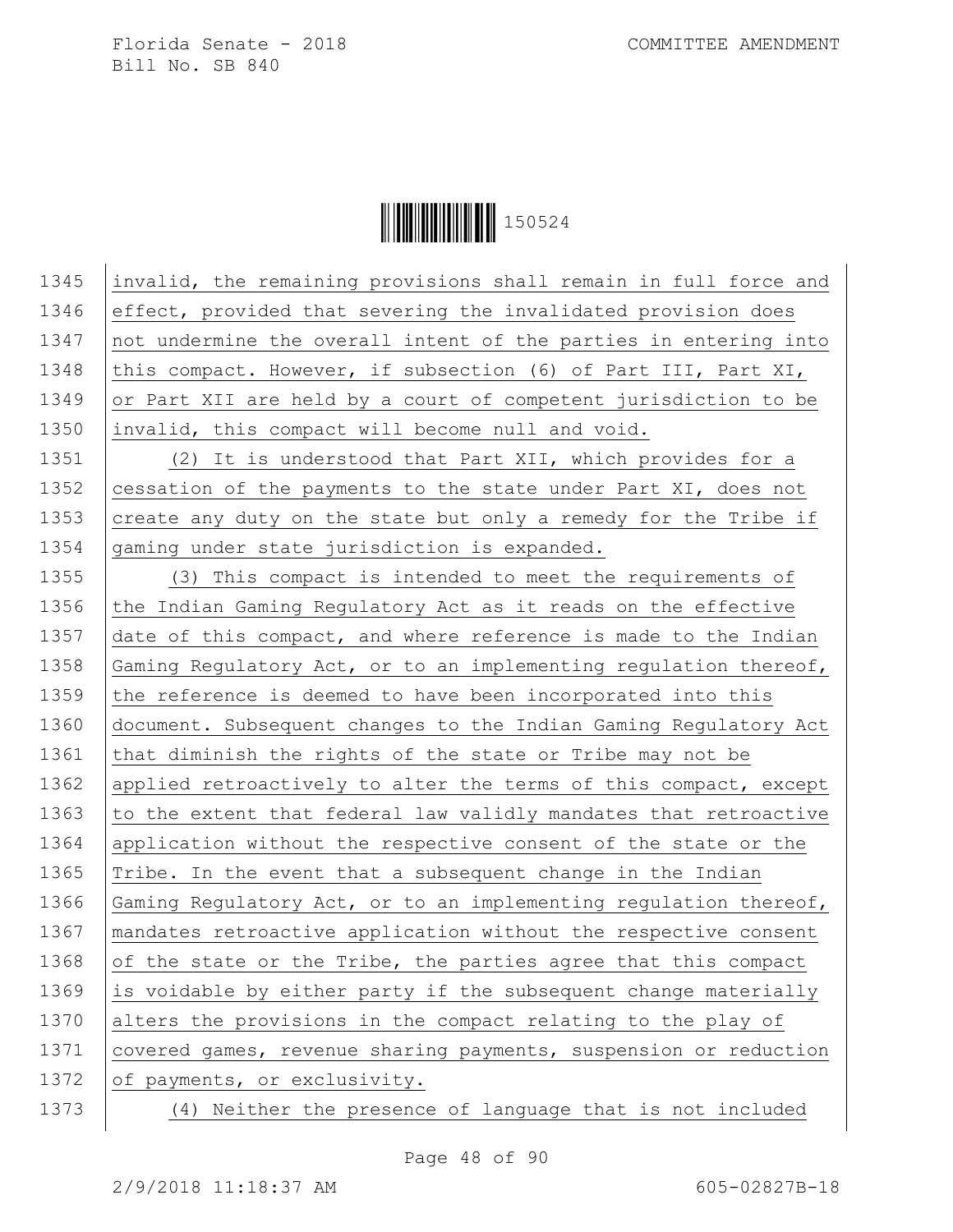## **│││││││││││││││││** 150524

| 1374 | in this compact, nor the absence in this compact of language          |
|------|-----------------------------------------------------------------------|
| 1375 | that is present in another state-tribal compact shall be a            |
| 1376 | factor in construing the terms of this compact.                       |
| 1377 | (5) The Tribe and the state shall defend the validity of              |
| 1378 | this compact.                                                         |
| 1379 | (6) The parties shall cooperate in seeking approval of this           |
| 1380 | compact from the Secretary of the Department of the Interior.         |
| 1381 |                                                                       |
| 1382 | PART XV                                                               |
| 1383 |                                                                       |
| 1384 | NOTICES.-All notices required under this compact shall be             |
| 1385 | given by certified mail, return receipt requested, commercial         |
| 1386 | overnight courier service, or personal delivery, to the               |
| 1387 | Governor, the President of the Senate, the Speaker of the House       |
| 1388 | of Representatives, and the Chairman and General Counsel of the       |
| 1389 | Seminole Tribe of Florida.                                            |
| 1390 |                                                                       |
| 1391 | PART XVI                                                              |
| 1392 |                                                                       |
| 1393 | EFFECTIVE DATE AND TERM.-                                             |
| 1394 | (1) This compact, if identical to the version ratified by             |
| 1395 | the Legislature in s. $285.710(3)(c)$ , Florida Statutes, in $2018$ , |
| 1396 | shall become effective upon its approval as a tribal-state            |
| 1397 | compact within the meaning of the Indian Gaming Requlatory Act        |
| 1398 | either by action of the Secretary of the Department of the            |
| 1399 | Interior or by operation of law under 25 U.S.C. s. 2710(d) (8)        |
| 1400 | upon publication of a notice of approval in the Federal Register      |
| 1401 | under 25 U.S.C. s. 2710(d)(8)(D).                                     |
| 1402 | (2) This compact shall have a term of twenty years                    |
|      |                                                                       |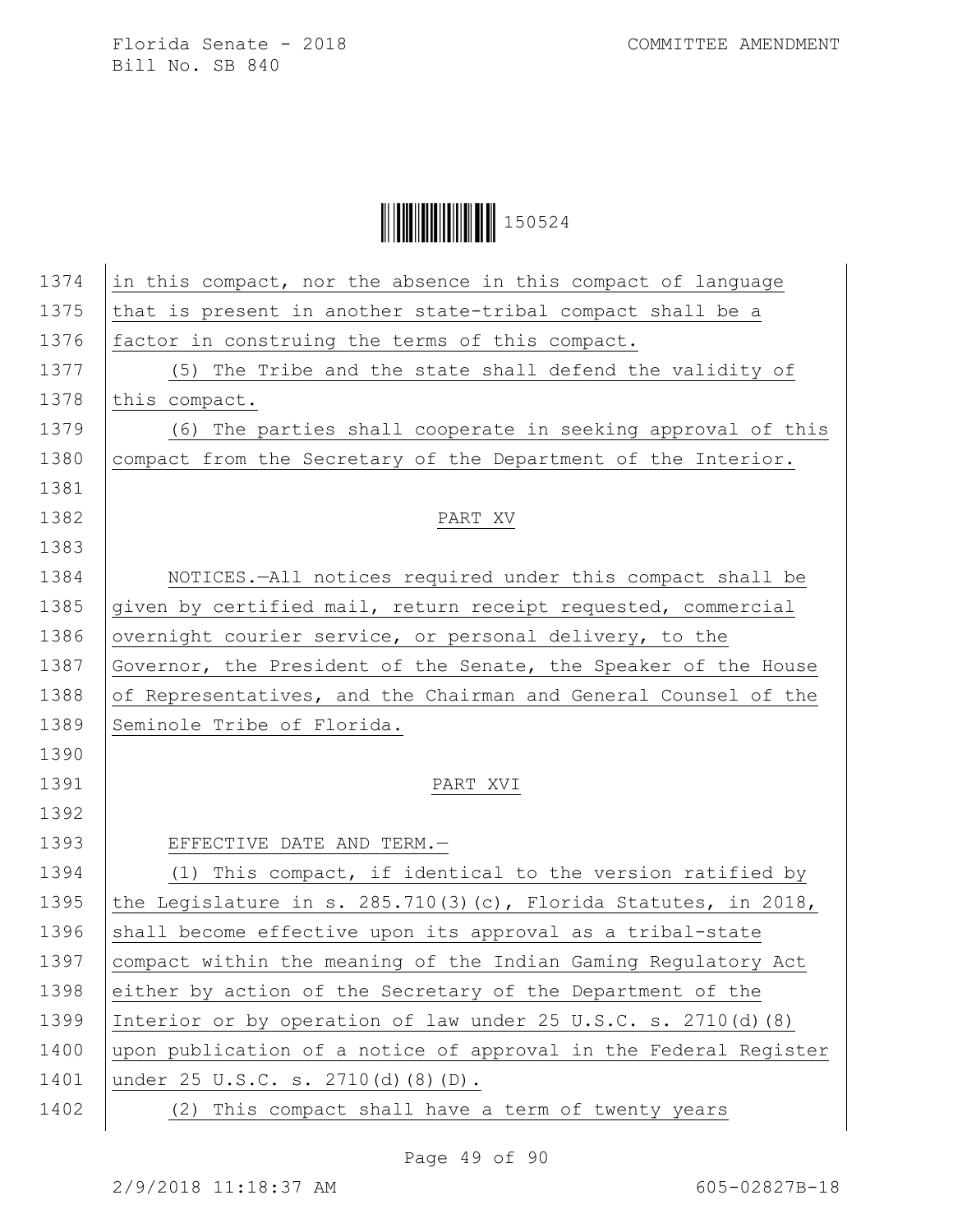# **│││││││││││││││││** 150524

| 1403 | beginning on the first day of the month following the month in   |
|------|------------------------------------------------------------------|
| 1404 | which the compact becomes effective under subsection $(1)$ .     |
| 1405 | (3) The Tribe's authorization to offer covered games under       |
| 1406 | this compact shall automatically terminate twenty years after    |
| 1407 | the effective date unless renewed by an affirmative act of the   |
| 1408 | Legislature.                                                     |
| 1409 |                                                                  |
| 1410 | PART XVII                                                        |
| 1411 |                                                                  |
| 1412 | AMENDMENT OF COMPACT AND REFERENCES.-                            |
| 1413 | (1) Amendment of this compact may only be made by written        |
| 1414 | agreement of the parties, subject to approval by the Secretary   |
| 1415 | of the Department of the Interior, either by publication of the  |
| 1416 | notice of approval in the Federal Register or by operation of    |
| 1417 | law under 25 U.S.C. s. 2710(d) (8).                              |
| 1418 | (2) Legislative ratification is required for any amendment       |
| 1419 | to the compact that alters the provisions relating to covered    |
| 1420 | games, the amount of revenue sharing payments, suspension or     |
| 1421 | reduction in payments, or exclusivity.                           |
| 1422 | (3) Changes in the provisions of tribal ordinances,              |
| 1423 | regulations, and procedures referenced in this compact may be    |
| 1424 | made by the Tribe with 30 days' advance notice to the state. If  |
| 1425 | the state has an objection to any change to the tribal           |
| 1426 | ordinance, regulation, or procedure which is the subject of the  |
| 1427 | notice on the ground that its adoption would be a violation of   |
| 1428 | the Tribe's obligations under this compact, the state may invoke |
| 1429 | the dispute resolution provisions provided in Part XIII.         |
| 1430 |                                                                  |
| 1431 | PART XVIII                                                       |

#### Page 50 of 90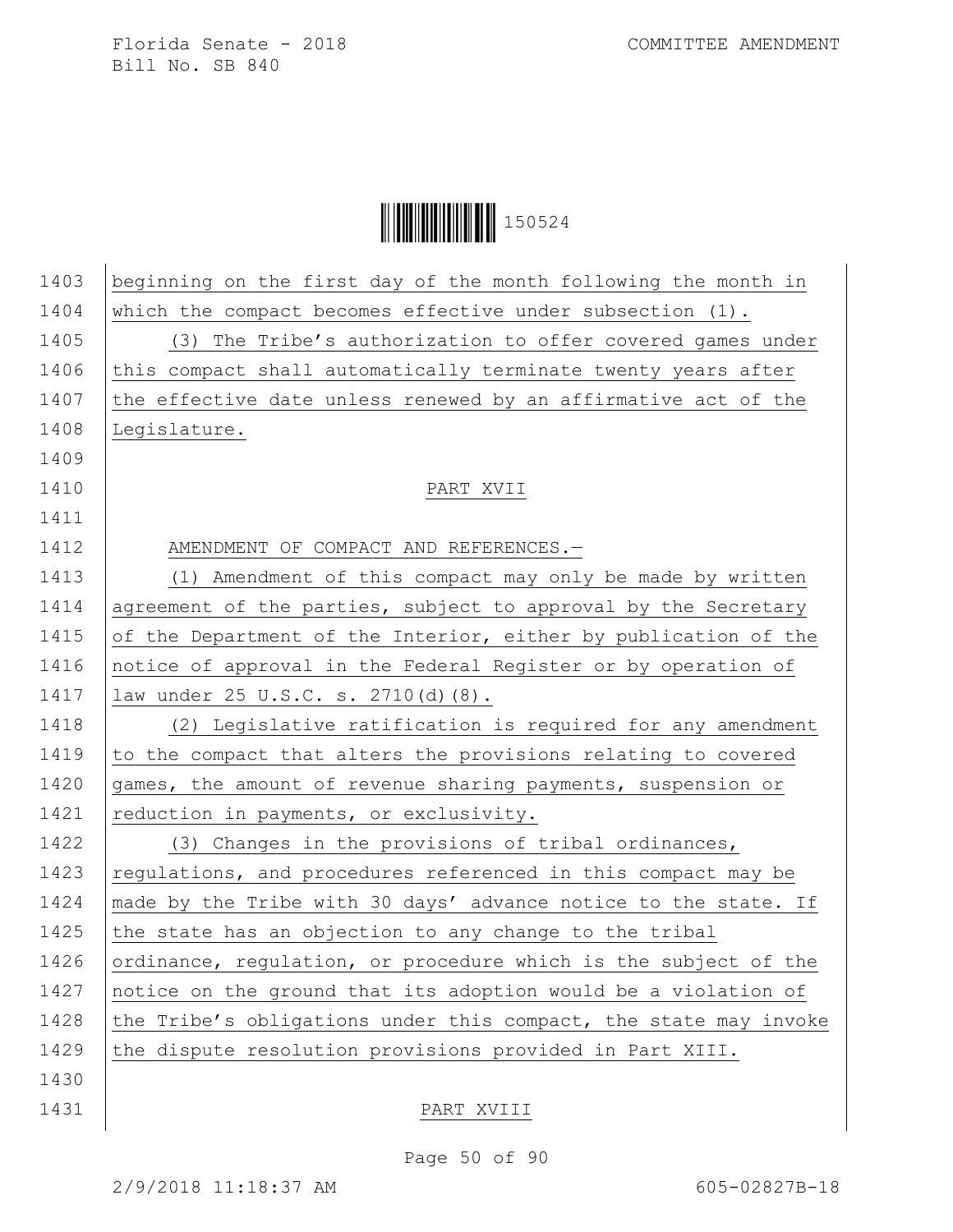## Ì150524}Î150524

1432 1433 | MISCELLANEOUS.-1434 (1) Except to the extent expressly provided in this 1435 compact, this compact is not intended to, and shall not be 1436 construed to, create any right on the part of a third party to 1437 bring an action to enforce any of its terms. 1438 (2) If, after the effective date of this compact, the state 1439 enters into a compact with any other Tribe that contains more 1440 favorable terms with respect to the provisions of this Compact 1441 and the Secretary of the Department of the Interior approves 1442 such compact, either by publication of the notice of approval in 1443 the Federal Register or by operation of law under 25 U.S.C. s. 1444  $\vert$  2710(d)(8), upon tribal notice to the state and the Secretary, 1445 this compact shall be deemed amended to contain the more 1446  $\vert$  favorable terms, unless the state objects to the change and can 1447 demonstrate, in a proceeding commenced under Part XIII, that the 1448 terms in question are not more favorable. 1449 (3) Upon the occurrence of certain events beyond the 1450 Tribe's control, including acts of God, war, terrorism, fires, 1451 floods, or accidents causing damage to or destruction of one or 1452 | more of its facilities or property necessary to operate the 1453 facility or facilities, the Tribe's obligation to pay the 1454 guaranteed minimum compact term payment described in Part XI 1455 shall be reduced pro rata to reflect the percentage of the total 1456 net win lost to the Tribe from the impacted facility or 1457 facilities and the net win specified under subsection (2) of 1458 Part XII for purposes of determining whether the Tribe's 1459 payments described in Part XI shall cease, shall be reduced pro 1460  $\vert$  rata to reflect the percentage of the total net win lost to the

Page 51 of 90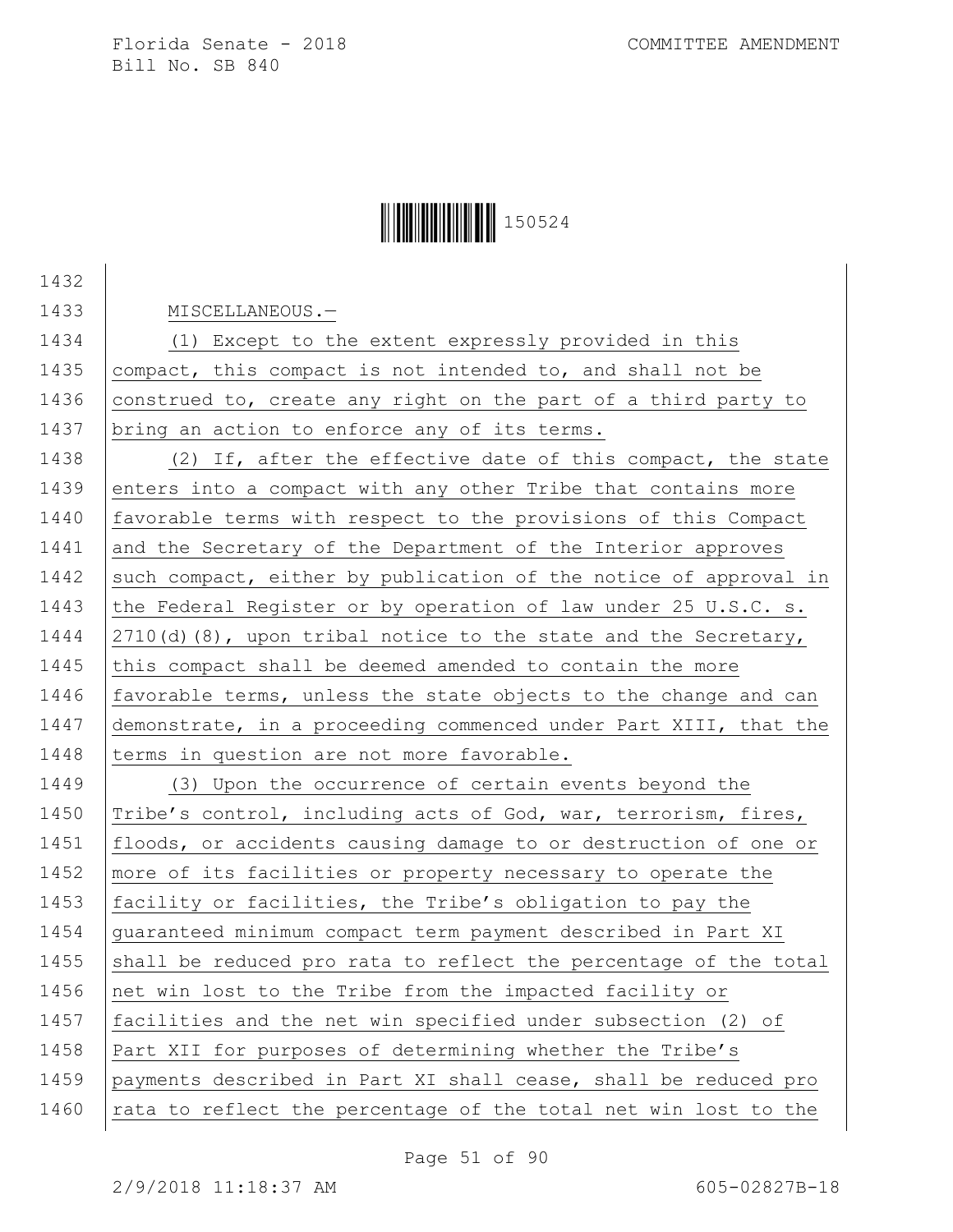**│││││││││││││││││** 150524

| 1461 | Tribe from the impacted facility or facilities. The foregoing    |
|------|------------------------------------------------------------------|
| 1462 | shall not excuse any obligations of the Tribe to make payments   |
| 1463 | to the state as and when required hereunder or in any related    |
| 1464 | document or agreement.                                           |
| 1465 | (4) The Tribe and the state recognize that opportunities to      |
| 1466 | engage in gaming in smoke-free or reduced-smoke environments     |
| 1467 | provides both health and other benefits to patrons, and the      |
| 1468 | Tribe has instituted a nonsmoking section at its Seminole Hard   |
| 1469 | Rock Hotel & Casino-Hollywood Facility. As part of its           |
| 1470 | continuing commitment to this issue, the Tribe shall:            |
| 1471 | (a) Install and utilize a ventilation system at all new          |
| 1472 | construction at its facilities, which system exhausts tobacco    |
| 1473 | smoke to the extent reasonably feasible under existing state-of- |
| 1474 | the-art technology.                                              |
| 1475 | (b) Designate a smoke-free area for slot machines at all         |
| 1476 | new construction at its facilities.                              |
| 1477 | (c) Install nonsmoking, vented tables for table games            |
| 1478 | installed in its facilities sufficient to reasonably respond to  |
| 1479 | demand for such tables.                                          |
| 1480 | (d) Designate a nonsmoking area for gaming within all of         |
| 1481 | its facilities within five years after the effective date of the |
| 1482 | compact.                                                         |
| 1483 | (5) The annual average minimum pay-out of all slot machines      |
| 1484 | in each facility may not be less than 85 percent.                |
| 1485 | (6) Nothing in this compact shall alter any of the existing      |
| 1486 | memoranda of understanding, contracts, or other agreements       |
| 1487 | entered into between the Tribe and any other federal, state, or  |
| 1488 | local governmental entity.                                       |
| 1489 | (7) The Tribe currently has, as set forth in its Employee        |
|      |                                                                  |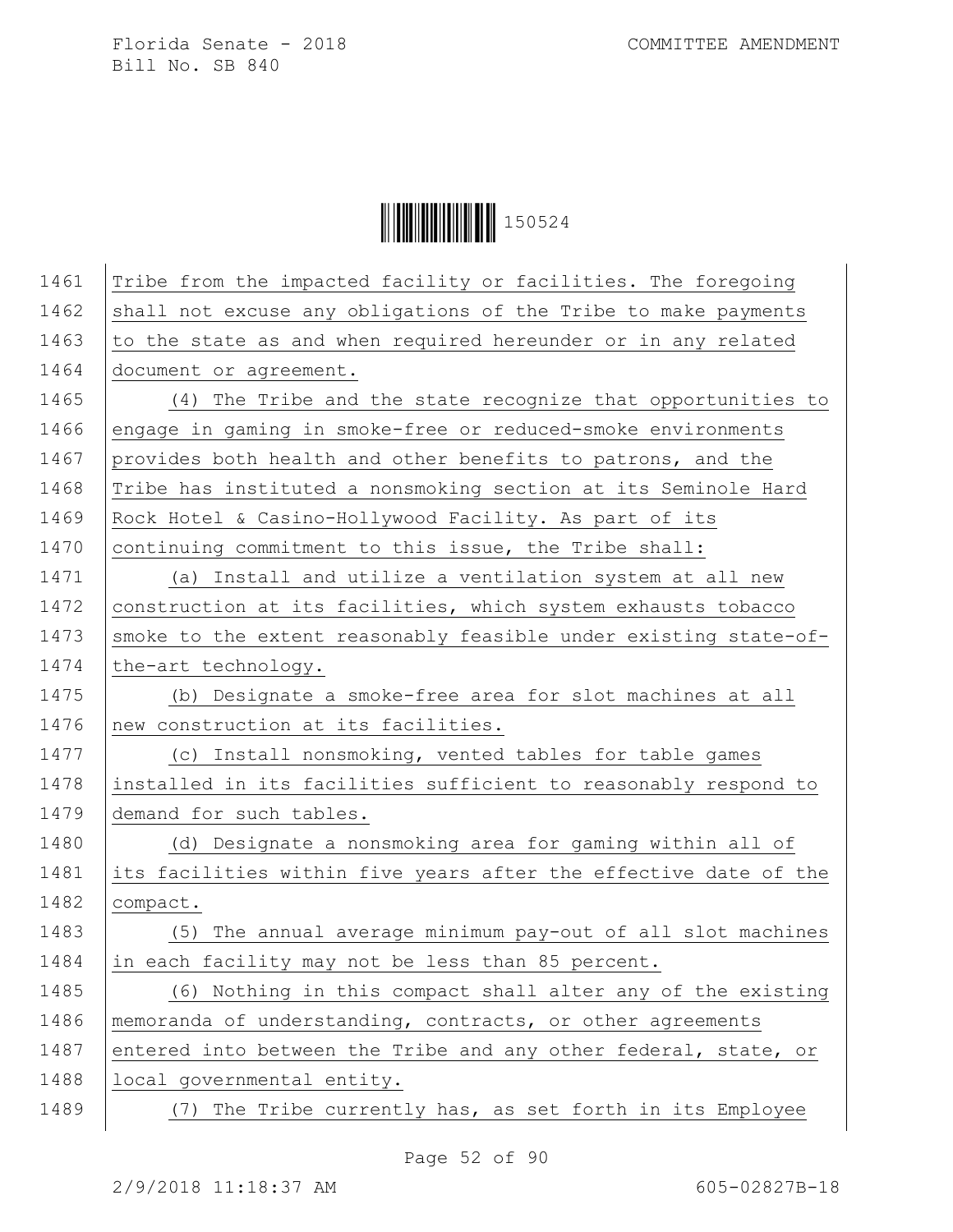

1490 | Fair Treatment and Dispute Resolution Policy, and agrees to 1491 | maintain, standards that are comparable to the standards 1492 provided in federal laws and state laws forbidding employers 1493 from discrimination in connection with the employment of persons 1494 | working at the facilities on the basis of race, color, religion, 1495 national origin, gender, age, disability, or marital status. 1496 Nothing herein shall preclude the Tribe from giving preference 1497 in employment, promotion, seniority, lay-offs, or retention to 1498 members of the Tribe and other federally recognized tribes. 1499 (8) The Tribe shall, with respect to any facility where 1500 covered games are played, adopt and comply with tribal 1501 requirements that meet the same minimum state requirements 1502 applicable to businesses in the state with respect to 1503 environmental and building standards. 1504 1505 PART XIX 1506 1507 EXECUTION.—The Governor of the State of Florida affirms 1508 that he has authority to act for the state in this matter and

1509 that, provided that this compact is identical to the compact 1510  $rational$  ratified by the Legislature pursuant to s. 285.710(3)(c), 1511 Florida Statutes, no further action by the state or any state 1512 official is necessary for this compact to take effect upon 1513 federal approval by action of the Secretary of the Department of 1514 the Interior or by operation of law under 25 U.S.C. s. 1515  $\left( 2710\right)$  (8) by publication of the notice of approval in the 1516 Federal Register. The Governor affirms that he will proceed with 1517 obtaining such federal approval and take all other appropriate 1518 action to effectuate the purposes and intent of this Compact.

Page 53 of 90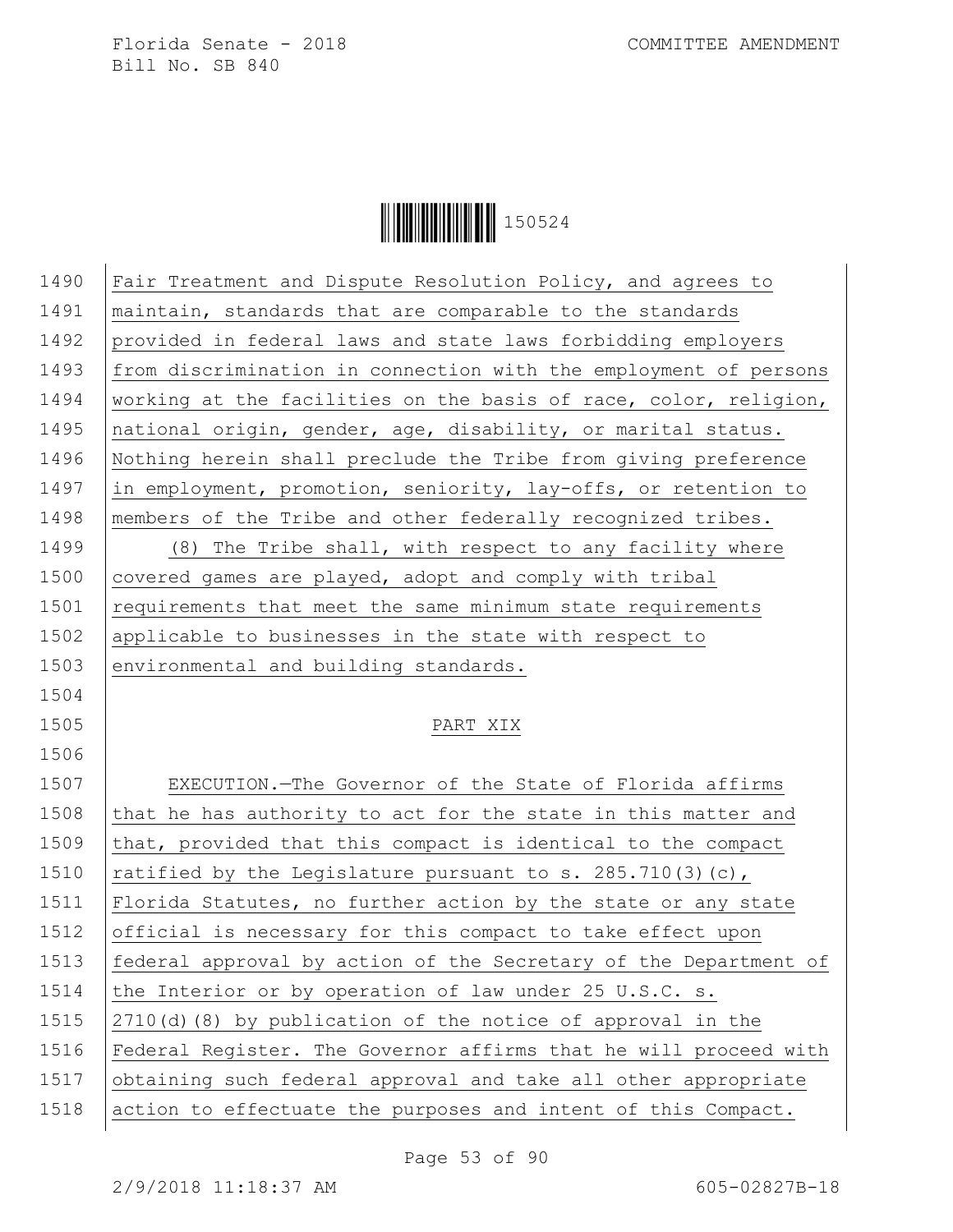**│││││││││││││││││** 150524

| 1519 | The undersigned Chairman of the Tribal Council of the Seminole                 |
|------|--------------------------------------------------------------------------------|
| 1520 | Tribe of Florida affirms that he is duly authorized and has the                |
| 1521 | authority to execute this Compact on behalf of the Tribe. The                  |
| 1522 | Chairman also affirms that he will assist in obtaining federal                 |
| 1523 | approval and take all other appropriate action to effectuate the               |
| 1524 | purposes and intent of this Compact.                                           |
| 1525 | Section 2. Subsection (4) of section 285.712, Florida                          |
| 1526 | Statutes, is amended to read:                                                  |
| 1527 | 285.712 Tribal-state gaming compacts.-                                         |
| 1528 | (4) Upon execution receipt of an act ratifying a tribal-                       |
| 1529 | state compact entered pursuant to s. 285.710(3) (b), the Governor              |
| 1530 | shall provide a copy to the Secretary of State who shall forward               |
| 1531 | a copy of the executed compact and the ratifying act to the                    |
| 1532 | United States Secretary of the Interior for his or her review                  |
| 1533 | and approval, in accordance with $25 \text{ U.S.C. s. } 2710 \text{ (d) } (8)$ |
| 1534 | $2710(8)(d)$ .                                                                 |
| 1535 | Section 3. Section 546.13, Florida Statutes, is created to                     |
| 1536 | read:                                                                          |
| 1537 | 546.13 Fantasy contests and fantasy contest operators.-                        |
| 1538 | (1) DEFINITIONS. - As used in this section, the term:                          |
| 1539 | (a) "Entry fee" means cash or a cash equivalent that is                        |
| 1540 | required to be paid by a participant in order to participate in                |
| 1541 | a fantasy contest.                                                             |
| 1542 | (b) "Fantasy contest" means a fantasy or simulated game or                     |
| 1543 | contest in which:                                                              |
| 1544 | 1. The value of all prizes and awards offered to winning                       |
| 1545 | participants is established and made known to the participants                 |
| 1546 | in advance of the contest;                                                     |
| 1547 | 2. All winning outcomes reflect the relative knowledge and                     |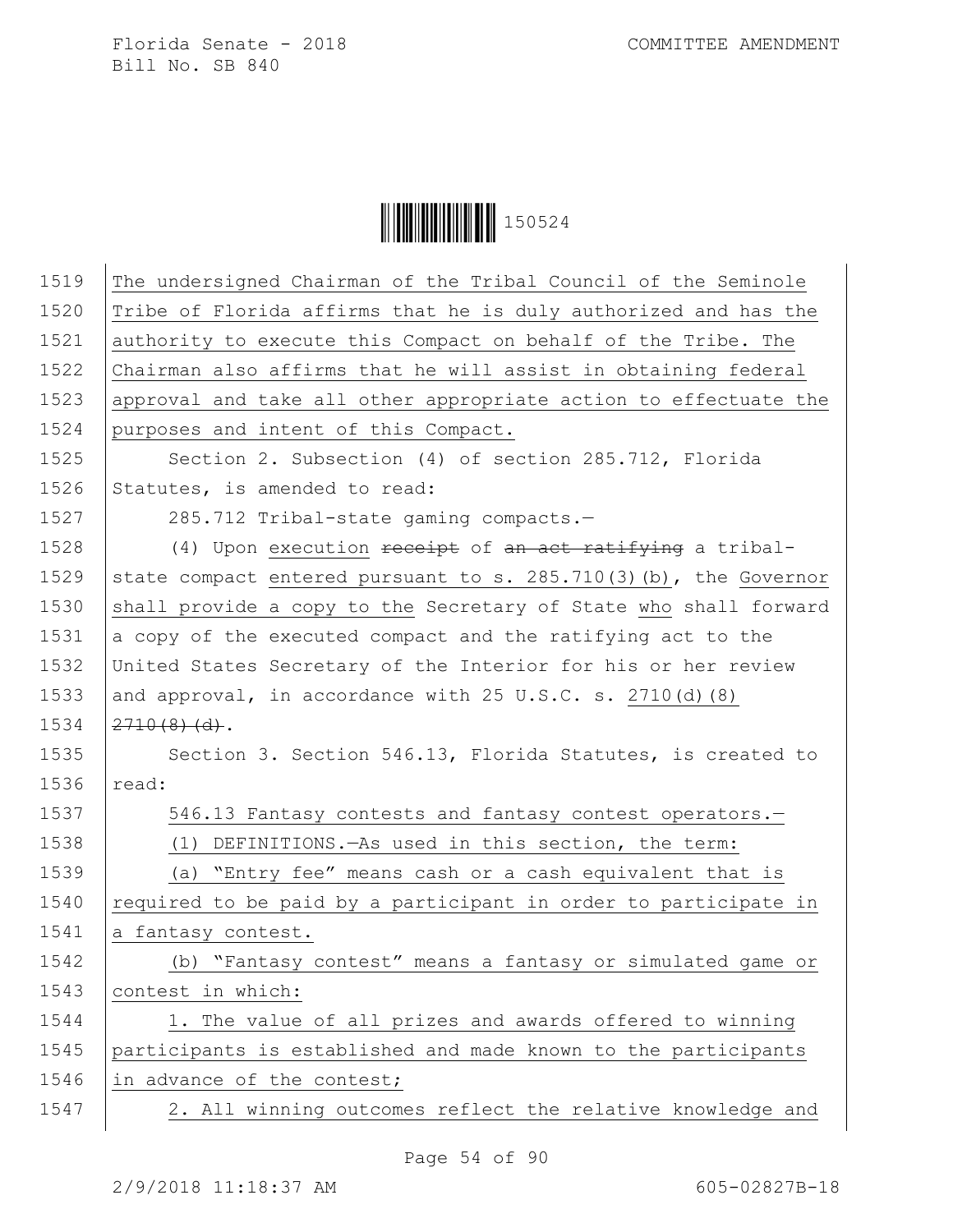**│││││││││││││││││** 150524

| 1548 | skill of the participants and are determined predominantly by   |
|------|-----------------------------------------------------------------|
| 1549 | accumulated statistical results of the performance of           |
| 1550 | individuals, including athletes in the case of sporting events; |
| 1551 | 3. No winning outcome is based on the score, point spread,      |
| 1552 | or any performance or performances of any single actual team or |
| 1553 | combination of such teams, solely on any single performance of  |
| 1554 | an individual athlete or player in any single actual event, or  |
| 1555 | on the performances of participants in collegiate, high school, |
| 1556 | or youth sporting events.                                       |
| 1557 | (c) "Fantasy contest operator" means a person or an entity,     |
| 1558 | including any employee or agent, that offers or conducts a      |
| 1559 | fantasy contest with an entry fee for a cash prize or award and |
| 1560 | that is not a participant in the fantasy contest.               |
| 1561 | (2) EXEMPTIONS. The Department of Business and Professional     |
| 1562 | Regulation may not regulate and the offenses established in s.  |
| 1563 | 849.01, s. 849.08, s. 849.09, s. 849.11, s. 849.14, and s.      |
| 1564 | 849.25 do not include or apply to a fantasy contest operated or |
| 1565 | conducted by a:                                                 |
| 1566 | (a) Fantasy contest operator.                                   |
| 1567 | (b) Natural person who is a participant in the fantasy          |
| 1568 | contest, serves as the commissioner of not more than 10 fantasy |
| 1569 | contests in a calendar year, and distributes all entry fees for |
| 1570 | the fantasy contest as prizes or awards to the participants in  |
| 1571 | that fantasy contest.                                           |
| 1572 | Section 4. Subsections (1) and (3) of section 550.01215,        |
| 1573 | Florida Statutes, are amended to read:                          |
| 1574 | 550.01215 License application; periods of operation; bond,      |
| 1575 | conversion of permit.-                                          |
| 1576 | (1) Each permitholder shall annually, during the period         |
|      |                                                                 |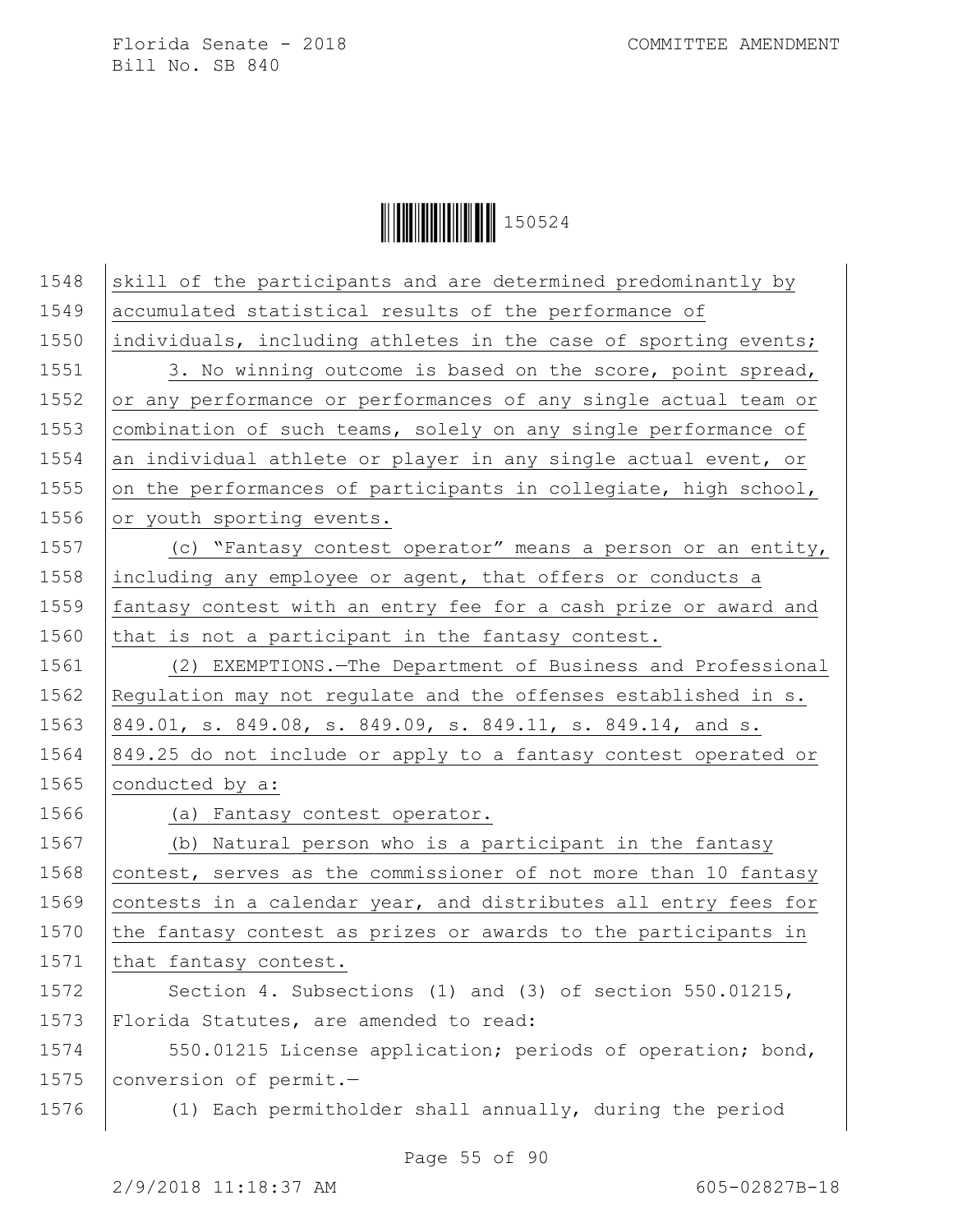**││││││││││││││** 150524

1577 between December 15 and January 4, file in writing with the 1578 division its application for an operating a license to conduct 1579 pari-mutuel wagering during the next state fiscal year, 1580 including intertrack and simulcast race wagering for greyhound 1581 | racing permitholders, harness horse racing permitholders, 1582 quarter horse racing permitholders, and jai alai permitholders 1583 that do not  $\pm$ o conduct live performances during the next state 1584  $f{\text{f}$   $f{\text{f}$   $}$   $f{\text{g}}$   $f{\text{g}}$   $f{\text{g}}$  and application for live performances must  $f{\text{g}}$ 1585 specify the number, dates, and starting times of all live 1586 performances that  $whieh$  the permitholder intends to conduct. It 1587 | must shall also specify which performances will be conducted as 1588 charity or scholarship performances. 1589 (a) In addition, Each application for an operating  $\alpha$ 1590 license also must shall include: $\tau$ 1591 | 1. For each permitholder, whether the permitholder intends 1592 to accept wagers on intertrack or simulcast events. 1593 | 2. For each permitholder that elects which elects to 1594 operate a cardroom, the dates and periods of operation the 1595 permitholder intends to operate the cardroom.  $\theta$ 1596 3. For each thoroughbred racing permitholder that which 1597 elects to receive or rebroadcast out-of-state races after 7 1598  $\vert p.m.,$  the dates for all performances which the permitholder 1599 intends to conduct. 1600 (b) A greyhound racing permitholder that conducted a full 1601 Schedule of live racing for a period of at least 10 consecutive 1602 state fiscal years after the 1996-1997 state fiscal year, or 1603 that converted its permit to a permit to conduct greyhound

1604 | racing after the 1996-1997 state fiscal year, may specify in its 1605 | application for an operating license that it does not intend to

Page 56 of 90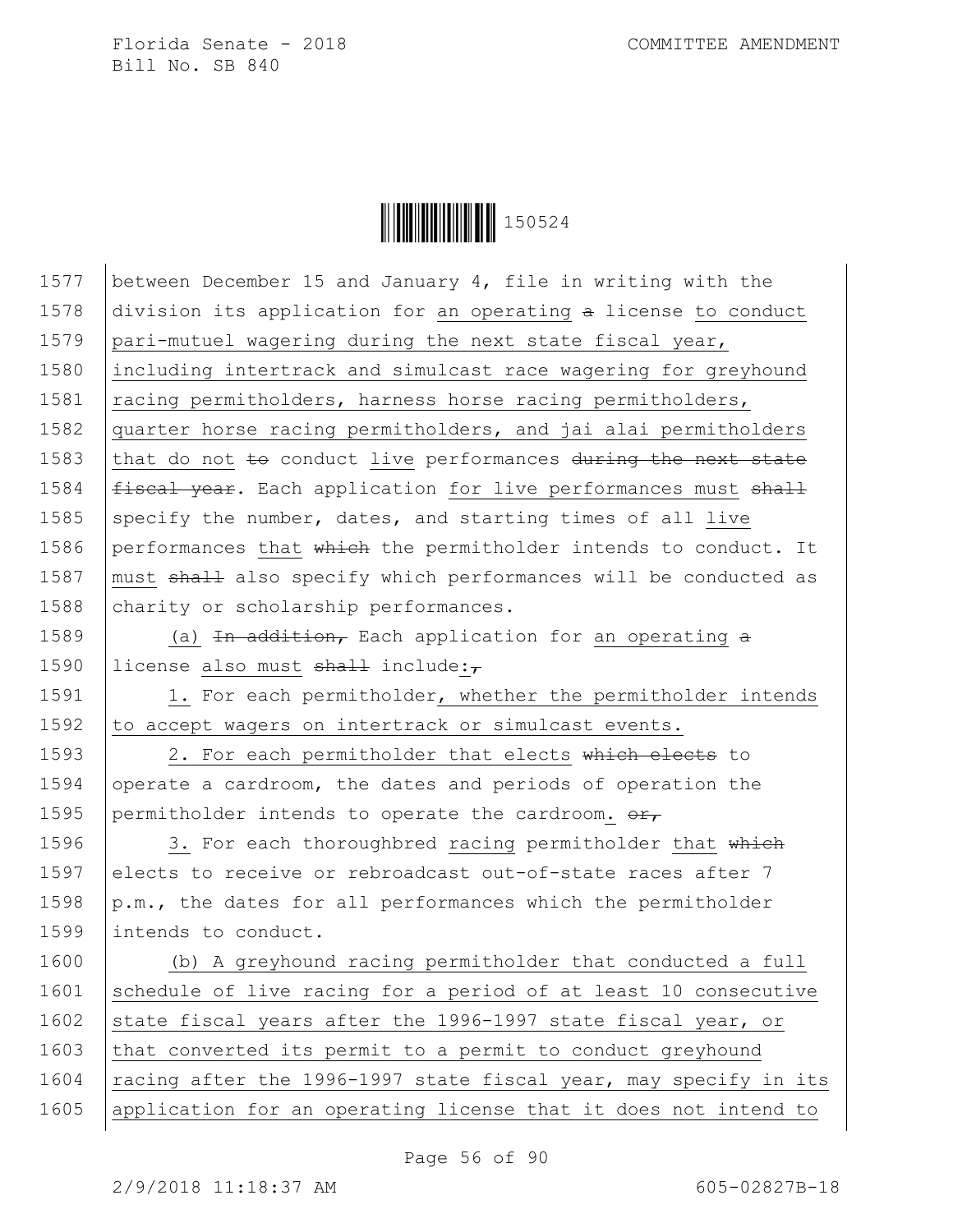Ì150524}Î150524

1606 conduct live racing, or that it intends to conduct less than a 1607  $\vert$  full schedule of live racing, in the next state fiscal year. A 1608 greyhound racing permitholder may retain its permit; is a pari-1609 | mutuel facility as defined in s.  $550.002(23)$ ; if such 1610 permitholder has been issued a slot machine license, the 1611 facility where such permit is located remains an eligible 1612 facility as defined in s. 551.102(4), continues to be eligible 1613 for a slot machine license, and is exempt from ss. 551.104(3) 1614 and (4)(c)1. and 551.114(2) and (4); is eligible, but not 1615  $\vert$  required, to be a quest track for purposes of intertrack 1616 | wagering and simulcasting pursuant to ss. 550.3551, 550.615, and 1617 550.6305; and remains eligible for a cardroom license 1618 notwithstanding any requirement in s. 849.086 for the conduct of 1619 live performances. A greyhound racing permitholder may receive 1620 an operating license to conduct pari-mutuel wagering activities 1621 at another permitholder's greyhound racing facility pursuant to 1622 | s. 550.475. 1623 (c) A jai alai permitholder, harness horse racing 1624 permitholder, or a quarter horse racing permitholder that has 1625 conducted live racing or games for at least 5 years irrevocably 1626  $\vert$  may elect not to conduct live racing or games if the election is 1627 | made within 30 days after the effective date of this act. A 1628 permitholder that makes such election may retain its permit; is 1629 a pari-mutuel facility as defined in s. 550.002(23); if such 1630 permitholder has been issued a slot machine license, the 1631 facility where such permit is located remains an eligible 1632 facility as defined in s. 551.102(4), continues to be eligible 1633  $for a slot machine license, and is exempt from ss. 551.104(3)$ 1634 | and (4) (c) 1. and  $551.114(2)$  and (4); is eligible, but not

Page 57 of 90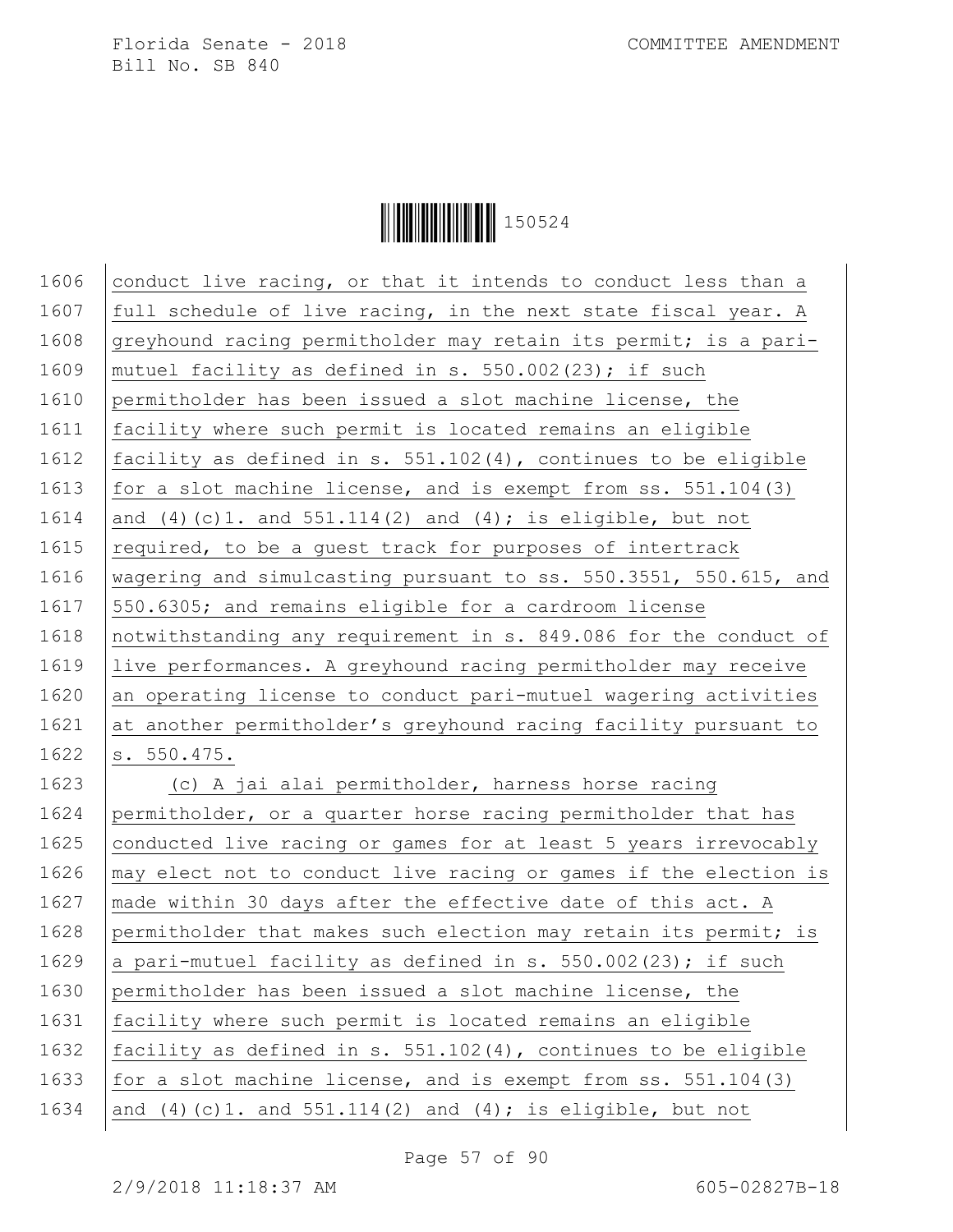**││││││││││││││** 150524

1635  $\vert$  required, to be a guest track and, if the permitholder is a 1636 harness horse racing permitholder, to be a host track for 1637 purposes of intertrack wagering and simulcasting pursuant to ss. 1638 550.3551, 550.615, 550.625, and 550.6305; and remains eligible 1639  $for a$  cardroom license notwithstanding any requirement in  $s$ . 1640 849.086 to conduct live performances.

1641 (d) Permitholders may shall be entitled to amend their 1642 | applications through February 28.

1643 | (3) The division shall issue each license no later than 1644 March 15. Each permitholder shall operate all performances at 1645 the date and time specified on its license. The division shall 1646 have the authority to approve minor changes in racing dates 1647 after a license has been issued. The division may approve 1648 changes in racing dates after a license has been issued when 1649 there is no objection from any operating permitholder located 1650 within 50 miles of the permitholder requesting the changes in 1651 operating dates. In the event of an objection, the division 1652 shall approve or disapprove the change in operating dates based 1653 upon the impact on operating permitholders located within 50 1654 miles of the permitholder requesting the change in operating 1655 dates. In making the determination to change racing dates, the 1656 division shall take into consideration the impact of such 1657 changes on state revenues. Notwithstanding any other provision 1658 of law, and for the 2018-2019 fiscal year only, the division may 1659 approve changes in racing dates for permitholders if the request 1660 for such changes is received before May 31, 2018.

1661 | Section 5. Subsections (9), (13), (14), and paragraph (a) 1662 of subsection (11) of section 550.054, Florida Statutes, are 1663 amended to read: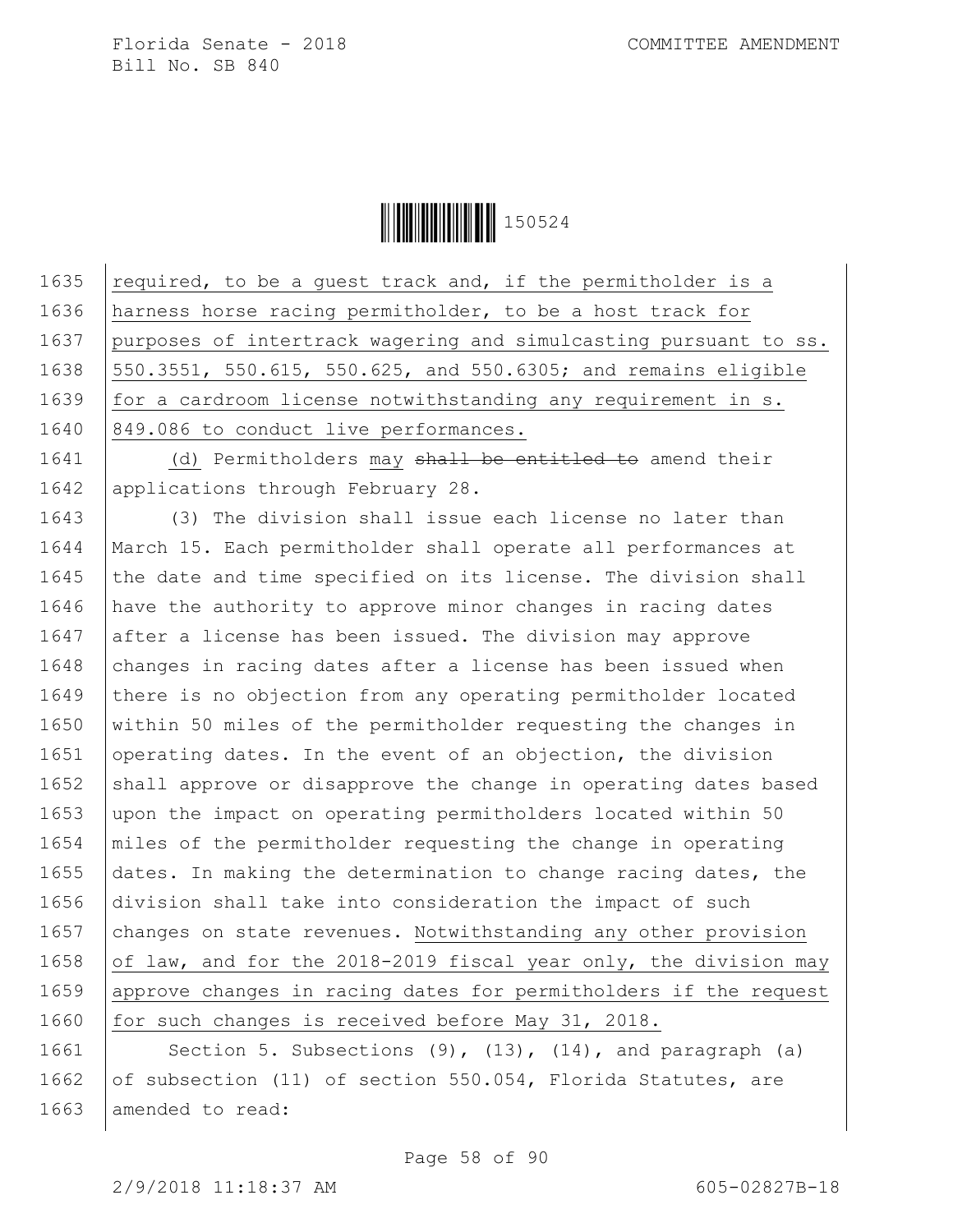

1664 | 550.054 Application for permit to conduct pari-mutuel 1665 wagering.—

1666 (9)(a) After a permit has been granted by the division and 1667 has been ratified and approved by the majority of the electors 1668 participating in the election in the county designated in the 1669 permit, the division shall grant to the lawful permitholder, 1670 subject to the conditions of this chapter, a license to conduct 1671 pari-mutuel operations under this chapter, and, except as 1672 provided in s. 550.5251, the division shall fix annually the 1673  $\times$  time, place, and number of days during which pari-mutuel 1674 operations may be conducted by the permitholder at the location 1675 fixed in the permit and ratified in the election. After the 1676 first license has been issued to the holder of a ratified permit 1677  $for$  racing in any county, all subsequent annual applications for 1678 a license by that permitholder must be accompanied by proof, in 1679 such form as the division requires, that the ratified 1680 permitholder still possesses all the qualifications prescribed 1681 by this chapter and that the permit has not been recalled at a 1682 | later election held in the county.

1683 (b) The division may revoke or suspend any permit or 1684 Iicense issued under this chapter upon a the willful violation 1685 by the permitholder or licensee  $\theta$  any provision of chapter 551, 1686 chapter 849, or this chapter or rules  $\theta$  any rule adopted 1687 pursuant to those chapters. With the exception of the revocation 1688 of permits required in paragraphs (c) and (e) under this 1689 ehapter. In lieu of suspending or revoking a permit or license, 1690 the division, in lieu of suspending or revoking a permit or 1691 license, may impose a civil penalty against the permitholder or 1692 licensee for a violation of this chapter or rules adopted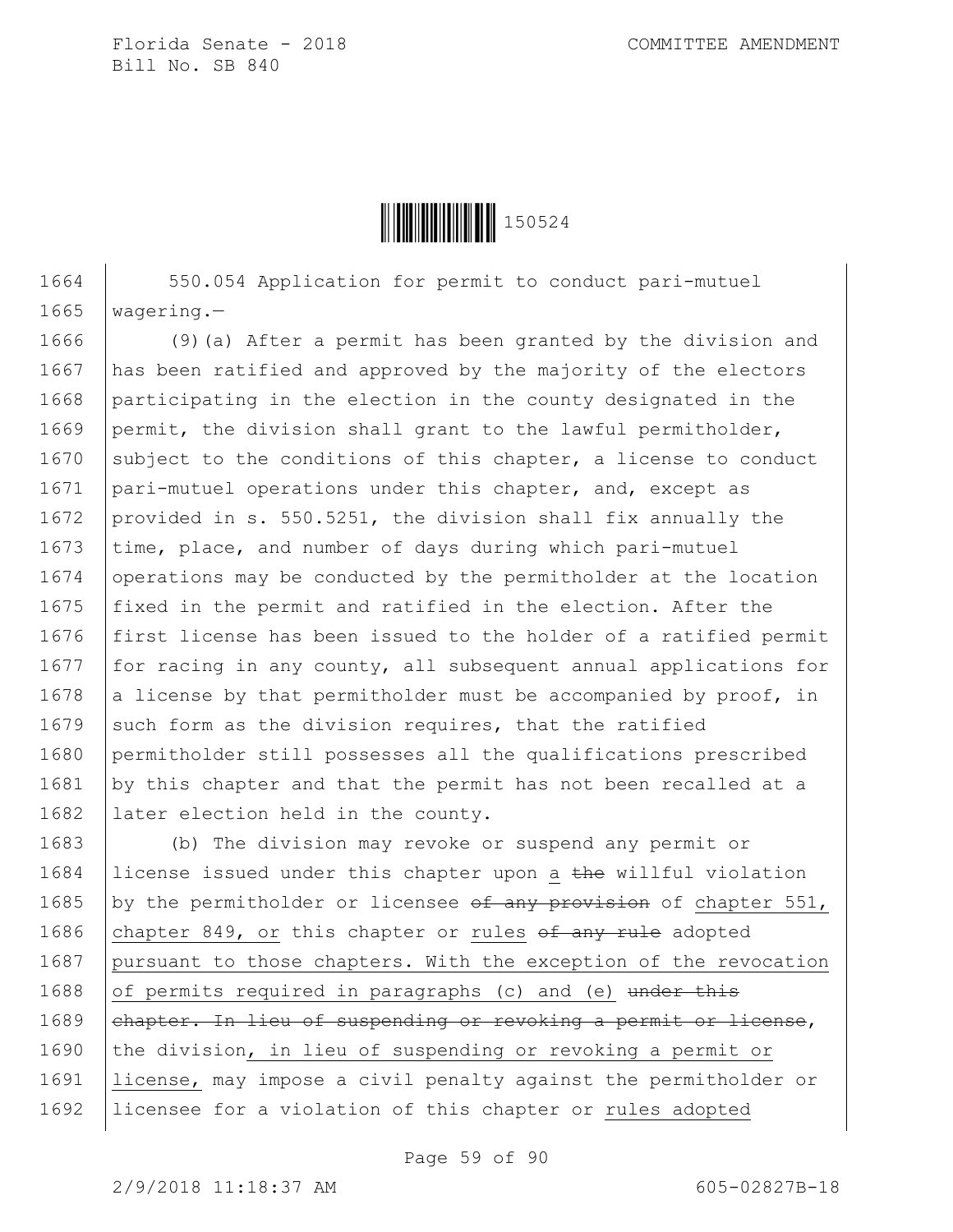**│││││││││││││││││** 150524

| 1693 | pursuant thereto any rule adopted by the division. The penalty   |
|------|------------------------------------------------------------------|
| 1694 | so imposed may not exceed \$1,000 for each count or separate     |
| 1695 | offense. All penalties imposed and collected must be deposited   |
| 1696 | with the Chief Financial Officer to the credit of the General    |
| 1697 | Revenue Fund.                                                    |
| 1698 | (c)1. The division shall revoke the permit of any                |
| 1699 | permitholder that fails to make payments due pursuant to chapter |
| 1700 | 550, chapter 551, or s. 849.086 for more than 24 consecutive     |
| 1701 | months unless such failure was the direct result of fire,        |
| 1702 | strike, war, or other disaster or event beyond the               |
| 1703 | permitholder's control. Financial hardship to the permitholder   |
| 1704 | does not, in and of itself, constitute just cause for failure to |
| 1705 | make payments.                                                   |
| 1706 | 2. The division shall revoke the permit of any permitholder      |
| 1707 | that has not obtained an operating license in accordance with s. |
| 1708 | 550.01215 for a period of more than 24 consecutive months after  |
| 1709 | June 30, 2012. The division shall revoke the permit upon         |
| 1710 | adequate notice to the permitholder. Financial hardship to the   |
| 1711 | permitholder does not, in and of itself, constitute just cause   |
| 1712 | for failure to operate.                                          |
| 1713 | (d) A new permit to conduct pari-mutuel wagering may not be      |
| 1714 | approved or issued after January 1, 2018.                        |
| 1715 | (e) A permit revoked under this subsection is void and may       |
| 1716 | not be reissued.                                                 |
| 1717 | (11) (a) A permit granted under this chapter may not be          |
| 1718 | transferred or assigned except upon written approval by the      |
| 1719 | division pursuant to s. 550.1815, except that the holder of any  |
| 1720 | permit that has been converted to a jai alai permit may lease or |
| 1721 | build anywhere within the county in which its permit is located. |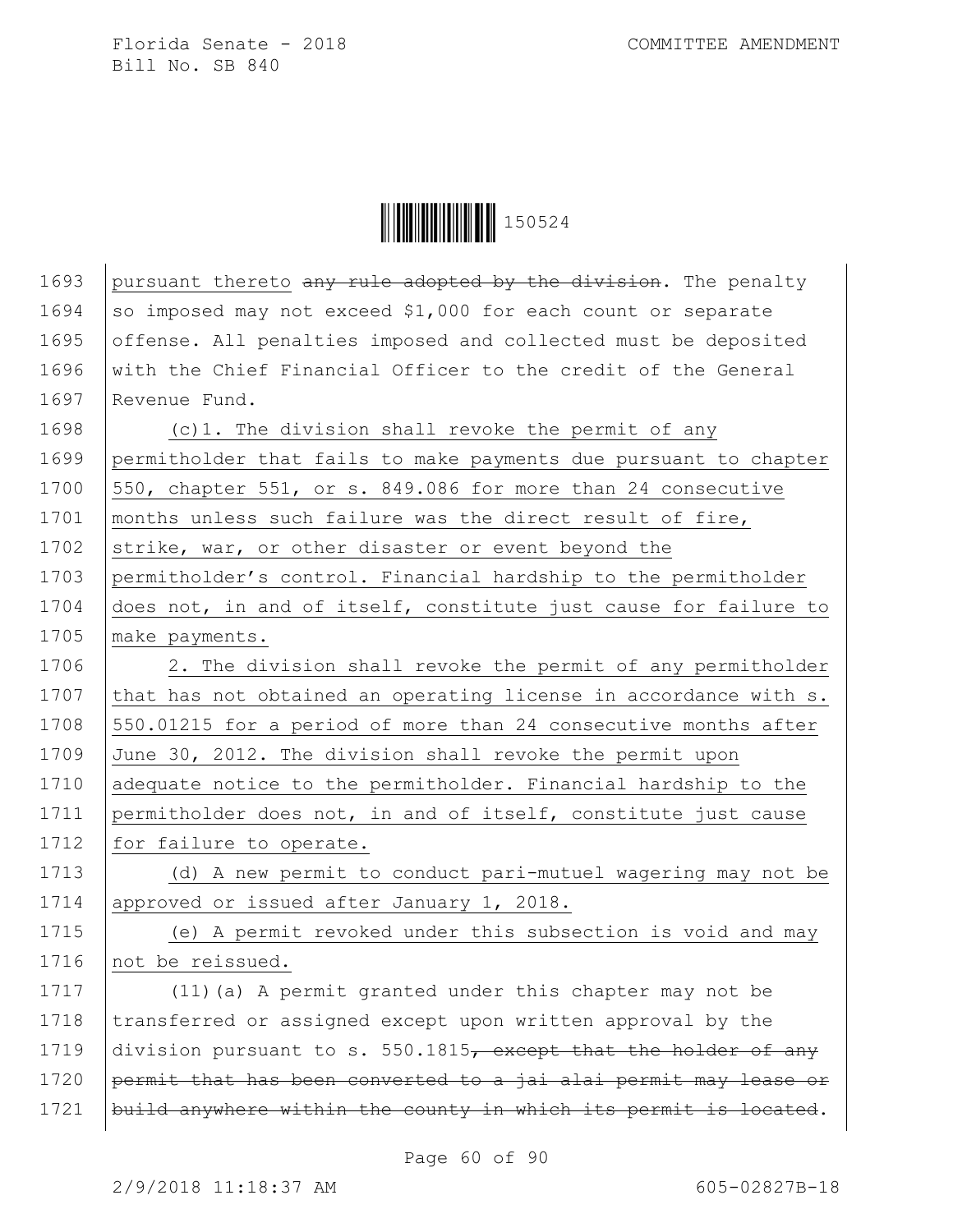**││││││││││││││** 150524

1722 (13) $\leftarrow$  (13) (a) Notwithstanding any provisions of this chapter or 1723 chapter 551, a pari-mutuel no thoroughbred horse racing permit 1724 or license issued under this chapter may not  $shath$  be 1725 transferred, or reissued when such reissuance is in the nature 1726  $\sigma$  of a transfer so as to permit or authorize a licensee to change 1727 the location of a pari-mutuel facility, or a cardroom or slot 1728 | machine facility, except through the relocation of the pari-1729 | mutuel permit pursuant to s. 550.0555 thoroughbred horse 1730  $\vert$  racetrack except upon proof in such form as the division may 1731 prescribe that a referendum election has been held:

1732 1. If the proposed new location is within the same county 1733  $\vert$  as the already licensed location, in the county where the 1734 **licensee desires to conduct the race meeting and that a majority** 1735  $of$  the electors voting on that question in such election voted 1736 in favor of the transfer of such license.

1737  $\vert$  2. If the proposed new location is not within the same 1738 county as the already licensed location, in the county where the 1739 | <del>licensee desires to conduct the race meeting and in the county</del> 1740  $\frac{1}{2}$  where the licensee is already licensed to conduct the race 1741 | meeting and that a majority of the electors voting on that 1742 | question in each such election voted in favor of the transfer of  $1743$  such license.

1744 (b) Each referendum held under the provisions of this  $1745$  subsection shall be held in accordance with the electoral 1746 procedures for ratification of permits, as provided in  $s$ . 1747 | 550.0651. The expense of each such referendum shall be borne by 1748  $\left| \text{the} \right.$  licensee requesting the transfer.

1749  $(14)$   $(a)$  Notwithstanding any other provision of law, a pari-1750 mutuel permit, cardroom, or slot machine facility may not be

Page 61 of 90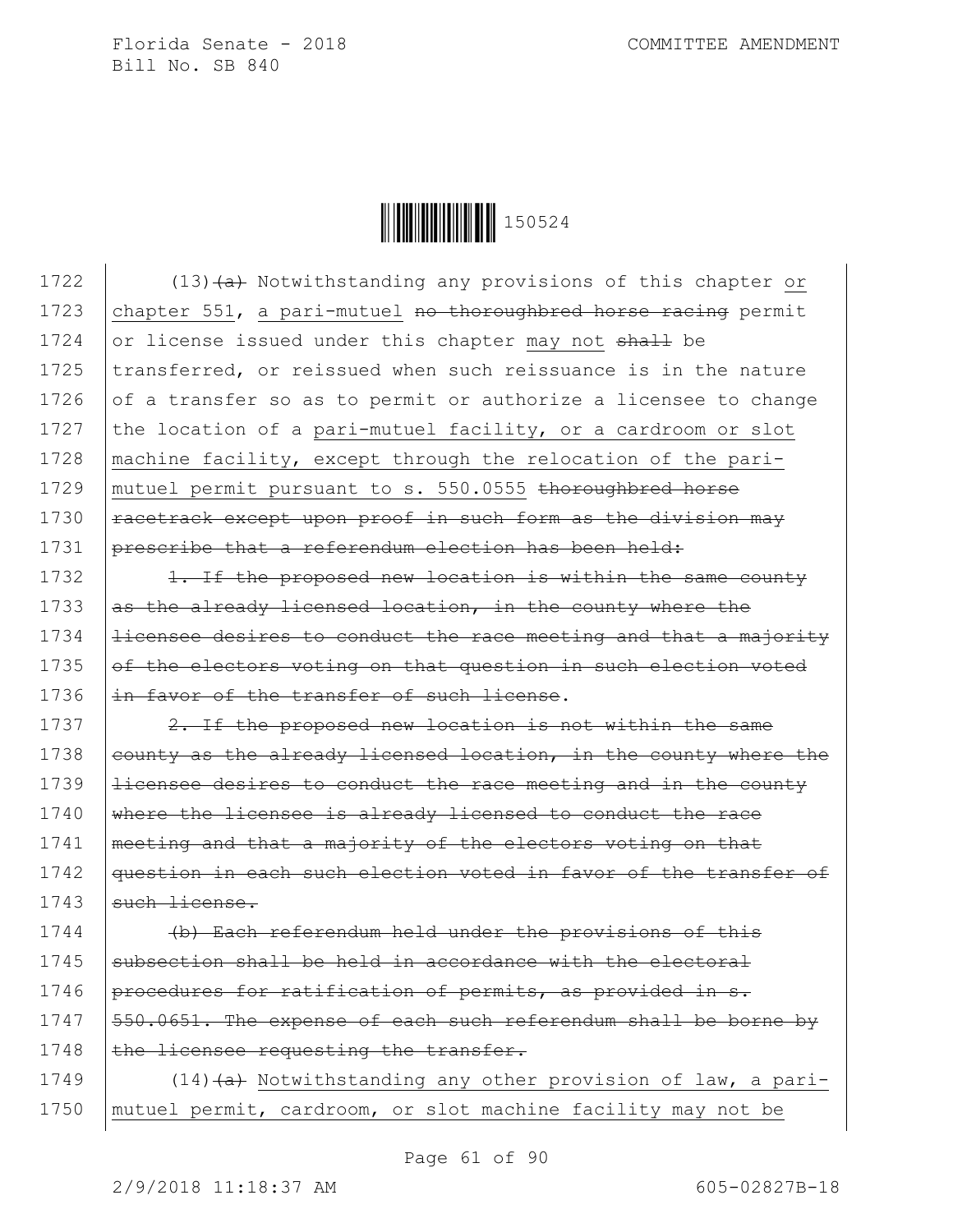

1751 relocated, and a pari-mutuel permit may not be converted to 1752 another class of permit. Any holder of a permit to conduct jai 1753  $|$ alai may apply to the division to convert such permit to a 1754 permit to conduct greyhound racing in lieu of jai alai if: 1755 | 1. Such permit is located in a county in which the division 1756 has issued only two pari-mutuel permits pursuant to this  $1757$  section: 1758 **2.** Such permit was not previously converted from any other 1759 elass of permit; and 1760  $\vert$  3. The holder of the permit has not conducted jai alai 1761 games during a period of 10 years immediately preceding his or 1762 her application for conversion under this subsection. 1763 (b) The division, upon application from the holder of a jai 1764 alai permit meeting all conditions of this section, shall 1765 eonvert the permit and shall issue to the permitholder a permit 1766  $\epsilon$  to conduct greyhound racing. A permitholder of a permit 1767 converted under this section shall be required to apply for and 1768 eonduct a full schedule of live racing each fiscal year to be 1769 eligible for any tax credit provided by this chapter. The holder 1770  $\sigma$   $\sigma$  a permit converted pursuant to this subsection or any holder 1771  $\sigma$  a permit to conduct greyhound racing located in a county in 1772 which it is the only permit issued pursuant to this section who 1773 operates at a leased facility pursuant to s. 550.475 may move  $1774$  the location for which the permit has been issued to another 1775  $\vert$  location within a 30-mile radius of the location fixed in the 1776  $permit issued in that country, provided the move does not cross$ 1777  $\vert$  the county boundary and such location is approved under the 1778 zoning regulations of the county or municipality in which the 1779 | permit is located, and upon such relocation may use the permit

Page 62 of 90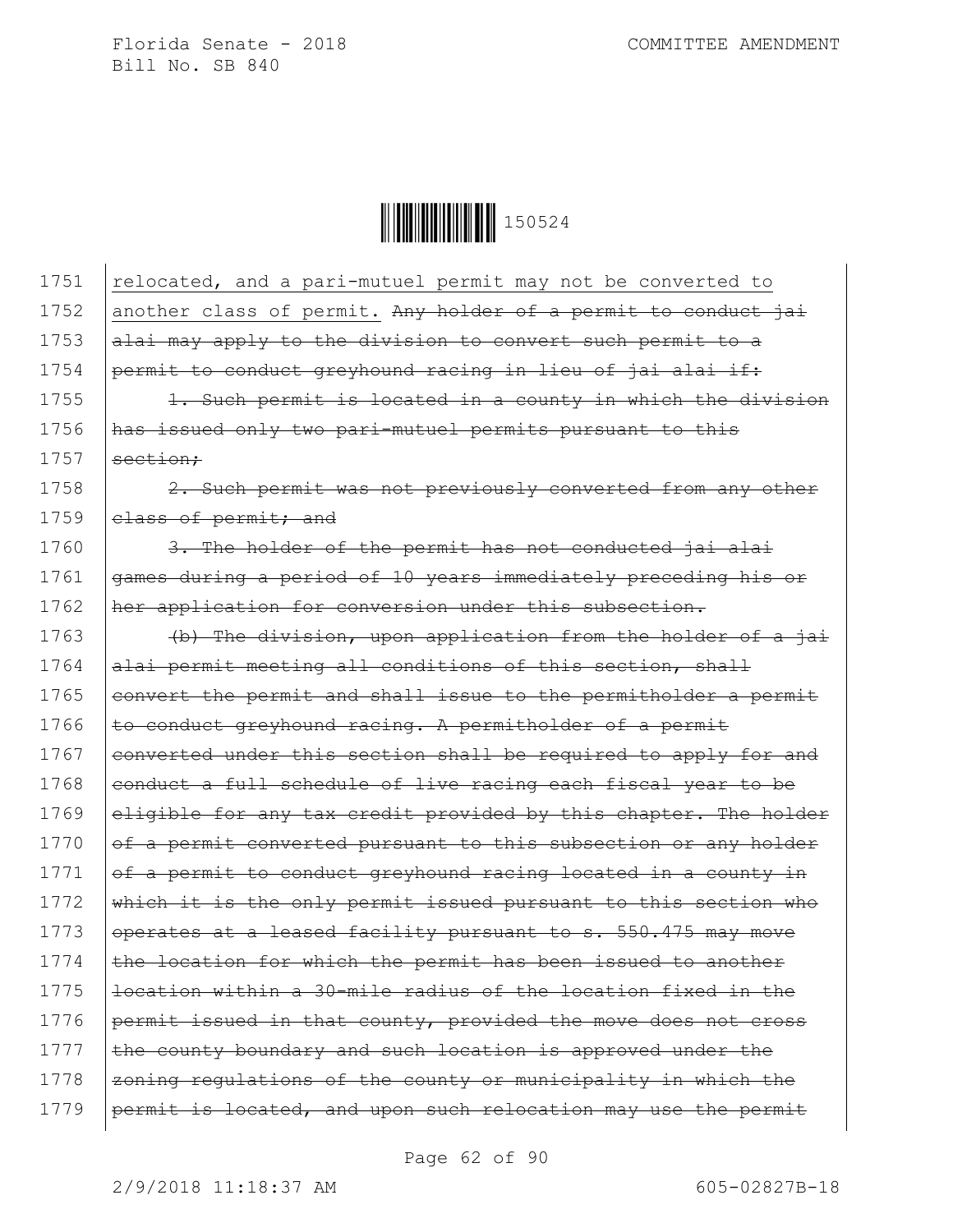**││││││││││││││** 150524

1780  $\int$  for the conduct of pari-mutuel wagering and the operation of a 1781  $\vert$  cardroom. The provisions of s. 550.6305(9)(d) and (f) shall 1782 apply to any permit converted under this subsection and shall 1783  $|$  continue to apply to any permit which was previously included 1784 under and subject to such provisions before a conversion 1785 pursuant to this section occurred.

1786 | Section 6. Section 550.0745, Florida Statutes, is repealed. 1787 Section 7. Subsection (3) of section 550.09512, Florida 1788 Statutes, is amended to read:

1789 550.09512 Harness horse taxes; abandoned interest in a 1790 permit for nonpayment of taxes.-

1791  $(3)$   $(a)$  The division shall revoke the permit of a harness 1792 horse racing permitholder who does not pay tax on handle for 1793 live harness horse performances for a full schedule of live 1794  $rac{ex}{ex}$  races for more than 24 consecutive months during any 2 1795 eonsecutive state fiscal years shall be void and shall escheat 1796  $\pm$ o and become the property of the state unless such failure to 1797 operate and pay tax on handle was the direct result of fire, 1798 strike, war, or other disaster or event beyond the ability of 1799 the permitholder to control. Financial hardship to the 1800 permitholder does shall not, in and of itself, constitute just 1801 cause for failure to operate and pay tax on handle. A permit 1802 revoked under this subsection is void and may not be reissued.

1803 (b) In order to maximize the tax revenues to the state, the division shall reissue an escheated harness horse permit to a qualified applicant pursuant to the provisions of this chapter  $\vert$  as for the issuance of an initial permit. However, the provisions of this chapter relating to referendum requirements 1808 | for a pari-mutuel permit shall not apply to the reissuance of an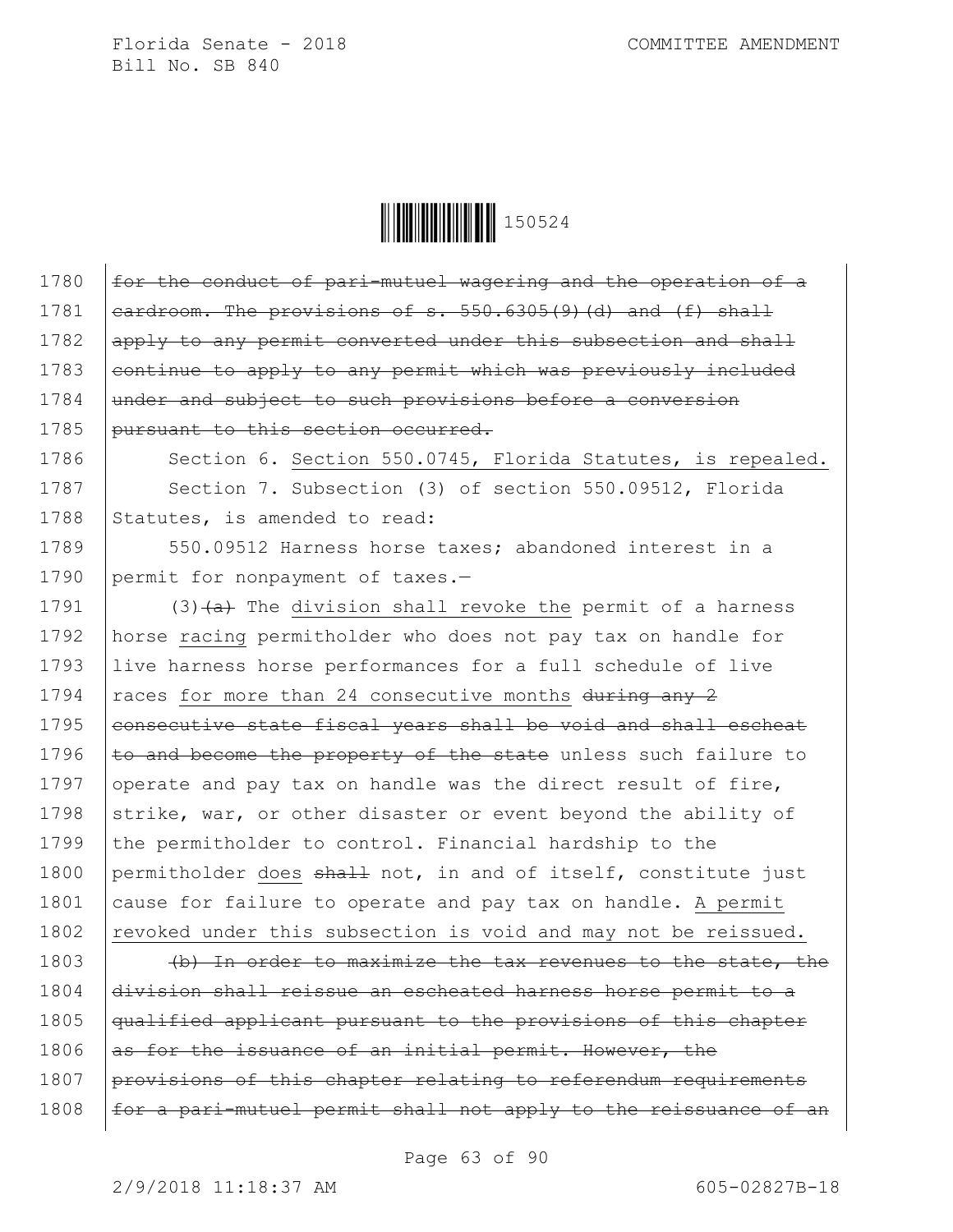**││││││││││││││││││** 150524

| 1809 | escheated harness horse permit. As specified in the application  |
|------|------------------------------------------------------------------|
| 1810 | and upon approval by the division of an application for the      |
| 1811 | permit, the new permitholder shall be authorized to operate a    |
| 1812 | harness horse facility anywhere in the same county in which the  |
| 1813 | escheated permit was authorized to be operated, notwithstanding  |
| 1814 | the provisions of s. 550.054(2) relating to mileage limitations. |
| 1815 | Section 8. Subsections (3) and (7) of section 550.09515,         |
| 1816 | Florida Statutes, are amended to read:                           |
| 1817 | 550.09515 Thoroughbred horse taxes; abandoned interest in a      |
| 1818 | permit for nonpayment of taxes.-                                 |
| 1819 | $(3)$ $(a)$ The division shall revoke the permit of a            |
| 1820 | thoroughbred racing horse permitholder that who does not pay tax |
| 1821 | on handle for live thoroughbred horse performances for a full    |
| 1822 | schedule of live races for more than 24 consecutive months       |
| 1823 | during any 2 consecutive state fiscal years shall be void and    |
| 1824 | shall escheat to and become the property of the state unless     |
| 1825 | such failure to operate and pay tax on handle was the direct     |
| 1826 | result of fire, strike, war, or other disaster or event beyond   |
| 1827 | the ability of the permitholder to control. Financial hardship   |
| 1828 | to the permitholder does shall not, in and of itself, constitute |
| 1829 | just cause for failure to operate and pay tax on handle. A       |
| 1830 | permit revoked under this subsection is void and may not be      |
| 1831 | reissued.                                                        |
| 1832 | (b) In order to maximize the tax revenues to the state, the      |
| 1833 | division shall reissue an escheated thoroughbred horse permit to |
| 1834 | a qualified applicant pursuant to the provisions of this chapter |
| 1835 | as for the issuance of an initial permit. However, the           |
| 1836 | provisions of this chapter relating to referendum requirements   |
| 1837 | for a pari-mutuel permit shall not apply to the reissuance of an |
|      |                                                                  |

Page 64 of 90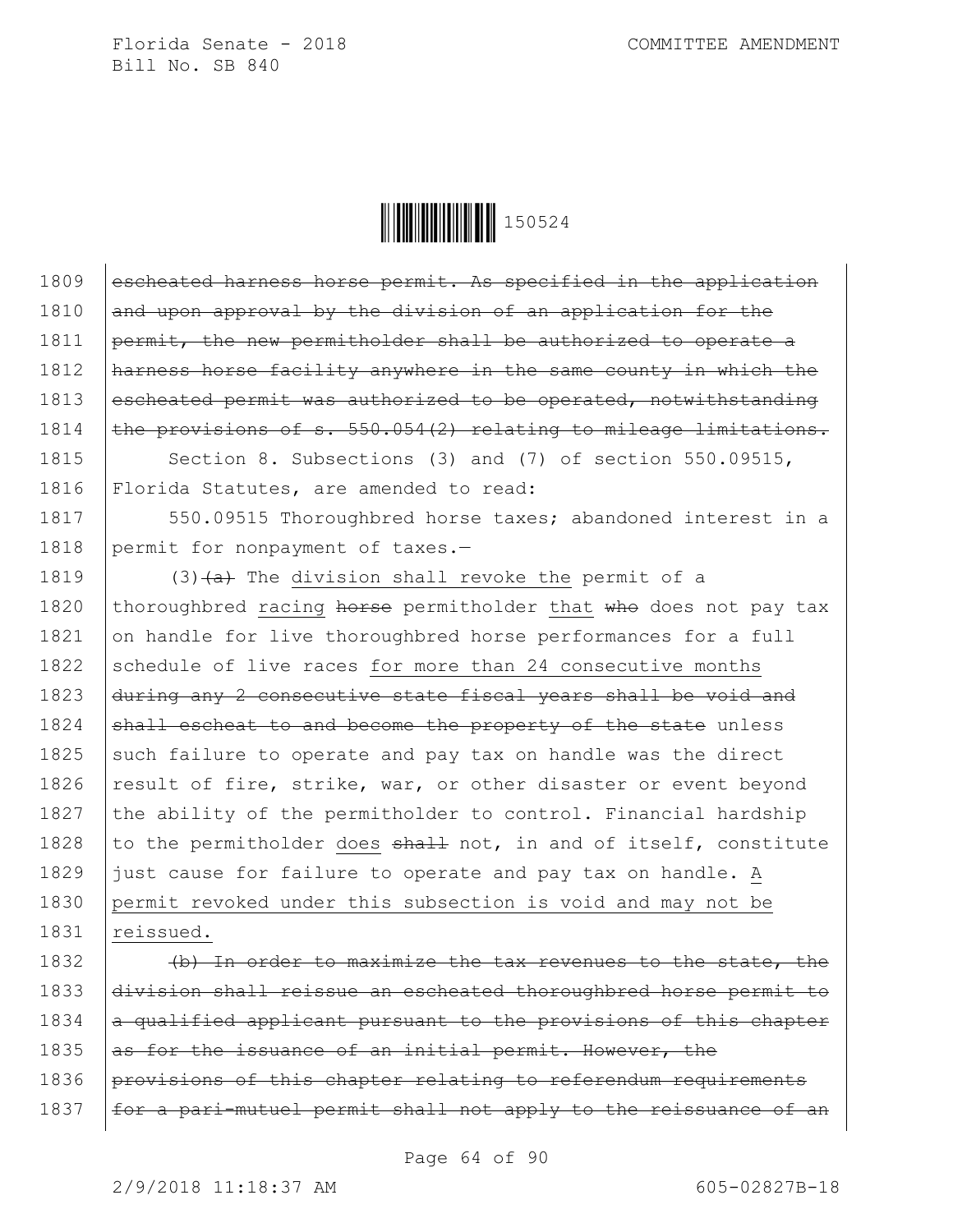**│││││││││││││││││** 150524

1838 escheated thoroughbred horse permit. As specified in the

| 1839 | application and upon approval by the division of an application  |
|------|------------------------------------------------------------------|
| 1840 | for the permit, the new permitholder shall be authorized to      |
| 1841 | operate a thoroughbred horse facility anywhere in the same       |
| 1842 | county in which the escheated permit was authorized to be        |
| 1843 | operated, notwithstanding the provisions of s. 550.054(2)        |
| 1844 | relating to mileage limitations.                                 |
| 1845 | (7) If a thoroughbred permitholder fails to operate all          |
| 1846 | performances on its 2001-2002 license, failure to pay tax on     |
| 1847 | handle for a full schedule of live races for those performances  |
| 1848 | in the 2001-2002 fiscal year does not constitute failure to pay  |
| 1849 | taxes on handle for a full schedule of live races in a fiscal    |
| 1850 | year for the purposes of subsection (3). This subsection may not |
| 1851 | be construed as forgiving a thoroughbred permitholder from       |
| 1852 | paying taxes on performances conducted at its facility pursuant  |
| 1853 | to its 2001-2002 license other than for failure to operate all   |
| 1854 | performances on its 2001-2002 license. This subsection expires   |
| 1855 | $Ju \perp y 1, 2003.$                                            |
| 1856 | Section 9. Section 550.3345, Florida Statutes, is amended        |
| 1857 | to read:                                                         |
| 1858 | 550.3345 Conversion of quarter horse permit to a Limited         |
| 1859 | thoroughbred racing permit.-                                     |
| 1860 | (1) In recognition of the important and long-standing            |
| 1861 | economic contribution of the thoroughbred horse breeding         |
| 1862 | industry to this state and the state's vested interest in        |
| 1863 | promoting the continued viability of this agricultural activity, |
| 1864 | the state intends to provide a limited opportunity for the       |
| 1865 | conduct of live thoroughbred horse racing with the net revenues  |
| 1866 | from such racing dedicated to the enhancement of thoroughbred    |
|      |                                                                  |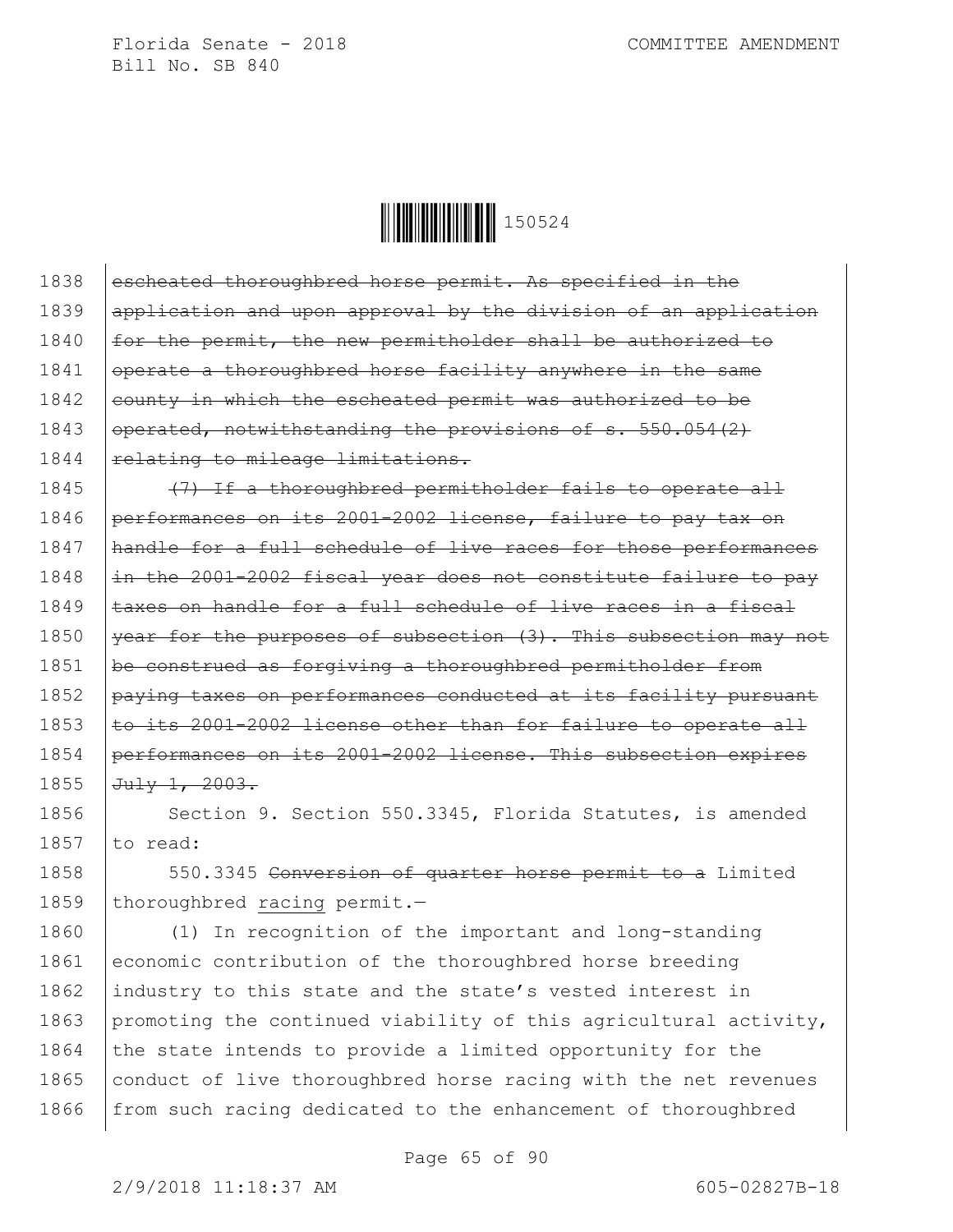

1867 purses and breeders', stallion, and special racing awards under 1868 this chapter; the general promotion of the thoroughbred horse 1869 | breeding industry; and the care in this state of thoroughbred 1870 horses retired from racing.

1871 (2) A limited thoroughbred racing permit previously 1872 converted from Notwithstanding any other provision of law, the 1873 | holder of a quarter horse racing permit pursuant to chapter 1874 | 2010-29, Laws of Florida, issued under s. 550.334 may only be 1875 | held by, within 1 year after the effective date of this section, 1876  $\alpha$  apply to the division for a transfer of the quarter horse racing 1877 | permit to a not-for-profit corporation formed under state law to 1878 serve the purposes of the state as provided in subsection  $(1)$ . 1879 The board of directors of the not-for-profit corporation must be 1880 composed comprised of 11 members, 4 of whom shall be designated 1881 by the applicant, 4 of whom shall be designated by the Florida 1882 Thoroughbred Breeders' Association, and 3 of whom shall be 1883 designated by the other 8 directors, with at least 1 of these 3 1884 members being an authorized representative of another 1885 thoroughbred racing permitholder in this state. A limited 1886 thoroughbred racing The not-for-profit corporation shall submit 1887  $\vert$  an application to the division for review and approval of the 1888 | transfer in accordance with s. 550.054. Upon approval of the 1889  $\times$  transfer by the division, and notwithstanding any other 1890 | provision of law to the contrary, the not-for-profit corporation 1891  $\vert$  may, within 1 year after its receipt of the permit, request that 1892  $\vert$  the division convert the quarter horse racing permit to a permit 1893 authorizing the holder to conduct pari-mutuel wagering meets of  $1894$  thoroughbred racing. Neither the transfer of the quarter horse  $1895$  | racing permit nor its conversion to a limited thoroughbred

Page 66 of 90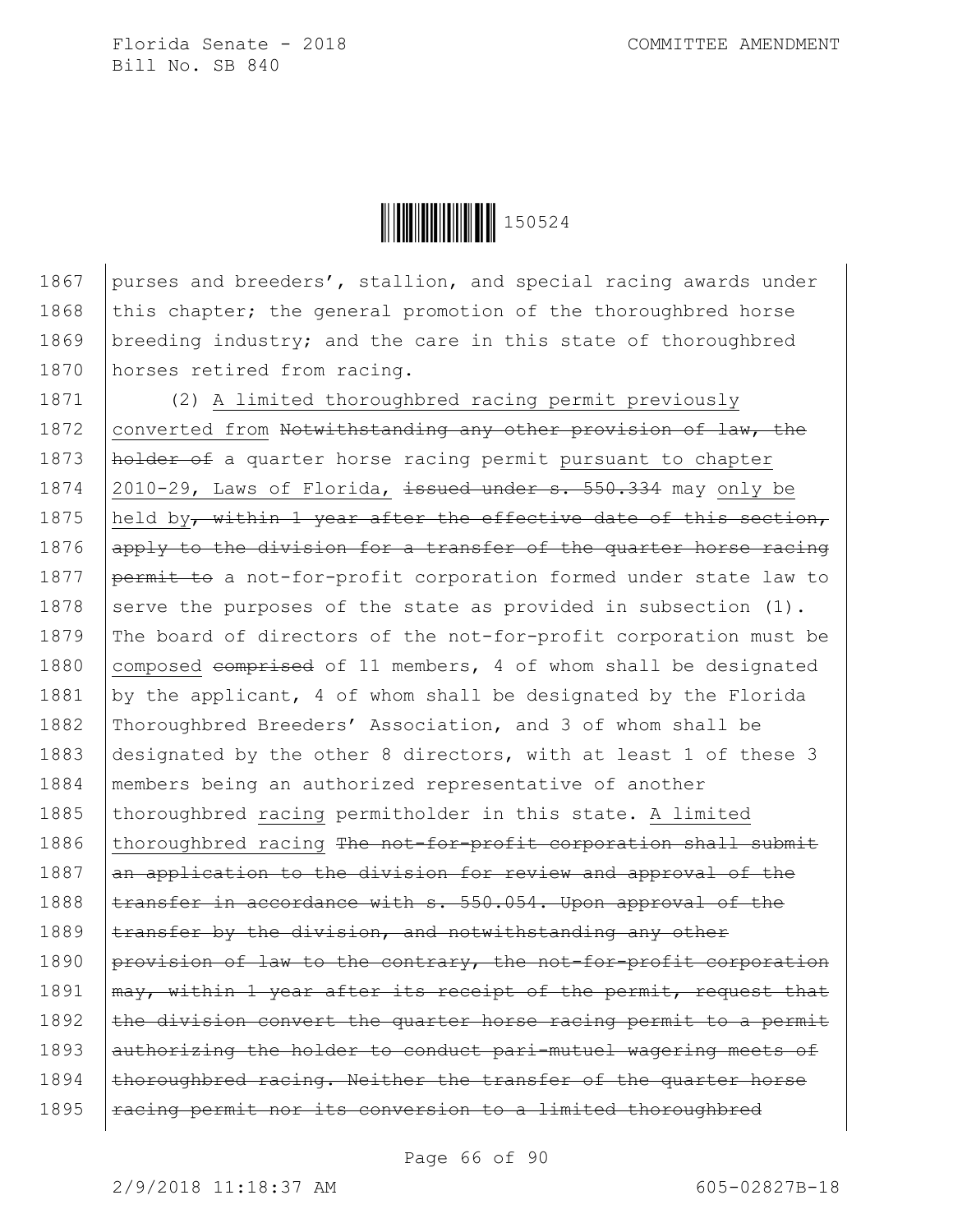

1896 permit shall be subject to the mileage limitation or the 1897  $rational$  ratification election as set forth under s. 550.054(2) or s. 1898 550.0651. Upon receipt of the request for such conversion, the 1899 division shall timely issue a converted permit. The converted 1900 permit and the not-for-profit corporation are shall be subject 1901  $\vert$  to the following requirements:

1902 (a) All net revenues derived by the not-for-profit 1903 corporation under the thoroughbred horse racing permit, after 1904 the funding of operating expenses and capital improvements, 1905 shall be dedicated to the enhancement of thoroughbred purses and 1906 | breeders', stallion, and special racing awards under this 1907 chapter; the general promotion of the thoroughbred horse 1908 breeding industry; and the care in this state of thoroughbred 1909 horses retired from racing.

1910 (b) From December 1 through April 30, no live thoroughbred 1911 | racing may not be conducted under the permit on any day during 1912 which another thoroughbred racing permitholder is conducting 1913 live thoroughbred racing within 125 air miles of the not-for-1914 profit corporation's pari-mutuel facility unless the other 1915 | thoroughbred racing permitholder gives its written consent.

1916 (c) After the conversion of the quarter horse racing permit 1917  $\theta$  and the issuance of its initial license to conduct pari-mutuel 1918 | wagering meets of thoroughbred racing, the not-for-profit 1919 corporation shall annually apply to the division for a license 1920 pursuant to s. 550.5251.

1921 (d) Racing under the permit may take place only at the 1922 location for which the original quarter horse racing permit was 1923 | issued, which may be leased by the not-for-profit corporation 1924 | for that purpose; however, the not-for-profit corporation may,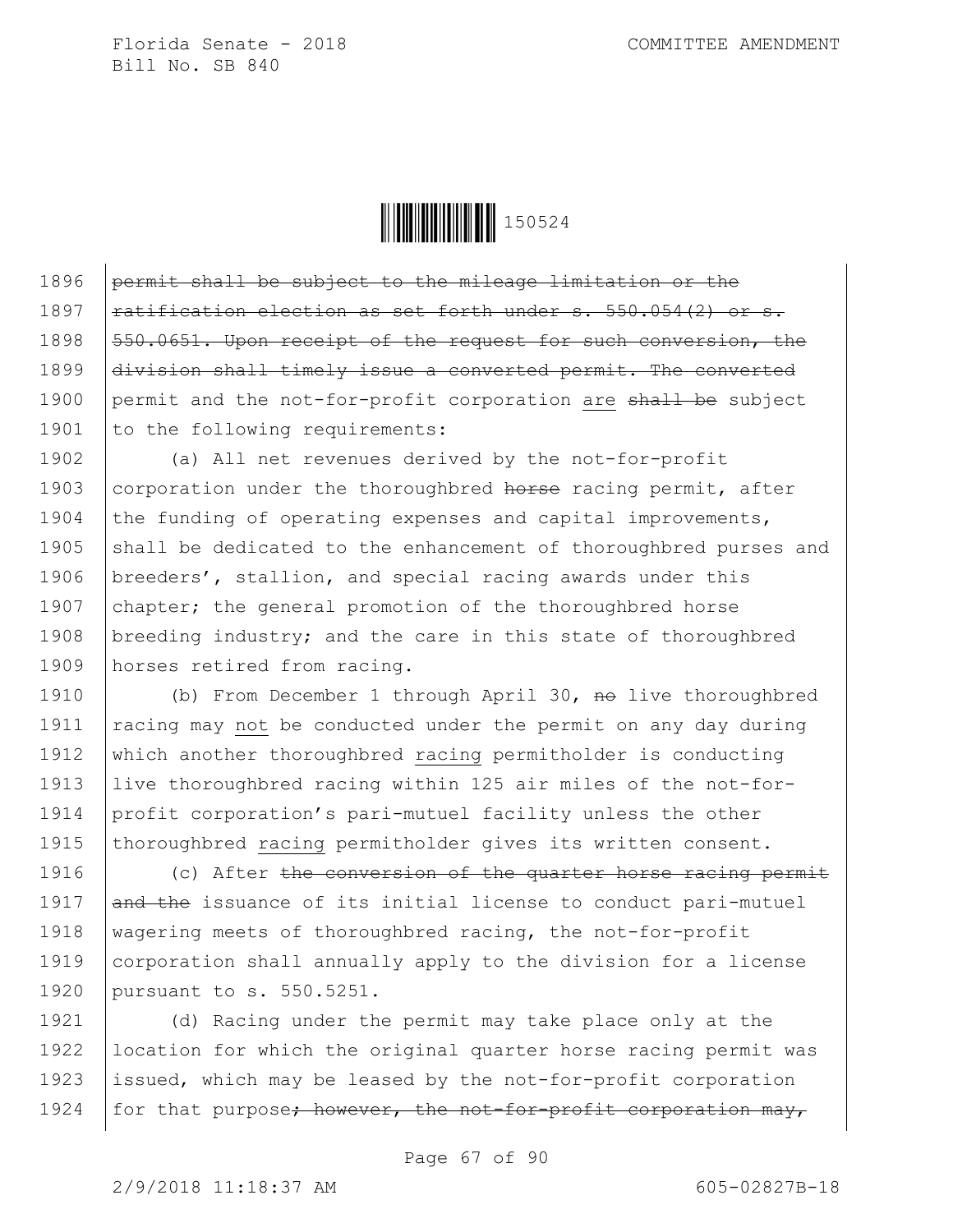**││││││││││││││** 150524

 $\frac{1}{1}$  without the conduct of any ratification election pursuant to s.  $\sqrt{550.054(13)}$  or s. 550.0651, move the location of the permit to another location in the same county provided that such  $\vert$  relocation is approved under the zoning and land use regulations  $of$  the applicable county or municipality. 1930 (e) A limited thoroughbred racing No permit may not be 1931 transferred converted under this section is eligible for  $\times$  transfer to another person or entity. 1933 (3) Unless otherwise provided in this section, after  $\sqrt{\frac{1}{1934}}$   $\sqrt{\frac{1}{1934}}$  the permit and the not-for-profit corporation shall 1935 | be treated under the laws of this state as a thoroughbred racing 1936 permit and as a thoroughbred racing permitholder, respectively, 1937 with the exception of ss. 550.054(9)(c) and 550.09515(3)  $\frac{1}{2}$ . |  $550.09515(3)$ . 1939 Section 10. Paragraph (c) of subsection (4) of section 551.104, Florida Statutes, is amended to read: 1941 | 551.104 License to conduct slot machine gaming.- (4) As a condition of licensure and to maintain continued 1943 authority for the conduct of slot machine gaming, a the slot machine licensee shall:  $\vert$  (c)1. Conduct no less fewer than a full schedule of live  $rac{1}{3}$  racing or games as defined in s. 550.002(11), unless conducting less than a full schedule of live racing or games pursuant to s. 550.01215(1)(b) or (c). A permitholder's responsibility to 1949 conduct a full schedule such number of live races or games, as defined in s. 550.002(11), shall be reduced by the number of  $\vert$  races or games that could not be conducted due to the direct 1952 result of fire, war, hurricane, or other disaster or event beyond the control of the permitholder. A permitholder may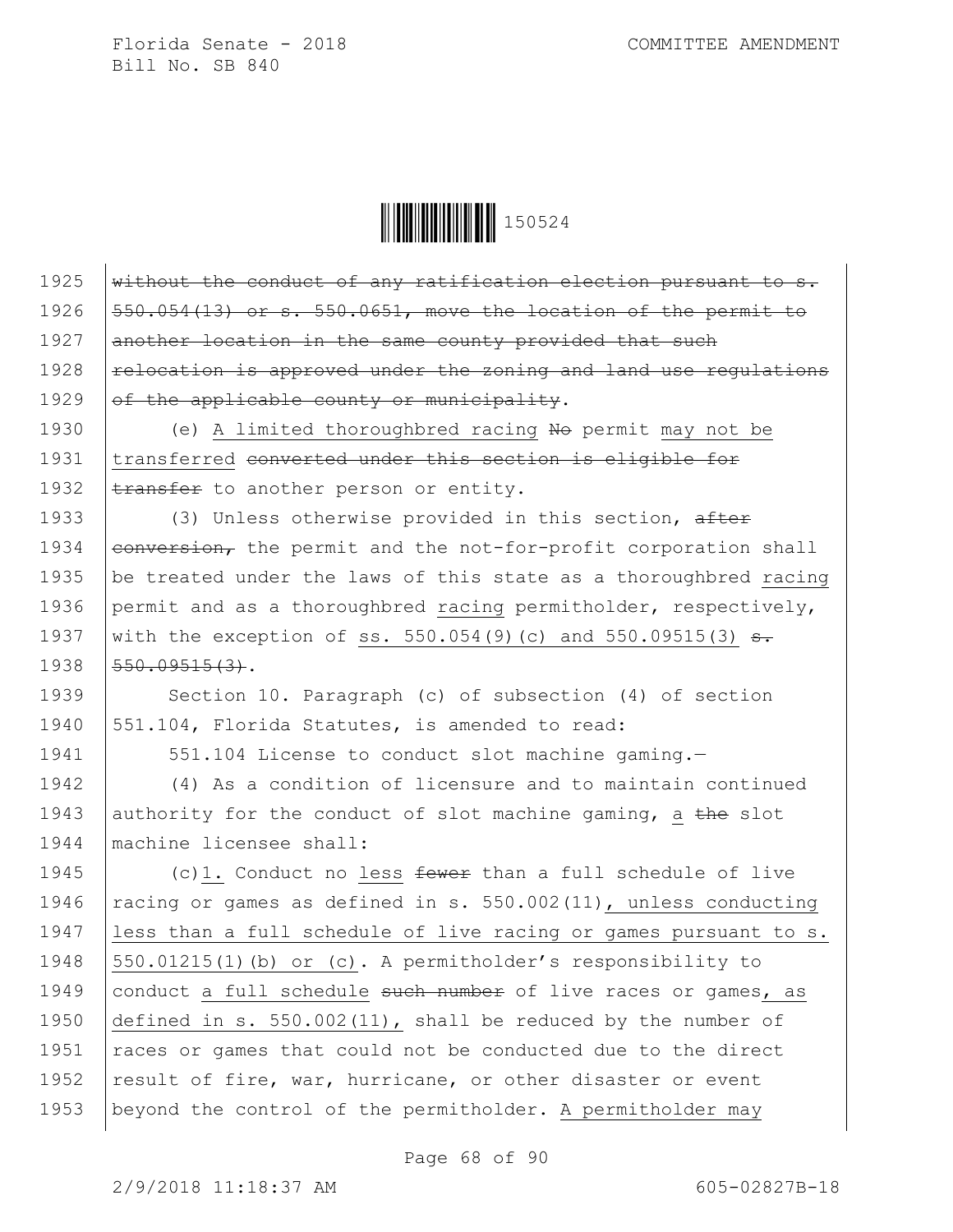Ì150524}Î150524

1954 conduct live races or games at another pari-mutuel facility 1955 pursuant to s. 550.475 if such permitholder has operated its 1956 live races or games by lease for at least 5 consecutive years 1957 immediately prior to the permitholder's application for a slot 1958 | machine license. 1959 2.a. If not licensed to conduct a full schedule of live 1960  $rac{1}{100}$  racing or games, as defined in s. 550.002(11), pursuant to s. 1961  $\vert$  550.01215(1)(b) or (c), remit each month to each qualified 1962 thoroughbred permitholder, by electronic funds transfer, an 1963 amount equal to one-twelfth of the lesser of \$1.5 million or 1964  $\vert$  2.75 percent of its slot machine revenues from the previous 1965 state fiscal year, divided by the total number of qualified 1966 thoroughbred permitholders for the applicable state fiscal year. 1967 Qualified thoroughbred permitholders shall use such payments 1968 exclusively for purses and awards for live thoroughbred horse 1969 | races held at the qualified thoroughbred permitholder's racing 1970 facility. For the purposes of this subparagraph, the term 1971 "qualified thoroughbred permitholder" means a thoroughbred 1972 permitholder conducting, in the applicable state fiscal year, no 1973 less than a full schedule of live racing or games, as defined in 1974  $\vert$ s. 550.002(11), and no fewer live thoroughbred horse racing 1975 performances than such permitholder conducted in state fiscal 1976 year 2017-2018. The term does not include a permitholder whose 1977 permit was issued pursuant to s. 550.3345 or a permitholder 1978 leasing at another thoroughbred permitholder's facility pursuant 1979 to s. 550.475. 1980 b. The division shall notify each slot machine licensee 1981  $\vert$  required to remit such payments, not later than 15 days after 1982 issuing the slot machine license, of the qualified thoroughbred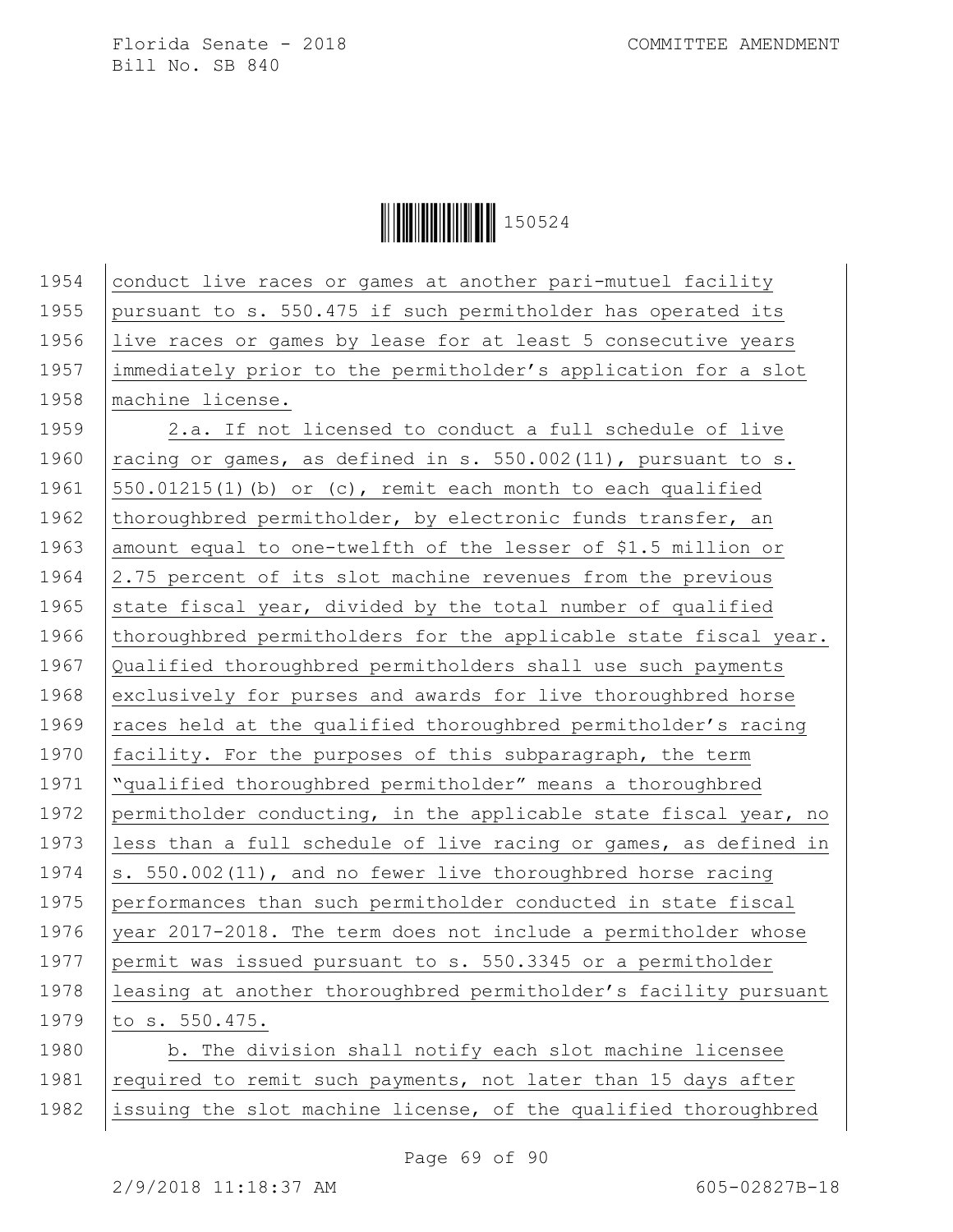**│││││││││││││││││** 150524

| 1983 | permitholders to which such payments must be paid. Each            |
|------|--------------------------------------------------------------------|
| 1984 | qualified thoroughbred permitholder shall provide each slot        |
| 1985 | machine licensee required to remit payments pursuant to this       |
| 1986 | subparagraph with written instructions for transmitting such       |
| 1987 | electronic payments. Such payments shall be remitted to each       |
| 1988 | qualified thoroughbred permitholder on the fifth day of each       |
| 1989 | calendar month. If the fifth day of the calendar month falls on    |
| 1990 | a weekend, such payment shall be remitted on the first Monday      |
| 1991 | following the weekend.                                             |
| 1992 | c. A qualified thoroughbred permitholder receiving funds           |
| 1993 | under this subparagraph shall remit, within 10 days after          |
| 1994 | receipt, 10 percent of those funds to the Florida Thoroughbred     |
| 1995 | Breeders' Association, Inc., for the payment of breeders',         |
| 1996 | stallion, and special racing awards, subject to the fee            |
| 1997 | authorized in s. 550.2625(3).                                      |
| 1998 | Section 11. Subsections $(1)$ , $(2)$ , and $(4)$ of section       |
| 1999 | 551.106, Florida Statutes, are amended to read:                    |
| 2000 | 551.106 License fee; tax rate; penalties.-                         |
| 2001 | $(1)$ LICENSE FEE.-                                                |
| 2002 | (a) Upon submission of the initial application for a slot          |
| 2003 | machine license, and annually thereafter $\tau$ on the anniversary |
| 2004 | date of the issuance of the initial license, the licensee must     |
| 2005 | pay to the division a nonrefundable license fee of \$3 million     |
| 2006 | for the succeeding 12 months of licensure. In the 2010-2011        |
| 2007 | fiscal year, the licensee must pay the division a nonrefundable    |
| 2008 | license fee of \$2.5 million for the succeeding 12 months of       |
| 2009 | licensure. In the 2011-2012 fiscal year and for every fiscal       |
| 2010 | year thereafter, the licensee must pay the division a              |
| 2011 | nonrefundable license fee of \$2 million for the succeeding 12     |
|      |                                                                    |

Page 70 of 90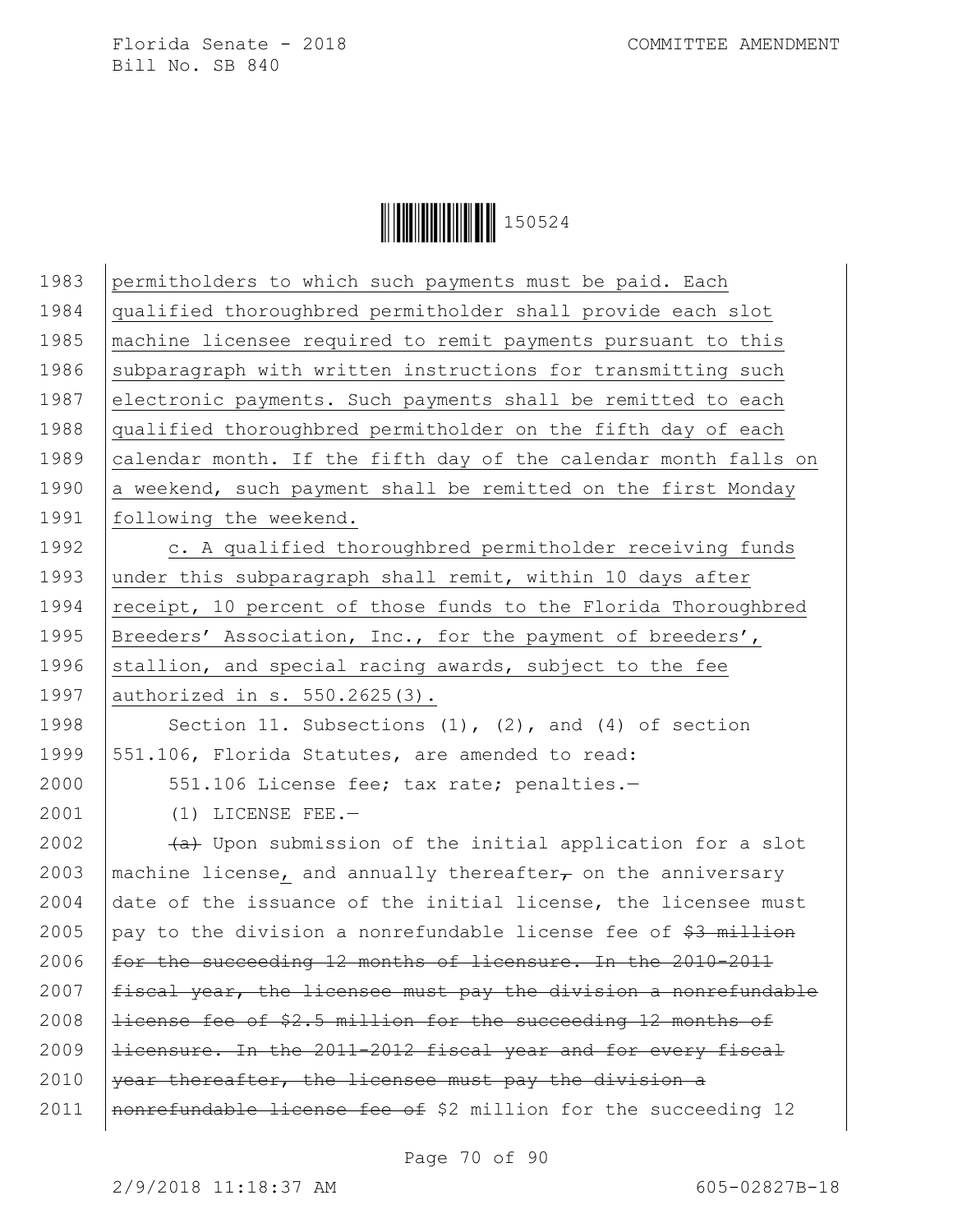

2012 | months of licensure. The license fee must  $shall$  be deposited 2013 into the Pari-mutuel Wagering Trust Fund of the Department of 2014 Business and Professional Regulation to be used by the division 2015 and the Department of Law Enforcement for investigations, 2016 | regulation of slot machine gaming, and enforcement of slot 2017 machine gaming provisions under this chapter. These payments 2018 | must  $\frac{1}{2}$  be accounted for separately from taxes or fees paid 2019 | pursuant to the provisions of chapter  $550$ .

2020 (b) Prior to January 1, 2007, the division shall evaluate  $the$  license fee and shall make recommendations to the President of the Senate and the Speaker of the House of Representatives regarding the optimum level of slot machine license fees in order to adequately support the slot machine regulatory program.

2025 (2) TAX ON SLOT MACHINE REVENUES.—

2026 (a)1. The tax rate on slot machine revenues at each 2027 | facility is  $shall$  be 35 percent. Effective January 1, 2019, the  $2028$   $\vert$  tax rate on slot machine revenues at each facility is 30 2029 | percent. Effective July 1, 2020, the tax rate on slot machine 2030 revenues at each facility is 25 percent.

2031 | 2.a. If, during any state fiscal year, the aggregate amount 2032 of tax paid to the state by  $aH$  slot machine licensees in 2033 Broward and Miami-Dade Counties is less than the aggregate 2034 amount of tax paid to the state by  $all$  slot machine licensees in 2035 those counties in the 2017-2018  $2008-2009$  fiscal year, each slot 2036 machine licensee shall pay to the state within 45 days after the 2037 end of the state fiscal year a surcharge  $\frac{1}{10}$  to its pro rata  $2038$  share of an amount equal to the difference between the aggregate 2039  $\vert$  amount of tax paid to the state by all slot machine licensees in  $2040$  |the 2008-2009 fiscal year and the amount of tax paid during the

Page 71 of 90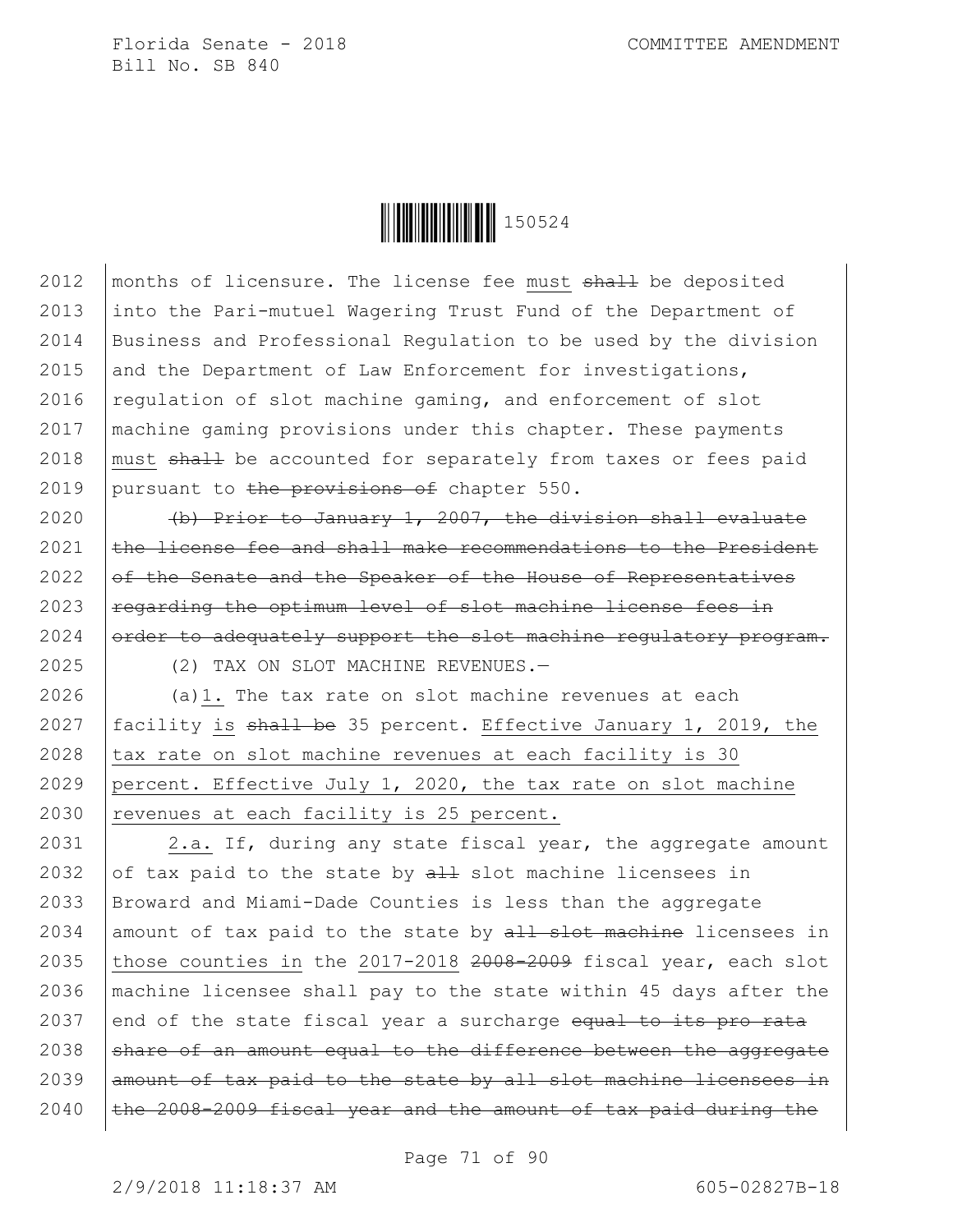## Ì150524}Î150524

2041  $fiseal year.$ 

2042 | b. The amount of the surcharge to be paid by each such licensee must be calculated by dividing the aggregate amount of slot machine taxes paid to the state by all such slot machine licensees in the 2017-2018 fiscal year by the aggregate amount  $of$  slot machine taxes paid by all such licensees during the applicable state fiscal year, multiplying the result by the 2048 amount of slot machine taxes paid by the licensee during the 2049 applicable state fiscal year, and then subtracting from that product the amount of slot machine taxes paid by the licensee during the applicable state fiscal year. However, the sum of the  $\vert$  taxes paid by a licensee pursuant to subparagraph 1. and any 2053 surcharge due from the licensee may not exceed 35 percent of the slot machine revenue of that licensee in the applicable state 2055 | fiscal year Each licensee's pro rata share shall be an amount  $\det$  determined by dividing the number 1 by the number of facilities |  $\pm$ icensed to operate slot machines during the applicable fiscal year, regardless of whether the facility is operating such machines.

 (b) The slot machine revenue tax imposed by this section 2061 | must  $shall$  be paid to the division for deposit into the Pari- mutuel Wagering Trust Fund for immediate transfer by the Chief Financial Officer for deposit into the Educational Enhancement Trust Fund of the Department of Education. Any interest earnings 2065 on the tax revenues must  $shath$  also be transferred to the Educational Enhancement Trust Fund.

2067 (c)1. Funds transferred to the Educational Enhancement 2068  $|$  Trust Fund under paragraph (b) must  $shall$  be used to supplement 2069 public education funding statewide.

2/9/2018 11:18:37 AM 605-02827B-18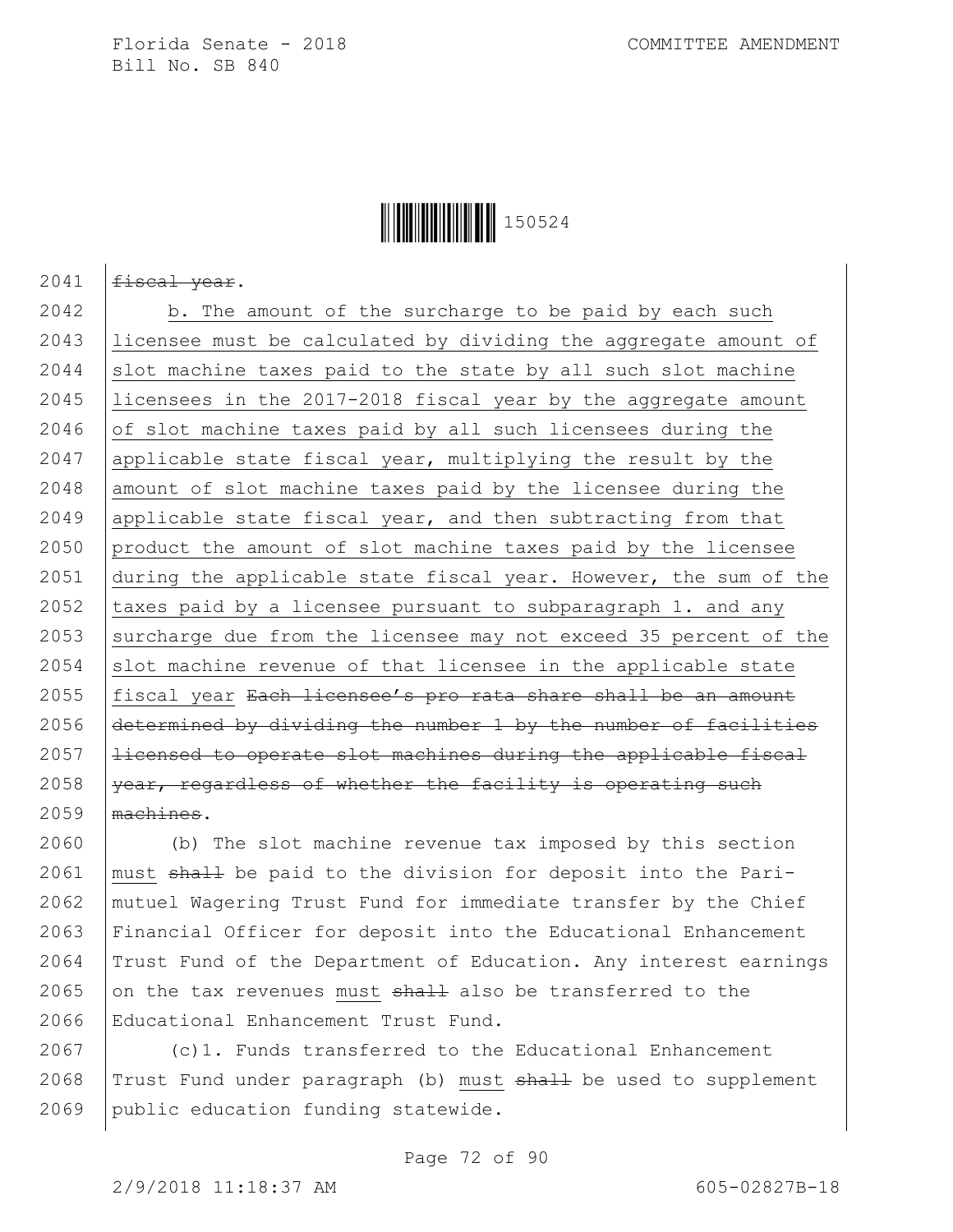

2070 2. If necessary to comply with any covenant established 2071 pursuant to s. 1013.68(4), s. 1013.70(1), or s. 1013.737(3), 2072 funds transferred to the Educational Enhancement Trust Fund 2073 under paragraph (b) must  $shath$  first be available to pay debt 2074 Service on lottery bonds issued to fund school construction in 2075 the event lottery revenues are insufficient for such purpose or  $2076$  to satisfy debt service reserve requirements established in 2077 connection with lottery bonds. Moneys available pursuant to this  $2078$  subparagraph are subject to annual appropriation by the 2079 Legislature.

 (4) TO PAY TAX; PENALTIES.—A slot machine licensee who fails to make tax and any applicable surcharge payments as 2082 required under this section is subject to an administrative 2083 penalty of up to \$10,000 for each day the tax payment is not 2084 | remitted. All administrative penalties imposed and collected 2085 | must  $\frac{1}{2085}$  be deposited into the Pari-mutuel Wagering Trust Fund  $\circ$  of the Department of Business and Professional Requlation. If any slot machine licensee fails to pay penalties imposed by  $\vert$  order of the division under this subsection, the division may deny, suspend, revoke, or refuse to renew the license of the permitholder or slot machine licensee.

2091 | Section 12. Present subsections (9) through (17) of section 2092 849.086, Florida Statutes, are redesignated as subsections (10) 2093 | through  $(18)$ , respectively, a new subsection  $(9)$  is added to 2094 that section, subsections (1) and (2) of that section are 2095 amended, paragraph (g) is added to subsection (4) of that 2096 section, and paragraph (b) of subsection  $(5)$ , paragraph (c) of 2097 Subsection  $(7)$ , paragraph (a) of subsection  $(8)$ , present 2098 | subsection  $(12)$ , and paragraphs  $(d)$  and  $(h)$  of present

Page 73 of 90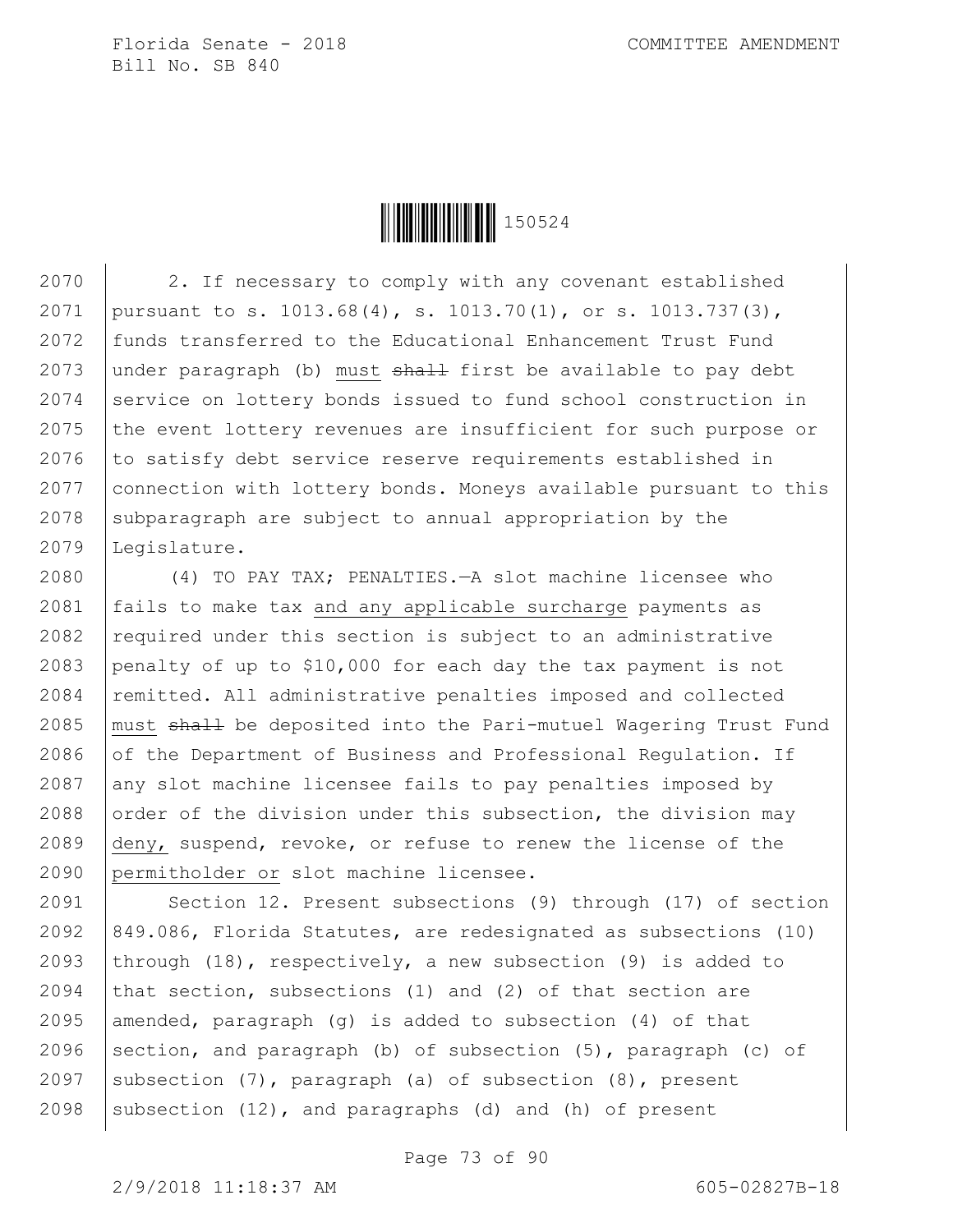

2099 subsection  $(13)$  are amended, to read: 2100 849.086 Cardrooms authorized.-

 (1) LEGISLATIVE INTENT.—It is the intent of the Legislature 2102 to provide additional entertainment choices for the residents of 2103 and visitors to the state, promote tourism in the state, provide revenues to support the continuation of live pari-mutuel activity, and provide additional state revenues through the authorization of the playing of certain games in the state at facilities known as cardrooms which are to be located at licensed pari-mutuel facilities. To ensure the public confidence  $\vert$  in the integrity of authorized cardroom operations, this act is designed to strictly regulate the facilities, persons, and procedures related to cardroom operations. Furthermore, the 2112 | Legislature finds that authorized games of poker and dominoes as 2113 | herein defined are considered to be pari-mutuel style games and not casino gaming because the participants play against each  $\vert$  other instead of against the house.

2116 (2) DEFINITIONS.—As used in this section:

 (a) "Authorized game" means a game or series of games of poker, including designated player games, played in conformance  $\vert$  with this section and in a manner consistent with the rules and  $\vert$  requirements specified in the 1974 edition of Hoyle's Modern Encyclopedia of Card Games: Rules of All the Basic Games and Popular Variations and including three card poker, or dominoes 2123 played in conformance with this section  $or$  dominoes which are played in a nonbanking manner.

2125 (b) "Banking game" means a game in which the house is a 2126 | participant in the game, taking on players, paying winners, and 2127 | collecting from losers or in which the cardroom establishes a

Page 74 of 90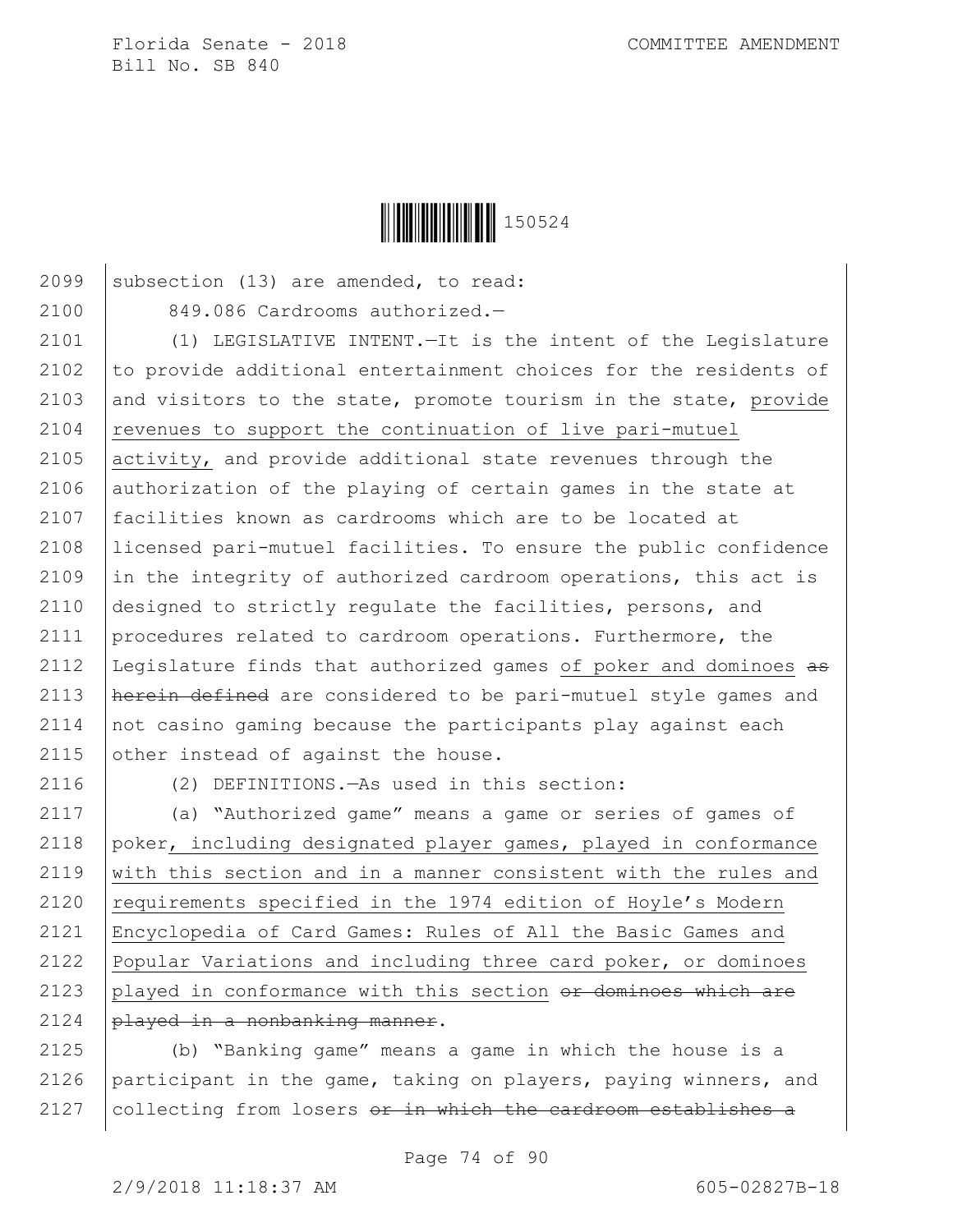

2128  $\beta$  bank against which participants play. A designated player game 2129 is not a banking game.

 (c) "Cardroom" means a facility where authorized games are played for money or anything of value and to which the public is invited to participate in such games and charged a fee for participation by the operator of such facility. Authorized games and cardrooms do not constitute casino gaming operations if  $|$  conducted at an eligible facility.

2136 (d) "Cardroom management company" means any individual not 2137 an employee of the cardroom operator, any proprietorship, 2138 partnership, corporation, or other entity that enters into an 2139 agreement with a cardroom operator to manage, operate, or 2140 otherwise control the daily operation of a cardroom.

 (e) "Cardroom distributor" means any business that distributes cardroom paraphernalia such as card tables, betting  $\vert$  chips, chip holders, dominoes, dominoes tables, drop boxes, banking supplies, playing cards, card shufflers, and other associated equipment to authorized cardrooms.

 (f) "Cardroom operator" means a licensed pari-mutuel 2147 permitholder that which holds a valid permit and license issued by the division pursuant to chapter 550 and which also holds a  $\vert$  valid cardroom license issued by the division pursuant to this 2150 Section which authorizes such person to operate a cardroom and to conduct authorized games in such cardroom.

2152 (g) "Designated player" means the player identified for 2153 each game by a button that rotates clockwise before each hand 2154 begins as the player in the dealer position and seated at a 2155 | traditional player position in a designated player game who pays 2156 | winning players and collects from losing players.

Page 75 of 90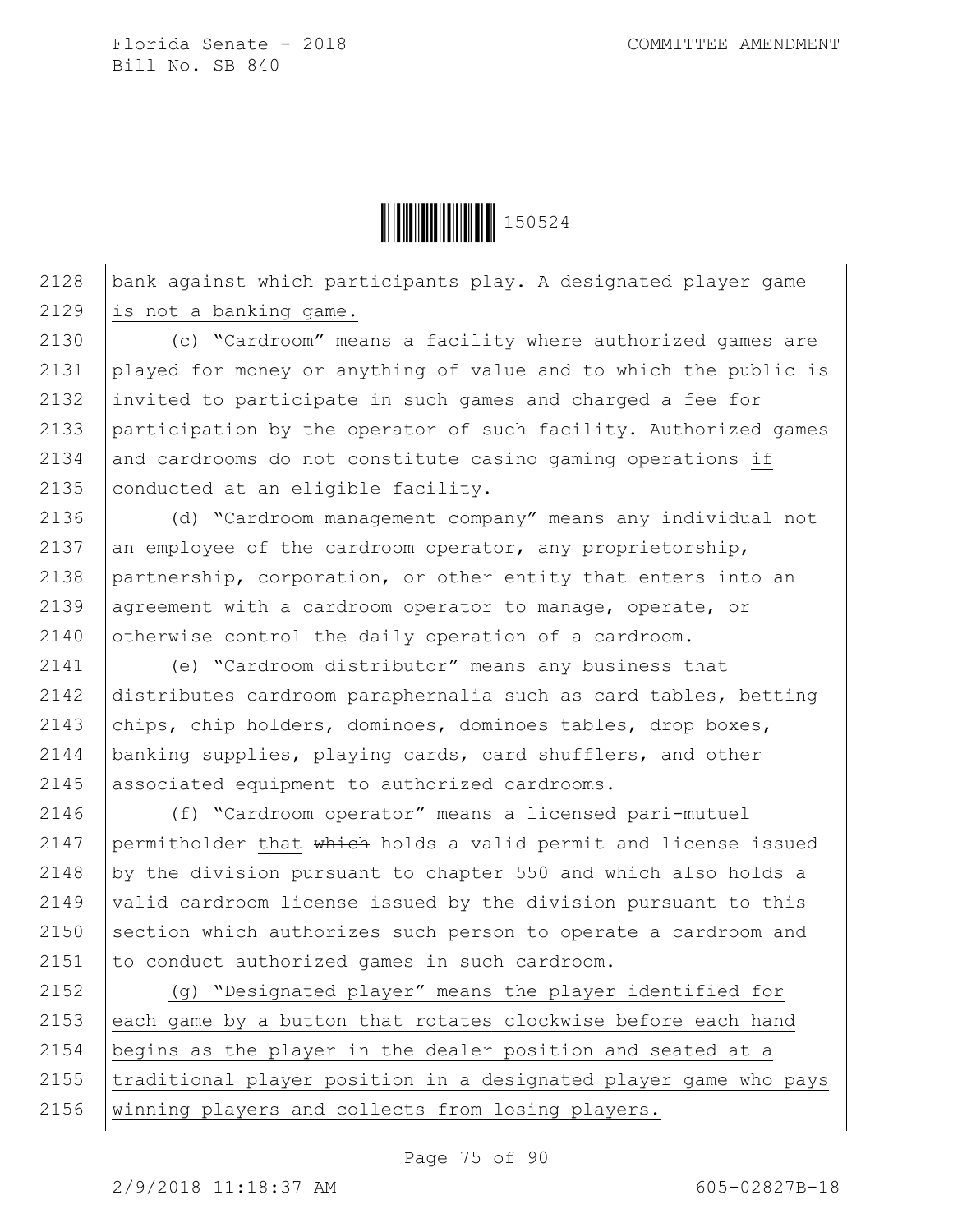**││││││││││││││** 150524

 (h) "Designated player game" means a game in which the players compare their cards only to the cards of the designated player or to a combination of cards held by the designated 2160 player and cards common and available for play by all players.

2161  $(i)$   $\left(4\right)$  "Division" means the Division of Pari-mutuel 2162 Wagering of the Department of Business and Professional 2163 Regulation.

2164  $(1)$   $(h)$  "Dominoes" means a game of dominoes typically played 2165 | with a set of 28 flat rectangular blocks, called "bones," which 2166 are marked on one side and divided into two equal parts, with 2167 | zero to six dots, called "pips," in each part. The term also 2168 includes larger sets of blocks that contain a correspondingly 2169 higher number of pips. The term also means the set of blocks 2170 used to play the game.

2171 (k) $(i)$  (k)  $(i)$  "Gross receipts" means the total amount of money 2172  $\vert$  received by a cardroom from any person for participation in 2173 authorized games.

2174 (1) $\leftrightarrow$  "House" means the cardroom operator and all 2175 employees of the cardroom operator.

2176  $(m)$   $(k)$  "Net proceeds" means the total amount of gross 2177 | receipts received by a cardroom operator from cardroom 2178 operations less direct operating expenses related to cardroom 2179 operations, including labor costs, admission taxes only if a 2180 separate admission fee is charged for entry to the cardroom 2181 facility, gross receipts taxes imposed on cardroom operators by 2182 this section, the annual cardroom license fees imposed by this 2183 section on each table operated at a cardroom, and reasonable 2184 promotional costs excluding officer and director compensation, 2185 | interest on capital debt, legal fees, real estate taxes, bad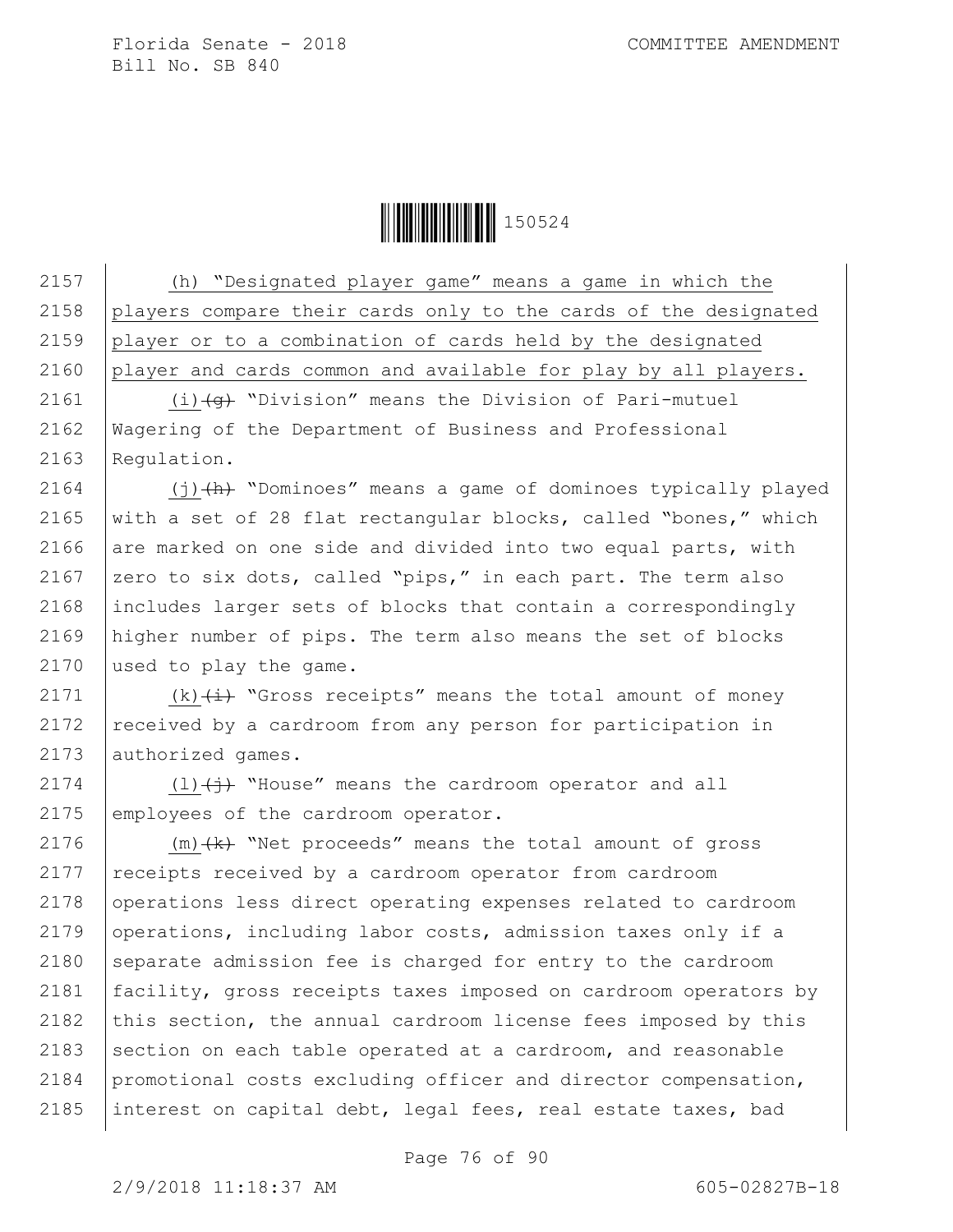

2186 debts, contributions or donations, or overhead and depreciation 2187 expenses not directly related to the operation of the cardrooms.

2188  $(n)$   $(1)$  "Rake" means a set fee or percentage of the pot 2189 assessed by a cardroom operator for providing the services of a 2190 dealer, table, or location for playing the authorized game.

2191  $\vert$  (o)  $\vert$ m $\vert$  "Tournament" means a series of games that have more 2192  $\vert$  than one betting round involving one or more tables and where 2193  $\vert$  the winners or others receive a prize or cash award.

2194 (4) AUTHORITY OF DIVISION.—The Division of Pari-mutuel 2195 Wagering of the Department of Business and Professional 2196 Requiation shall administer this section and requiate the 2197 operation of cardrooms under this section and the rules adopted 2198 pursuant thereto, and is hereby authorized to:

2199 (g) Establish a reasonable period to respond to requests 2200 from a licensed cardroom; provided however, the division has a 2201 maximum of 45 days to approve:

2202 1. A cardroom's internal controls or provide the cardroom 2203 with a list of deficiencies as to the internal controls.

2204 2. Rules for a new authorized game submitted by a licensed 2205 cardroom or provide the cardroom with a list of deficiencies as  $2206$  to those rules.

2208 No later than 10 days after the submission of revised internal 2209 controls or revised rules addressing the deficiencies identified 2210 by the division, the division must review and approve or reject 2211 the revised internal controls or revised rules.

2212 (5) LICENSE REQUIRED; APPLICATION; FEES.—No person may 2213 operate a cardroom in this state unless such person holds a 2214 valid cardroom license issued pursuant to this section.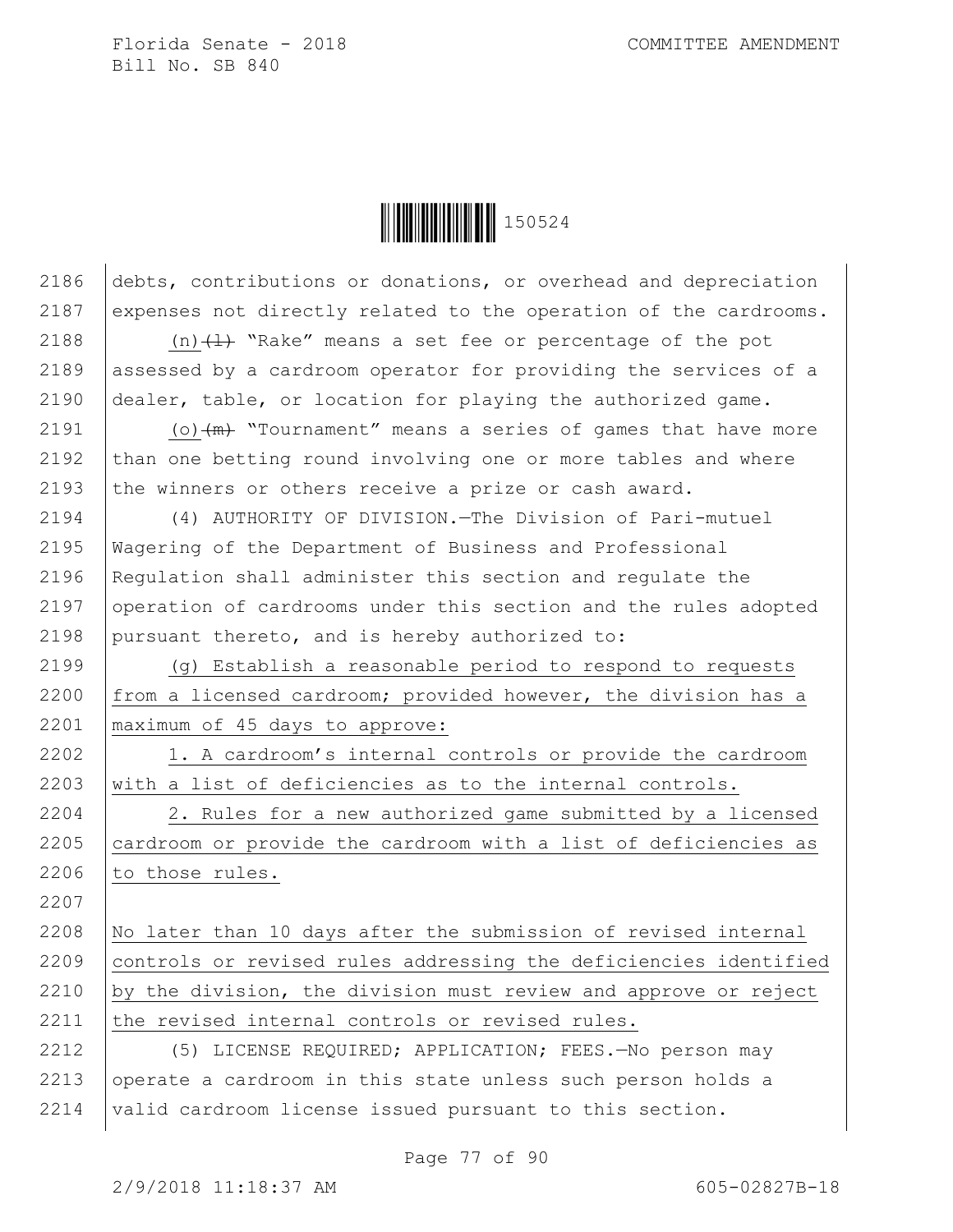

 (b) After the initial cardroom license is granted, the application for the annual license renewal shall be made in conjunction with the applicant's annual application for its pari-mutuel license. If a permitholder has operated a cardroom during any of the 3 previous fiscal years and fails to include a  $\vert$  renewal request for the operation of the cardroom in its annual 2221 application for license renewal, the permitholder may amend its 2222 annual application to include operation of the cardroom.  $In$  order for a cardroom license to be renewed the applicant must have requested, as part of its pari-mutuel annual license application, to conduct at least 90 percent of the total number of live performances conducted by such permitholder during 2227 either the state fiscal year in which its initial cardroom |  $\pm$ icense was issued or the state fiscal year immediately prior  $\vert$  thereto if the permitholder ran at least a full schedule of live  $\vert$  racing or games in the prior year. If the application is for a harness permitholder cardroom, the applicant must have requested authorization to conduct a minimum of 140 live performances  $\frac{1}{4}$  during the state fiscal year immediately prior thereto. If more  $\vert$  than one permitholder is operating at a facility, each permitholder must have applied for a license to conduct a full schedule of live racing.

2237 (7) CONDITIONS FOR OPERATING A CARDROOM.—

2238 (c) A cardroom operator must at all times employ and 2239 provide a nonplaying live dealer at  $f^{\text{def}}$  each table on which  $2240$  authorized card games which traditionally use a dealer are 2241 conducted  $at$  the cardroom. Such dealers may not have a 2242 participatory interest in any game other than the dealing of 2243 cards and may not have an interest in the outcome of the game.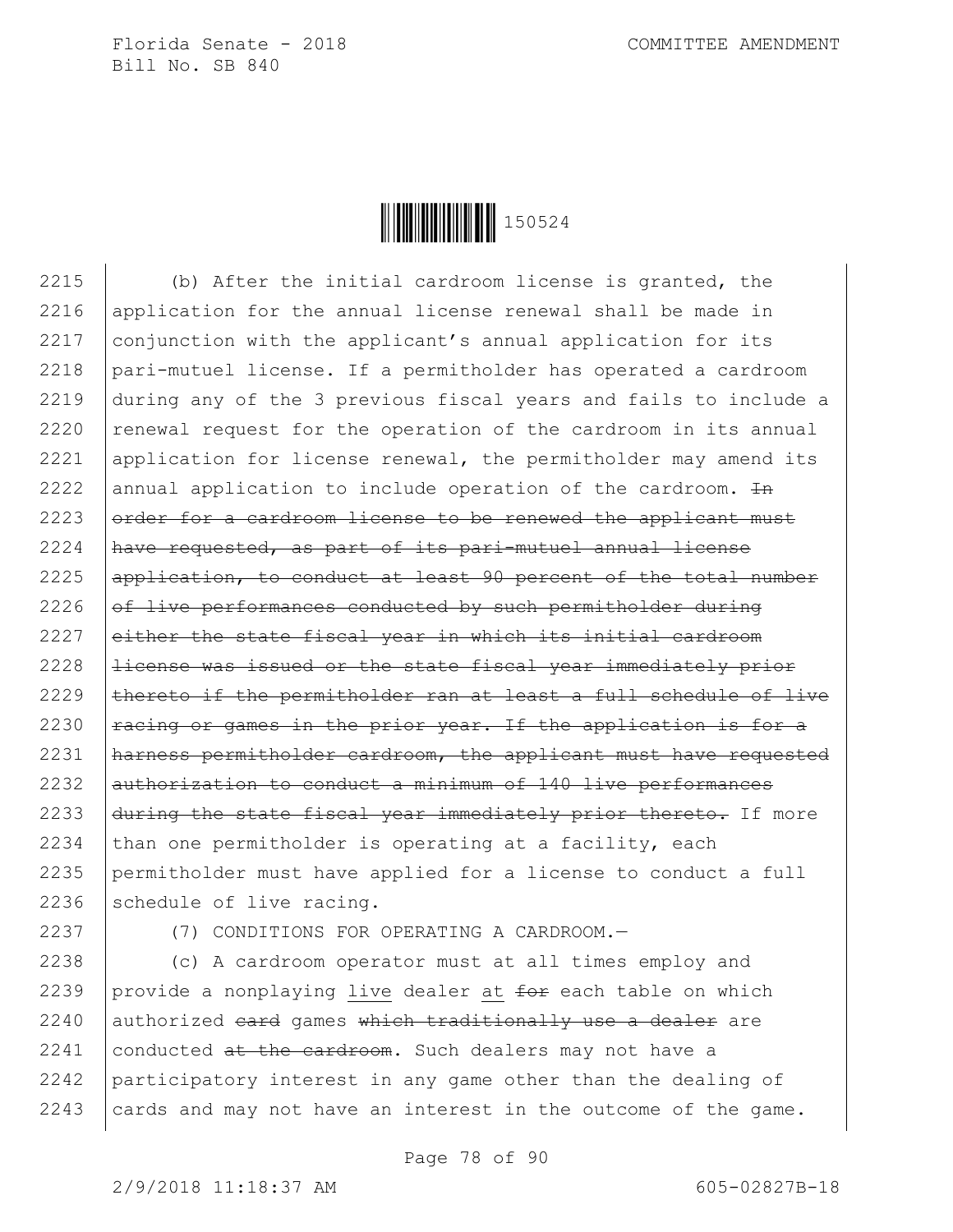

2244 The providing of such dealers by a licensee does not constitute 2245 the conducting of a banking game by the cardroom operator.

2246 (8) METHOD OF WAGERS; LIMITATION.—

 $\vert$  (a) No Wagering may not be conducted using money or other negotiable currency. Games may only be played utilizing a wagering system whereby all players' money is first converted by 2250 the house to tokens or chips that may which shall be used for wagering only at that specific cardroom.

2252 (9) DESIGNATED PLAYER GAMES AUTHORIZED.—

 (a) A cardroom operator may offer designated player games 2254 | consisting of players making wagers against the designated 2255 player. However, not more than 50 percent of the total licensed  $\vert$  tables in a cardroom may offer designated player games. The designated player must be licensed pursuant to paragraph (6)(b). Employees of a designated player also must be licensed, and the  $\vert$  designated player shall pay, in addition to the business  $|ocupational$  fee established pursuant to paragraph (6)(i), an employee occupational license fee that may not exceed \$500 per 2262 employee for any 12-month period.

2263 (b) A cardroom operator may not serve as a designated 2264 player in any game. The cardroom operator may not have a 2265 financial interest in a designated player in any game. A  $2266$  cardroom operator may collect a rake in accordance with the rake 2267 structure posted at the table.

2268 (c) If there are multiple designated players at a table, 2269  $\vert$  the dealer button shall be rotated in a clockwise rotation after 2270 each hand.

2271 (d) A cardroom operator may not allow a designated player 2272 to pay an opposing player who holds a lower-ranked hand.

Page 79 of 90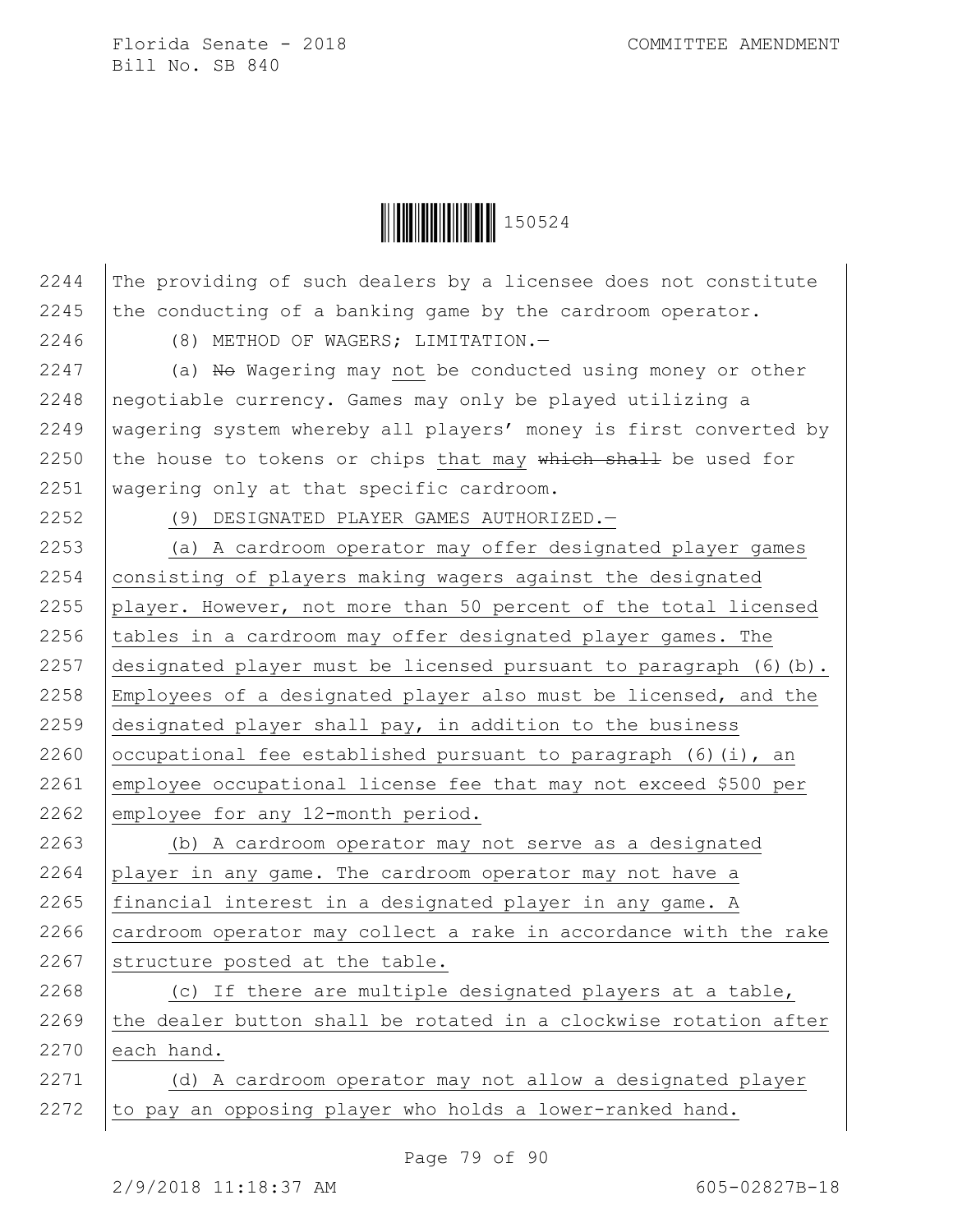**│││││││││││││││││** 150524

 (e) A designated player may not be required by the rules of 2274 a game or by the rules of a cardroom to cover more than 10 times the maximum wager for players participating in any one game. 2276 (f) The cardroom, or any cardroom licensee, may not 2277 | contract with, or receive compensation other than a posted table  $\vert$  rake from, any player to participate in any game to serve as a designated player.  $(13)$   $(12)$  PROHIBITED ACTIVITIES. 2281 (a) A No person licensed to operate a cardroom may not  $\vert$  conduct any banking game or any game not specifically authorized by this section. 2284 (b) A No person who is younger than  $\frac{1}{4}$  who is  $\frac{1}{4}$  who  $\frac{1}{4}$  who  $\frac{1}{4}$  who  $\frac{1}{4}$  who is younger than  $\frac{1}{4}$  who  $\frac{1}{4}$  years of age  $\mu$  may not be permitted to hold a cardroom or employee license, or to engage in any game conducted therein.  $\vert$  (c) With the exception of mechanical card shufflers, No 2288 electronic or mechanical devices, except mechanical card  $\beta$  shufflers, may not be used to conduct any authorized game in a cardroom.  $\vert$  (d) No Cards, game components, or game implements may not  $\vert$  be used in playing an authorized game unless they have such has been furnished or provided to the players by the cardroom operator.  $(14)$   $(13)$  TAXES AND OTHER PAYMENTS.  $\vert$  (d)1. Each <del>greyhound and jai alai</del> permitholder that 2297 operates a cardroom facility shall use at least 4 percent of 2298 such permitholder's cardroom monthly gross receipts to 2299 | supplement  $q$ reyhound purses and awards or jai alai prize money, 2300 respectively, during the permitholder's next ensuing pari-mutuel 2301 meet.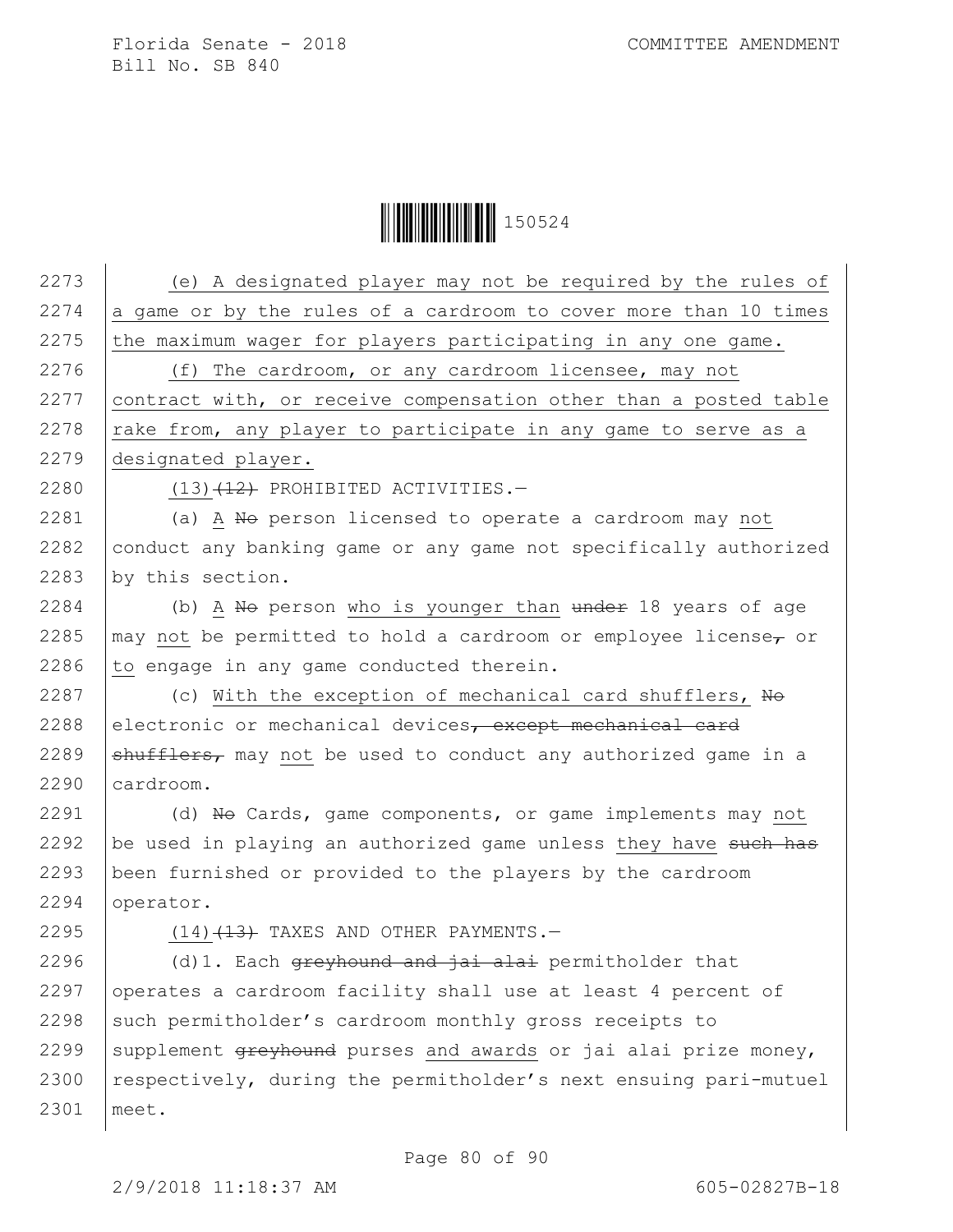

2302 | 2.a. Any permitholder with a cardroom license and 2303 conducting less than a full schedule of live racing or games, as 2304 defined in s. 550.002(11), pursuant to s. 550.01215(1)(b) or (c)  $2305$  shall remit each month to each qualified thoroughbred 2306 permitholder, by electronic funds transfer, an amount equal to 4 2307 percent of its monthly cardroom gross receipts divided by the 2308 total number of qualified thoroughbred permitholders for a 2309 license year. Qualified thoroughbred permitholders shall use 2310 such payments exclusively for purses and awards for live 2311 thoroughbred horse races held at the qualified thoroughbred 2312 permitholder's racing facility. For the purposes of this 2313 | subparagraph, the term "qualified thoroughbred permitholder" 2314 | means a thoroughbred permitholder conducting, in the applicable 2315 state fiscal year, no less than a full schedule of live racing 2316 or games, as defined in s.  $550.002(11)$ , and no fewer live 2317 thoroughbred horse racing performances than such permitholder 2318 conducted in state fiscal year 2017-2018. The term does not 2319 include a permitholder whose permit was issued pursuant to s.  $2320$  550.3345 or a permitholder leasing at another thoroughbred 2321 permitholder's facility pursuant to s. 550.475. 2322 b. The division shall notify each cardroom licensee 2323 required to remit such payments, not later than 15 days after 2324 issuing the cardroom license, of the qualified thoroughbred 2325 permitholders to which such payments must be paid. Each 2326 qualified thoroughbred permitholder shall provide each cardroom 2327 licensee required to remit payments pursuant to this  $2328$  subparagraph with written instructions for transmitting such 2329 electronic payments. Such payments shall be remitted to each 2330 qualified thoroughbred permitholder on the fifth day of each

Page 81 of 90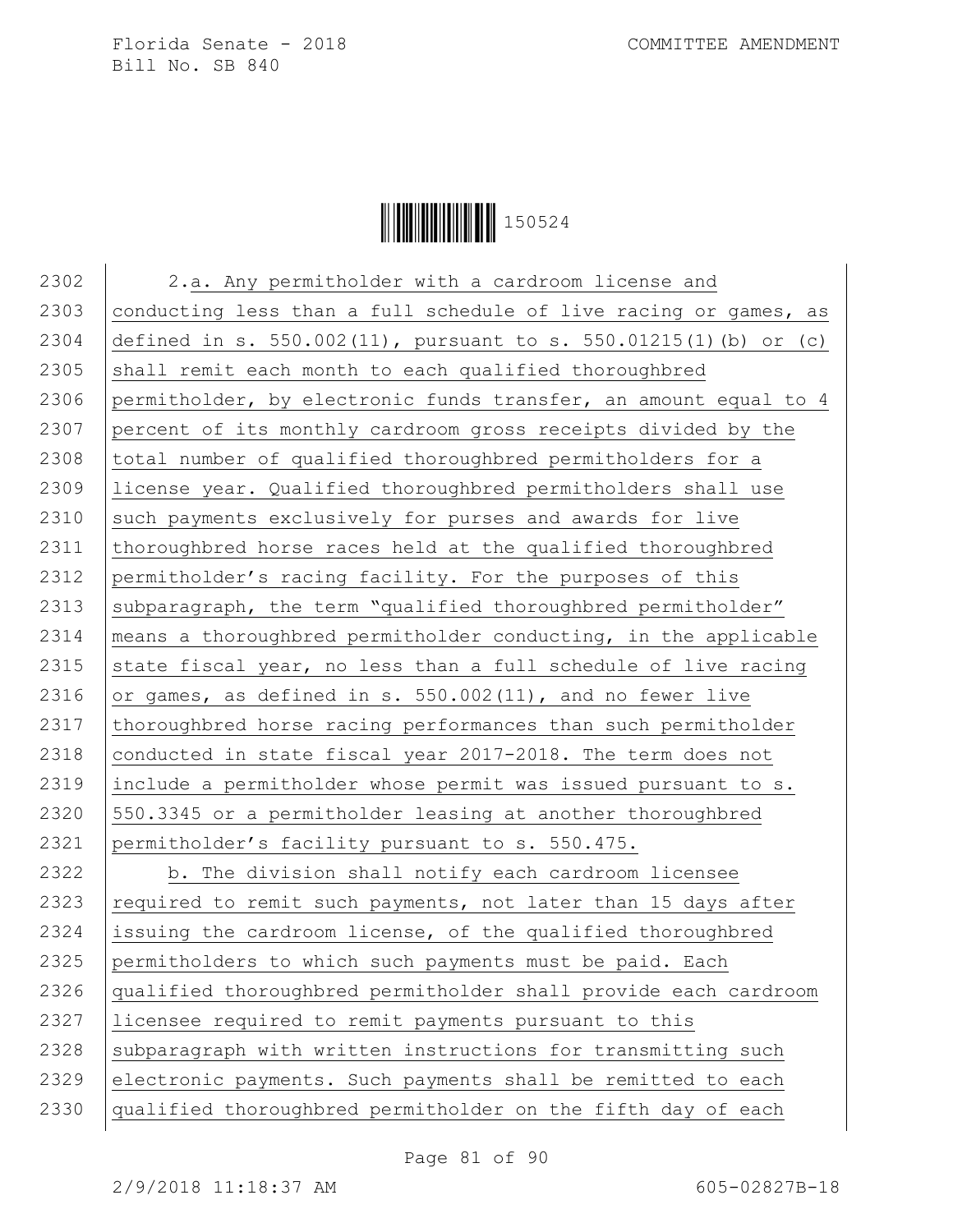Ì150524}Î150524

 calendar month and shall be based upon the preceding month's  $\vert$  cardroom activities. If the fifth day of the calendar month falls on a weekend, such payment shall be remitted on the first Monday following the weekend.

2335 | c. A qualified thoroughbred permitholder receiving funds 2336 under this subparagraph shall remit, within 10 days after 2337  $recipt, 10 percent of those funds to the Florida Thoroughbred$ 2338 | Breeders' Association, Inc., for the payment of breeders', 2339 stallion, and special racing awards, subject to the fee 2340 authorized in s. 550.2625(3).

2341 | 3. Each thoroughbred and harness horse racing permitholder 2342  $\vert$  that operates a cardroom facility shall use at least 50 percent 2343 of such permitholder's cardroom monthly net proceeds as follows: 2344 47 percent to supplement purses and 3 percent to supplement 2345 breeders' awards during the permitholder's next ensuing racing 2346 meet.

  $\frac{3. No\ cardroom\ license or\ renewal\ thereof\ shall\ be\ issued.}$   $\pm$ o an applicant holding a permit under chapter 550 to conduct 2349 | pari-mutuel wagering meets of quarter horse racing unless the applicant has on file with the division a binding written agreement between the applicant and the Florida Quarter Horse 2352 Racing Association or the association representing a majority of  $\vert$  the horse owners and trainers at the applicant's eligible | facility, governing the payment of purses on live quarter horse  $\vert$  races conducted at the licensee's pari-mutuel facility. The 2356 agreement governing purses may direct the payment of such purses  $f$  from revenues generated by any wagering or gaming the applicant  $\vert$  is authorized to conduct under Florida law. All purses shall be subject to the terms of chapter  $550.$ 

Page 82 of 90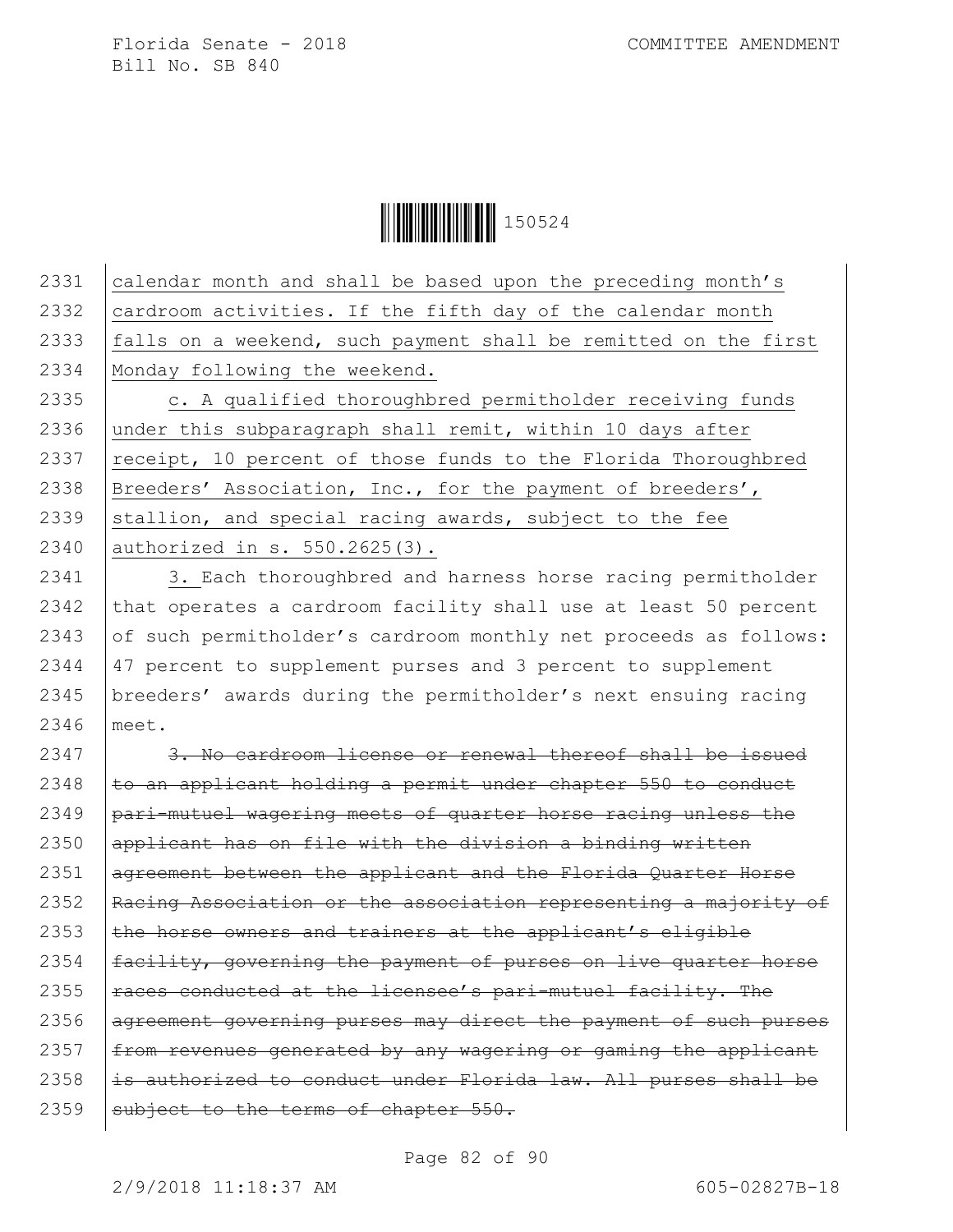

 (h) One-quarter of the moneys deposited into the Pari- mutuel Wagering Trust Fund pursuant to paragraph (g) shall, by October 1 of each year, be distributed to the local government 2363 that approved the cardroom under subsection (17)  $(16)$ ; however, if two or more pari-mutuel racetracks are located within the same incorporated municipality, the cardroom funds shall be distributed to the municipality. If a pari-mutuel facility is 2367 situated in such a manner that it is located in more than one 2368 county, the site of the cardroom facility shall determine the location for purposes of disbursement of tax revenues under this paragraph. The division shall, by September 1 of each year, determine: the amount of taxes deposited into the Pari-mutuel Wagering Trust Fund pursuant to this section from each cardroom licensee; the location by county of each cardroom; whether the 2374 cardroom is located in the unincorporated area of the county or 2375 | within an incorporated municipality; and, the total amount to be distributed to each eligible county and municipality.

2377 Section 13. Subsection (1) of section 849.16, Florida  $2378$  Statutes, is amended to read:

2379 | 849.16 Machines or devices which come within provisions of 2380 law defined.—

2381 | (1) As used in this chapter, the term "slot machine or 2382 device" means any machine or device or system or network of 2383 devices that is adapted for use in such a way that, upon 2384 activation, which may be achieved by, but is not limited to, the 2385 insertion of any piece of money, coin, account number, code, or 2386 other object or information, such device or system is directly 2387 or indirectly caused to operate or may be operated and if the 2388 | user, whether by application of skill or by reason of any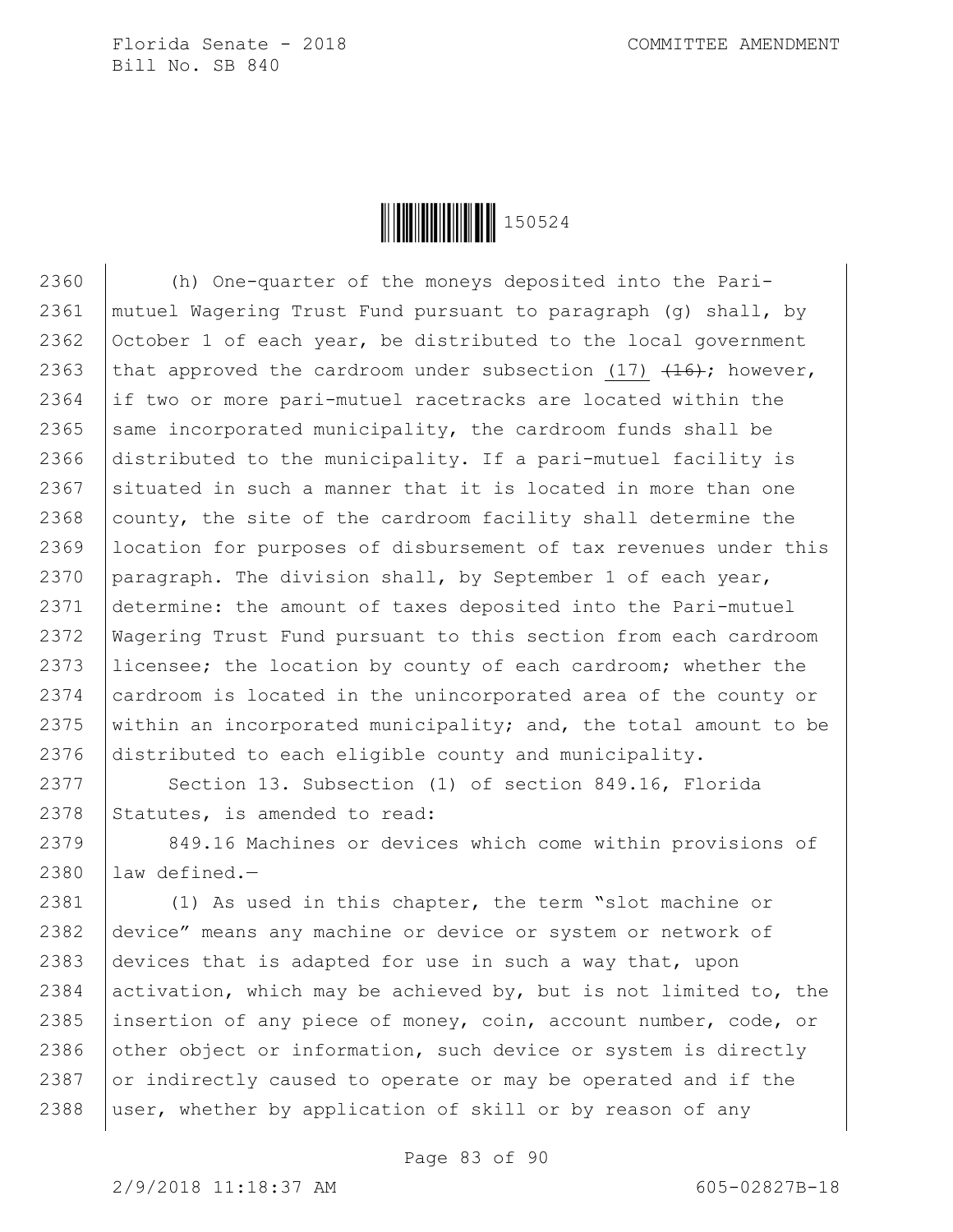**|| || || || || || || || || || || || ||** 150524

2389 element of chance or any other outcome unpredictable by the 2390 user, regardless of whether the machine or device or system or 2391 networks of devices includes a preview of the outcome or whether 2392 the outcome is known, displayed, or capable of being known or 2393 displayed to the user, may:

2394 (a) Receive or become entitled to receive any piece of 2395 | money, credit, allowance, or thing of value;  $\frac{1}{100}$  any check, 2396  $\vert$ slug, token, or memorandum, whether of value or otherwise, which 2397  $\vert$  may be exchanged for any money, credit, allowance, or thing of 2398 value or which may be given in trade; or the opportunity to 2399 purchase a subsequently displayed outcome that may have a 2400 monetary value, regardless of whether such value is equal to, 2401 greater than, or less than the cost of purchasing such outcome; 2402 or

 (b) Secure additional chances or rights to use such machine, apparatus, or device, even though the device or system  $\vert$  may be available for free play or, in addition to any element of chance or unpredictable outcome of such operation, may also sell, deliver, or present some merchandise, indication of weight, entertainment, or other thing of value. The term "slot machine or device" includes, but is not limited to, devices  $\vert$  regulated as slot machines pursuant to chapter 551.

2411 | Section 14. The Division of Law Revision and Information is 2412 directed to replace the phrase "the effective date of this act" 2413 | wherever it appears in this act with the date this act becomes a 2414 law. 2415 Section 15. This act shall take effect upon becoming a law. 2416

2417 |================ T I T L E A M E N D M E N T ===========

Page 84 of 90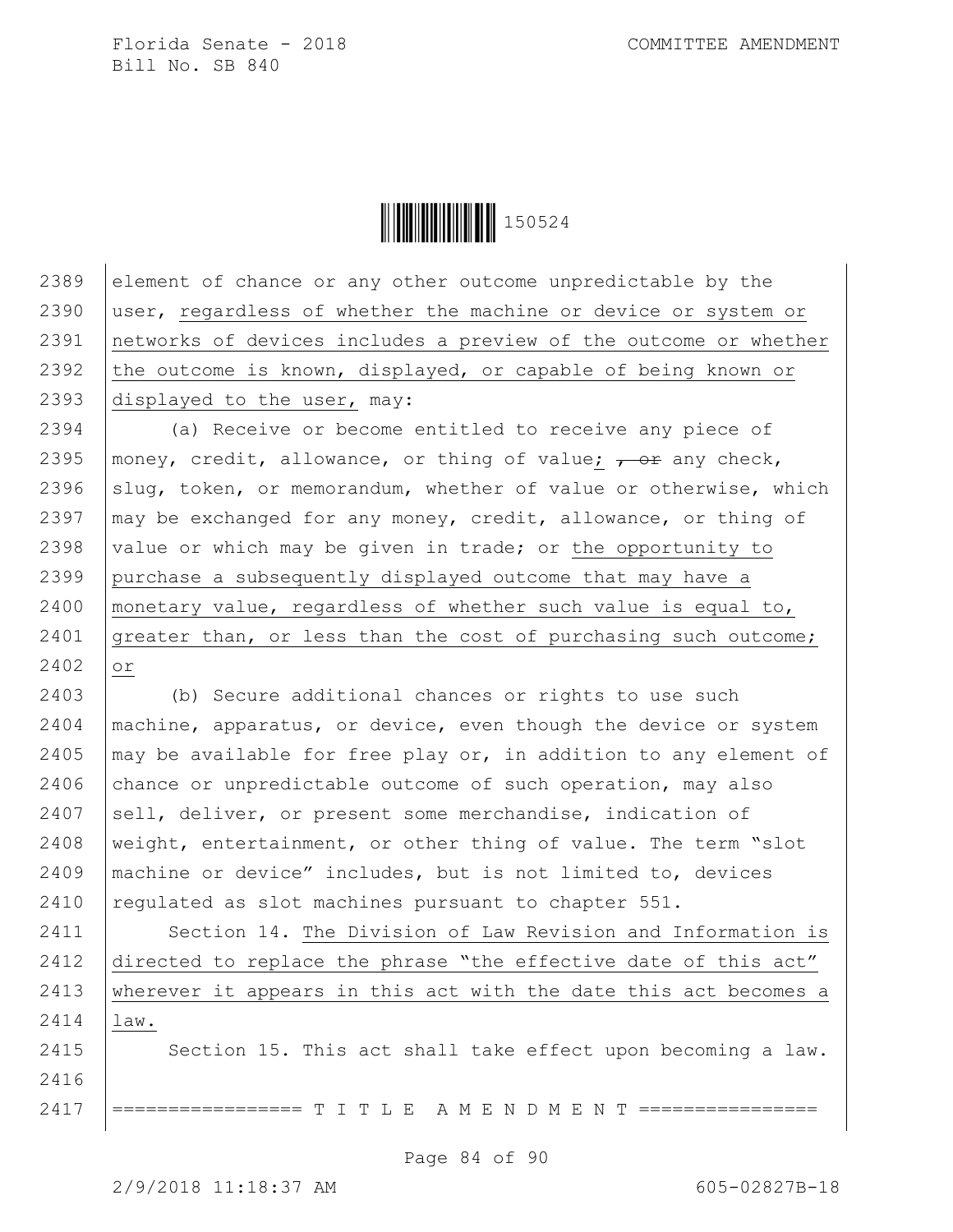

| 2418 | And the title is amended as follows:                   |
|------|--------------------------------------------------------|
| 2419 | Delete everything before the enacting clause           |
| 2420 | and insert:                                            |
| 2421 | A bill to be entitled                                  |
| 2422 | An act relating to gaming; amending s. 285.710, F.S.;  |
| 2423 | authorizing and directing the Governor, in cooperation |
| 2424 | with the Seminole Tribe of Florida, to execute a new   |
| 2425 | compact in the form provided; signifying the           |
| 2426 | Legislature's approval and ratification of such        |
| 2427 | compact that does not materially alter from the        |
| 2428 | approved form; providing terms and conditions for the  |
| 2429 | gaming compact; defining terms; authorizing the Tribe  |
| 2430 | to operate covered games on its lands in accordance    |
| 2431 | with the compact and at specified facilities;          |
| 2432 | prohibiting specified games; providing requirements    |
| 2433 | for resolution of patron disputes involving gaming,    |
| 2434 | tort claims, and employee disputes; providing          |
| 2435 | requirements for regulation and enforcement of the     |
| 2436 | compact; requiring the state to conduct random         |
| 2437 | inspections of tribal facilities; authorizing the      |
| 2438 | state to conduct an independent audit; requiring the   |
| 2439 | Tribe and commission to comply with specified          |
| 2440 | licensing and hearing requirements; requiring the      |
| 2441 | Tribe to make specified revenue share payments to the  |
| 2442 | state, with reductions authorized under certain        |
| 2443 | circumstances; requiring the Tribe to pay an annual    |
| 2444 | oversight assessment and annual donation to the        |
| 2445 | Florida Council on Compulsive Gaming; specifying that  |
| 2446 | certain events do not trigger any remedy under the     |
|      |                                                        |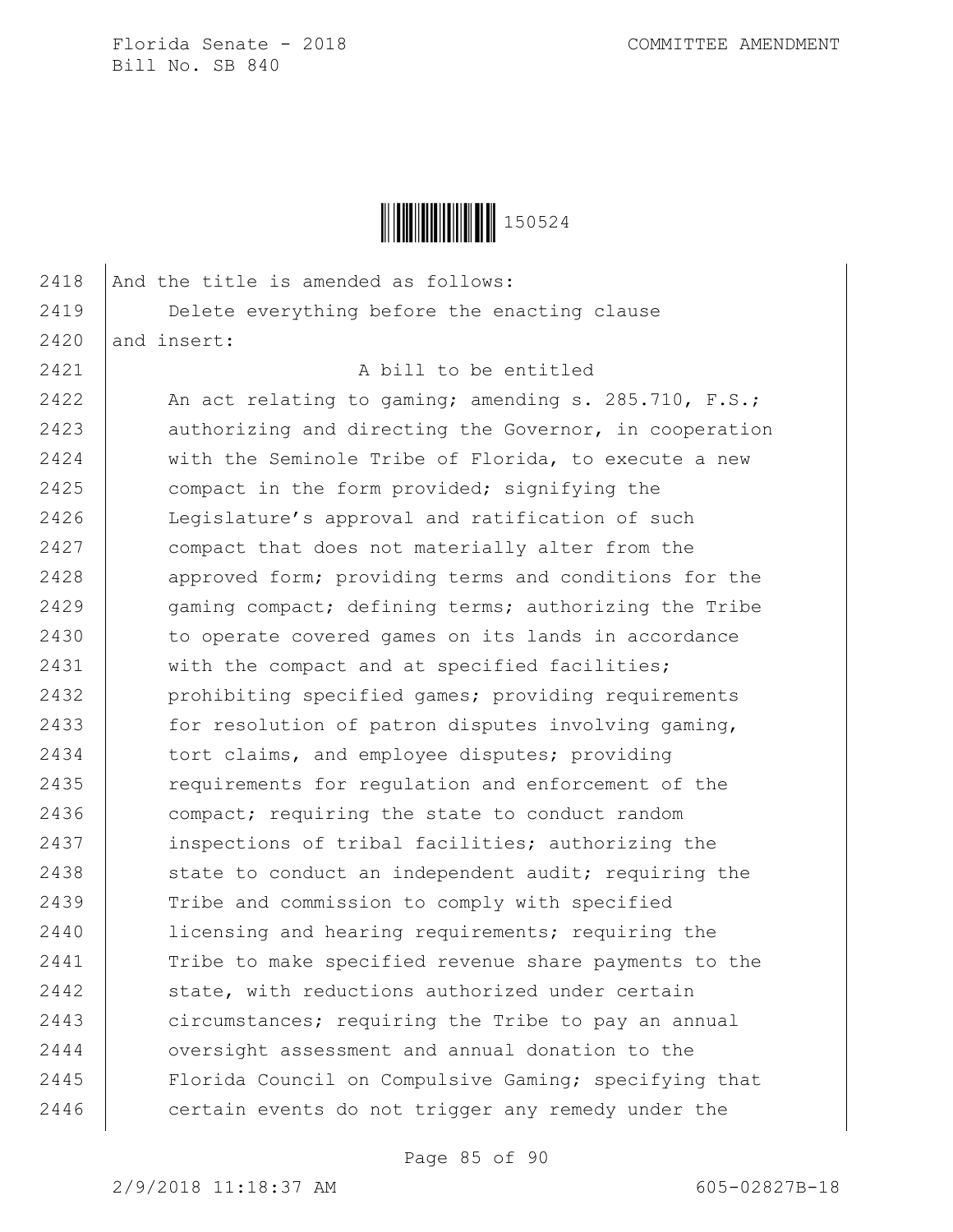

2447 compact or affect the exclusivity provisions of the 2448 compact; providing for dispute resolution between the 2449 Tribe and the state; providing construction; providing 2450 **requirements for notice under the compact; providing** 2451 an effective date and termination of the compact; 2452 providing for execution of the compact; amending s. 2453 285.712, F.S.; requiring the Governor to provide a 2454 copy of the executed compact to specified parties and 2455 direct the Secretary of State to forward a copy to the 2456 Secretary of the Interior; creating s. 546.13, F.S.; 2457 defining terms; exempting a fantasy contest from 2458 certain regulations; amending s. 550.01215, F.S.; 2459 **revising application requirements for a pari-mutuel** 2460 | operating license; authorizing a greyhound racing 2461 | permitholder to specify certain intentions on its 2462 **application;** providing that a greyhound racing 2463 permitholder that has been issued a slot machine 2464 license remains an eligible facility, continues to be 2465 eliqible for a slot machine license, is exempt from 2466 certain provisions of ch. 551, F.S., is eligible to be 2467 a guest track for certain purposes, and remains 2468 eligible for a cardroom license; authorizing a 2469 greyhound racing permitholder to receive an operating 2470 license to conduct pari-mutuel wagering activities at 2471 another permitholder's greyhound racing facility; 2472 authorizing certain jai alai permitholders, harness 2473 horse racing permitholders, or quarter horse racing 2474 permitholders to elect not to conduct live racing or 2475 games if the election is made by a specified date;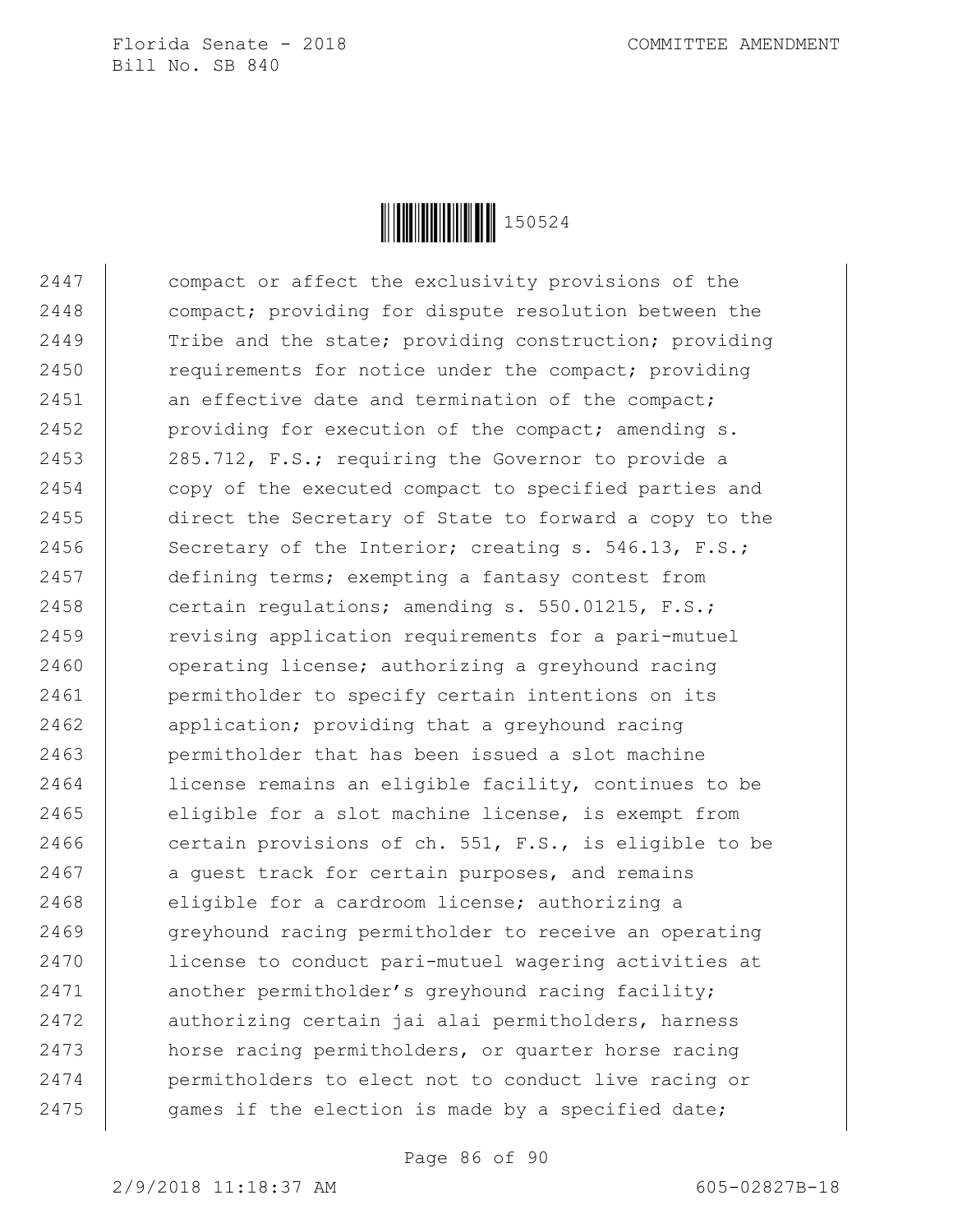

2476 specifying that such permitholder may retain its 2477 **permit and remains a pari-mutuel facility;** specifying 2478 | that, if such permitholder has been issued a slot 2479 | machine license, the permitholder's facility remains 2480 an eligible facility, continues to be eligible for a 2481 Slot machine license, is exempt from certain 2482 **provisions of chs. 550 and 551, F.S., is eligible to** 2483 be a quest track, and if the permitholder is a harness 2484 horse racing permitholder, a host track for intertrack 2485 wagering and simulcasting, and remains eligible for a 2486 cardroom license; authorizing a harness horse racing 2487 permitholder to be a host track for purposes of 2488 intertrack wagering and simulcasting; authorizing the 2489 division to approve a change in racing dates for a 2490 **permitholder if the request for a change is received** 2491 before a specified date and under certain 2492 circumstances; amending s. 550.054, F.S.; requiring 2493 the Division of Pari-Mutuel Wagering to revoke a 2494 permit to conduct pari-mutuel wagering for a 2495 permitholder that fails to make specified payments or 2496 **buding** obtain an operating license; prohibiting the issuance 2497 of new permits; deleting provisions related to the 2498 conversion of permits; repealing s. 550.0745, F.S., 2499 | relating to conversion of a pari-mutuel permit to a 2500 summer jai alai permit; amending ss. 550.09512 and 2501 | 550.09515, F.S.; requiring the division to revoke the 2502 permit of a harness horse or thoroughbred racing 2503 permitholder, respectively, who does not pay tax on 2504 handle for a specified period of time; deleting

Page 87 of 90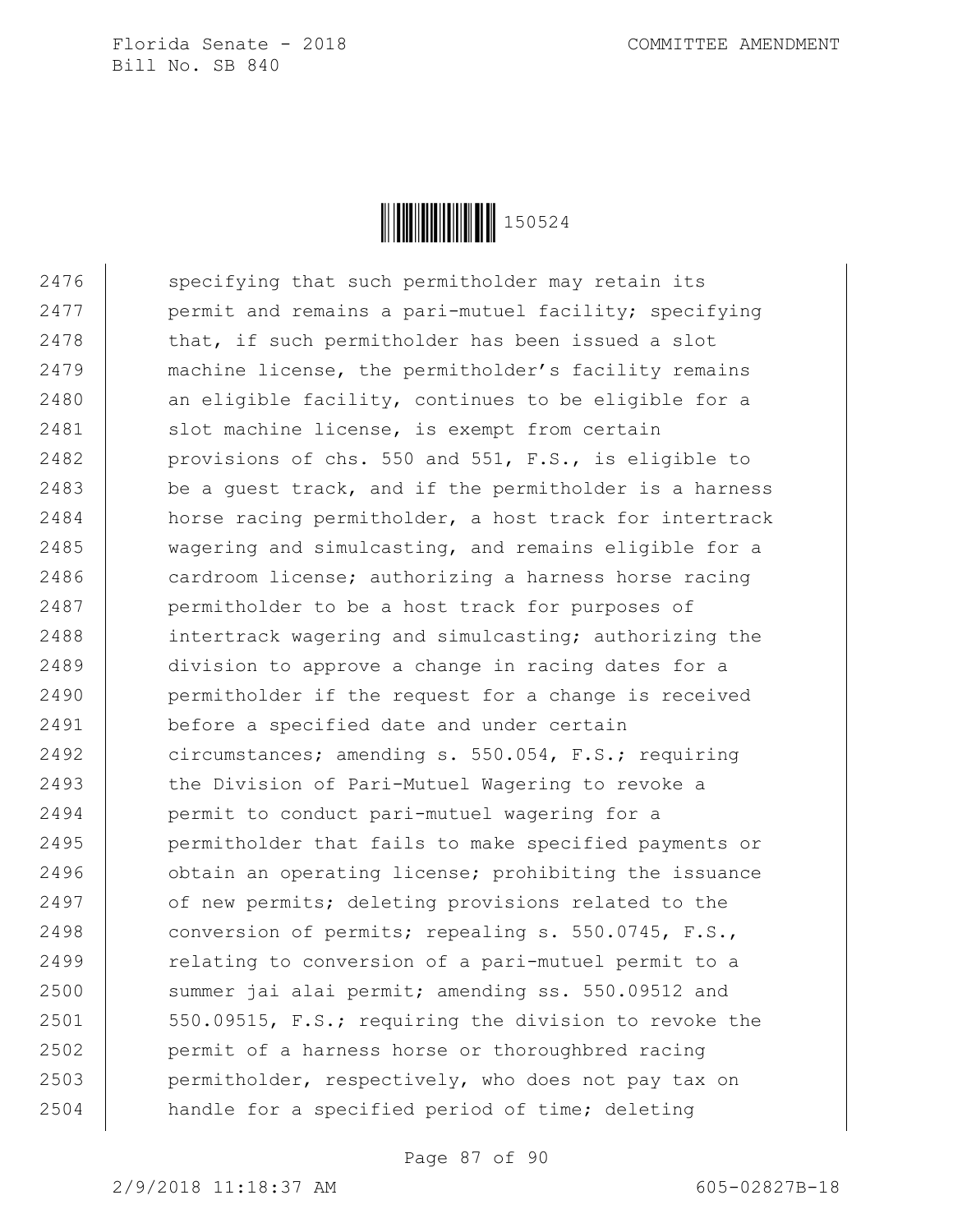

 provisions relating to the reissuance of escheated permits; amending s. 550.3345, F.S.; revising provisions relating to a limited thoroughbred racing permit previously converted from a quarter horse 2509 Tacing permit; amending s. 551.104, F.S.; revising conditions of licensure and conditions for maintaining 2511 authority to conduct slot machine gaming; requiring certain permitholders to remit certain revenues to qualified thoroughbred permitholders; requiring qualified thoroughbred permitholders to use such payments for certain purposes; defining the term "qualified thoroughbred permitholder"; providing a 2517 | process for remitting such payments; requiring qualified thoroughbred permitholders receiving such funds to remit a specified percentage of the funds to  $\vert$  a specified association; amending s. 551.106, F.S.; deleting obsolete provisions; revising the tax rate on 2522 slot machine revenue effective on specified dates;  $\vert$  providing a formula to calculate a surcharge amount; 2524 | prohibiting the surcharge from exceeding a certain 2525 amount; amending s. 849.086, F.S.; revising legislative intent; revising definitions; authorizing 2527 the division to establish a reasonable period to 2528 respond to certain requests from a licensed cardroom; providing that the division must approve certain 2530 requests within 45 days; requiring the division to 2531 | review and approve or reject certain revised internal controls or revised rules within 10 days after 2533 Submission; deleting provisions relating to the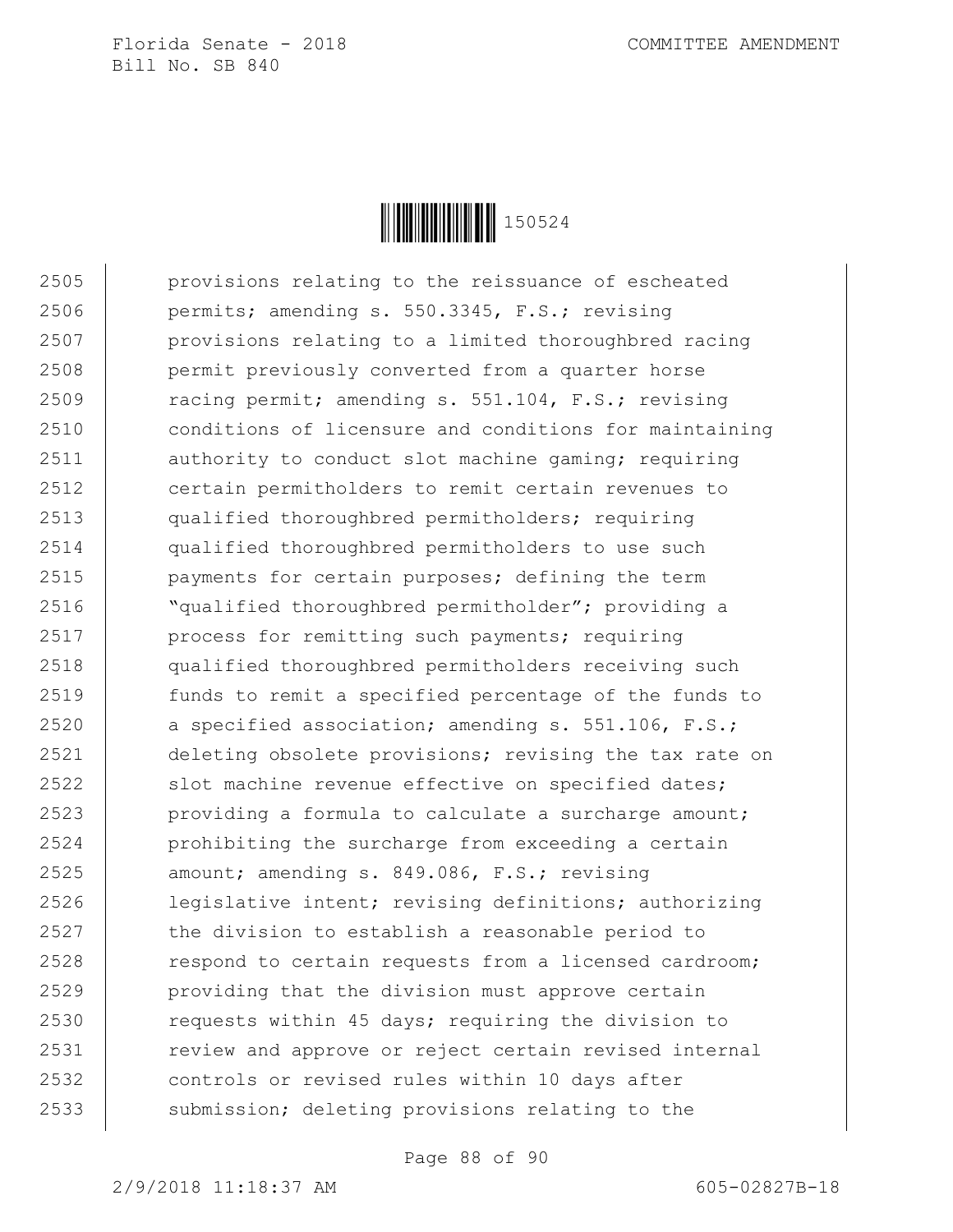

2534 renewal of a cardroom license; making technical 2535 changes; authorizing certain cardroom operators to 2536 offer a certain number of certain designated player 2537 games; requiring the designated player and employees 2538 of the designated player to be licensed; requiring the 2539 designated player to pay certain fees; prohibiting a 2540 cardroom operator from serving as the designated 2541 player in a game and from having a financial interest 2542 in a designated player; authorizing a cardroom 2543 operator to collect a rake, subject to certain 2544 requirements; requiring the dealer button to be 2545 contacted under certain circumstances; prohibiting a 2546 cardroom operator from allowing a designated player to 2547 | pay an opposing player under certain circumstances; 2548 | prohibiting the rules of the game or of the cardroom 2549 to require a designated player to cover more than 10 2550 times the maximum wager for players participating in 2551 any one game; prohibiting a cardroom or cardroom 2552 licensee from contracting with or receiving certain 2553 compensation from a player to allow that player to 2554 participate in any game as a designated player; 2555 requiring certain permitholders with a cardroom 2556 license to remit a certain amount of its monthly gross 2557 The receipts to qualified thoroughbred permitholders; 2558 **requiring qualified thoroughbred holders to use such** 2559 payments for certain purposes; defining the term 2560 **We**qualified thoroughbred permitholder"; providing a 2561 process for remitting such payments; requiring 2562 qualified thoroughbred permitholders receiving such